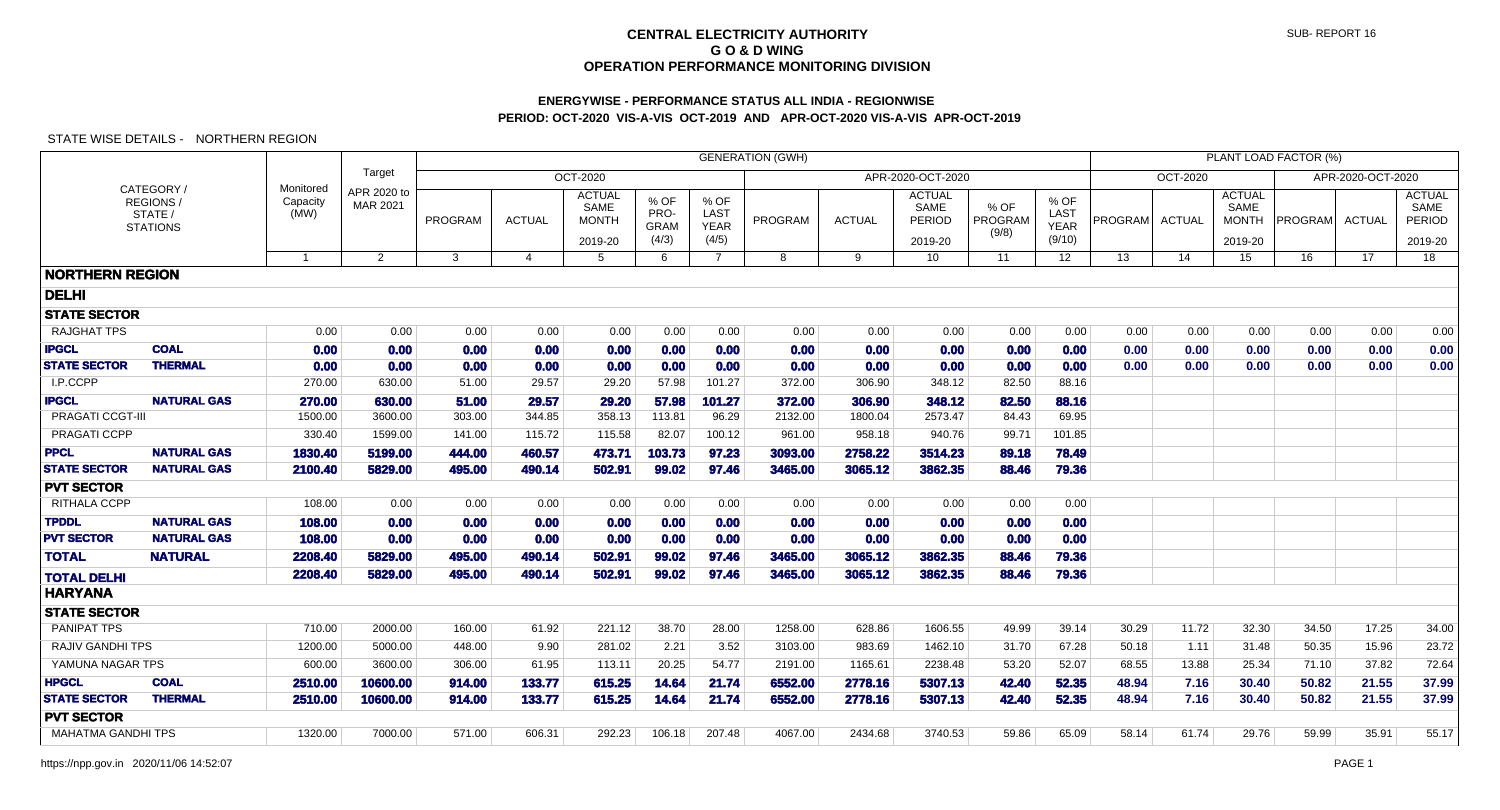# **ENERGYWISE - PERFORMANCE STATUS ALL INDIA - REGIONWISEPERIOD: OCT-2020 VIS-A-VIS OCT-2019 AND APR-OCT-2020 VIS-A-VIS APR-OCT-2019**

|                           |                                                      |                               |                         |                |                |                                                  |                                      |                                      | <b>GENERATION (GWH)</b> |               |                                            |                          |                                       |         |          |                                                  | PLANT LOAD FACTOR (%) |                   |                                            |
|---------------------------|------------------------------------------------------|-------------------------------|-------------------------|----------------|----------------|--------------------------------------------------|--------------------------------------|--------------------------------------|-------------------------|---------------|--------------------------------------------|--------------------------|---------------------------------------|---------|----------|--------------------------------------------------|-----------------------|-------------------|--------------------------------------------|
|                           |                                                      |                               | Target                  |                |                | <b>OCT-2020</b>                                  |                                      |                                      |                         |               | APR-2020-OCT-2020                          |                          |                                       |         | OCT-2020 |                                                  |                       | APR-2020-OCT-2020 |                                            |
|                           | CATEGORY /<br>REGIONS/<br>STATE /<br><b>STATIONS</b> | Monitored<br>Capacity<br>(MW) | APR 2020 to<br>MAR 2021 | <b>PROGRAM</b> | <b>ACTUAL</b>  | <b>ACTUAL</b><br>SAME<br><b>MONTH</b><br>2019-20 | % OF<br>PRO-<br><b>GRAM</b><br>(4/3) | % OF<br>LAST<br><b>YEAR</b><br>(4/5) | PROGRAM                 | <b>ACTUAL</b> | <b>ACTUAL</b><br>SAME<br>PERIOD<br>2019-20 | % OF<br>PROGRAM<br>(9/8) | % OF<br>LAST<br><b>YEAR</b><br>(9/10) | PROGRAM | ACTUAL   | <b>ACTUAL</b><br>SAME<br><b>MONTH</b><br>2019-20 | <b>PROGRAM</b>        | ACTUAL            | <b>ACTUAL</b><br>SAME<br>PERIOD<br>2019-20 |
|                           |                                                      | $\mathbf{1}$                  | $\overline{2}$          | $\mathbf{3}$   | $\overline{4}$ | 5                                                | 6                                    | $\overline{7}$                       | 8                       | 9             | 10 <sup>°</sup>                            | 11                       | 12 <sup>°</sup>                       | 13      | 14       | 15                                               | 16                    | 17                | 18                                         |
| JhPL(HR)                  | <b>COAL</b>                                          | 1320.00                       | 7000.00                 | 571.00         | 606.31         | 292.23                                           | 106.18                               | 207.48                               | 4067.00                 | 2434.68       | 3740.53                                    | 59.86                    | 65.09                                 | 58.14   | 61.74    | 29.76                                            | 59.99                 | 35.91             | 55.17                                      |
| <b>PVT SECTOR</b>         | <b>THERMAL</b>                                       | 1320.00                       | 7000.00                 | 571.00         | 606.31         | 292.23                                           | 106.18                               | 207.48                               | 4067.00                 | 2434.68       | 3740.53                                    | 59.86                    | 65.09                                 | 58.14   | 61.74    | 29.76                                            | 59.99                 | 35.91             | 55.17                                      |
| <b>CENTRAL SECTOR</b>     |                                                      |                               |                         |                |                |                                                  |                                      |                                      |                         |               |                                            |                          |                                       |         |          |                                                  |                       |                   |                                            |
| <b>INDIRA GANDHI STPP</b> |                                                      | 1500.00                       | 6000.00                 | 334.00         | 434.37         | 300.97                                           | 130.05                               | 144.32                               | 3497.00                 | 1188.80       | 2261.87                                    | 33.99                    | 52.56                                 | 29.93   | 38.92    | 26.97                                            | 45.39                 | 15.43             | 29.36                                      |
| <b>APCPL</b>              | <b>COAL</b>                                          | 1500.00                       | 6000.00                 | 334.00         | 434.37         | 300.97                                           | 130.05                               | 144.32                               | 3497.00                 | 1188.80       | 2261.87                                    | 33.99                    | 52.56                                 | 29.93   | 38.92    | 26.97                                            | 45.39                 | 15.43             | 29.36                                      |
| <b>CENTRAL</b>            | <b>THERMAL</b>                                       | 1500.00                       | 6000.00                 | 334.00         | 434.37         | 300.97                                           | 130.05                               | 144.32                               | 3497.00                 | 1188.80       | 2261.87                                    | 33.99                    | 52.56                                 | 29.93   | 38.92    | 26.97                                            | 45.39                 | 15.43             | 29.36                                      |
| <b>FARIDABAD CCPP</b>     |                                                      | 431.59                        | 298.00                  | 24.00          | 44.22          | 0.71                                             | 184.25                               | 6228.17                              | 180.00                  | 665.21        | 209.90                                     | 369.56                   | 316.92                                |         |          |                                                  |                       |                   |                                            |
| <b>NTPC Ltd.</b>          | <b>NATURAL GAS</b>                                   | 431.59                        | 298,00                  | 24.00          | 44.22          | 0.71                                             | 184.25                               | 6,228.                               | 180.00                  | 665.21        | 209,90                                     | 369.56                   | 316.92                                |         |          |                                                  |                       |                   |                                            |
| <b>CENTRAL</b>            | <b>NATURAL GAS</b>                                   | 431.59                        | 298.00                  | 24.00          | 44.22          | 0.71                                             | 184.25                               | 6,228.                               | 180.00                  | 665.21        | 209.90                                     | 369.56                   | 316.92                                |         |          |                                                  |                       |                   |                                            |
| <b>TOTAL</b>              | <b>THERMAL</b>                                       | 5330.00                       | 23600.00                | 1819.00        | 1174.45        | 1208.45                                          | 64.57                                | 97.19                                | 14116.00                | 6401.64       | 11309.53                                   | 45.35                    | 56.60                                 | 45.87   | 29.62    | 29.32                                            | 51.57                 | 23.39             | 39.75                                      |
| <b>TOTAL</b>              | <b>NATURAL</b>                                       | 431.59                        | 298.00                  | 24.00          | 44.22          | 0.71                                             | 184.25                               | 6228.1                               | 180.00                  | 665.21        | 209.90                                     | 369.56                   | 316.92                                |         |          |                                                  |                       |                   |                                            |
| <b>TOTAL HARYANA</b>      |                                                      | 5761.59                       | 23898.00                | 1843.00        | 1218.67        | 1209.16                                          | 66.12                                | 100.79                               | 14296.00                | 7066.85       | 11519.43                                   | 49.43                    | 61.35                                 |         |          |                                                  |                       |                   |                                            |
| <b>HIMACHAL PRADESH</b>   |                                                      |                               |                         |                |                |                                                  |                                      |                                      |                         |               |                                            |                          |                                       |         |          |                                                  |                       |                   |                                            |
| <b>STATE SECTOR</b>       |                                                      |                               |                         |                |                |                                                  |                                      |                                      |                         |               |                                            |                          |                                       |         |          |                                                  |                       |                   |                                            |
| KASHANG INTEGRATED HEP    |                                                      | 195.00                        | 185.00                  | 10.00          | 0.00           | 10.64                                            | 0.00                                 | 0.00                                 | 165.00                  | 0.00          | 176.47                                     | 0.00                     | 0.00                                  |         |          |                                                  |                       |                   |                                            |
| <b>SAINJ HPS</b>          |                                                      | 100.00                        | 350.00                  | 30.00          | 28.22          | 30.35                                            | 94.07                                | 92.98                                | 303.00                  | 376.40        | 270.04                                     | 124.22                   | 139.39                                |         |          |                                                  |                       |                   |                                            |
| SAWRA KUDDU HPS           |                                                      | 0.00                          | 270.00                  | 21.00          | 0.00           | 0.00                                             | 0.00                                 | 0.00                                 | 201.00                  | 0.00          | 0.00                                       | 0.00                     | 0.00                                  |         |          |                                                  |                       |                   |                                            |
| <b>HPPCL</b>              | <b>HYDRO</b>                                         | 295.00                        | 805.00                  | 61.00          | 28.22          | 40.99                                            | 46.26                                | 68.85                                | 669.00                  | 376.40        | 446.51                                     | 56.26                    | 84.30                                 |         |          |                                                  |                       |                   |                                            |
| <b>BASSI HPS</b>          |                                                      | 66.00                         | 302.00                  | 20.00          | 15.03          | 19.36                                            | 75.15                                | 77.63                                | 251.00                  | 270.54        | 269.62                                     | 107.78                   | 100.34                                |         |          |                                                  |                       |                   |                                            |
| <b>GIRI BATA HPS</b>      |                                                      | 60.00                         | 181.00                  | 14.00          | 9.69           | 28.76                                            | 69.21                                | 33.69                                | 121.00                  | 133.31        | 145.93                                     | 110.17                   | 91.35                                 |         |          |                                                  |                       |                   |                                            |
| <b>LARJI HPS</b>          |                                                      | 126.00                        | 619.00                  | 41.00          | 42.61          | 43.90                                            | 103.93                               | 97.06                                | 511.00                  | 522.35        | 538.76                                     | 102.22                   | 96.95                                 |         |          |                                                  |                       |                   |                                            |
| <b>SANJAY HPS</b>         |                                                      | 120.00                        | 500.00                  | 40.00          | 48.41          | 47.86                                            | 121.02                               | 101.15                               | 399.00                  | 378.29        | 471.32                                     | 94.81                    | 80.26                                 |         |          |                                                  |                       |                   |                                            |
| UHL-III HPS               |                                                      | 0.00                          | 272.00                  | 16.00          | 0.00           | 0.00                                             | 0.00                                 | 0.00                                 | 220.00                  | 0.00          | 0.00                                       | 0.00                     | 0.00                                  |         |          |                                                  |                       |                   |                                            |
| <b>HPSEB</b>              | <b>HYDRO</b>                                         | 372.00                        | 1874.00                 | 131.00         | 115.74         | 139.88                                           | 88.35                                | 82.74                                | 1502.00                 | 1304.49       | 1425.63                                    | 86.85                    | 91.50                                 |         |          |                                                  |                       |                   |                                            |
| <b>SHANAN HPS</b>         |                                                      | 110.00                        | 485.00                  | 25.00          | 24.14          | 30.51                                            | 96.56                                | 79.12                                | 408.00                  | 421.72        | 466.12                                     | 103.36                   | 90.47                                 |         |          |                                                  |                       |                   |                                            |
| <b>PSPCL</b>              | <b>HYDRO</b>                                         | 110.00                        | 485.00                  | 25.00          | 24.14          | 30.51                                            | 96.56                                | 79.12                                | 408.00                  | 421.72        | 466.12                                     | 103.36                   | 90.47                                 |         |          |                                                  |                       |                   |                                            |
| <b>STATE SECTOR</b>       | <b>HYDRO</b>                                         | 777.00                        | 3164.00                 | 217.00         | 168.10         | 211.38                                           | 77.47                                | 79.53                                | 2579.00                 | 2102.61       | 2338.26                                    | 81.53                    | 89.92                                 |         |          |                                                  |                       |                   |                                            |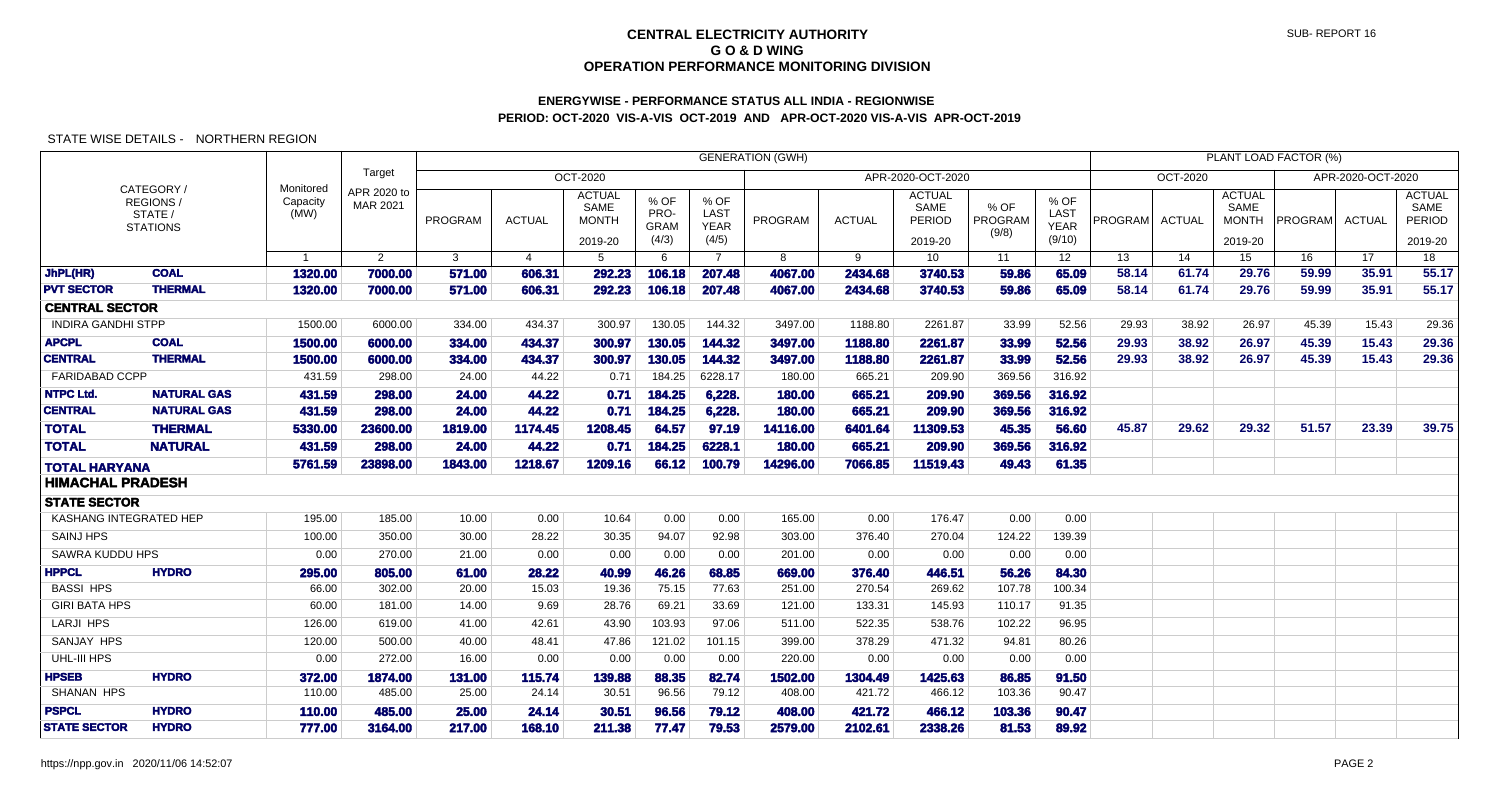## **ENERGYWISE - PERFORMANCE STATUS ALL INDIA - REGIONWISEPERIOD: OCT-2020 VIS-A-VIS OCT-2019 AND APR-OCT-2020 VIS-A-VIS APR-OCT-2019**

## STATE WISE DETAILS - NORTHERN REGION

|                                     |                                                      |                               |                         |                |               |                                                  |                                      |                                      | <b>GENERATION (GWH)</b> |                  |                                            |                          |                                       |         |               |                                                  | PLANT LOAD FACTOR (%) |                   |                                            |
|-------------------------------------|------------------------------------------------------|-------------------------------|-------------------------|----------------|---------------|--------------------------------------------------|--------------------------------------|--------------------------------------|-------------------------|------------------|--------------------------------------------|--------------------------|---------------------------------------|---------|---------------|--------------------------------------------------|-----------------------|-------------------|--------------------------------------------|
|                                     |                                                      |                               | Target                  |                |               | <b>OCT-2020</b>                                  |                                      |                                      |                         |                  | APR-2020-OCT-2020                          |                          |                                       |         | OCT-2020      |                                                  |                       | APR-2020-OCT-2020 |                                            |
|                                     | CATEGORY /<br>REGIONS/<br>STATE /<br><b>STATIONS</b> | Monitored<br>Capacity<br>(MW) | APR 2020 to<br>MAR 2021 | <b>PROGRAM</b> | <b>ACTUAL</b> | <b>ACTUAL</b><br>SAME<br><b>MONTH</b><br>2019-20 | % OF<br>PRO-<br><b>GRAM</b><br>(4/3) | % OF<br>LAST<br><b>YEAR</b><br>(4/5) | <b>PROGRAM</b>          | <b>ACTUAL</b>    | <b>ACTUAL</b><br>SAME<br>PERIOD<br>2019-20 | % OF<br>PROGRAM<br>(9/8) | % OF<br>LAST<br><b>YEAR</b><br>(9/10) | PROGRAM | <b>ACTUAL</b> | <b>ACTUAL</b><br>SAME<br><b>MONTH</b><br>2019-20 | <b>PROGRAMI</b>       | ACTUAL            | <b>ACTUAL</b><br>SAME<br>PERIOD<br>2019-20 |
|                                     |                                                      | $\mathbf{1}$                  | $\overline{2}$          | 3              | 4             | 5                                                | 6                                    | $\overline{7}$                       | 8                       | 9                | 10                                         | 11                       | 12 <sup>°</sup>                       | 13      | 14            | 15                                               | 16                    | 17                | 18                                         |
| <b>PVT SECTOR</b>                   |                                                      |                               |                         |                |               |                                                  |                                      |                                      |                         |                  |                                            |                          |                                       |         |               |                                                  |                       |                   |                                            |
| ALLAIN DUHANGAN HPS                 |                                                      | 192.00                        | 692.00                  | 38.00          | 25.84         | 35.90                                            | 68.00                                | 71.98                                | 621.00                  | 576.08           | 680.53                                     | 92.77                    | 84.65                                 |         |               |                                                  |                       |                   |                                            |
| <b>ADHPL</b>                        | <b>HYDRO</b>                                         | 192.00                        | 692.00                  | 38,00          | 25.84         | 35.90                                            | 68.00                                | 71.98                                | 621.00                  | 576.08           | 680.53                                     | 92.77                    | 84.65                                 |         |               |                                                  |                       |                   |                                            |
| MALANA-II HPS                       |                                                      | 100.00                        | 367.00                  | 20.00          | 26.20         | 19.38                                            | 131.00                               | 135.19                               | 336.00                  | 338.26           | 363.17                                     | 100.67                   | 93.14                                 |         |               |                                                  |                       |                   |                                            |
| <b>E.P.P.L.</b>                     | <b>HYDRO</b>                                         | 100.00                        | 367.00                  | 20.00          | 26.20         | 19.38                                            | 131.00                               | 135.19                               | 336.00                  | 338.26           | 363.17                                     | 100.67                   | 93.14                                 |         |               |                                                  |                       |                   |                                            |
| <b>BUDHIL HPS</b>                   |                                                      | 70.00                         | 260.00                  | 12.00          | 16.78         | 16.00                                            | 139.83                               | 104.88                               | 242.00                  | 252.47           | 248.22                                     | 104.33                   | 101.71                                |         |               |                                                  |                       |                   |                                            |
| <b>GBHPPL</b>                       | <b>HYDRO</b>                                         | 70.00                         | 260.00                  | 12.00          | 16.78         | 16.00                                            | 139.83                               | 104.88                               | 242.00                  | 252.47           | 248.22                                     | 104.33                   | 101.71                                |         |               |                                                  |                       |                   |                                            |
| <b>BAJOLI HOLI HPS</b>              |                                                      | 0.00                          | 273.00                  | 14.00          | 0.00          | 0.00                                             | 0.00                                 | 0.00                                 | 128.00                  | 0.00             | 0.00                                       | 0.00                     | 0.00                                  |         |               |                                                  |                       |                   |                                            |
| <b>GMR BHHPL</b>                    | <b>HYDRO</b>                                         | 0.00                          | 273.00                  | 14.00          | 0.00          | 0.00                                             | 0.00                                 | 0.00                                 | 128.00                  | 0.00             | 0.00                                       | 0.00                     | 0.00                                  |         |               |                                                  |                       |                   |                                            |
| <b>BASPA HPS</b>                    |                                                      | 300.00                        | 1276.00                 | 84.00          | 93.06         | 78.33                                            | 110.79                               | 118.81                               | 1033.00                 | 1154.86          | 1172.06                                    | 111.80                   | 98.53                                 |         |               |                                                  |                       |                   |                                            |
| <b>KARCHAM WANGTOO HPS</b>          |                                                      | 1000.00                       | 4131.00                 | 150.00         | 259.68        | 263.87                                           | 173.12                               | 98.41                                | 3472.00                 | 3777.04          | 4001.14                                    | 108.79                   | 94.40                                 |         |               |                                                  |                       |                   |                                            |
| <b>HBPCL</b>                        | <b>HYDRO</b>                                         | 1300.00                       | 5407.00                 | 234.00         | 352.74        | 342.20                                           | 150.74                               | 103.08                               | 4505.00                 | 4931.90          | 5173.20                                    | 109.48                   | 95.34                                 |         |               |                                                  |                       |                   |                                            |
| <b>SORANG HPS</b>                   |                                                      | 0.00                          | 39.00                   | 0.00           | 0.00          | 0.00                                             | 0.00                                 | 0.00                                 | 0.00                    | 0.00             | 0.00                                       | 0.00                     | 0.00                                  |         |               |                                                  |                       |                   |                                            |
| <b>HSPCL</b><br><b>CHANJU-I HPS</b> | <b>HYDRO</b>                                         | 0.00                          | 39,00                   | 0.00           | 0.00<br>7.88  | 0.00                                             | 0.00<br>78.80                        | 0.00<br>85.28                        | 0.00                    | 0.00<br>143.87   | 0.00                                       | 0.00<br>116.02           | 0.00                                  |         |               |                                                  |                       |                   |                                            |
|                                     |                                                      | 36.00                         | 157.00                  | 10.00          |               | 9.24                                             |                                      |                                      | 124.00                  |                  | 143.35                                     |                          | 100.36                                |         |               |                                                  |                       |                   |                                            |
| <b>IAEPL</b><br><b>MALANA HPS</b>   | <b>HYDRO</b>                                         | 36.00<br>86.00                | 157.00<br>344.00        | 10.00<br>20.00 | 7.88<br>20.84 | 9.24<br>18.24                                    | 78.80<br>104.20                      | 85.28<br>114.25                      | 124.00<br>305.00        | 143.87<br>297.42 | 143.35<br>324.38                           | 116.02<br>97.51          | 100.36<br>91.69                       |         |               |                                                  |                       |                   |                                            |
| <b>MPCL</b>                         | <b>HYDRO</b>                                         | 86.00                         | 344.00                  | 20.00          | 20.84         | 18.24                                            | 104.20                               | 114.25                               | 305.00                  | 297.42           | 324.38                                     | 97.51                    | 91.69                                 |         |               |                                                  |                       |                   |                                            |
| <b>TIDONG HPS</b>                   |                                                      | 0.00                          | 0.00                    | 0.00           | 0.00          | 0.00                                             | 0.00                                 | 0.00                                 | 0.00                    | 0.00             | 0.00                                       | 0.00                     | 0.00                                  |         |               |                                                  |                       |                   |                                            |
| <b>NTPGPL</b>                       | <b>HYDRO</b>                                         | 0.00                          | 0.00                    | 0.00           | 0.00          | 0.00                                             | 0.00                                 | 0.00                                 | 0.00                    | 0.00             | 0.00                                       | 0.00                     | 0.00                                  |         |               |                                                  |                       |                   |                                            |
| <b>PVT SECTOR</b>                   | <b>HYDRO</b>                                         | 1784.00                       | 7539.00                 | 348.00         | 450.28        | 440.96                                           | 129.39                               | 102.11                               | 6261.00                 | 6540.00          | 6932.85                                    | 104.46                   | 94.33                                 |         |               |                                                  |                       |                   |                                            |
| <b>CENTRAL SECTOR</b>               |                                                      |                               |                         |                |               |                                                  |                                      |                                      |                         |                  |                                            |                          |                                       |         |               |                                                  |                       |                   |                                            |
| <b>BHAKRA LEFT HPS</b>              |                                                      | 594.00                        | 1848.00                 | 109.00         | 224.87        | 244.51                                           | 206.30                               | 91.97                                | 1164.00                 | 1664.63          | 1845.72                                    | 143.01                   | 90.19                                 |         |               |                                                  |                       |                   |                                            |
| <b>BHAKRA RIGHT HPS</b>             |                                                      | 785.00                        | 2702.00                 | 226.00         | 281.42        | 237.29                                           | 124.52                               | 118.60                               | 1878.00                 | 2198.61          | 2529.21                                    | 117.07                   | 86.93                                 |         |               |                                                  |                       |                   |                                            |
| <b>DEHARHPS</b>                     |                                                      | 990.00                        | 2950.00                 | 192.00         | 219.50        | 217.06                                           | 114.32                               | 101.12                               | 2406.00                 | 2523.16          | 2738.05                                    | 104.87                   | 92.15                                 |         |               |                                                  |                       |                   |                                            |
| PONG H P S                          |                                                      | 396.00                        | 1100.00                 | 113.00         | 155.20        | 139.39                                           | 137.35                               | 111.34                               | 640.00                  | 1106.33          | 838.28                                     | 172.86                   | 131.98                                |         |               |                                                  |                       |                   |                                            |
| BBMB                                | <b>HYDRO</b>                                         | 2765.00                       | 8600.00                 | 640.00         | 880.99        | 838,25                                           | 137.65                               | 105.10                               | 6088.00                 | 7492.73          | 7951.26                                    | 123.07                   | 94.23                                 |         |               |                                                  |                       |                   |                                            |
| <b>BAIRA SIUL HPS</b>               |                                                      | 180.00                        | 310.00                  | 26.00          | 15.37         | 22.28                                            | 59.12                                | 68.99                                | 223.00                  | 362.28           | 156.74                                     | 162.46                   | 231.13                                |         |               |                                                  |                       |                   |                                            |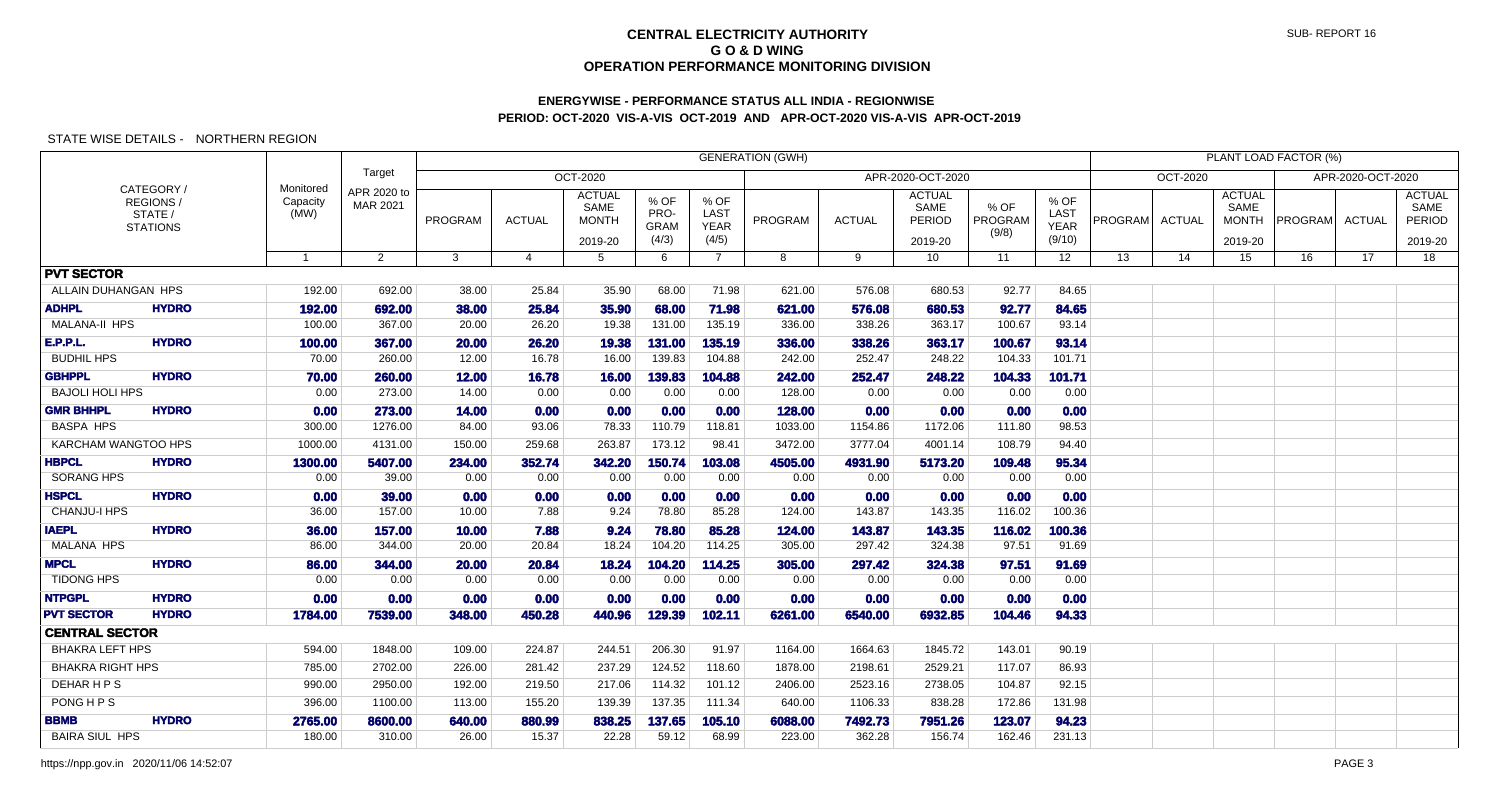# **ENERGYWISE - PERFORMANCE STATUS ALL INDIA - REGIONWISEPERIOD: OCT-2020 VIS-A-VIS OCT-2019 AND APR-OCT-2020 VIS-A-VIS APR-OCT-2019**

| <b>GENERATION (GWH)</b><br>PLANT LOAD FACTOR (%)<br>Target<br><b>OCT-2020</b><br>APR-2020-OCT-2020<br>APR-2020-OCT-2020<br><b>OCT-2020</b> |                                                      |                               |                         |         |               |                                                  |                                      |                                      |          |               |                                            |                          |                                       |         |               |                                                  |                |               |                                            |
|--------------------------------------------------------------------------------------------------------------------------------------------|------------------------------------------------------|-------------------------------|-------------------------|---------|---------------|--------------------------------------------------|--------------------------------------|--------------------------------------|----------|---------------|--------------------------------------------|--------------------------|---------------------------------------|---------|---------------|--------------------------------------------------|----------------|---------------|--------------------------------------------|
|                                                                                                                                            |                                                      |                               |                         |         |               |                                                  |                                      |                                      |          |               |                                            |                          |                                       |         |               |                                                  |                |               |                                            |
|                                                                                                                                            | CATEGORY /<br>REGIONS/<br>STATE /<br><b>STATIONS</b> | Monitored<br>Capacity<br>(MW) | APR 2020 to<br>MAR 2021 | PROGRAM | <b>ACTUAL</b> | <b>ACTUAL</b><br>SAME<br><b>MONTH</b><br>2019-20 | % OF<br>PRO-<br><b>GRAM</b><br>(4/3) | % OF<br>LAST<br><b>YEAR</b><br>(4/5) | PROGRAM  | <b>ACTUAL</b> | <b>ACTUAL</b><br>SAME<br>PERIOD<br>2019-20 | % OF<br>PROGRAM<br>(9/8) | % OF<br>LAST<br><b>YEAR</b><br>(9/10) | PROGRAM | <b>ACTUAL</b> | <b>ACTUAL</b><br>SAME<br><b>MONTH</b><br>2019-20 | <b>PROGRAM</b> | <b>ACTUAL</b> | <b>ACTUAL</b><br>SAME<br>PERIOD<br>2019-20 |
|                                                                                                                                            |                                                      | -1                            | $\overline{2}$          | 3       | 4             | $5\overline{)}$                                  | 6                                    | $\overline{7}$                       | 8        | 9             | 10 <sup>°</sup>                            | 11                       | 12 <sup>°</sup>                       | 13      | 14            | 15                                               | 16             | 17            | 18                                         |
| <b>CHAMERA-I HPS</b>                                                                                                                       |                                                      | 540.00                        | 2450.00                 | 118.00  | 98.92         | 112.36                                           | 83.83                                | 88.04                                | 2004.00  | 1989.55       | 2135.77                                    | 99.28                    | 93.15                                 |         |               |                                                  |                |               |                                            |
| CHAMERA- II HPS                                                                                                                            |                                                      | 300.00                        | 1000.00                 | 100.00  | 60.03         | 67.37                                            | 60.03                                | 89.10                                | 767.00   | 490.85        | 994.79                                     | 64.00                    | 49.34                                 |         |               |                                                  |                |               |                                            |
| <b>CHAMERA-III HPS</b>                                                                                                                     |                                                      | 231.00                        | 1050.00                 | 79.00   | 52.47         | 56.48                                            | 66.42                                | 92.90                                | 855.00   | 887.55        | 907.73                                     | 103.81                   | 97.78                                 |         |               |                                                  |                |               |                                            |
| <b>PARBATI-II HPS</b>                                                                                                                      |                                                      | 0.00                          | 265.00                  | 19.00   | 0.00          | 0.00                                             | 0.00                                 | 0.00                                 | 265.00   | 0.00          | 0.00                                       | 0.00                     | 0.00                                  |         |               |                                                  |                |               |                                            |
| PARBATI-III HPS                                                                                                                            |                                                      | 520.00                        | 675.00                  | 39.00   | 32.18         | 33.28                                            | 82.51                                | 96.69                                | 597.00   | 554.75        | 611.11                                     | 92.92                    | 90.78                                 |         |               |                                                  |                |               |                                            |
| <b>NHPC</b>                                                                                                                                | <b>HYDRO</b>                                         | 1771.00                       | 5750,00                 | 381,00  | 258,97        | 291.77                                           | 67.97                                | 88.76                                | 4711.00  | 4284.98       | 4806.14                                    | 90.96                    | 89.16                                 |         |               |                                                  |                |               |                                            |
| <b>KOLDAM</b>                                                                                                                              |                                                      | 800.00                        | 3055.00                 | 133.00  | 169.84        | 175.17                                           | 127.70                               | 96.96                                | 2640.00  | 2811.71       | 2948.56                                    | 106.50                   | 95.36                                 |         |               |                                                  |                |               |                                            |
| <b>NTPC Ltd.</b>                                                                                                                           | <b>HYDRO</b>                                         | 800.00                        | 3055.00                 | 133.00  | 169.84        | 175.17                                           | 127.70                               | 96.96                                | 2640.00  | 2811.71       | 2948.56                                    | 106.50                   | 95.36                                 |         |               |                                                  |                |               |                                            |
| NATHPA JHAKRI HPS                                                                                                                          |                                                      | 1500.00                       | 6800.00                 | 465.00  | 467.95        | 472.64                                           | 100.63                               | 99.01                                | 5670.00  | 6009.22       | 6256.08                                    | 105.98                   | 96.05                                 |         |               |                                                  |                |               |                                            |
| <b>RAMPUR HPS</b>                                                                                                                          |                                                      | 412.02                        | 1878.00                 | 134.00  | 135.30        | 138.32                                           | 100.97                               | 97.82                                | 1468.00  | 1679.83       | 1753.28                                    | 114.43                   | 95.81                                 |         |               |                                                  |                |               |                                            |
| <b>SJVNL</b>                                                                                                                               | <b>HYDRO</b>                                         | 1912.02                       | 8678,00                 | 599.00  | 603.25        | 610.96                                           | 100.71                               | 98.74                                | 7138.00  | 7689.05       | 8009,36                                    | 107.72                   | 96.00                                 |         |               |                                                  |                |               |                                            |
| <b>CENTRAL</b>                                                                                                                             | <b>HYDRO</b>                                         | 7248.02                       | 26083.00                | 1753.00 | 1913.05       | 1916.15                                          | 109.13                               | 99.84                                | 20577.00 | 22278.47      | 23715.32                                   | 108.27                   | 93.94                                 |         |               |                                                  |                |               |                                            |
| <b>TOTAL</b>                                                                                                                               | <b>HYDRO</b>                                         | 9809.02                       | 36786.00                | 2318.00 | 2531.43       | 2568.49                                          | 109.21                               | 98.56                                | 29417.00 | 30921.08      | 32986.43                                   | 105.11                   | 93.74                                 |         |               |                                                  |                |               |                                            |
| <b>TOTAL HIMACHAL PRADESH</b>                                                                                                              |                                                      | 9809.02                       | 36786.00                | 2318.00 | 2531.43       | 2568.49                                          | 109.21                               | 98,56                                | 29417.00 | 30921.08      | 32986.43                                   | 105.11                   | 93.74                                 |         |               |                                                  |                |               |                                            |
| <b>JAMMU AND KASHMIR</b>                                                                                                                   |                                                      |                               |                         |         |               |                                                  |                                      |                                      |          |               |                                            |                          |                                       |         |               |                                                  |                |               |                                            |
| <b>STATE SECTOR</b>                                                                                                                        |                                                      |                               |                         |         |               |                                                  |                                      |                                      |          |               |                                            |                          |                                       |         |               |                                                  |                |               |                                            |
| PAMPORE GPS (Liq.)                                                                                                                         |                                                      | 175.00                        | 0.00                    | 0.00    | 0.00          | 0.00                                             | 0.00                                 | 0.00                                 | 0.00     | 0.00          | 0.00                                       | 0.00                     | 0.00                                  |         |               |                                                  |                |               |                                            |
| <b>JKSPDC</b>                                                                                                                              | <b>NATURAL GAS</b>                                   | 175.00                        | 0.00                    | 0.00    | 0.00          | 0.00                                             | 0.00                                 | 0.00                                 | 0.00     | 0.00          | 0.00                                       | 0.00                     | 0.00                                  |         |               |                                                  |                |               |                                            |
| <b>STATE SECTOR</b>                                                                                                                        | <b>NATURAL GAS</b>                                   | 175.00                        | 0.00                    | 0.00    | 0.00          | 0.00                                             | 0.00                                 | 0.00                                 | 0.00     | 0.00          | 0.00                                       | 0.00                     | 0.00                                  |         |               |                                                  |                |               |                                            |
| <b>BAGLIHAR HPS</b>                                                                                                                        |                                                      | 450.00                        | 2600.00                 | 240.00  | 271.75        | 227.70                                           | 113.23                               | 119.35                               | 1980.00  | 2072.82       | 1943.95                                    | 104.69                   | 106.63                                |         |               |                                                  |                |               |                                            |
| <b>BAGLIHAR II HPS</b>                                                                                                                     |                                                      | 450.00                        | 1450.00                 | 0.00    | 0.00          | 16.10                                            | 0.00                                 | 0.00                                 | 1450.00  | 1446.86       | 1791.36                                    | 99.78                    | 80.77                                 |         |               |                                                  |                |               |                                            |
| LOWER JHELUM HPS                                                                                                                           |                                                      | 105.00                        | 555.00                  | 42.00   | 31.91         | 38.72                                            | 75.98                                | 82.41                                | 396.00   | 368.93        | 333.63                                     | 93.16                    | 110.58                                |         |               |                                                  |                |               |                                            |
| <b>UPPER SINDH-II HPS</b>                                                                                                                  |                                                      | 105.00                        | 310.00                  | 15.00   | 19.04         | 17.17                                            | 126.93                               | 110.89                               | 268.00   | 226.58        | 166.74                                     | 84.54                    | 135.89                                |         |               |                                                  |                |               |                                            |
| <b>JKSPDC</b>                                                                                                                              | <b>HYDRO</b>                                         | 1110.00                       | 4915.00                 | 297.00  | 322.70        | 299.69                                           | 108.65                               | 107.68                               | 4094.00  | 4115.19       | 4235.68                                    | 100.52                   | 97.16                                 |         |               |                                                  |                |               |                                            |
| <b>STATE SECTOR</b>                                                                                                                        | <b>HYDRO</b>                                         | 1110.00                       | 4915.00                 | 297.00  | 322.70        | 299.69                                           | 108.65                               | 107.68                               | 4094.00  | 4115.19       | 4235.68                                    | 100.52                   | 97.16                                 |         |               |                                                  |                |               |                                            |
| <b>CENTRAL SECTOR</b>                                                                                                                      |                                                      |                               |                         |         |               |                                                  |                                      |                                      |          |               |                                            |                          |                                       |         |               |                                                  |                |               |                                            |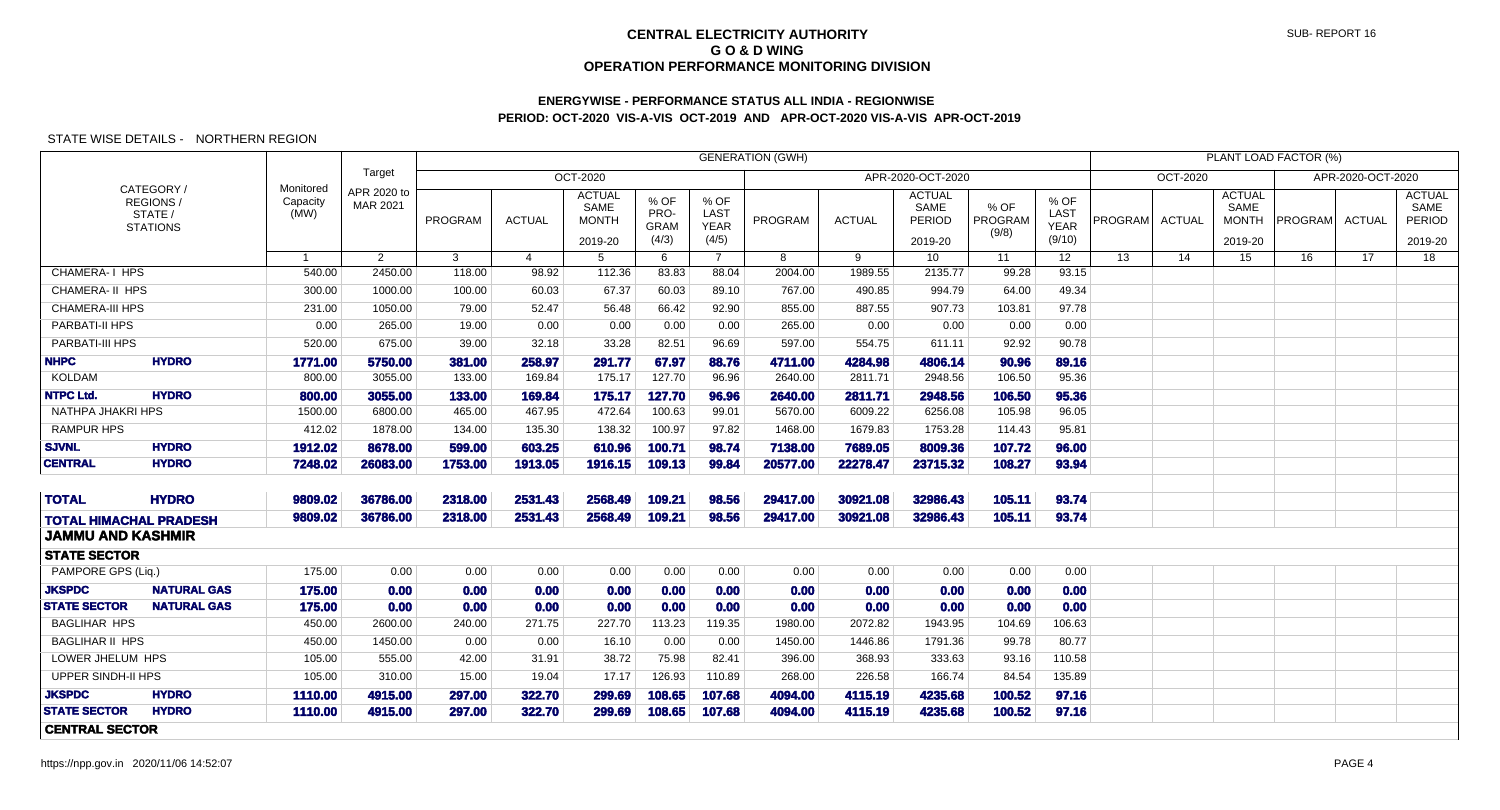# **ENERGYWISE - PERFORMANCE STATUS ALL INDIA - REGIONWISEPERIOD: OCT-2020 VIS-A-VIS OCT-2019 AND APR-OCT-2020 VIS-A-VIS APR-OCT-2019**

|                                      |                                                            |                               |                         |                  |                       |                                                  |                                      |                                      | <b>GENERATION (GWH)</b> |                    |                                            |                          |                                       |                |                 |                                                  | <b>PLANT LOAD FACTOR (%)</b> |                   |                                                   |
|--------------------------------------|------------------------------------------------------------|-------------------------------|-------------------------|------------------|-----------------------|--------------------------------------------------|--------------------------------------|--------------------------------------|-------------------------|--------------------|--------------------------------------------|--------------------------|---------------------------------------|----------------|-----------------|--------------------------------------------------|------------------------------|-------------------|---------------------------------------------------|
|                                      |                                                            |                               | Target                  |                  |                       | OCT-2020                                         |                                      |                                      |                         |                    | APR-2020-OCT-2020                          |                          |                                       |                | <b>OCT-2020</b> |                                                  |                              | APR-2020-OCT-2020 |                                                   |
|                                      | CATEGORY/<br><b>REGIONS/</b><br>STATE /<br><b>STATIONS</b> | Monitored<br>Capacity<br>(MW) | APR 2020 to<br>MAR 2021 | PROGRAM          | <b>ACTUAL</b>         | <b>ACTUAL</b><br>SAME<br><b>MONTH</b><br>2019-20 | % OF<br>PRO-<br><b>GRAM</b><br>(4/3) | % OF<br>LAST<br><b>YEAR</b><br>(4/5) | PROGRAM                 | <b>ACTUAL</b>      | <b>ACTUAL</b><br>SAME<br>PERIOD<br>2019-20 | % OF<br>PROGRAM<br>(9/8) | % OF<br>LAST<br><b>YEAR</b><br>(9/10) | PROGRAM        | <b>ACTUAL</b>   | <b>ACTUAL</b><br>SAME<br><b>MONTH</b><br>2019-20 | PROGRAM                      | <b>ACTUAL</b>     | <b>ACTUAL</b><br>SAME<br><b>PERIOD</b><br>2019-20 |
|                                      |                                                            | $\overline{1}$                | 2                       | $\mathbf{3}$     | $\boldsymbol{\Delta}$ | 5                                                | 6                                    | $\overline{7}$                       | 8                       | 9                  | 10 <sup>1</sup>                            | $\overline{11}$          | $\overline{12}$                       | 13             | 14              | 15                                               | 16                           | $\overline{17}$   | 18                                                |
| <b>DULHASTI HPS</b>                  |                                                            | 390.00                        | 2200.00                 | 220.00           | 262.77                | 219.58                                           | 119.44                               | 119.67                               | 1766.00                 | 1862.17            | 1515.29                                    | 105.45                   | 122.89                                |                |                 |                                                  |                              |                   |                                                   |
| <b>KISHANGANGA HPS</b>               |                                                            | 330.00                        | 1500.00                 | 90.00            | 68.41                 | 58.91                                            | 76.01                                | 116.13                               | 1269.00                 | 823.19             | 712.45                                     | 64.87                    | 115.54                                |                |                 |                                                  |                              |                   |                                                   |
| SALAL HPS                            |                                                            | 690.00                        | 3500.00                 | 211.00           | 215.99                | 195.65                                           | 102.36                               | 110.40                               | 2845.00                 | 3051.03            | 3144.99                                    | 107.24                   | 97.01                                 |                |                 |                                                  |                              |                   |                                                   |
| SEWA-II HPS                          |                                                            | 120.00                        | 500.00                  | 20.00            | 0.00                  | 12.17                                            | 0.00                                 | 0.00                                 | 362.00                  | 376.14             | 396.06                                     | 103.91                   | 94.97                                 |                |                 |                                                  |                              |                   |                                                   |
| URI-I HPS                            |                                                            | 480.00                        | 2900.00                 | 172.00           | 110.55                | 160.52                                           | 64.27                                | 68.87                                | 2105.00                 | 2035.69            | 1991.77                                    | 96.71                    | 102.21                                |                |                 |                                                  |                              |                   |                                                   |
| URI-II HPS                           |                                                            | 240.00                        | 1420.00                 | 61.00            | 70.69                 | 92.32                                            | 115.89                               | 76.57                                | 993.00                  | 1092.92            | 1039.11                                    | 110.06                   | 105.18                                |                |                 |                                                  |                              |                   |                                                   |
| <b>NHPC</b>                          | <b>HYDRO</b>                                               | 2250.00                       | 12020.00                | 774.00           | 728.41                | 739.15                                           | 94.11                                | 98.55                                | 9340.00                 | 9241.14            | 8799.67                                    | 98.94                    | 105.02                                |                |                 |                                                  |                              |                   |                                                   |
| <b>CENTRAL</b>                       | <b>HYDRO</b>                                               | 2250.00                       | 12020.00                | 774.00           | 728.41                | 739.15                                           | 94.11                                | 98.55                                | 9340.00                 | 9241.14            | 8799.67                                    | 98.94                    | 105.02                                |                |                 |                                                  |                              |                   |                                                   |
| <b>TOTAL</b>                         | <b>NATURAL</b>                                             | 175.00                        | 0.00                    | 0.00             | 0.00                  | 0.00                                             | 0.00                                 | 0.00                                 | 0.00                    | 0.00               | 0.00                                       | 0.00                     | 0.00                                  |                |                 |                                                  |                              |                   |                                                   |
| <b>TOTAL</b>                         | <b>HYDRO</b>                                               | 3360.00                       | 16935.00                | 1071.00          | 1051.11               | 1038.84                                          | 98.14                                | 101.18                               | 13434.00                | 13356.33           | 13035.35                                   | 99.42                    | 102.46                                |                |                 |                                                  |                              |                   |                                                   |
| <b>LADAKH</b>                        | <b>TOTAL JAMMU AND KASHMIR</b>                             | 3535.00                       | 16935.00                | 1071.00          | 1051.11               | 1038.84                                          | 98.14                                | 101.18                               | 13434.00                | 13356.33           | 13035.35                                   | 99.42                    | 102.46                                |                |                 |                                                  |                              |                   |                                                   |
| <b>CENTRAL SECTOR</b>                |                                                            |                               |                         |                  |                       |                                                  |                                      |                                      |                         |                    |                                            |                          |                                       |                |                 |                                                  |                              |                   |                                                   |
| <b>CHUTAK HPS</b>                    |                                                            | 44.00                         | 120.00                  | 15.00            | 11.05                 | 8.46                                             | 73.67                                | 130.61                               | 92.00                   | 137.11             | 74.21                                      | 149.03                   | 184.76                                |                |                 |                                                  |                              |                   |                                                   |
| NIMMO BAZGO HPS                      |                                                            | 45.00                         | 150.00                  | 15.00            | 23.12                 | 21.27                                            | 154.13                               | 108.70                               | 100.00                  | 160.62             | 102.56                                     | 160.62                   | 156.61                                |                |                 |                                                  |                              |                   |                                                   |
| <b>NHPC</b>                          | <b>HYDRO</b>                                               | 89.00                         | 270.00                  | 30.00            | 34.17                 | 29.73                                            | 113.90                               | 114.93                               | 192.00                  | 297.73             | 176.77                                     | 155.07                   | 168.43                                |                |                 |                                                  |                              |                   |                                                   |
| <b>CENTRAL</b>                       | <b>HYDRO</b>                                               | 89.00                         | 270.00                  | 30.00            | 34.17                 | 29.73                                            | 113.90                               | 114.93                               | 192.00                  | 297.73             | 176.77                                     | 155.07                   | 168.43                                |                |                 |                                                  |                              |                   |                                                   |
| <b>TOTAL</b>                         | <b>HYDRO</b>                                               | 89.00                         | 270.00                  | 30.00            | 34.17                 | 29.73                                            | 113.90                               | 114.93                               | 192.00                  | 297.73             | 176.77                                     | 155.07                   | 168.43                                |                |                 |                                                  |                              |                   |                                                   |
| <b>TOTAL LADAKH</b><br><b>PUNJAB</b> |                                                            | 89.00                         | 270.00                  | 30.00            | 34.17                 | 29.73                                            | 113.90                               | 114.93                               | 192.00                  | 297.73             | 176.77                                     | 155.07                   | 168.43                                |                |                 |                                                  |                              |                   |                                                   |
|                                      |                                                            |                               |                         |                  |                       |                                                  |                                      |                                      |                         |                    |                                            |                          |                                       |                |                 |                                                  |                              |                   |                                                   |
| <b>STATE SECTOR</b>                  |                                                            |                               |                         |                  |                       |                                                  |                                      |                                      |                         |                    |                                            |                          |                                       |                |                 |                                                  |                              |                   |                                                   |
| GH TPS (LEH.MOH.)                    |                                                            | 920.00                        | 3000.00                 | 242.00           | 6.55                  | 0.00                                             | 2.71                                 | 0.00                                 | 1822.00                 | 805.15             | 876.26                                     | 44.19                    | 91.88                                 | 35.36          | 0.96            | 0.00                                             | 38.56                        | 17.04             | 18.54                                             |
| <b>ROPAR TPS</b><br><b>PSPCL</b>     | <b>COAL</b>                                                | 840.00                        | 3200.00                 | 252.00           | 13.62                 | 13.13                                            | 5.40                                 | 103.73                               | 1978.00                 | 831.27             | 1010.50                                    | 42.03                    | 82.26                                 | 40.32          | 2.18            | 2.10                                             | 45.85                        | 19.27             | 23.42                                             |
| <b>STATE SECTOR</b>                  | <b>THERMAL</b>                                             | 1760.00<br>1760.00            | 6200.00<br>6200.00      | 494.00<br>494.00 | 20.17<br>20.17        | 13.13<br>13.13                                   | 4.08<br>4.08                         | 153.62<br>153.62                     | 3800.00<br>3800.00      | 1636.42<br>1636.42 | 1886.76<br>1886.76                         | 43.06<br>43.06           | 86.73<br>86.73                        | 37.73<br>37.73 | 1.54<br>1.54    | 1.00<br>1.00                                     | 42.04<br>42.04               | 18.10<br>18.10    | 20.87<br>20.87                                    |
| <b>ANANDPUR SAHIB-I HPS</b>          |                                                            | 67.00                         | 320.00                  | 17.00            | 33.82                 | 29.63                                            | 198.94                               | 114.14                               | 218.00                  | 243.74             | 255.17                                     | 111.81                   | 95.52                                 |                |                 |                                                  |                              |                   |                                                   |
|                                      |                                                            |                               |                         |                  |                       |                                                  |                                      |                                      |                         |                    |                                            |                          |                                       |                |                 |                                                  |                              |                   |                                                   |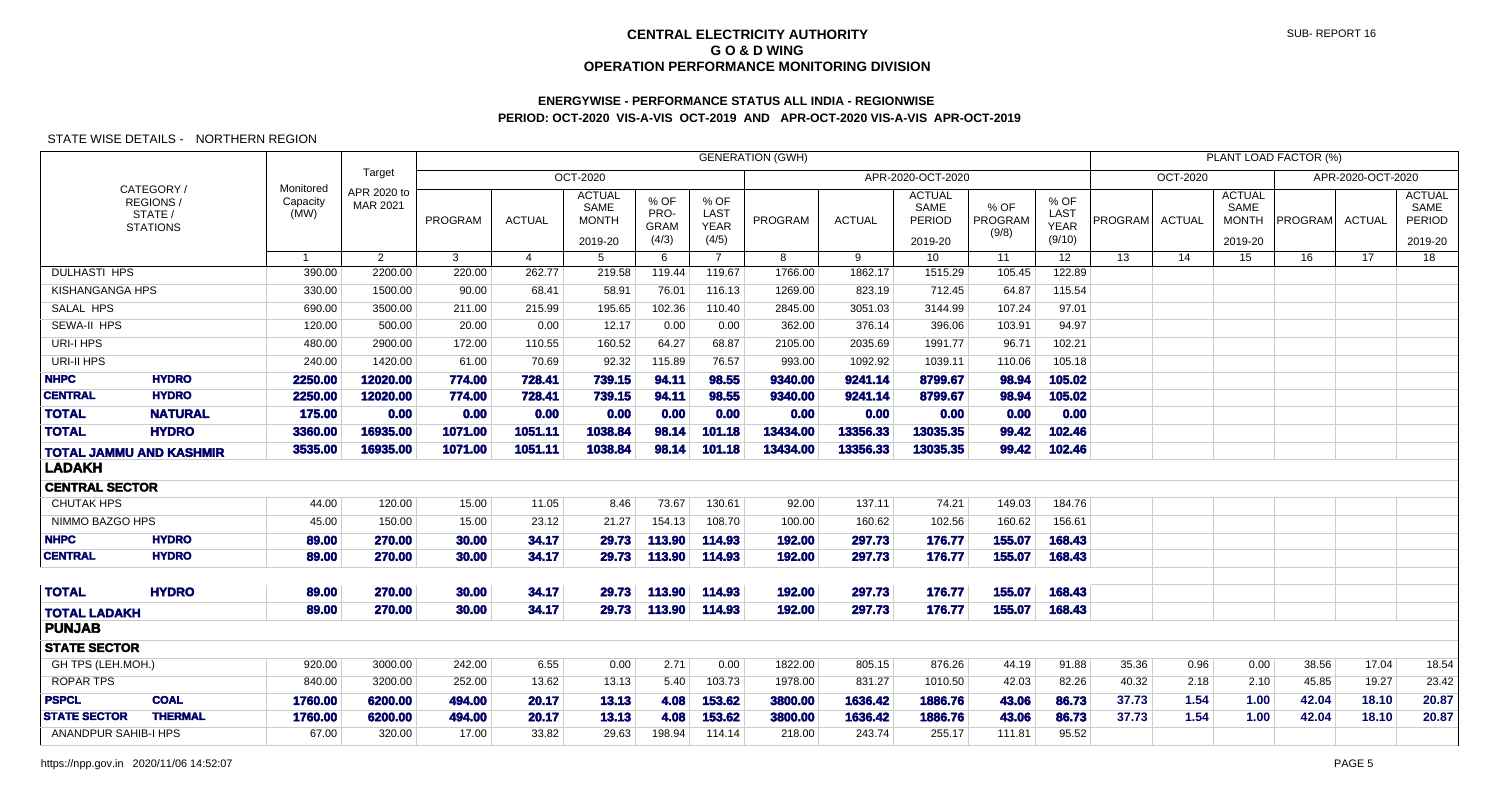# **ENERGYWISE - PERFORMANCE STATUS ALL INDIA - REGIONWISEPERIOD: OCT-2020 VIS-A-VIS OCT-2019 AND APR-OCT-2020 VIS-A-VIS APR-OCT-2019**

|                           |                                                     |                               |                         |         |                |                                                  |                                      |                                      | <b>GENERATION (GWH)</b> |               |                                            |                          |                                       |         |               |                                                  | PLANT LOAD FACTOR (%) |               |                                            |
|---------------------------|-----------------------------------------------------|-------------------------------|-------------------------|---------|----------------|--------------------------------------------------|--------------------------------------|--------------------------------------|-------------------------|---------------|--------------------------------------------|--------------------------|---------------------------------------|---------|---------------|--------------------------------------------------|-----------------------|---------------|--------------------------------------------|
|                           |                                                     |                               | Target                  |         |                | OCT-2020                                         |                                      |                                      | APR-2020-OCT-2020       |               |                                            |                          |                                       |         |               |                                                  |                       |               |                                            |
|                           | CATEGORY /<br>REGIONS<br>STATE /<br><b>STATIONS</b> | Monitored<br>Capacity<br>(MW) | APR 2020 to<br>MAR 2021 | PROGRAM | <b>ACTUAL</b>  | <b>ACTUAL</b><br>SAME<br><b>MONTH</b><br>2019-20 | % OF<br>PRO-<br><b>GRAM</b><br>(4/3) | % OF<br>LAST<br><b>YEAR</b><br>(4/5) | PROGRAM                 | <b>ACTUAL</b> | <b>ACTUAL</b><br>SAME<br>PERIOD<br>2019-20 | % OF<br>PROGRAM<br>(9/8) | % OF<br>LAST<br><b>YEAR</b><br>(9/10) | PROGRAM | <b>ACTUAL</b> | <b>ACTUAL</b><br>SAME<br><b>MONTH</b><br>2019-20 | <b>PROGRAM</b>        | <b>ACTUAL</b> | <b>ACTUAL</b><br>SAME<br>PERIOD<br>2019-20 |
|                           |                                                     | $\mathbf{1}$                  | $\overline{2}$          | 3       | $\overline{4}$ | 5                                                | 6                                    | $\overline{7}$                       | 8                       | 9             | 10                                         | 11                       | 12 <sup>°</sup>                       | 13      | 14            | 15                                               | 16                    | 17            | 18                                         |
| ANANDPUR SAHIB-II HPS     |                                                     | 67.00                         | 320.00                  | 17.00   | 28.01          | 29.74                                            | 164.76                               | 94.18                                | 218.00                  | 233.09        | 251.25                                     | 106.92                   | 92.77                                 |         |               |                                                  |                       |               |                                            |
| <b>MUKERIAN-I HPS</b>     |                                                     | 45.00                         | 235.00                  | 25.00   | 133.04         | 113.50                                           | 532.16                               | 117.22                               | 124.00                  | 710.53        | 522.47                                     | 573.01                   | 135.99                                |         |               |                                                  |                       |               |                                            |
| <b>MUKERIAN-II HPS</b>    |                                                     | 45.00                         | 235.00                  | 25.00   | 0.00           | 0.00                                             | 0.00                                 | 0.00                                 | 124.00                  | 43.72         | 43.75                                      | 35.26                    | 99.93                                 |         |               |                                                  |                       |               |                                            |
| <b>MUKERIAN-III HPS</b>   |                                                     | 58.50                         | 325.00                  | 35.00   | 0.00           | 0.00                                             | 0.00                                 | 0.00                                 | 174.00                  | 54.61         | 55.21                                      | 31.39                    | 98.91                                 |         |               |                                                  |                       |               |                                            |
| <b>MUKERIAN-IV HPS</b>    |                                                     | 58.50                         | 325.00                  | 35.00   | 0.00           | 0.00                                             | 0.00                                 | 0.00                                 | 174.00                  | 55.89         | 54.44                                      | 32.12                    | 102.67                                |         |               |                                                  |                       |               |                                            |
| RANJIT SAGAR HPS          |                                                     | 600.00                        | 1560.00                 | 100.00  | 98.06          | 93.50                                            | 98.06                                | 104.88                               | 1140.00                 | 1224.74       | 1472.96                                    | 107.43                   | 83.15                                 |         |               |                                                  |                       |               |                                            |
| <b>PSPCL</b>              | <b>HYDRO</b>                                        | 941.00                        | 3320.00                 | 254.00  | 292.93         | 266.37                                           | 115.33                               | 109.97                               | 2172.00                 | 2566.32       | 2655.25                                    | 118.15                   | 96.65                                 |         |               |                                                  |                       |               |                                            |
| <b>STATE SECTOR</b>       | <b>HYDRO</b>                                        | 941.00                        | 3320.00                 | 254.00  | 292.93         | 266.37                                           | 115.33                               | 109.97                               | 2172.00                 | 2566.32       | 2655.25                                    | 118.15                   | 96.65                                 |         |               |                                                  |                       |               |                                            |
| <b>PVT SECTOR</b>         |                                                     |                               |                         |         |                |                                                  |                                      |                                      |                         |               |                                            |                          |                                       |         |               |                                                  |                       |               |                                            |
| <b>GOINDWAL SAHIB TPP</b> |                                                     | 540.00                        | 2600.00                 | 212.00  | 79.24          | 91.19                                            | 37.38                                | 86.90                                | 1506.00                 | 952.75        | 1207.79                                    | 63.26                    | 78.88                                 | 52.77   | 19.72         | 22.70                                            | 54.30                 | 34.35         | 43.55                                      |
| <b>GPGSL (GVK)</b>        | <b>COAL</b>                                         | 540.00                        | 2600.00                 | 212.00  | 79.24          | 91.19                                            | 37.38                                | 86.90                                | 1506.00                 | 952.75        | 1207.79                                    | 63.26                    | 78.88                                 | 52.77   | 19.72         | 22.70                                            | 54.30                 | 34.35         | 43.55                                      |
| <b>RAJPURA TPP</b>        |                                                     | 1400.00                       | 8231.00                 | 743.00  | 519.51         | 849.11                                           | 69.92                                | 61.18                                | 5305.00                 | 4265.74       | 5817.12                                    | 80.41                    | 73.33                                 | 71.33   | 49.88         | 81.52                                            | 73.78                 | 59.33         | 80.90                                      |
| <b>NPL</b>                | <b>COAL</b>                                         | 1400.00                       | 8231.00                 | 743.00  | 519.51         | 849.11                                           | 69.92                                | 61.18                                | 5305.00                 | 4265.74       | 5817.12                                    | 80.41                    | 73.33                                 | 71.33   | 49.88         | 81.52                                            | 73.78                 | 59.33         | 80.90                                      |
| <b>TALWANDI SABO TPP</b>  |                                                     | 1980.00                       | 12000.00                | 724.00  | 361.95         | 725.23                                           | 49.99                                | 49.91                                | 7304.00                 | 3925.11       | 6440.78                                    | 53.74                    | 60.94                                 | 49.15   | 24.57         | 49.23                                            | 71.82                 | 38.60         | 63.34                                      |
| <b>TSPL</b>               | <b>COAL</b>                                         | 1980.00                       | 12000.00                | 724.00  | 361.95         | 725.23                                           | 49.99                                | 49.91                                | 7304.00                 | 3925.11       | 6440.78                                    | 53.74                    | 60.94                                 | 49.15   | 24.57         | 49.23                                            | 71.82                 | 38.60         | 63.34                                      |
| <b>PVT SECTOR</b>         | <b>THERMAL</b>                                      | 3920.00                       | 22831.00                | 1679.00 | 960.70         | 1665.53                                          | 57.22                                | 57.68                                | 14115.00                | 9143.60       | 13465.69                                   | 64.78                    | 67.90                                 | 57.57   | 32.94         | 57.11                                            | 70.11                 | 45.42         | 66.88                                      |
| <b>CENTRAL SECTOR</b>     |                                                     |                               |                         |         |                |                                                  |                                      |                                      |                         |               |                                            |                          |                                       |         |               |                                                  |                       |               |                                            |
| <b>GANGUWAL HPS</b>       |                                                     | 77.65                         | 500.00                  | 41.00   | 53.27          | 50.63                                            | 129.93                               | 105.21                               | 292.00                  | 374.22        | 359.76                                     | 128.16                   | 104.02                                |         |               |                                                  |                       |               |                                            |
| KOTLA HPS                 |                                                     | 77.65                         | 500.00                  | 42.00   | 52.74          | 52.33                                            | 125.57                               | 100.78                               | 295.00                  | 376.08        | 367.90                                     | 127.48                   | 102.22                                |         |               |                                                  |                       |               |                                            |
| <b>BBMB</b>               | <b>HYDRO</b>                                        | 155.30                        | 1000.00                 | 83.00   | 106.01         | 102.96                                           | 127.72                               | 102.96                               | 587.00                  | 750.30        | 727.66                                     | 127.82                   | 103.11                                |         |               |                                                  |                       |               |                                            |
| <b>CENTRAL</b>            | <b>HYDRO</b>                                        | 155.30                        | 1000.00                 | 83.00   | 106.01         | 102.96                                           | 127.72                               | 102.96                               | 587.00                  | 750.30        | 727.66                                     | 127.82                   | 103.11                                |         |               |                                                  |                       |               |                                            |
| <b>TOTAL</b>              | <b>THERMAL</b>                                      | 5680.00                       | 29031.00                | 2173.00 | 980.87         | 1678.66                                          | 45.14                                | 58.43                                | 17915.00                | 10780.02      | 15352.45                                   | 60.17                    | 70.22                                 | 51.42   | 23.21         | 39.72                                            | 61.41                 | 36.95         | 52.63                                      |
| <b>TOTAL</b>              | <b>HYDRO</b>                                        | 1096.30                       | 4320.00                 | 337.00  | 398.94         | 369.33                                           | 118.38                               | 108.02                               | 2759.00                 | 3316.62       | 3382.91                                    | 120.21                   | 98.04                                 |         |               |                                                  |                       |               |                                            |
| <b>TOTAL PUNJAB</b>       |                                                     | 6776.30                       | 33351.00                | 2510.00 | 1379.81        | 2047.99                                          | 54.97                                | 67.37                                | 20674.00                | 14096.64      | 18735.36                                   | 68.19                    | 75.24                                 |         |               |                                                  |                       |               |                                            |
| <b>RAJASTHAN</b>          |                                                     |                               |                         |         |                |                                                  |                                      |                                      |                         |               |                                            |                          |                                       |         |               |                                                  |                       |               |                                            |
| <b>STATE SECTOR</b>       |                                                     |                               |                         |         |                |                                                  |                                      |                                      |                         |               |                                            |                          |                                       |         |               |                                                  |                       |               |                                            |
|                           |                                                     |                               |                         |         |                |                                                  |                                      |                                      |                         |               |                                            |                          |                                       |         |               |                                                  |                       |               |                                            |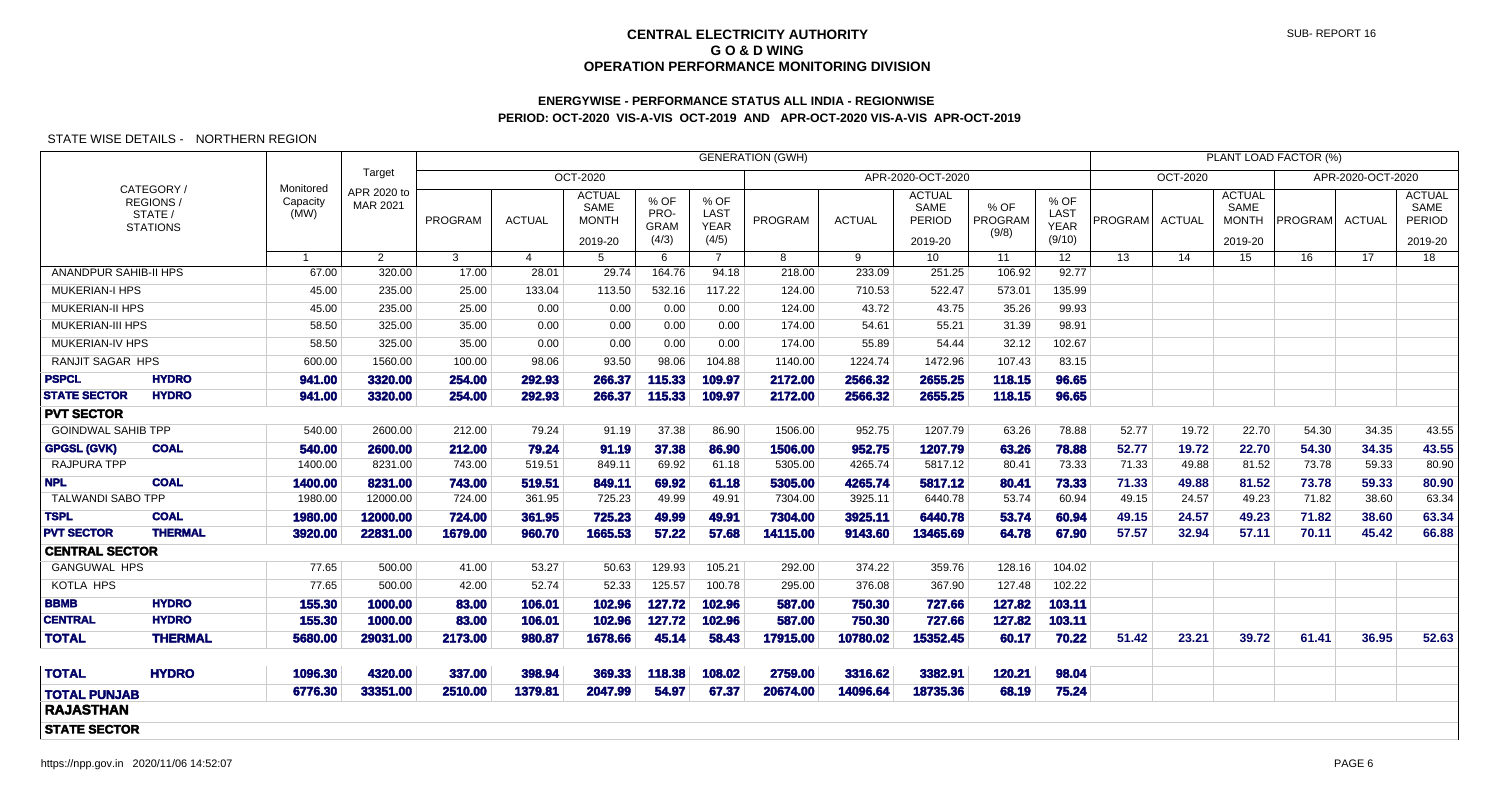## **ENERGYWISE - PERFORMANCE STATUS ALL INDIA - REGIONWISEPERIOD: OCT-2020 VIS-A-VIS OCT-2019 AND APR-OCT-2020 VIS-A-VIS APR-OCT-2019**

### STATE WISE DETAILS - NORTHERN REGION

|                           |                                                      |                               |                         |         |                |                                                  |                                      |                                      | <b>GENERATION (GWH)</b> |               |                                            |                          |                                       |         |                 |                                                  | PLANT LOAD FACTOR (%) |                   |                                                   |
|---------------------------|------------------------------------------------------|-------------------------------|-------------------------|---------|----------------|--------------------------------------------------|--------------------------------------|--------------------------------------|-------------------------|---------------|--------------------------------------------|--------------------------|---------------------------------------|---------|-----------------|--------------------------------------------------|-----------------------|-------------------|---------------------------------------------------|
|                           |                                                      |                               | Target                  |         |                | OCT-2020                                         |                                      |                                      |                         |               | APR-2020-OCT-2020                          |                          |                                       |         | <b>OCT-2020</b> |                                                  |                       | APR-2020-OCT-2020 |                                                   |
|                           | CATEGORY /<br>REGIONS/<br>STATE /<br><b>STATIONS</b> | Monitored<br>Capacity<br>(MW) | APR 2020 to<br>MAR 2021 | PROGRAM | <b>ACTUAL</b>  | <b>ACTUAL</b><br>SAME<br><b>MONTH</b><br>2019-20 | % OF<br>PRO-<br><b>GRAM</b><br>(4/3) | % OF<br>LAST<br><b>YEAR</b><br>(4/5) | PROGRAM                 | <b>ACTUAL</b> | <b>ACTUAL</b><br>SAME<br>PERIOD<br>2019-20 | % OF<br>PROGRAM<br>(9/8) | % OF<br>LAST<br><b>YEAR</b><br>(9/10) | PROGRAM | <b>ACTUAL</b>   | <b>ACTUAL</b><br>SAME<br><b>MONTH</b><br>2019-20 | PROGRAM               | <b>ACTUAL</b>     | <b>ACTUAL</b><br>SAME<br><b>PERIOD</b><br>2019-20 |
|                           |                                                      | $\overline{1}$                | $\overline{2}$          | 3       | $\overline{4}$ | 5                                                | 6                                    | $\overline{7}$                       | 8                       | 9             | 10 <sup>°</sup>                            | 11                       | 12 <sup>°</sup>                       | 13      | 14              | 15                                               | 16                    | 17 <sup>2</sup>   | $\overline{18}$                                   |
| <b>CHHABRA TPP</b>        |                                                      | 2320.00                       | 15100.00                | 1278.00 | 1222.56        | 1199.57                                          | 95.66                                | 101.92                               | 8453.00                 | 8092.15       | 7630.11                                    | 95.73                    | 106.06                                | 74.04   | 70.83           | 69.50                                            | 70.94                 | 67.91             | 64.06                                             |
| <b>GIRAL TPS</b>          |                                                      | 250.00                        | 0.00                    | 0.00    | 0.00           | 0.00                                             | 0.00                                 | 0.00                                 | 0.00                    | 0.00          | 0.00                                       | 0.00                     | 0.00                                  | 0.00    | 0.00            | 0.00                                             | 0.00                  | 0.00              | 0.00                                              |
| <b>KALISINDH TPS</b>      |                                                      | 1200.00                       | 8000.00                 | 422.00  | 750.72         | 508.31                                           | 177.90                               | 147.69                               | 4574.00                 | 2792.89       | 3061.15                                    | 61.06                    | 91.24                                 | 47.27   | 84.09           | 56.93                                            | 74.21                 | 45.32             | 49.67                                             |
| <b>KOTA TPS</b>           |                                                      | 1240.00                       | 7250.00                 | 514.00  | 406.57         | 283.12                                           | 79.10                                | 143.60                               | 4075.00                 | 2263.54       | 3882.90                                    | 55.55                    | 58.30                                 | 55.71   | 44.07           | 30.69                                            | 63.99                 | 35.54             | 60.97                                             |
| <b>SURATGARH TPS</b>      |                                                      | 2160.00                       | 8727.00                 | 549.00  | 144.29         | 329.70                                           | 26.28                                | 43.76                                | 4997.00                 | 566.01        | 3122.08                                    | 11.33                    | 18.13                                 | 26.17   | 12.93           | 29.54                                            | 43.13                 | 7.11              | 40.53                                             |
| <b>RRVUNL</b>             | <b>COAL</b>                                          | 7170.00                       | 39077.00                | 2763.00 | 2524.14        | 2320.70                                          | 91.36                                | 108.77                               | 22099.00                | 13714.59      | 17696.24                                   | 62.06                    | 77.50                                 | 47.43   | 52.11           | 47.91                                            | 59.22                 | 40.96             | 52.78                                             |
| <b>STATE SECTOR</b>       | <b>THERMAL</b>                                       | 7170.00                       | 39077.00                | 2763.00 | 2524.14        | 2320.70                                          | 91.36                                | 108.77                               | 22099.00                | 13714.59      | 17696.24                                   | 62.06                    | 77.50                                 | 47.43   | 52.11           | 47.91                                            | 59.22                 | 40.96             | 52.78                                             |
| DHOLPUR CCPP              |                                                      | 330.00                        | 240.00                  | 21.00   | 0.00           | 0.00                                             | 0.00                                 | 0.00                                 | 147.00                  | 105.66        | 0.00                                       | 71.88                    | 0.00                                  |         |                 |                                                  |                       |                   |                                                   |
| <b>RAMGARH CCPP</b>       |                                                      | 273.80                        | 1000.00                 | 87.00   | 29.99          | 63.56                                            | 34.47                                | 47.18                                | 580.00                  | 329.11        | 427.89                                     | 56.74                    | 76.91                                 |         |                 |                                                  |                       |                   |                                                   |
| <b>RRVUNL</b>             | <b>NATURAL GAS</b>                                   | 603.80                        | 1240.00                 | 108.00  | 29.99          | 63.56                                            | 27.77                                | 47.18                                | 727.00                  | 434.77        | 427.89                                     | 59.80                    | 101.61                                |         |                 |                                                  |                       |                   |                                                   |
| <b>STATE SECTOR</b>       | <b>NATURAL GAS</b>                                   | 603.80                        | 1240.00                 | 108.00  | 29.99          | 63.56                                            | 27.77                                | 47.18                                | 727.00                  | 434.77        | 427.89                                     | 59.80                    | 101.61                                |         |                 |                                                  |                       |                   |                                                   |
| JAWAHAR SAGAR HPS         |                                                      | 99.00                         | 200.00                  | 28.00   | 22.22          | 21.74                                            | 79.36                                | 102.21                               | 42.00                   | 70.76         | 111.10                                     | 168.48                   | 63.69                                 |         |                 |                                                  |                       |                   |                                                   |
| <b>MAHI BAJAJ-I HPS</b>   |                                                      | 50.00                         | 115.00                  | 0.00    | 12.76          | 19.40                                            | 0.00                                 | 65.77                                | 22.00                   | 60.08         | 77.22                                      | 273.09                   | 77.80                                 |         |                 |                                                  |                       |                   |                                                   |
| MAHI BAJAJ-II HPS         |                                                      | 90.00                         | 25.00                   | 0.00    | 0.08           | 0.03                                             | 0.00                                 | 266.67                               | 11.00                   | 19.33         | 34.65                                      | 175.73                   | 55.79                                 |         |                 |                                                  |                       |                   |                                                   |
| R P SAGAR HPS             |                                                      | 172.00                        | 0.00                    | 0.00    | 0.00           | 0.00                                             | 0.00                                 | 0.00                                 | 0.00                    | 10.08         | 54.53                                      | 0.00                     | 18.49                                 |         |                 |                                                  |                       |                   |                                                   |
| <b>RRVUNL</b>             | <b>HYDRO</b>                                         | 411.00                        | 340.00                  | 28.00   | 35.06          | 41.17                                            | 125.21                               | 85.16                                | 75.00                   | 160.25        | 277.50                                     | 213.67                   | 57.75                                 |         |                 |                                                  |                       |                   |                                                   |
| <b>STATE SECTOR</b>       | <b>HYDRO</b>                                         | 411.00                        | 340.00                  | 28.00   | 35.06          | 41.17                                            | 125.21                               | 85.16                                | 75.00                   | 160.25        | 277.50                                     | 213.67                   | 57.75                                 |         |                 |                                                  |                       |                   |                                                   |
| <b>PVT SECTOR</b>         |                                                      |                               |                         |         |                |                                                  |                                      |                                      |                         |               |                                            |                          |                                       |         |                 |                                                  |                       |                   |                                                   |
| <b>KAWAI TPS</b>          |                                                      | 1320.00                       | 8000.00                 | 628.00  | 881.52         | 703.62                                           | 140.37                               | 125.28                               | 4608.00                 | 4761.77       | 4566.82                                    | 103.34                   | 104.27                                | 63.95   | 89.76           | 71.65                                            | 67.97                 | 70.24             | 67.36                                             |
| <b>APL</b>                | <b>COAL</b>                                          | 1320.00                       | 8000.00                 | 628.00  | 881.52         | 703.62                                           | 140.37                               | 125.28                               | 4608.00                 | 4761.77       | 4566.82                                    | 103.34                   | 104.27                                | 63.95   | 89.76           | 71.65                                            | 67.97                 | 70.24             | 67.36                                             |
| <b>JALIPA KAPURDI TPP</b> |                                                      | 1080.00                       | 7200.00                 | 567.00  | 606.50         | 449.40                                           | 106.97                               | 134.96                               | 4246.00                 | 4154.36       | 3419.75                                    | 97.84                    | 121.48                                | 70.56   | 75.48           | 55.93                                            | 76.55                 | 74.90             | 61.65                                             |
| <b>RWPL (JSW)</b>         | <b>COAL</b>                                          | 1080.00                       | 7200.00                 | 567.00  | 606.50         | 449.40                                           | 106.97                               | 134.96                               | 4246.00                 | 4154.36       | 3419.75                                    | 97.84                    | 121.48                                | 70.56   | 75.48           | 55.93                                            | 76.55                 | 74.90             | 61.65                                             |
| <b>PVT SECTOR</b>         | <b>THERMAL</b>                                       | 2400.00                       | 15200.00                | 1195.00 | 1488.02        | 1153.02                                          | 124.52                               | 129.05                               | 8854.00                 | 8916.13       | 7986.57                                    | 100.70                   | 111.64                                | 66.92   | 83.33           | 64.57                                            | 71.83                 | 72.33             | 64.79                                             |
| <b>CENTRAL SECTOR</b>     |                                                      |                               |                         |         |                |                                                  |                                      |                                      |                         |               |                                            |                          |                                       |         |                 |                                                  |                       |                   |                                                   |
| <b>BARSINGSAR LIGNITE</b> |                                                      | 250.00                        | 1600.00                 | 144.00  | 107.56         | 148.47                                           | 74.69                                | 72.45                                | 865.00                  | 856.25        | 847.68                                     | 98.99                    | 101.01                                | 77.42   | 57.83           | 79.82                                            | 67.37                 | 66.69             | 66.02                                             |
| <b>NLC</b>                | <b>COAL</b>                                          | 250.00                        | 1600.00                 | 144.00  | 107.56         | 148.47                                           | 74.69                                | 72.45                                | 865.00                  | 856.25        | 847.68                                     | 98.99                    | 101.01                                | 77.42   | 57.83           | 79.82                                            | 67.37                 | 66.69             | 66.02                                             |
| <b>CENTRAL</b>            | <b>THERMAL</b>                                       | 250.00                        | 1600.00                 | 144.00  | 107.56         | 148.47                                           | 74.69                                | 72.45                                | 865.00                  | 856.25        | 847.68                                     | 98.99                    | 101.01                                | 77.42   | 57.83           | 79.82                                            | 67.37                 | 66.69             | 66.02                                             |
| <b>ANTA CCPP</b>          |                                                      | 419.33                        | 339.00                  | 31.00   | 0.14           | 10.49                                            | 0.45                                 | 1.33                                 | 194.00                  | 363.81        | 270.49                                     | 187.53                   | 134.50                                |         |                 |                                                  |                       |                   |                                                   |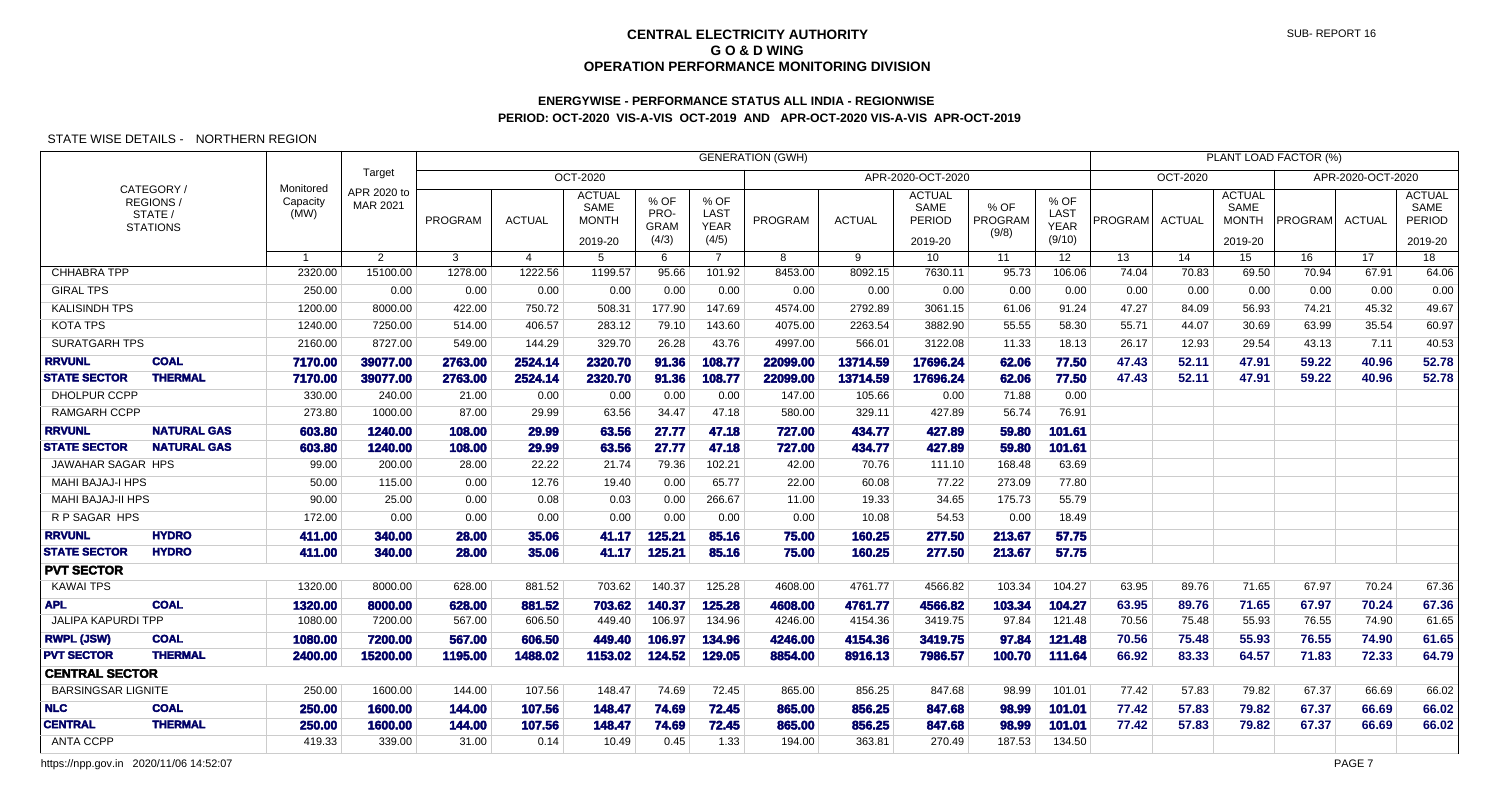# **ENERGYWISE - PERFORMANCE STATUS ALL INDIA - REGIONWISEPERIOD: OCT-2020 VIS-A-VIS OCT-2019 AND APR-OCT-2020 VIS-A-VIS APR-OCT-2019**

|                              |                                                    |                               |                         |         |                |                                                  |                                      |                                             | <b>GENERATION (GWH)</b> |               |                                                   |                          |                                       |         |               |                                                  | PLANT LOAD FACTOR (%) |                   |                                            |
|------------------------------|----------------------------------------------------|-------------------------------|-------------------------|---------|----------------|--------------------------------------------------|--------------------------------------|---------------------------------------------|-------------------------|---------------|---------------------------------------------------|--------------------------|---------------------------------------|---------|---------------|--------------------------------------------------|-----------------------|-------------------|--------------------------------------------|
|                              |                                                    |                               | Target                  |         |                | OCT-2020                                         |                                      |                                             |                         |               | APR-2020-OCT-2020                                 |                          |                                       |         | OCT-2020      |                                                  |                       | APR-2020-OCT-2020 |                                            |
|                              | CATEGORY/<br>REGIONS<br>STATE /<br><b>STATIONS</b> | Monitored<br>Capacity<br>(MW) | APR 2020 to<br>MAR 2021 | PROGRAM | <b>ACTUAL</b>  | <b>ACTUAL</b><br>SAME<br><b>MONTH</b><br>2019-20 | % OF<br>PRO-<br><b>GRAM</b><br>(4/3) | % OF<br><b>LAST</b><br><b>YEAR</b><br>(4/5) | PROGRAM                 | <b>ACTUAL</b> | <b>ACTUAL</b><br>SAME<br><b>PERIOD</b><br>2019-20 | % OF<br>PROGRAM<br>(9/8) | % OF<br>LAST<br><b>YEAR</b><br>(9/10) | PROGRAM | <b>ACTUAL</b> | <b>ACTUAL</b><br>SAME<br><b>MONTH</b><br>2019-20 | <b>PROGRAM</b>        | <b>ACTUAL</b>     | <b>ACTUAL</b><br>SAME<br>PERIOD<br>2019-20 |
|                              |                                                    | $\overline{1}$                | 2                       | 3       | $\overline{4}$ | 5                                                | 6                                    | $\overline{7}$                              | 8                       | 9             | 10 <sup>°</sup>                                   | 11                       | 12 <sup>2</sup>                       | 13      | 14            | 15                                               | 16                    | 17                | 18                                         |
| <b>NTPC Ltd.</b>             | <b>NATURAL GAS</b>                                 | 419.33                        | 339.00                  | 31.00   | 0.14           | 10.49                                            | 0.45                                 | 1.33                                        | 194.00                  | 363.81        | 270.49                                            | 187.53                   | 134.50                                |         |               |                                                  |                       |                   |                                            |
| <b>CENTRAL</b>               | <b>NATURAL GAS</b>                                 | 419.33                        | 339.00                  | 31.00   | 0.14           | 10.49                                            | 0.45                                 | 1.33                                        | 194.00                  | 363.81        | 270.49                                            | 187.53                   | 134.50                                |         |               |                                                  |                       |                   |                                            |
| DAE (RAJASTHAN)              |                                                    | 100.00                        | 0.00                    | 0.00    | 0.00           | 0.00                                             | 0.00                                 | 0.00                                        | 0.00                    | 0.00          | 0.00                                              | 0.00                     | 0.00                                  | 0.00    | 0.00          | 0.00                                             | 0.00                  | 0.00              | 0.00                                       |
| <b>DAE</b>                   | <b>NUCLEAR</b>                                     | 100.00                        | 0.00                    | 0.00    | 0.00           | 0.00                                             | 0.00                                 | 0.00                                        | 0.00                    | 0.00          | 0.00                                              | 0.00                     | 0.00                                  | 0.00    | 0.00          | 0.00                                             | 0.00                  | 0.00              | 0.00                                       |
| RAJASTHAN A.P.S.             |                                                    | 1080.00                       | 6620.00                 | 608.00  | 611.16         | 751.86                                           | 100.52                               | 81.29                                       | 3876.00                 | 4537.39       | 5098.50                                           | 117.06                   | 88.99                                 | 75.67   | 76.06         | 93.57                                            | 69.88                 | 81.80             | 91.92                                      |
| <b>NPCIL</b>                 | <b>NUCLEAR</b>                                     | 1080.00                       | 6620.00                 | 608.00  | 611.16         | 751.86                                           | 100.52                               | 81.29                                       | 3876.00                 | 4537.39       | 5098.50                                           | 117.06                   | 88.99                                 | 75.67   | 76.06         | 93.57                                            | 69.88                 | 81.80             | 91.92                                      |
| <b>CENTRAL</b>               | <b>NUCLEAR</b>                                     | 1180.00                       | 6620.00                 | 608.00  | 611.16         | 751.86                                           | 100.52                               | 81.29                                       | 3876.00                 | 4537.39       | 5098.50                                           | 117.06                   | 88.99                                 | 75.67   | 69.61         | 85.64                                            | 69.88                 | 74.87             | 84.13                                      |
| <b>TOTAL</b>                 | <b>THERMAL</b>                                     | 9820.00                       | 55877.00                | 4102.00 | 4119.72        | 3622.19                                          | 100.43                               | 113.74                                      | 31818,00                | 23486.97      | 26530.49                                          | 73.82                    | 88.53                                 | 52.61   | 60.45         | 53.15                                            | 62.48                 | 49.89             | 56.32                                      |
| <b>TOTAL</b>                 | <b>NUCLEAR</b>                                     | 1180.00                       | 6620.00                 | 608,00  | 611.16         | 751.86                                           | 100.52                               | 81.29                                       | 3876.00                 | 4537.39       | 5098,50                                           | 117.06                   | 88.99                                 | 75.67   | 69.61         | 85.64                                            | 69.88                 | 74.87             | 84.13                                      |
| <b>TOTAL</b>                 | <b>NATURAL</b>                                     | 1023.13                       | 1579.00                 | 139.00  | 30.13          | 74.05                                            | 21.68                                | 40.69                                       | 921.00                  | 798.58        | 698.38                                            | 86.71                    | 114.35                                |         |               |                                                  |                       |                   |                                            |
| <b>TOTAL</b>                 | <b>HYDRO</b>                                       | 411.00                        | 340.00                  | 28.00   | 35.06          | 41.17                                            | 125.21                               | 85.16                                       | 75.00                   | 160.25        | 277.50                                            | 213.67                   | 57.75                                 |         |               |                                                  |                       |                   |                                            |
| <b>TOTAL RAJASTHAN</b>       |                                                    | 12434.13                      | 64416.00                | 4877.00 | 4796.07        | 4489.27                                          | 98.34                                | 106.83                                      | 36690.00                | 28983.19      | 32604.87                                          | 78.99                    | 88.89                                 |         |               |                                                  |                       |                   |                                            |
| <b>UTTARAKHAND</b>           |                                                    |                               |                         |         |                |                                                  |                                      |                                             |                         |               |                                                   |                          |                                       |         |               |                                                  |                       |                   |                                            |
| <b>STATE SECTOR</b>          |                                                    |                               |                         |         |                |                                                  |                                      |                                             |                         |               |                                                   |                          |                                       |         |               |                                                  |                       |                   |                                            |
| CHIBRO (YAMUNA) HPS          |                                                    | 240.00                        | 817.00                  | 74.00   | 49.46          | 77.01                                            | 66.84                                | 64.23                                       | 630.00                  | 694.83        | 741.46                                            | 110.29                   | 93.71                                 |         |               |                                                  |                       |                   |                                            |
| CHILLA HPS                   |                                                    | 144.00                        | 750.00                  | 71.00   | 73.50          | 73.61                                            | 103.52                               | 99.85                                       | 471.00                  | 501.28        | 482.37                                            | 106.43                   | 103.92                                |         |               |                                                  |                       |                   |                                            |
| DHAKRANI HPS                 |                                                    | 33.75                         | 135.00                  | 15.00   | 10.78          | 16.19                                            | 71.87                                | 66.58                                       | 96.00                   | 127.55        | 122.93                                            | 132.86                   | 103.76                                |         |               |                                                  |                       |                   |                                            |
| <b>DHALIPUR HPS</b>          |                                                    | 51.00                         | 185.00                  | 20.00   | 16.22          | 21.10                                            | 81.10                                | 76.87                                       | 138.00                  | 137.03        | 152.70                                            | 99.30                    | 89.74                                 |         |               |                                                  |                       |                   |                                            |
| <b>KHATIMA HPS</b>           |                                                    | 41.40                         | 210.00                  | 20.00   | 21.78          | 23.71                                            | 108.90                               | 91.86                                       | 162.00                  | 164.32        | 161.95                                            | 101.43                   | 101.46                                |         |               |                                                  |                       |                   |                                            |
| KHODRI HPS                   |                                                    | 120.00                        | 355.00                  | 28.00   | 23.80          | 34.55                                            | 85.00                                | 68.89                                       | 274.00                  | 313.45        | 325.67                                            | 114.40                   | 96.25                                 |         |               |                                                  |                       |                   |                                            |
| KULHAL HPS                   |                                                    | 30.00                         | 130.00                  | 15.00   | 11.40          | 14.36                                            | 76.00                                | 79.39                                       | 95.00                   | 103.74        | 102.76                                            | 109.20                   | 100.95                                |         |               |                                                  |                       |                   |                                            |
| MANERI BHALI - I HPS         |                                                    | 90.00                         | 325.00                  | 49.00   | 40.83          | 46.24                                            | 83.33                                | 88.30                                       | 231.00                  | 250.44        | 257.87                                            | 108.42                   | 97.12                                 |         |               |                                                  |                       |                   |                                            |
| <b>MANERI BHALI - II HPS</b> |                                                    | 304.00                        | 1278.00                 | 103.00  | 122.16         | 106.30                                           | 118.60                               | 114.92                                      | 1053.00                 | 1076.79       | 1106.18                                           | 102.26                   | 97.34                                 |         |               |                                                  |                       |                   |                                            |
| <b>RAMGANGA HPS</b>          |                                                    | 198.00                        | 225.00                  | 13.00   | 0.00           | 2.90                                             | 0.00                                 | 0.00                                        | 57.00                   | 83.29         | 66.50                                             | 146.12                   | 125.25                                |         |               |                                                  |                       |                   |                                            |
| <b>VYASI HPS</b>             |                                                    | 0.00                          | 0.00                    | 0.00    | 0.00           | 0.00                                             | 0.00                                 | 0.00                                        | 0.00                    | 0.00          | 0.00                                              | 0.00                     | 0.00                                  |         |               |                                                  |                       |                   |                                            |
| <b>UJVNL</b>                 | <b>HYDRO</b>                                       | 1252.15                       | 4410.00                 | 408.00  | 369.93         | 415.97                                           | 90.67                                | 88.93                                       | 3207.00                 | 3452.72       | 3520.39                                           | 107.66                   | 98.08                                 |         |               |                                                  |                       |                   |                                            |
| <b>STATE SECTOR</b>          | <b>HYDRO</b>                                       | 1252.15                       | 4410.00                 | 408.00  | 369.93         | 415.97                                           | 90.67                                | 88.93                                       | 3207.00                 | 3452.72       | 3520.39                                           | 107.66                   | 98.08                                 |         |               |                                                  |                       |                   |                                            |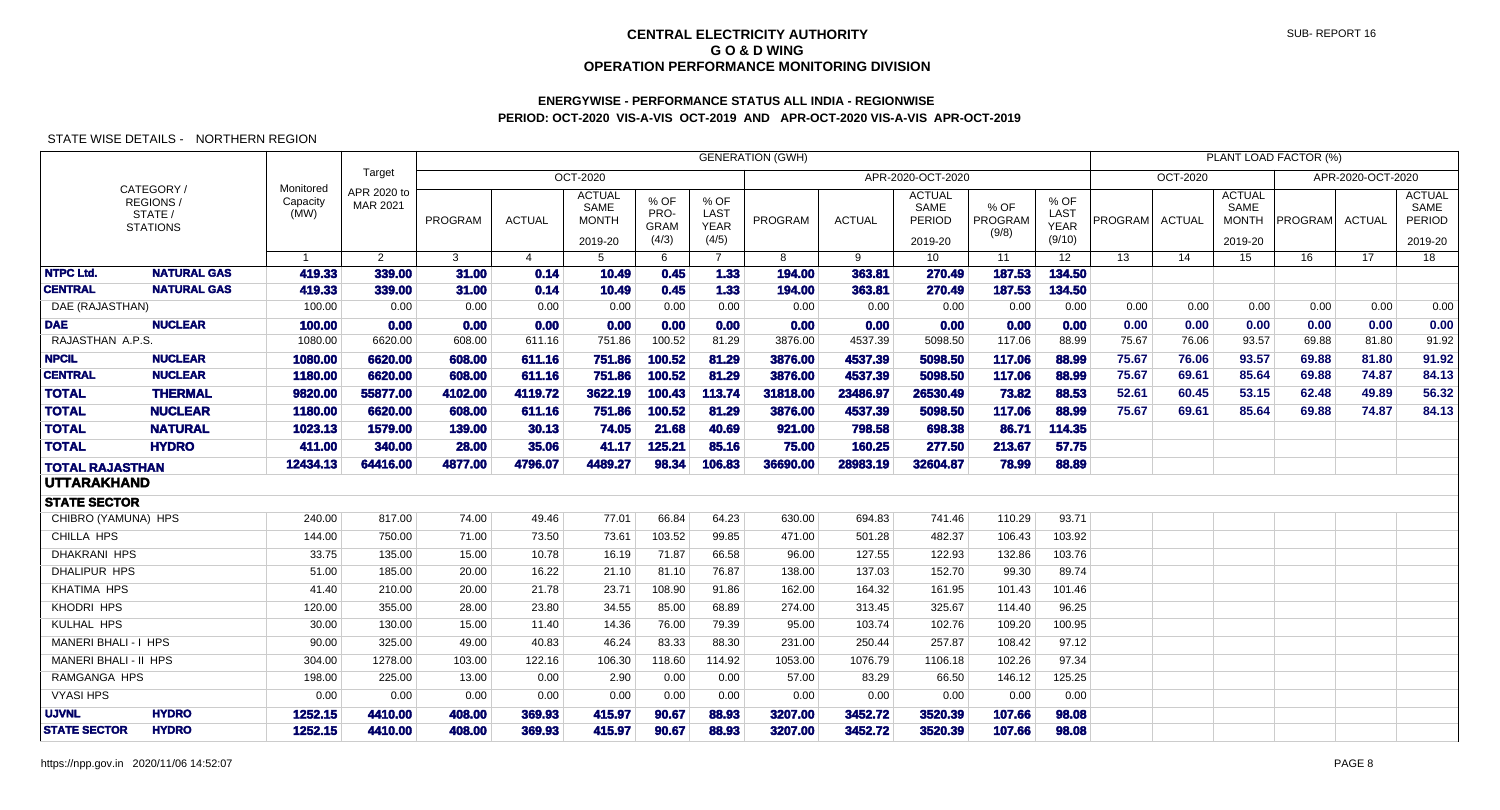## **ENERGYWISE - PERFORMANCE STATUS ALL INDIA - REGIONWISEPERIOD: OCT-2020 VIS-A-VIS OCT-2019 AND APR-OCT-2020 VIS-A-VIS APR-OCT-2019**

|                             |                                                      |                               |                         |                | <b>GENERATION (GWH)</b> |                                                  |                                      |                                      |         |               |                                            |                          |                                       |                |               |                                                  | PLANT LOAD FACTOR (%) |                   |                                            |
|-----------------------------|------------------------------------------------------|-------------------------------|-------------------------|----------------|-------------------------|--------------------------------------------------|--------------------------------------|--------------------------------------|---------|---------------|--------------------------------------------|--------------------------|---------------------------------------|----------------|---------------|--------------------------------------------------|-----------------------|-------------------|--------------------------------------------|
|                             |                                                      |                               | Target                  |                |                         | <b>OCT-2020</b>                                  |                                      |                                      |         |               | APR-2020-OCT-2020                          |                          |                                       |                | OCT-2020      |                                                  |                       | APR-2020-OCT-2020 |                                            |
|                             | CATEGORY /<br>REGIONS/<br>STATE /<br><b>STATIONS</b> | Monitored<br>Capacity<br>(MW) | APR 2020 to<br>MAR 2021 | PROGRAM        | <b>ACTUAL</b>           | <b>ACTUAL</b><br>SAME<br><b>MONTH</b><br>2019-20 | % OF<br>PRO-<br><b>GRAM</b><br>(4/3) | % OF<br>LAST<br><b>YEAR</b><br>(4/5) | PROGRAM | <b>ACTUAL</b> | <b>ACTUAL</b><br>SAME<br>PERIOD<br>2019-20 | % OF<br>PROGRAM<br>(9/8) | % OF<br>LAST<br><b>YEAR</b><br>(9/10) | <b>PROGRAM</b> | <b>ACTUAL</b> | <b>ACTUAL</b><br>SAME<br><b>MONTH</b><br>2019-20 | <b>PROGRAM</b>        | <b>ACTUAL</b>     | <b>ACTUAL</b><br>SAME<br>PERIOD<br>2019-20 |
|                             |                                                      | $\overline{1}$                | 2                       | 3 <sup>1</sup> | $\overline{4}$          | 5                                                | 6                                    | $7^{\circ}$                          | 8       | 9             | 10 <sup>°</sup>                            | 11                       | 12 <sup>2</sup>                       | 13             | 14            | 15                                               | 16                    | 17                | 18                                         |
| <b>PVT SECTOR</b>           |                                                      |                               |                         |                |                         |                                                  |                                      |                                      |         |               |                                            |                          |                                       |                |               |                                                  |                       |                   |                                            |
| <b>BETA CCPP</b>            |                                                      | 0.00                          | 0.00                    | 0.00           | 0.00                    | 0.00                                             | 0.00                                 | 0.00                                 | 0.00    | 0.00          | 0.00                                       | 0.00                     | 0.00                                  |                |               |                                                  |                       |                   |                                            |
| <b>BIPL</b>                 | <b>NATURAL GAS</b>                                   | 0.00                          | 0.00                    | 0.00           | 0.00                    | 0.00                                             | 0.00                                 | 0.00                                 | 0.00    | 0.00          | 0.00                                       | 0.00                     | 0.00                                  |                |               |                                                  |                       |                   |                                            |
| <b>GAMA CCPP</b>            |                                                      | 225.00                        | 350.00                  | 31.00          | 0.00                    | 0.00                                             | 0.00                                 | 0.00                                 | 214.00  | 0.00          | 384.62                                     | 0.00                     | 0.00                                  |                |               |                                                  |                       |                   |                                            |
| <b>GIPL</b>                 | <b>NATURAL GAS</b>                                   | 225.00                        | 350.00                  | 31.00          | 0.00                    | 0.00                                             | 0.00                                 | 0.00                                 | 214.00  | 0.00          | 384.62                                     | 0.00                     | 0.00                                  |                |               |                                                  |                       |                   |                                            |
| <b>KASHIPUR CCPP</b>        |                                                      | 225.00                        | 700.00                  | 62.00          | 0.00                    | 75.09                                            | 0.00                                 | 0.00                                 | 398.00  | 0.00          | 809.64                                     | 0.00                     | 0.00                                  |                |               |                                                  |                       |                   |                                            |
| <b>SrEPL</b>                | <b>NATURAL GAS</b>                                   | 225.00                        | 700.00                  | 62.00          | 0.00                    | 75.09                                            | 0.00                                 | 0.00                                 | 398.00  | 0.00          | 809.64                                     | 0.00                     | 0.00                                  |                |               |                                                  |                       |                   |                                            |
| <b>PVT SECTOR</b>           | <b>NATURAL GAS</b>                                   | 450.00                        | 1050.00                 | 93.00          | 0.00                    | 75.09                                            | 0.00                                 | 0.00                                 | 612.00  | 0.00          | 1194.26                                    | 0.00                     | 0.00                                  |                |               |                                                  |                       |                   |                                            |
| <b>SHRINAGAR HPS</b>        |                                                      | 330.00                        | 1310.00                 | 105.00         | 116.93                  | 146.31                                           | 111.36                               | 79.92                                | 1083.00 | 1240.38       | 1262.59                                    | 114.53                   | 98.24                                 |                |               |                                                  |                       |                   |                                            |
| <b>AHPC (GVK)</b>           | <b>HYDRO</b>                                         | 330.00                        | 1310.00                 | 105.00         | 116.93                  | 146.31                                           | 111.36                               | 79.92                                | 1083.00 | 1240.38       | 1262.59                                    | 114.53                   | 98.24                                 |                |               |                                                  |                       |                   |                                            |
| <b>VISHNU PRAYAG HPS</b>    |                                                      | 400.00                        | 1438.00                 | 118.00         | 162.72                  | 156.26                                           | 137.90                               | 104.13                               | 1183.00 | 1592.74       | 1723.47                                    | 134.64                   | 92.41                                 |                |               |                                                  |                       |                   |                                            |
| <b>JPPVL</b>                | <b>HYDRO</b>                                         | 400.00                        | 1438.00                 | 118.00         | 162.72                  | 156.26                                           | 137.90                               | 104.13                               | 1183.00 | 1592.74       | 1723.47                                    | 134.64                   | 92.41                                 |                |               |                                                  |                       |                   |                                            |
| <b>SINGOLI BHATWARI HPS</b> |                                                      | 0.00                          | 145.00                  | 9.00           | 0.00                    | 0.00                                             | 0.00                                 | 0.00                                 | 83.00   | 0.00          | 0.00                                       | 0.00                     | 0.00                                  |                |               |                                                  |                       |                   |                                            |
| L&T                         | <b>HYDRO</b>                                         | 0.00                          | 145.00                  | 9.00           | 0.00                    | 0.00                                             | 0.00                                 | 0.00                                 | 83.00   | 0.00          | 0.00                                       | 0.00                     | 0.00                                  |                |               |                                                  |                       |                   |                                            |
| <b>PVT SECTOR</b>           | <b>HYDRO</b>                                         | 730.00                        | 2893.00                 | 232.00         | 279.65                  | 302.57                                           | 120.54                               | 92.42                                | 2349.00 | 2833.12       | 2986.06                                    | 120.61                   | 94.88                                 |                |               |                                                  |                       |                   |                                            |
| <b>CENTRAL SECTOR</b>       |                                                      |                               |                         |                |                         |                                                  |                                      |                                      |         |               |                                            |                          |                                       |                |               |                                                  |                       |                   |                                            |
| <b>DHAULI GANGA HPS</b>     |                                                      | 280.00                        | 1135.00                 | 94.00          | 85.12                   | 95.86                                            | 90.55                                | 88.80                                | 961.00  | 1030.87       | 1130.46                                    | 107.27                   | 91.19                                 |                |               |                                                  |                       |                   |                                            |
| TANAKPUR HPS                |                                                      | 94.20                         | 452.00                  | 52.00          | 52.87                   | 63.81                                            | 101.67                               | 82.86                                | 377.00  | 399.40        | 412.18                                     | 105.94                   | 96.90                                 |                |               |                                                  |                       |                   |                                            |
| <b>NHPC</b>                 | <b>HYDRO</b>                                         | 374.20                        | 1587.00                 | 146.00         | 137.99                  | 159.67                                           | 94.51                                | 86.42                                | 1338.00 | 1430.27       | 1542.64                                    | 106.90                   | 92.72                                 |                |               |                                                  |                       |                   |                                            |
|                             | TAPOVAN VISHNUGAD HPS                                | 0.00                          | 427.00                  | 62.00          | 0.00                    | 0.00                                             | 0.00                                 | 0.00                                 | 62.00   | 0.00          | 0.00                                       | 0.00                     | 0.00                                  |                |               |                                                  |                       |                   |                                            |
| <b>NTPC Ltd.</b>            | <b>HYDRO</b>                                         | 0.00                          | 427.00                  | 62.00          | 0.00                    | 0.00                                             | 0.00                                 | 0.00                                 | 62.00   | 0.00          | 0.00                                       | 0.00                     | 0.00                                  |                |               |                                                  |                       |                   |                                            |
| <b>KOTESHWAR HPS</b>        |                                                      | 400.00                        | 1160.00                 | 71.00          | 61.03                   | 82.93                                            | 85.96                                | 73.59                                | 709.00  | 741.14        | 748.47                                     | 104.53                   | 99.02                                 |                |               |                                                  |                       |                   |                                            |
| TEHRIST-1 HPS               |                                                      | 1000.00                       | 3000.00                 | 217.00         | 187.49                  | 251.27                                           | 86.40                                | 74.62                                | 1766.00 | 1789.66       | 1817.90                                    | 101.34                   | 98.45                                 |                |               |                                                  |                       |                   |                                            |
| <b>THDC</b>                 | <b>HYDRO</b>                                         | 1400.00                       | 4160.00                 | 288.00         | 248.52                  | 334.20                                           | 86.29                                | 74.36                                | 2475.00 | 2530.80       | 2566.37                                    | 102.25                   | 98.61                                 |                |               |                                                  |                       |                   |                                            |
| <b>CENTRAL</b>              | <b>HYDRO</b>                                         | 1774.20                       | 6174.00                 | 496.00         | 386.51                  | 493.87                                           | 77.93                                | 78.26                                | 3875.00 | 3961.07       | 4109.01                                    | 102.22                   | 96.40                                 |                |               |                                                  |                       |                   |                                            |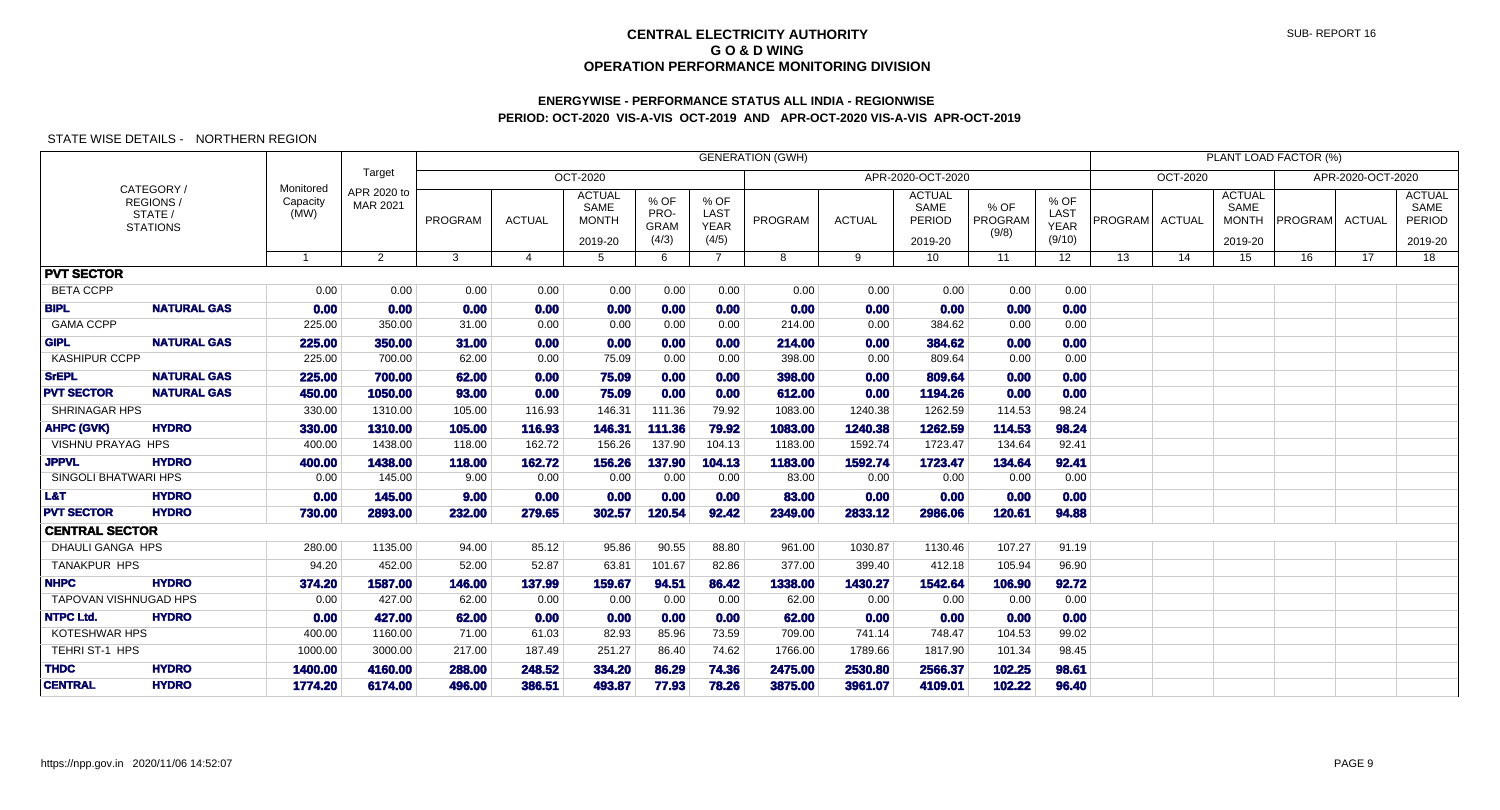# **ENERGYWISE - PERFORMANCE STATUS ALL INDIA - REGIONWISEPERIOD: OCT-2020 VIS-A-VIS OCT-2019 AND APR-OCT-2020 VIS-A-VIS APR-OCT-2019**

|                             |                                                     |                               |                         |                 |                  |                                                  |                                      |                                      | <b>GENERATION (GWH)</b> |                    |                                            |                          |                                       |                |                |                                                  | PLANT LOAD FACTOR (%) |                   |                                            |
|-----------------------------|-----------------------------------------------------|-------------------------------|-------------------------|-----------------|------------------|--------------------------------------------------|--------------------------------------|--------------------------------------|-------------------------|--------------------|--------------------------------------------|--------------------------|---------------------------------------|----------------|----------------|--------------------------------------------------|-----------------------|-------------------|--------------------------------------------|
|                             |                                                     |                               | Target                  |                 |                  | <b>OCT-2020</b>                                  |                                      |                                      |                         |                    | APR-2020-OCT-2020                          |                          |                                       |                | OCT-2020       |                                                  |                       | APR-2020-OCT-2020 |                                            |
|                             | CATEGORY/<br>REGIONS/<br>STATE /<br><b>STATIONS</b> | Monitored<br>Capacity<br>(MW) | APR 2020 to<br>MAR 2021 | PROGRAM         | <b>ACTUAL</b>    | <b>ACTUAL</b><br>SAME<br><b>MONTH</b><br>2019-20 | % OF<br>PRO-<br><b>GRAM</b><br>(4/3) | % OF<br>LAST<br><b>YEAR</b><br>(4/5) | PROGRAM                 | <b>ACTUAL</b>      | <b>ACTUAL</b><br>SAME<br>PERIOD<br>2019-20 | % OF<br>PROGRAM<br>(9/8) | % OF<br>LAST<br><b>YEAR</b><br>(9/10) | PROGRAM ACTUAL |                | <b>ACTUAL</b><br>SAME<br><b>MONTH</b><br>2019-20 | PROGRAM               | <b>ACTUAL</b>     | <b>ACTUAL</b><br>SAME<br>PERIOD<br>2019-20 |
|                             |                                                     |                               | $\overline{2}$          | 3               | $\Delta$         | 5                                                | 6                                    | $\overline{7}$                       | 8                       | 9                  | 10                                         | 11                       | 12                                    | 13             | 14             | 15                                               | 16                    | 17                | 18                                         |
| <b>TOTAL</b>                | <b>NATURAL</b>                                      | 450.00                        | 1050.00                 | 93.00           | 0.00             | 75.09                                            | 0.00                                 | 0.00                                 | 612.00                  | 0.00               | 1194.26                                    | 0.00                     | 0.00                                  |                |                |                                                  |                       |                   |                                            |
| <b>TOTAL</b>                | <b>HYDRO</b>                                        | 3756.35                       | 13477.00                | 1136.00         | 1036.09          | 1212.41                                          | 91.21                                | 85.46                                | 9431.00                 | 10246.91           | 10615.46                                   | 108.65                   | 96.53                                 |                |                |                                                  |                       |                   |                                            |
|                             | <b>TOTAL UTTARAKHAND</b>                            | 4206.35                       | 14527.00                | 1229.00         | 1036.09          | 1287.50                                          | 84.30                                | 80.47                                | 10043.00                | 10246.91           | 11809.72                                   | 102.03                   | 86.77                                 |                |                |                                                  |                       |                   |                                            |
| <b>UTTAR PRADESH</b>        |                                                     |                               |                         |                 |                  |                                                  |                                      |                                      |                         |                    |                                            |                          |                                       |                |                |                                                  |                       |                   |                                            |
| <b>STATE SECTOR</b>         |                                                     |                               |                         |                 |                  |                                                  |                                      |                                      |                         |                    |                                            |                          |                                       |                |                |                                                  |                       |                   |                                            |
| <b>ANPARA TPS</b>           |                                                     | 2630.00                       | 18500.00                | 1529.00         | 1332.65          | 1612.85                                          | 87.16                                | 82.63                                | 11782.00                | 8914.71            | 11495.85                                   | 75.66                    | 77.55                                 | 78.14          | 68.11          | 82.43                                            | 87.22                 | 66.00             | 85.11                                      |
| <b>HARDUAGANJ TPS</b>       |                                                     | 605.00                        | 4400.00                 | 391.00          | 213.15           | 230.60                                           | 54.51                                | 92.43                                | 2446.00                 | 1486.97            | 2030.07                                    | 60.79                    | 73.25                                 | 41.54          | 47.35          | 51.23                                            | 53.59                 | 47.85             | 65.33                                      |
| <b>OBRA TPS</b>             |                                                     | 1094.00                       | 4800.00                 | 375.00          | 457.86           | 310.72                                           | 122.10                               | 147.35                               | 2942.00                 | 2629.70            | 2331.95                                    | 89.38                    | 112.77                                | 46.07          | 56.25          | 38.17                                            | 52.36                 | 46.80             | 41.50                                      |
| PARICHHA TPS                |                                                     | 1140.00                       | 5400.00                 | 426.00          | 230.60           | 317.62                                           | 54.13                                | 72.60                                | 3347.00                 | 2294.72            | 2626.23                                    | 68.56                    | 87.38                                 | 50.23          | 27.19          | 37.45                                            | 57.16                 | 39.19             | 44.85                                      |
| <b>UPRVUNL</b>              | <b>COAL</b>                                         | 5469.00                       | 33100.00                | 2721.00         | 2234.26          | 2471.79                                          | 82.11                                | 90.39                                | 20517.00                | 15326.10           | 18484.10                                   | 74.70                    | 82.92                                 | 59.67          | 54.91          | 60.75                                            | 69.44                 | 54.56             | 65.81                                      |
| <b>STATE SECTOR</b>         | <b>THERMAL</b>                                      | 5469.00                       | 33100.00                | 2721.00         | 2234.26          | 2471.79                                          | 82.11                                | 90.39                                | 20517.00                | 15326.10           | 18484.10                                   | 74.70                    | 82.92                                 | 59.67          | 54.91          | 60.75                                            | 69.44                 | 54.56             | 65.81                                      |
| <b>KHARA HPS</b>            |                                                     | 72.00                         | 300.00                  | 28.00           | 24.65            | 39.22                                            | 88.04                                | 62.85                                | 229.00                  | 266.83             | 245.32                                     | 116.52                   | 108.77                                |                |                |                                                  |                       |                   |                                            |
| <b>MATATILA HPS</b>         |                                                     | 30.60                         | 80.00                   | 9.00            | 19.92            | 12.62                                            | 221.33                               | 157.84                               | 33.00                   | 50.32              | 32.38                                      | 152.48                   | 155.40                                |                |                |                                                  |                       |                   |                                            |
| OBRA HPS                    |                                                     | 99.00                         | 185.00                  | 25.00           | 37.05            | 17.16                                            | 148.20                               | 215.91                               | 115.00                  | 228.43             | 73.08                                      | 198.63                   | 312.58                                |                |                |                                                  |                       |                   |                                            |
| <b>RIHAND HPS</b>           |                                                     | 300.00                        | 550.00                  | 75.00           | 94.71            | 41.41                                            | 126.28                               | 228.71                               | 337.00                  | 554.58             | 166.98                                     | 164.56                   | 332.12                                |                |                |                                                  |                       |                   |                                            |
| <b>UPJVNL</b>               | <b>HYDRO</b>                                        | 501.60                        | 1115.00                 | 137.00          | 176.33           | 110.41                                           | 128.71                               | 159.70                               | 714.00                  | 1100.16            | 517.76                                     | 154.08                   | 212.48                                |                |                |                                                  |                       |                   |                                            |
| <b>STATE SECTOR</b>         | <b>HYDRO</b>                                        | 501.60                        | 1115.00                 | 137.00          | 176.33           | 110.41                                           | 128.71                               | 159.70                               | 714.00                  | 1100.16            | 517.76                                     | 154.08                   | 212.48                                |                |                |                                                  |                       |                   |                                            |
| <b>PVT SECTOR</b>           |                                                     |                               |                         |                 |                  |                                                  |                                      |                                      |                         |                    |                                            |                          |                                       |                |                |                                                  |                       |                   |                                            |
| <b>BARKHERA TPS</b>         |                                                     | 90.00                         | 200.00                  | 15.00           | 22.31            | 1.04                                             | 148.73                               | 2145.19                              | 120.00                  | 146.66             | 75.11                                      | 122.22                   | 195.26                                | 22.40          | 33.32          | 1.55                                             | 25.96                 | 31.73             | 16.25                                      |
| <b>KHAMBARKHERA TPS</b>     |                                                     | 90.00                         | 200.00                  | 15.00           | 22.31            | 2.00                                             | 148.73                               | 1115.50                              | 120.00                  | 149.92             | 66.88                                      | 124.93                   | 224.16                                | 22.40          | 33.32          | 2.99                                             | 25.96                 | 32.43             | 14.47                                      |
| <b>KUNDARKI TPS</b>         |                                                     | 90.00                         | 200.00                  | 15.00           | 30.13            | 3.62                                             | 200.87                               | 832.32                               | 120.00                  | 192.43             | 103.28                                     | 160.36                   | 186.32                                | 22.40          | 45.00          | 5.41                                             | 25.96                 | 41.63             | 22.34                                      |
| <b>MAQSOODPUR TPS</b>       |                                                     | 90.00                         | 200.00                  | 15.00           | 27.81            | 1.42                                             | 185.40                               | 1958.45                              | 120.00                  | 146.83             | 85.65                                      | 122.36                   | 171.43                                | 22.40          | 41.53          | 2.12                                             | 25.96                 | 31.76             | 18.53                                      |
| <b>UTRAULA TPS</b>          |                                                     | 90.00                         | 200.00                  | 15.00           | 28.38            | 3.70                                             | 189.20                               | 767.03                               | 120.00                  | 216.69             | 98.88                                      | 180.57                   | 219.14                                | 22.40          | 42.38          | 5.53                                             | 25.96                 | 46.88             | 21.39                                      |
| <b>BEPL</b><br>ANPARA C TPS | <b>COAL</b>                                         | 450.00<br>1200.00             | 1000.00<br>8600.00      | 75.00<br>323.00 | 130.94<br>781.27 | 11.78<br>684.55                                  | 174.59<br>241.88                     | 1,111.<br>114.13                     | 600.00<br>4978.00       | 852.53<br>5116.52  | 429.80<br>4866.26                          | 142.09<br>102.78         | 198.36<br>105.14                      | 22.40<br>36.18 | 39.11<br>87.51 | 3.52<br>76.67                                    | 25.96<br>80.77        | 36.89<br>83.02    | 18.60<br>78.96                             |
| <b>LAPPL</b>                | <b>COAL</b>                                         | 1200.00                       | 8600.00                 | 323.00          |                  | 684.55                                           | 241.88                               | 114.13                               | 4978.00                 |                    | 4866.26                                    | 102.78                   | 105.14                                | 36.18          | 87.51          | 76.67                                            | 80.77                 | 83.02             | 78.96                                      |
| <b>LALITPUR TPS</b>         |                                                     | 1980.00                       | 10500.00                | 808.00          | 781.27<br>902.58 | 758.76                                           | 111.71                               | 118.95                               | 6368.00                 | 5116.52<br>4902.96 | 5304.09                                    | 76.99                    | 92.44                                 | 54.85          | 61.27          | 51.51                                            | 62.62                 | 48.21             | 52.16                                      |
|                             |                                                     |                               |                         |                 |                  |                                                  |                                      |                                      |                         |                    |                                            |                          |                                       |                |                |                                                  |                       |                   |                                            |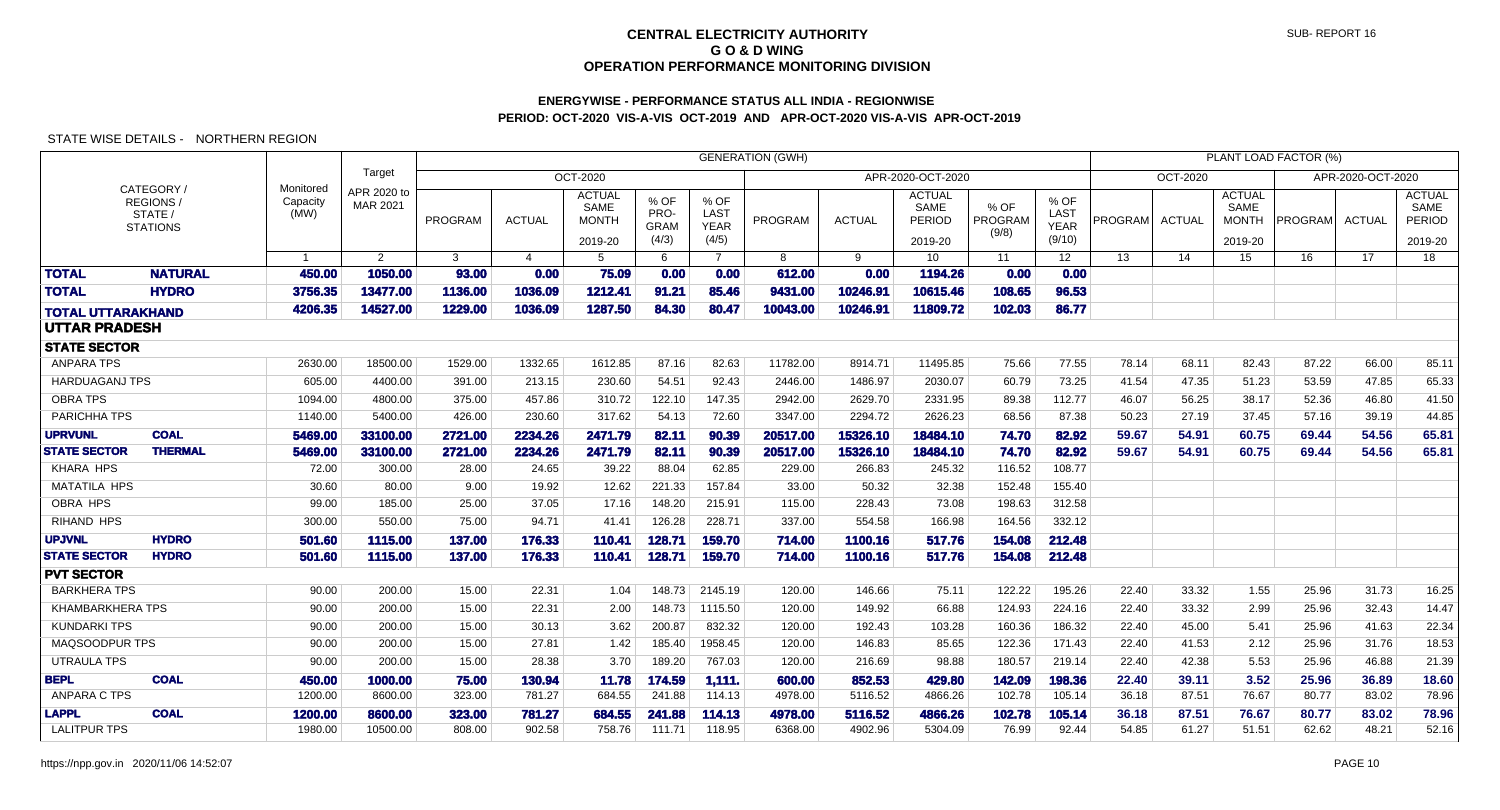## **ENERGYWISE - PERFORMANCE STATUS ALL INDIA - REGIONWISEPERIOD: OCT-2020 VIS-A-VIS OCT-2019 AND APR-OCT-2020 VIS-A-VIS APR-OCT-2019**

|                       |                                                     |                               |                         |         |               |                                                         |                                      |                                      | <b>GENERATION (GWH)</b> |               |                                            |                          |                                       |                |                 |                                                  | PLANT LOAD FACTOR (%) |                   |                                                   |
|-----------------------|-----------------------------------------------------|-------------------------------|-------------------------|---------|---------------|---------------------------------------------------------|--------------------------------------|--------------------------------------|-------------------------|---------------|--------------------------------------------|--------------------------|---------------------------------------|----------------|-----------------|--------------------------------------------------|-----------------------|-------------------|---------------------------------------------------|
|                       |                                                     |                               | Target                  |         |               | <b>OCT-2020</b>                                         |                                      |                                      |                         |               | APR-2020-OCT-2020                          |                          |                                       |                | <b>OCT-2020</b> |                                                  |                       | APR-2020-OCT-2020 |                                                   |
|                       | CATEGORY /<br>REGIONS<br>STATE /<br><b>STATIONS</b> | Monitored<br>Capacity<br>(MW) | APR 2020 to<br>MAR 2021 | PROGRAM | <b>ACTUAL</b> | <b>ACTUAL</b><br><b>SAME</b><br><b>MONTH</b><br>2019-20 | % OF<br>PRO-<br><b>GRAM</b><br>(4/3) | % OF<br>LAST<br><b>YEAR</b><br>(4/5) | PROGRAM                 | <b>ACTUAL</b> | <b>ACTUAL</b><br>SAME<br>PERIOD<br>2019-20 | % OF<br>PROGRAM<br>(9/8) | % OF<br>LAST<br><b>YEAR</b><br>(9/10) | <b>PROGRAM</b> | <b>ACTUAL</b>   | <b>ACTUAL</b><br>SAME<br><b>MONTH</b><br>2019-20 | PROGRAM               | ACTUAL            | <b>ACTUAL</b><br>SAME<br><b>PERIOD</b><br>2019-20 |
|                       |                                                     |                               | $\mathbf{2}^{\circ}$    | 3       | 4             | -5                                                      | 6                                    |                                      | 8                       | 9             | 10                                         | 11                       | 12 <sup>2</sup>                       | 13             | 14              | 15                                               | 16                    | 17                | 18                                                |
| <b>LPGCL</b>          | <b>COAL</b>                                         | 1980.00                       | 10500.00                | 808.00  | 902.58        | 758.76                                                  | 111.71                               | 118.95                               | 6368.00                 | 4902.96       | 5304.09                                    | 76.99                    | 92.44                                 | 54.85          | 61.27           | 51.51                                            | 62.62                 | 48.21             | 52.16                                             |
| PRAYAGRAJ TPP         |                                                     | 1980.00                       | 9000.00                 | 739.00  | 980.87        | 641.03                                                  | 132.73                               | 153.01                               | 5497.00                 | 6026.81       | 5401.23                                    | 109.64                   | 111.58                                | 50.17          | 66.58           | 43.52                                            | 54.05                 | 59.26             | 53.11                                             |
| <b>PPGCL (Jaypee)</b> | <b>COAL</b>                                         | 1980.00                       | 9000.00                 | 739.00  | 980.87        | 641.03                                                  | 132.73                               | 153.01                               | 5497.00                 | 6026.81       | 5401.23                                    | 109.64                   | 111.58                                | 50.17          | 66.58           | 43.52                                            | 54.05                 | 59.26             | 53.11                                             |
| ROSA TPP Ph-I         |                                                     | 1200.00                       | 7000.00                 | 554.00  | 652.88        | 383.90                                                  | 117.85                               | 170.07                               | 4353.00                 | 4417.09       | 4460.00                                    | 101.47                   | 99.04                                 | 62.05          | 73.13           | 43.00                                            | 70.63                 | 71.67             | 72.37                                             |
| <b>RPSCL</b>          | <b>COAL</b>                                         | 1200.00                       | 7000.00                 | 554.00  | 652.88        | 383.90                                                  | 117.85                               | 170.07                               | 4353.00                 | 4417.09       | 4460.00                                    | 101.47                   | 99.04                                 | 62.05          | 73.13           | 43.00                                            | 70.63                 | 71.67             | 72.37                                             |
| <b>PVT SECTOR</b>     | <b>THERMAL</b>                                      | 6810.00                       | 36100.00                | 2499.00 | 3448.54       | 2480.02                                                 | 138.00                               | 139.05                               | 21796.00                | 21315.91      | 20461.38                                   | 97.80                    | 104.18                                | 49.32          | 68.06           | 48.95                                            | 62.32                 | 60.94             | 58.50                                             |
| <b>CENTRAL SECTOR</b> |                                                     |                               |                         |         |               |                                                         |                                      |                                      |                         |               |                                            |                          |                                       |                |                 |                                                  |                       |                   |                                                   |
| <b>MEJA STPP</b>      |                                                     | 660.00                        | 4000.00                 | 482.00  | 366.83        | 1.83                                                    | 76.11                                | 20045.36                             | 2299.00                 | 1704.73       | 1050.67                                    | 74.15                    | 162.25                                | 49.08          | 74.70           | 0.37                                             | 43.07                 | 50.29             | 32.50                                             |
| <b>MUNPL</b>          | <b>COAL</b>                                         | 660.00                        | 4000.00                 | 482.00  | 366,83        | 1.83                                                    | 76.11                                | 20,045                               | 2299.00                 | 1704.73       | 1050.67                                    | 74.15                    | 162.25                                | 49.08          | 74.70           | 0.37                                             | 43.07                 | 50.29             | 32.50                                             |
| DADRI (NCTPP)         |                                                     | 1820.00                       | 8200.00                 | 623.00  | 303.19        | 382.29                                                  | 48.67                                | 79.31                                | 4970.00                 | 2077.67       | 4608.26                                    | 41.80                    | 45.09                                 | 46.01          | 22.39           | 28.23                                            | 53.17                 | 22.23             | 49.30                                             |
| <b>RIHAND STPS</b>    |                                                     | 3000.00                       | 20100.00                | 1601.00 | 1859.10       | 2141.05                                                 | 116.12                               | 86.83                                | 11731.00                | 14319.74      | 13430.48                                   | 122.07                   | 106.62                                | 71.73          | 83.29           | 95.93                                            | 76.14                 | 92.94             | 87.17                                             |
| <b>SINGRAULI STPS</b> |                                                     | 2000.00                       | 13900.00                | 925.00  | 1094.96       | 1286.23                                                 | 118.37                               | 85.13                                | 8020.00                 | 8243.36       | 8863.41                                    | 102.79                   | 93.00                                 | 62.16          | 73.59           | 86.44                                            | 78.08                 | 80.25             | 86.29                                             |
| <b>TANDA TPS</b>      |                                                     | 1100.00                       | 5350.00                 | 539.00  | 530.18        | 239.48                                                  | 98.36                                | 221.39                               | 2851.00                 | 3203.46       | 1591.79                                    | 112.36                   | 201.25                                | 41.16          | 64.78           | 49.49                                            | 46.43                 | 56.70             | 65.49                                             |
| <b>UNCHAHAR TPS</b>   |                                                     | 1550.00                       | 8650.00                 | 455.00  | 594.92        | 675.27                                                  | 130.75                               | 88.10                                | 5063.00                 | 3856.91       | 5229.42                                    | 76.18                    | 73.75                                 | 39.46          | 51.59           | 58.56                                            | 63.60                 | 48.45             | 65.69                                             |
| <b>NTPC Ltd.</b>      | <b>COAL</b>                                         | 9470.00                       | 56200.00                | 4143.00 | 4382.35       | 4724.32                                                 | 105.78                               | 92.76                                | 32635.00                | 31701.14      | 33723.36                                   | 97.14                    | 94.00                                 | 54.97          | 62.20           | 70.89                                            | 66.43                 | 65.18             | 74.28                                             |
| <b>CENTRAL</b>        | <b>THERMAL</b>                                      | 10130.00                      | 60200.00                | 4625.00 | 4749.18       | 4726.15                                                 | 102.68                               | 100.49                               | 34934.00                | 33405.87      | 34774.03                                   | 95.63                    | 96.07                                 | 54.29          | 63.01           | 65.98                                            | 64.14                 | 64.21             | 71.75                                             |
| <b>AURAIYA CCPP</b>   |                                                     | 663.36                        | 328.00                  | 30.00   | 0.00          | 52.02                                                   | 0.00                                 | 0.00                                 | 200.00                  | 641.08        | 305.20                                     | 320.54                   | 210.05                                |                |                 |                                                  |                       |                   |                                                   |
| <b>DADRI CCPP</b>     |                                                     | 829.78                        | 1486.00                 | 119.00  | 165.23        | 164.15                                                  | 138.85                               | 100.66                               | 860.00                  | 1418.20       | 1232.21                                    | 164.91                   | 115.09                                |                |                 |                                                  |                       |                   |                                                   |
| <b>NTPC Ltd.</b>      | <b>NATURAL GAS</b>                                  | 1493.14                       | 1814.00                 | 149.00  | 165.23        | 216.17                                                  | 110.89                               | 76.44                                | 1060.00                 | 2059.28       | 1537.41                                    | 194.27                   | 133.94                                |                |                 |                                                  |                       |                   |                                                   |
| <b>CENTRAL</b>        | <b>NATURAL GAS</b>                                  | 1493.14                       | 1814.00                 | 149.00  | 165.23        | 216.17                                                  | 110.89                               | 76.44                                | 1060.00                 | 2059.28       | 1537.41                                    | 194.27                   | 133.94                                |                |                 |                                                  |                       |                   |                                                   |
| NARORA A.P.S.         |                                                     | 440.00                        | 3073.00                 | 278.00  | 311.26        | 319.09                                                  | 111.96                               | 97.55                                | 1720.00                 | 2061.44       | 2171.82                                    | 119.85                   | 94.92                                 | 84.92          | 95.08           | 97.47                                            | 76.11                 | 91.22             | 96.10                                             |
| <b>NPCIL</b>          | <b>NUCLEAR</b>                                      | 440.00                        | 3073,00                 | 278,00  | 311.26        | 319.09                                                  | 111.96                               | 97.55                                | 1720.00                 | 2061.44       | 2171.82                                    | 119.85                   | 94.92                                 | 84.92          | 95.08           | 97.47                                            | 76.11                 | 91.22             | 96.10                                             |
| <b>CENTRAL</b>        | <b>NUCLEAR</b>                                      | 440.00                        | 3073.00                 | 278.00  | 311.26        | 319.09                                                  | 111.96                               | 97.55                                | 1720.00                 | 2061.44       | 2171.82                                    | 119.85                   | 94.92                                 | 84.92          | 95.08           | 97.47                                            | 76.11                 | 91.22             | 96.10                                             |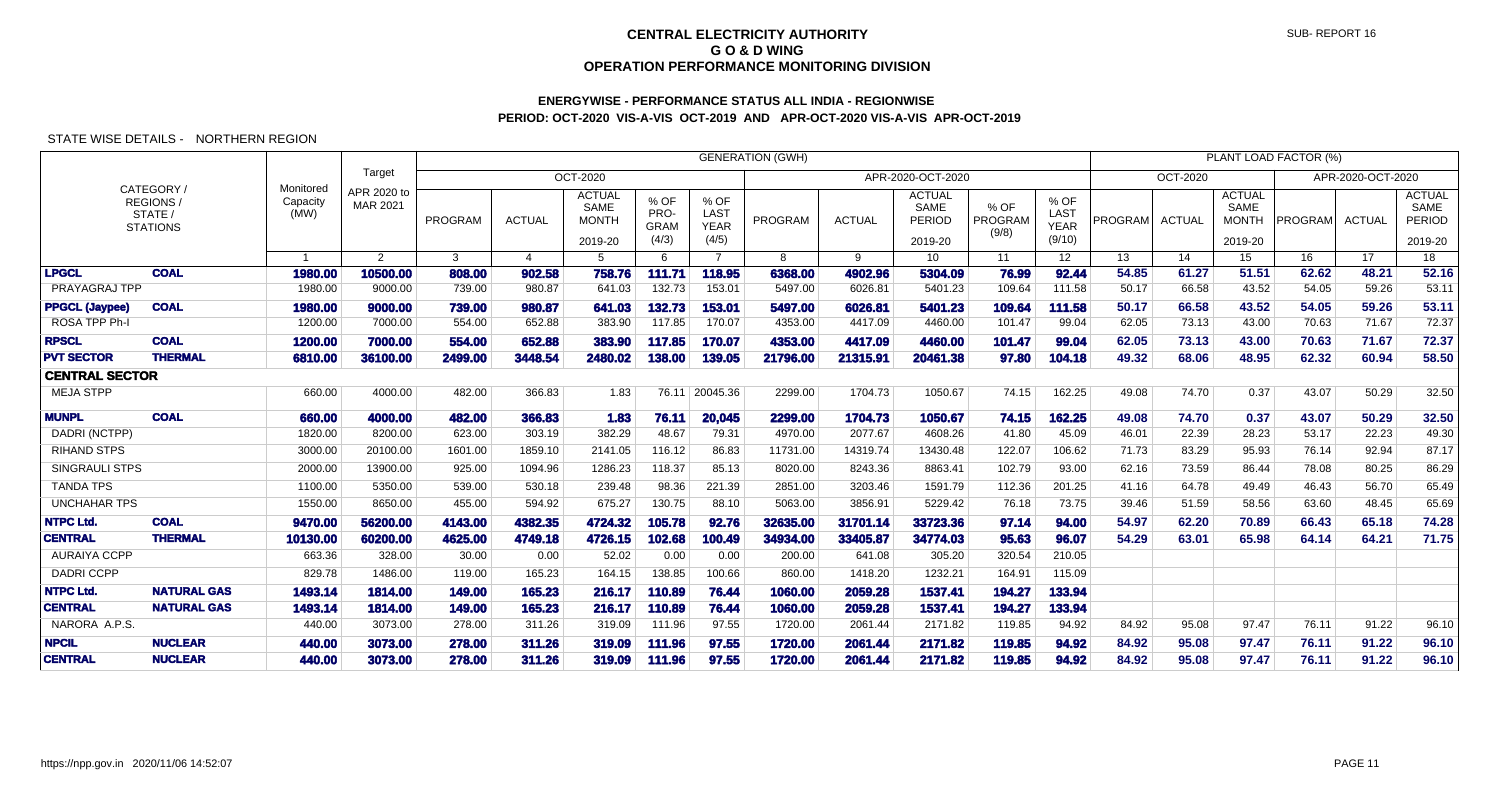# **ENERGYWISE - PERFORMANCE STATUS ALL INDIA - REGIONWISEPERIOD: OCT-2020 VIS-A-VIS OCT-2019 AND APR-OCT-2020 VIS-A-VIS APR-OCT-2019**

|              |                                                             |                               |                         |          |               |                                                         |                                      |                                             | <b>GENERATION (GWH)</b> |               |                                                          |                          |                                       |         |               | PLANT LOAD FACTOR (%)                                   |                |                   |                                                          |
|--------------|-------------------------------------------------------------|-------------------------------|-------------------------|----------|---------------|---------------------------------------------------------|--------------------------------------|---------------------------------------------|-------------------------|---------------|----------------------------------------------------------|--------------------------|---------------------------------------|---------|---------------|---------------------------------------------------------|----------------|-------------------|----------------------------------------------------------|
|              |                                                             |                               | Target                  |          |               | OCT-2020                                                |                                      |                                             |                         |               | APR-2020-OCT-2020                                        |                          |                                       |         | OCT-2020      |                                                         |                | APR-2020-OCT-2020 |                                                          |
|              | CATEGORY /<br><b>REGIONS/</b><br>STATE /<br><b>STATIONS</b> | Monitored<br>Capacity<br>(MW) | APR 2020 to<br>MAR 2021 | PROGRAM  | <b>ACTUAL</b> | <b>ACTUAL</b><br><b>SAME</b><br><b>MONTH</b><br>2019-20 | % OF<br>PRO-<br><b>GRAM</b><br>(4/3) | % OF<br><b>LAST</b><br><b>YEAR</b><br>(4/5) | PROGRAM                 | <b>ACTUAL</b> | <b>ACTUAL</b><br><b>SAME</b><br><b>PERIOD</b><br>2019-20 | % OF<br>PROGRAM<br>(9/8) | % OF<br>LAST<br><b>YEAR</b><br>(9/10) | PROGRAM | <b>ACTUAL</b> | <b>ACTUAL</b><br><b>SAME</b><br><b>MONTH</b><br>2019-20 | <b>PROGRAM</b> | ACTUAL            | <b>ACTUAL</b><br><b>SAME</b><br><b>PERIOD</b><br>2019-20 |
|              |                                                             |                               |                         |          |               |                                                         |                                      |                                             |                         |               | 10                                                       |                          | 12 <sup>2</sup>                       | 13      | 14            | 15.                                                     | 16             | 17                | 18                                                       |
| <b>TOTAL</b> | <b>THERMAL</b>                                              | 22409.00                      | 129400.0                | 9845.00  | 10431.98      | 9677.96                                                 | 105.96                               | 107.79                                      | 77247.00                | 70047.88      | 73719.51                                                 | 90.68                    | 95.02                                 | 54.26   | 62.57         | 59.33                                                   | 64.92          | 60.86             | 66.08                                                    |
| <b>TOTAL</b> | <b>NUCLEAR</b>                                              | 440.00                        | 3073.00                 | 278,00   | 311.26        | 319.09                                                  | 111.96                               | 97.55                                       | 1720.00                 | 2061.44       | 2171.82                                                  | 119.85                   | 94.92                                 | 84.92   | 95.08         | 97.47                                                   | 76.11          | 91.22             | 96.10                                                    |
| <b>TOTAL</b> | <b>NATURAL</b>                                              | 1493.14                       | 1814.00                 | 149.00   | 165.23        | 216.17                                                  | 110.89                               | 76.44                                       | 1060.00                 | 2059.28       | 1537.41                                                  | 194.27                   | 133.94                                |         |               |                                                         |                |                   |                                                          |
| <b>TOTAL</b> | <b>HYDRO</b>                                                | 501.60                        | 1115.00                 | 137.00   | 176.33        | 110.41                                                  | 128.71                               | 159.70                                      | 714.00                  | 1100.16       | 517.76                                                   | 154.08                   | 212.48                                |         |               |                                                         |                |                   |                                                          |
|              | <b>TOTAL UTTAR PRADESH</b>                                  | 24843.74                      | 135402.0                | 10409.00 | 11084.80      | 10323.63                                                | 106.49                               | 107.37                                      | 80741.00                | 75268.76      | 77946.50                                                 | 93.22                    | 96.56                                 |         |               |                                                         |                |                   |                                                          |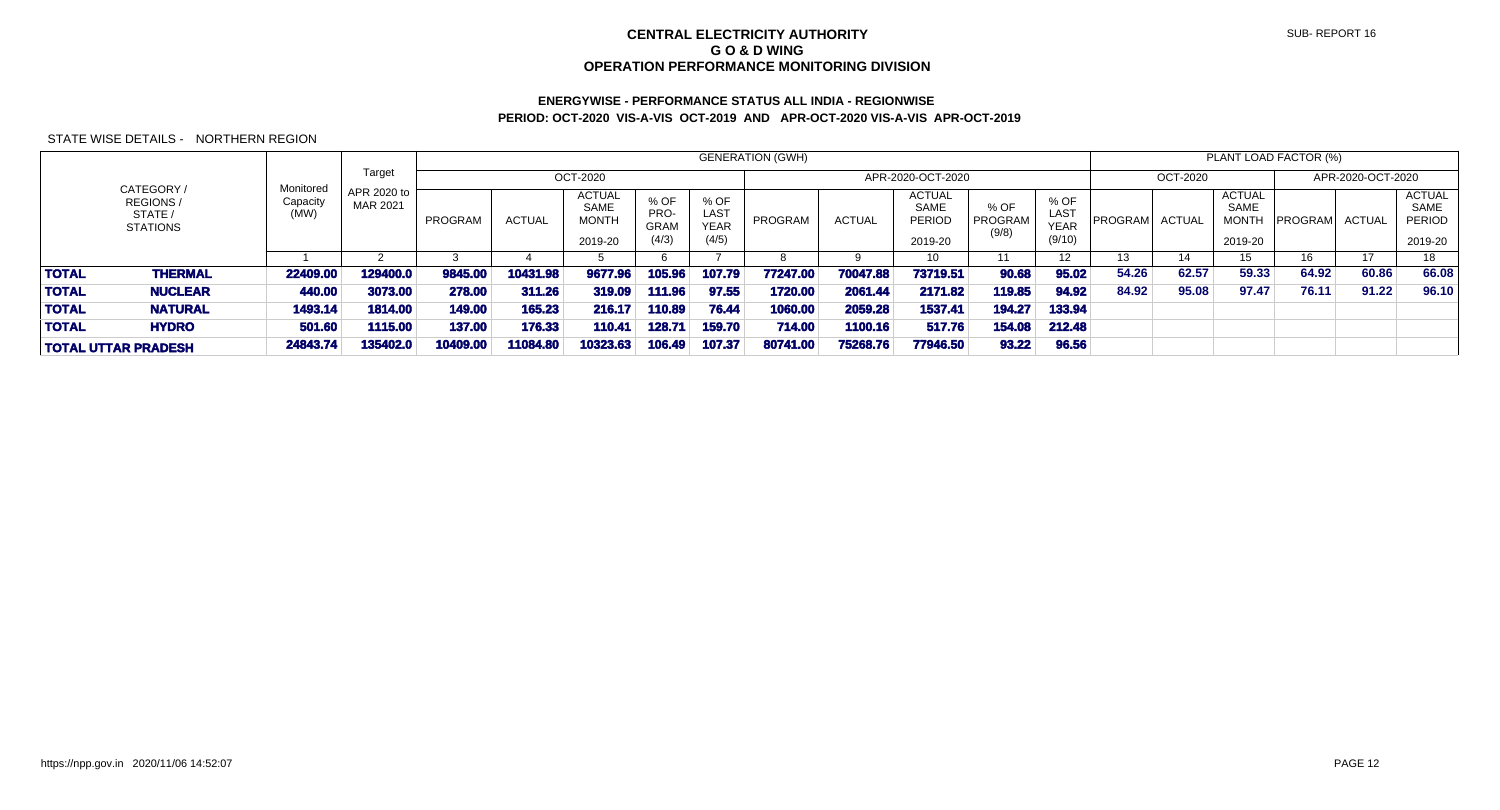# **ENERGYWISE - PERFORMANCE STATUS ALL INDIA - REGIONWISEPERIOD: OCT-2020 VIS-A-VIS OCT-2019 AND APR-OCT-2020 VIS-A-VIS APR-OCT-2019**

|                       |                                                     |                               |                         |                |                |                                                  |                                      |                                      | <b>GENERATION (GWH)</b> |               |                                                   |                                 |                                       |                |               |                                                  | PLANT LOAD FACTOR (%) |                   |                                            |
|-----------------------|-----------------------------------------------------|-------------------------------|-------------------------|----------------|----------------|--------------------------------------------------|--------------------------------------|--------------------------------------|-------------------------|---------------|---------------------------------------------------|---------------------------------|---------------------------------------|----------------|---------------|--------------------------------------------------|-----------------------|-------------------|--------------------------------------------|
|                       |                                                     |                               | Target                  |                |                | OCT-2020                                         |                                      |                                      |                         |               | APR-2020-OCT-2020                                 |                                 |                                       |                | OCT-2020      |                                                  |                       | APR-2020-OCT-2020 |                                            |
|                       | CATEGORY/<br>REGIONS/<br>STATE /<br><b>STATIONS</b> | Monitored<br>Capacity<br>(MW) | APR 2020 to<br>MAR 2021 | <b>PROGRAM</b> | <b>ACTUAL</b>  | <b>ACTUAL</b><br>SAME<br><b>MONTH</b><br>2019-20 | % OF<br>PRO-<br><b>GRAM</b><br>(4/3) | % OF<br>LAST<br><b>YEAR</b><br>(4/5) | PROGRAM                 | <b>ACTUAL</b> | <b>ACTUAL</b><br><b>SAME</b><br>PERIOD<br>2019-20 | % OF<br><b>PROGRAM</b><br>(9/8) | % OF<br>LAST<br><b>YEAR</b><br>(9/10) | <b>PROGRAM</b> | <b>ACTUAL</b> | <b>ACTUAL</b><br>SAME<br><b>MONTH</b><br>2019-20 | <b>PROGRAM</b>        | <b>ACTUAL</b>     | <b>ACTUAL</b><br>SAME<br>PERIOD<br>2019-20 |
|                       |                                                     | -1                            | $\overline{2}$          | 3              | $\overline{4}$ | 5                                                | 6                                    | $\overline{7}$                       | 8                       | 9             | 10                                                | 11                              | $12 \overline{ }$                     | 13             | 14            | 15                                               | 16                    | 17                | 18                                         |
| <b>WESTERN REGION</b> |                                                     |                               |                         |                |                |                                                  |                                      |                                      |                         |               |                                                   |                                 |                                       |                |               |                                                  |                       |                   |                                            |
| <b>CHHATISGARH</b>    |                                                     |                               |                         |                |                |                                                  |                                      |                                      |                         |               |                                                   |                                 |                                       |                |               |                                                  |                       |                   |                                            |
| <b>STATE SECTOR</b>   |                                                     |                               |                         |                |                |                                                  |                                      |                                      |                         |               |                                                   |                                 |                                       |                |               |                                                  |                       |                   |                                            |
| <b>DSPM TPS</b>       |                                                     | 500.00                        | 3700.00                 | 313.00         | 312.80         | 271.84                                           | 99.94                                | 115.07                               | 2142.00                 | 2189.59       | 2234.73                                           | 102.22                          | 97.98                                 | 84.14          | 84.09         | 73.08                                            | 83.41                 | 85.26             | 87.02                                      |
| KORBA-II              |                                                     | 0.00                          | 0.00                    | 0.00           | 0.00           | 0.00                                             | 0.00                                 | 0.00                                 | 0.00                    | 0.00          | 0.00                                              | 0.00                            | 0.00                                  | 0.00           | 0.00          | 0.00                                             | 0.00                  | 0.00              | 0.00                                       |
| KORBA-III             |                                                     | 240.00                        | 700.00                  | 51.00          | 115.99         | 76.74                                            | 227.43                               | 151.15                               | 418.00                  | 790.87        | 743.64                                            | 189.20                          | 106.35                                | 28.56          | 64.96         | 42.98                                            | 33.91                 | 64.16             | 60.33                                      |
| <b>KORBA-WEST TPS</b> |                                                     | 1340.00                       | 9250.00                 | 792.00         | 796.92         | 740.80                                           | 100.62                               | 107.58                               | 5277.00                 | 5629.79       | 5306.58                                           | 106.69                          | 106.09                                | 79.44          | 79.94         | 74.31                                            | 76.68                 | 81.80             | 77.11                                      |
| <b>MARWA TPS</b>      |                                                     | 1000.00                       | 7000.00                 | 397.00         | 304.25         | 318.24                                           | 76.64                                | 95.60                                | 4117.00                 | 2458.19       | 2713.55                                           | 59.71                           | 90.59                                 | 53.36          | 40.89         | 42.77                                            | 80.16                 | 47.86             | 52.83                                      |
| <b>CSPGCL</b>         | <b>COAL</b>                                         | 3080.00                       | 20650.00                | 1553.00        | 1529.96        | 1407.62                                          | 98.52                                | 108.69                               | 11954.00                | 11068.44      | 10998.50                                          | 92.59                           | 100.64                                | 67.77          | 66.77         | 61.43                                            | 75.57                 | 69.97             | 66.44                                      |
| <b>STATE SECTOR</b>   | <b>THERMAL</b>                                      | 3080.00                       | 20650.00                | 1553.00        | 1529.96        | 1407.62                                          | 98.52                                | 108.69                               | 11954.00                | 11068.44      | 10998.50                                          | 92.59                           | 100.64                                | 67.77          | 66.77         | 61.43                                            | 75.57                 | 69.97             | 66.44                                      |
| HASDEOBANGO HPS       |                                                     | 120.00                        | 250.00                  | 40.00          | 35.60          | 41.21                                            | 89.00                                | 86.39                                | 196.00                  | 334.19        | 188.30                                            | 170.51                          | 177.48                                |                |               |                                                  |                       |                   |                                            |
| <b>CSPGCL</b>         | <b>HYDRO</b>                                        | 120.00                        | 250.00                  | 40.00          | 35.60          | 41.21                                            | 89.00                                | 86.39                                | 196.00                  | 334.19        | 188.30                                            | 170.51                          | 177.48                                |                |               |                                                  |                       |                   |                                            |
| <b>STATE SECTOR</b>   | <b>HYDRO</b>                                        | 120.00                        | 250.00                  | 40.00          | 35.60          | 41.21                                            | 89.00                                | 86.39                                | 196.00                  | 334.19        | 188.30                                            | 170.51                          | 177.48                                |                |               |                                                  |                       |                   |                                            |
| <b>PVT SECTOR</b>     |                                                     |                               |                         |                |                |                                                  |                                      |                                      |                         |               |                                                   |                                 |                                       |                |               |                                                  |                       |                   |                                            |
| <b>CHAKABURA TPP</b>  |                                                     | 30.00                         | 235.00                  | 19.00          | 17.93          | 13.02                                            | 94.37                                | 137.69                               | 143.00                  | 127.92        | 135.29                                            | 89.45                           | 94.55                                 | 85.13          | 80.33         | 58.33                                            | 92.81                 | 83.02             | 87.81                                      |
| <b>KASAIPALLI TPP</b> |                                                     | 270.00                        | 1800.00                 | 136.00         | 100.28         | 76.76                                            | 73.74                                | 130.64                               | 1068.00                 | 921.06        | 1091.84                                           | 86.24                           | 84.36                                 | 67.70          | 49.92         | 38.21                                            | 77.02                 | 66.42             | 78.74                                      |
| SWASTIK KORBA TPP     |                                                     | 25.00                         | 0.00                    | 0.00           | 0.00           | 0.00                                             | 0.00                                 | 0.00                                 | 0.00                    | 0.00          | 0.00                                              | 0.00                            | 0.00                                  | 0.00           | 0.00          | 0.00                                             | 0.00                  | 0.00              | 0.00                                       |
| <b>ACB</b>            | <b>COAL</b>                                         | 325.00                        | 2035.00                 | 155.00         | 118.21         | 89.78                                            | 76.26                                | 131.67                               | 1211.00                 | 1048.98       | 1227.13                                           | 86.62                           | 85.48                                 | 64.10          | 48.89         | 37.13                                            | 72.55                 | 62.84             | 73.52                                      |
| SINGHITARAI TPP       |                                                     | 0.00                          | 0.00                    | 0.00           | 0.00           | 0.00                                             | 0.00                                 | 0.00                                 | 0.00                    | 0.00          | 0.00                                              | 0.00                            | 0.00                                  | 0.00           | 0.00          | 0.00                                             | 0.00                  | 0.00              | 0.00                                       |
| <b>ACPL</b>           | <b>COAL</b>                                         | 0.00                          | 0.00                    | 0.00           | 0.00           | 0.00                                             | 0.00                                 | 0.00                                 | 0.00                    | 0.00          | 0.00                                              | 0.00                            | 0.00                                  | 0.00           | 0.00          | 0.00                                             | 0.00                  | 0.00              | 0.00                                       |
| <b>BALCO TPS</b>      |                                                     | 600.00                        | 3000.00                 | 235.00         | 344.34         | 249.49                                           | 146.53                               | 138.02                               | 1720.00                 | 2200.87       | 2036.74                                           | 127.96                          | 108.06                                | 52.64          | 77.14         | 55.89                                            | 55.82                 | 71.42             | 66.09                                      |
| <b>BALCO</b>          | <b>COAL</b>                                         | 600.00                        | 3000.00                 | 235.00         | 344.34         | 249.49                                           | 146.53                               | 138.02                               | 1720.00                 | 2200.87       | 2036.74                                           | 127.96                          | 108.06                                | 52.64          | 77.14         | 55.89                                            | 55.82                 | 71.42             | 66.09                                      |
| <b>BARADARHA TPS</b>  |                                                     | 1200.00                       | 7000.00                 | 526.00         | 611.62         | 441.70                                           | 116.28                               | 138.47                               | 4144.00                 | 4262.68       | 3724.45                                           | 102.86                          | 114.45                                | 58.92          | 68.51         | 49.47                                            | 67.24                 | 69.16             | 60.43                                      |
| <b>DBPCL</b>          | <b>COAL</b>                                         | 1200.00                       | 7000.00                 | 526.00         | 611.62         | 441.70                                           | 116.28                               | 138.47                               | 4144.00                 | 4262.68       | 3724.45                                           | 102.86                          | 114.45                                | 58.92          | 68.51         | 49.47                                            | 67.24                 | 69.16             | 60.43                                      |
| RAIKHEDA TPP          |                                                     | 1370.00                       | 4000.00                 | 323.00         | 733.63         | 327.38                                           | 227.13                               | 224.09                               | 2254.00                 | 3321.38       | 2987.74                                           | 147.35                          | 111.17                                | 31.69          | 71.98         | 32.12                                            | 32.03                 | 47.20             | 42.46                                      |
| <b>GCEL</b>           | <b>COAL</b>                                         | 1370.00                       | 4000.00                 | 323.00         | 733.63         | 327.38                                           | 227.13                               | 224.09                               | 2254.00                 | 3321.38       | 2987.74                                           | 147.35                          | 111.17                                | 31.69          | 71.98         | 32.12                                            | 32.03                 | 47.20             | 42.46                                      |
| OP JINDAL TPS         |                                                     | 1000.00                       | 2400.00                 | 181.00         | 448.47         | 138.37                                           | 247.77                               | 324.11                               | 1426.00                 | 1802.04       | 1507.39                                           | 126.37                          | 119.55                                | 24.33          | 60.28         | 18.60                                            | 27.76                 | 35.09             | 29.35                                      |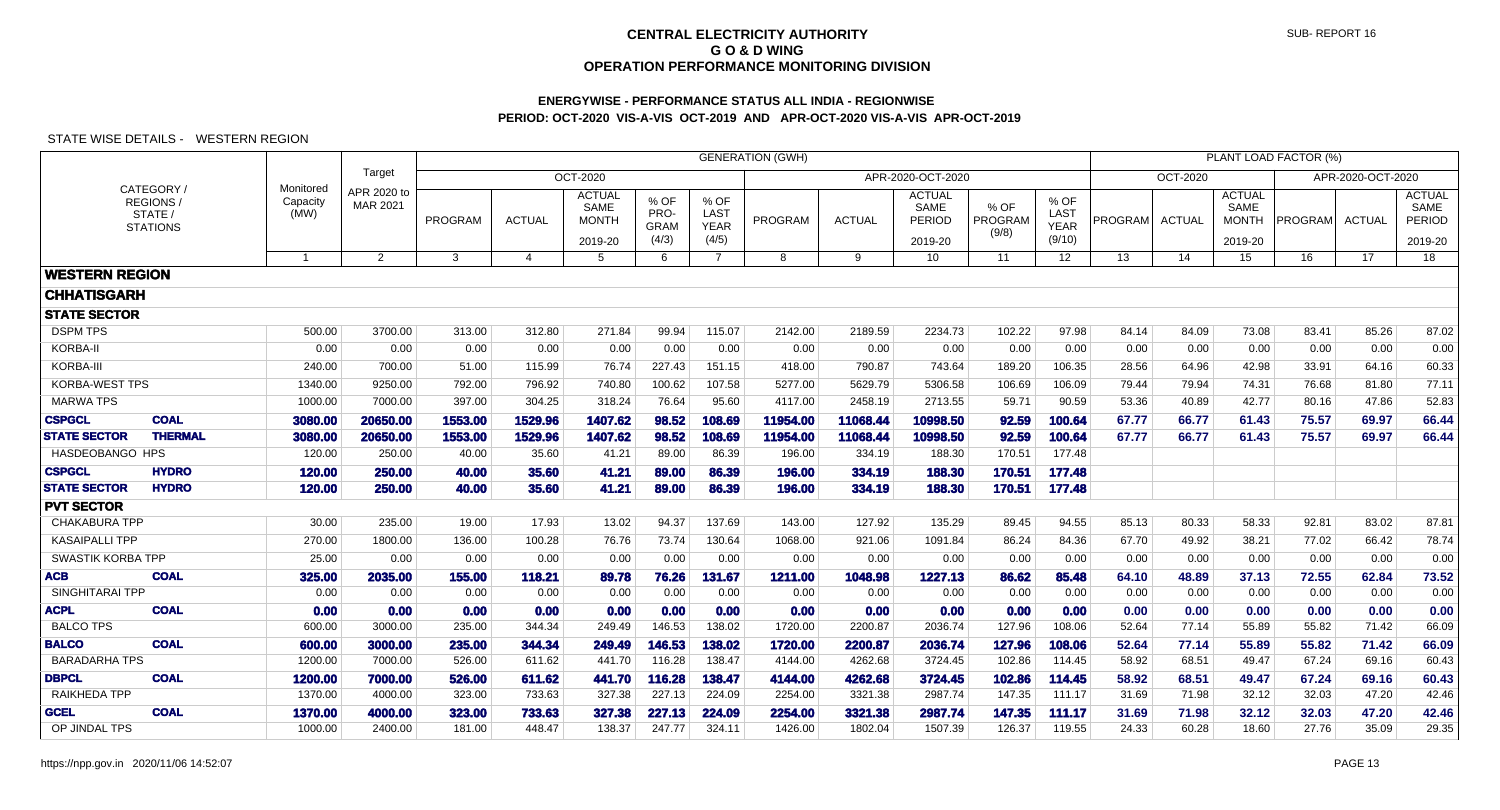# **ENERGYWISE - PERFORMANCE STATUS ALL INDIA - REGIONWISEPERIOD: OCT-2020 VIS-A-VIS OCT-2019 AND APR-OCT-2020 VIS-A-VIS APR-OCT-2019**

|                         |                                                     |                               |                         | <b>GENERATION (GWH)</b><br>PLANT LOAD FACTOR (%) |                |                                                  |                                      |                                      |          |               |                                                   |                          |                                       |         |                 |                                                  |                |                   |                                            |
|-------------------------|-----------------------------------------------------|-------------------------------|-------------------------|--------------------------------------------------|----------------|--------------------------------------------------|--------------------------------------|--------------------------------------|----------|---------------|---------------------------------------------------|--------------------------|---------------------------------------|---------|-----------------|--------------------------------------------------|----------------|-------------------|--------------------------------------------|
|                         |                                                     |                               | Target                  | <b>OCT-2020</b><br>APR-2020-OCT-2020             |                |                                                  |                                      |                                      |          |               |                                                   |                          |                                       |         | <b>OCT-2020</b> |                                                  |                | APR-2020-OCT-2020 |                                            |
|                         | CATEGORY /<br>REGIONS<br>STATE /<br><b>STATIONS</b> | Monitored<br>Capacity<br>(MW) | APR 2020 to<br>MAR 2021 | PROGRAM                                          | <b>ACTUAL</b>  | <b>ACTUAL</b><br>SAME<br><b>MONTH</b><br>2019-20 | % OF<br>PRO-<br><b>GRAM</b><br>(4/3) | % OF<br>LAST<br><b>YEAR</b><br>(4/5) | PROGRAM  | <b>ACTUAL</b> | <b>ACTUAL</b><br>SAME<br><b>PERIOD</b><br>2019-20 | % OF<br>PROGRAM<br>(9/8) | % OF<br>LAST<br><b>YEAR</b><br>(9/10) | PROGRAM | <b>ACTUAL</b>   | <b>ACTUAL</b><br>SAME<br><b>MONTH</b><br>2019-20 | <b>PROGRAM</b> | <b>ACTUAL</b>     | <b>ACTUAL</b><br>SAME<br>PERIOD<br>2019-20 |
|                         |                                                     | $\overline{1}$                | $\overline{2}$          | 3                                                | $\overline{4}$ | $5^{\circ}$                                      | 6                                    | $\overline{7}$                       | 8        | 9             | 10 <sup>°</sup>                                   | 11                       | 12 <sup>2</sup>                       | 13      | 14              | 15                                               | 16             | 17                | 18                                         |
| <b>TAMNAR TPP</b>       |                                                     | 2400.00                       | 7000.00                 | 540.00                                           | 768.62         | 376.83                                           | 142.34                               | 203.97                               | 4079.00  | 4337.67       | 4260.13                                           | 106.34                   | 101.82                                | 30.24   | 43.05           | 21.10                                            | 33.09          | 35.19             | 34.56                                      |
| <b>JPL</b>              | <b>COAL</b>                                         | 3400.00                       | 9400.00                 | 721.00                                           | 1217.09        | 515.20                                           | 168.81                               | 236.24                               | 5505.00  | 6139.71       | 5767.52                                           | 111.53                   | 106.45                                | 28.50   | 48.11           | 20.37                                            | 31.52          | 35.16             | 33.03                                      |
| <b>PATHADI STAGE II</b> |                                                     | 0.00                          | 0.00                    | 0.00                                             | 0.00           | 0.00                                             | 0.00                                 | 0.00                                 | 0.00     | 0.00          | 0.00                                              | 0.00                     | 0.00                                  | 0.00    | 0.00            | 0.00                                             | 0.00           | 0.00              | 0.00                                       |
| PATHADI TPP             |                                                     | 600.00                        | 3800.00                 | 286.00                                           | 379.19         | 303.28                                           | 132.58                               | 125.03                               | 2250.00  | 2725.03       | 2031.39                                           | 121.11                   | 134.15                                | 64.07   | 84.94           | 67.94                                            | 73.01          | 88.43             | 65.92                                      |
| <b>LANCO</b>            | <b>COAL</b>                                         | 600.00                        | 3800.00                 | 286.00                                           | 379.19         | 303.28                                           | 132.58                               | 125.03                               | 2250.00  | 2725.03       | 2031.39                                           | 121.11                   | 134.15                                | 64.07   | 84.94           | 67.94                                            | 73.01          | 88.43             | 65.92                                      |
| <b>BANDAKHAR TPP</b>    |                                                     | 300.00                        | 2200.00                 | 172.00                                           | 222.78         | 104.08                                           | 129.52                               | 214.05                               | 1272.00  | 1321.86       | 1115.27                                           | 103.92                   | 118.52                                | 77.06   | 99.81           | 46.63                                            | 82.55          | 85.79             | 72.38                                      |
| <b>MCCPL</b>            | <b>COAL</b>                                         | 300.00                        | 2200.00                 | 172.00                                           | 222.78         | 104.08                                           | 129.52                               | 214.05                               | 1272.00  | 1321.86       | 1115.27                                           | 103.92                   | 118.52                                | 77.06   | 99.81           | 46.63                                            | 82.55          | 85.79             | 72.38                                      |
| AVANTHA BHANDAR         |                                                     | 600.00                        | 1000.00                 | 228.00                                           | 321.18         | 0.00                                             | 140.87                               | 0.00                                 | 776.00   | 1070.33       | 0.00                                              | 137.93                   | 0.00                                  | 51.08   | 71.95           | 0.00                                             | 25.18          | 34.73             | 0.00                                       |
| <b>REGL</b>             | <b>COAL</b>                                         | 600.00                        | 1000.00                 | 228.00                                           | 321.18         | 0.00                                             | 140.87                               | 0.00                                 | 776.00   | 1070.33       | 0.00                                              | 137.93                   | 0.00                                  | 51.08   | 71.95           | 0.00                                             | 25.18          | 34.73             | 0.00                                       |
| <b>UCHPINDA TPP</b>     |                                                     | 1440.00                       | 3000.00                 | 223.00                                           | 239.58         | 103.10                                           | 107.43                               | 232.38                               | 1737.00  | 2174.17       | 1395.46                                           | 125.17                   | 155.80                                | 20.81   | 22.36           | 9.62                                             | 23.49          | 29.40             | 18.87                                      |
| <b>RKMPPL</b>           | <b>COAL</b>                                         | 1440.00                       | 3000.00                 | 223.00                                           | 239.58         | 103.10                                           | 107.43                               | 232.38                               | 1737.00  | 2174.17       | 1395.46                                           | 125.17                   | 155.80                                | 20.81   | 22.36           | 9.62                                             | 23.49          | 29.40             | 18.87                                      |
| <b>RATIJA TPS</b>       |                                                     | 100.00                        | 700.00                  | 54.00                                            | 24.63          | 43.51                                            | 45.61                                | 56.61                                | 422.00   | 276.78        | 376.01                                            | 65.59                    | 73.61                                 | 72.58   | 33.10           | 58.48                                            | 82.17          | 53.89             | 73.21                                      |
| <b>SCPL</b>             | <b>COAL</b>                                         | 100.00                        | 700.00                  | 54.00                                            | 24.63          | 43.51                                            | 45.61                                | 56.61                                | 422.00   | 276.78        | 376.01                                            | 65.59                    | 73.61                                 | 72.58   | 33.10           | 58.48                                            | 82.17          | 53.89             | 73.21                                      |
| <b>BINJKOTE TPP</b>     |                                                     | 600.00                        | 2500.00                 | 198.00                                           | 179.03         | 212.89                                           | 90.42                                | 84.10                                | 1570.00  | 1035.31       | 1814.71                                           | 65.94                    | 57.05                                 | 44.35   | 40.11           | 47.69                                            | 50.95          | 33.60             | 58.89                                      |
| <b>SKS</b>              | <b>COAL</b>                                         | 600.00                        | 2500.00                 | 198,00                                           | 179.03         | 212.89                                           | 90.42                                | 84.10                                | 1570.00  | 1035.31       | 1814.71                                           | 65.94                    | 57.05                                 | 44.35   | 40.11           | 47.69                                            | 50.95          | 33.60             | 58.89                                      |
| <b>SVPL TPP</b>         |                                                     | 63.00                         | 200.00                  | 0.00                                             | 0.00           | 10.77                                            | 0.00                                 | 0.00                                 | 135.00   | 0.00          | 172.00                                            | 0.00                     | 0.00                                  | 0.00    | 0.00            | 22.98                                            | 41.72          | 0.00              | 53.16                                      |
| <b>SVPPL</b>            | <b>COAL</b>                                         | 63.00                         | 200.00                  | 0.00                                             | 0.00           | 10.77                                            | 0.00                                 | 0.00                                 | 135.00   | 0.00          | 172.00                                            | 0.00                     | 0.00                                  | 0.00    | 0.00            | 22.98                                            | 41.72          | 0.00              | 53.16                                      |
| NAWAPARA TPP            |                                                     | 600.00                        | 3400.00                 | 276.00                                           | 166.76         | 1.82                                             | 60.42                                | 9162.64                              | 1949.00  | 1068.98       | 1354.71                                           | 54.85                    | 78.91                                 | 61.83   | 37.36           | 0.41                                             | 63.25          | 34.69             | 43.96                                      |
| <b>TRNE</b>             | <b>COAL</b>                                         | 600.00                        | 3400.00                 | 276.00                                           | 166.76         | 1.82                                             | 60.42                                | 9,162.                               | 1949.00  | 1068.98       | 1354.71                                           | 54.85                    | 78.91                                 | 61.83   | 37.36           | 0.41                                             | 63.25          | 34.69             | 43.96                                      |
| <b>KATGHORA TPP</b>     |                                                     | 35.00                         | 0.00                    | 0.00                                             | 0.00           | 0.00                                             | 0.00                                 | 0.00                                 | 0.00     | 0.00          | 0.00                                              | 0.00                     | 0.00                                  | 0.00    | 0.00            | 0.00                                             | 0.00           | 0.00              | 0.00                                       |
| <b>VESPL</b>            | <b>COAL</b>                                         | 35.00                         | 0.00                    | 0.00                                             | 0.00           | 0.00                                             | 0.00                                 | 0.00                                 | 0.00     | 0.00          | 0.00                                              | 0.00                     | 0.00                                  | 0.00    | 0.00            | 0.00                                             | 0.00           | 0.00              | 0.00                                       |
| <b>SALORA TPP</b>       |                                                     | 135.00                        | 0.00                    | 0.00                                             | 0.00           | 0.00                                             | 0.00                                 | 0.00                                 | 0.00     | 0.00          | 0.00                                              | 0.00                     | 0.00                                  | 0.00    | 0.00            | 0.00                                             | 0.00           | 0.00              | 0.00                                       |
| <b>VVL</b>              | <b>COAL</b>                                         | 135.00                        | 0.00                    | 0.00                                             | 0.00           | 0.00                                             | 0.00                                 | 0.00                                 | 0.00     | 0.00          | 0.00                                              | 0.00                     | 0.00                                  | 0.00    | 0.00            | 0.00                                             | 0.00           | 0.00              | 0.00                                       |
| <b>AKALTARA TPS</b>     |                                                     | 1800.00                       | 9000.00                 | 691.00                                           | 1044.33        | 910.85                                           | 151.13                               | 114.65                               | 5258.00  | 6983.36       | 5818.73                                           | 132.81                   | 120.02                                | 51.60   | 77.98           | 68.01                                            | 56.88          | 75.54             | 62.94                                      |
| <b>WPCL</b>             | <b>COAL</b>                                         | 1800.00                       | 9000.00                 | 691.00                                           | 1044.33        | 910.85                                           | 151.13                               | 114.65                               | 5258.00  | 6983.36       | 5818.73                                           | 132.81                   | 120.02                                | 51.60   | 77.98           | 68.01                                            | 56.88          | 75.54             | 62.94                                      |
| <b>PVT SECTOR</b>       | <b>THERMAL</b>                                      | 13168.00                      | 51235.00                | 4088.00                                          | 5602.37        | 3313.85                                          | 137.04                               | 169.06                               | 30203.00 | 33629.44      | 29821.86                                          | 111.34                   | 112.77                                | 41.73   | 57.18           | 33.83                                            | 44.66          | 49.72             | 44.10                                      |
| <b>CENTRAL SECTOR</b>   |                                                     |                               |                         |                                                  |                |                                                  |                                      |                                      |          |               |                                                   |                          |                                       |         |                 |                                                  |                |                   |                                            |
| <b>BHILAI TPS</b>       |                                                     | 500.00                        | 3600.00                 | 284.00                                           | 315.99         | 209.40                                           | 111.26                               | 150.90                               | 2242.00  | 1673.72       | 1743.40                                           | 74.65                    | 96.00                                 | 76.34   | 84.94           | 56.29                                            | 87.31          | 65.18             | 67.89                                      |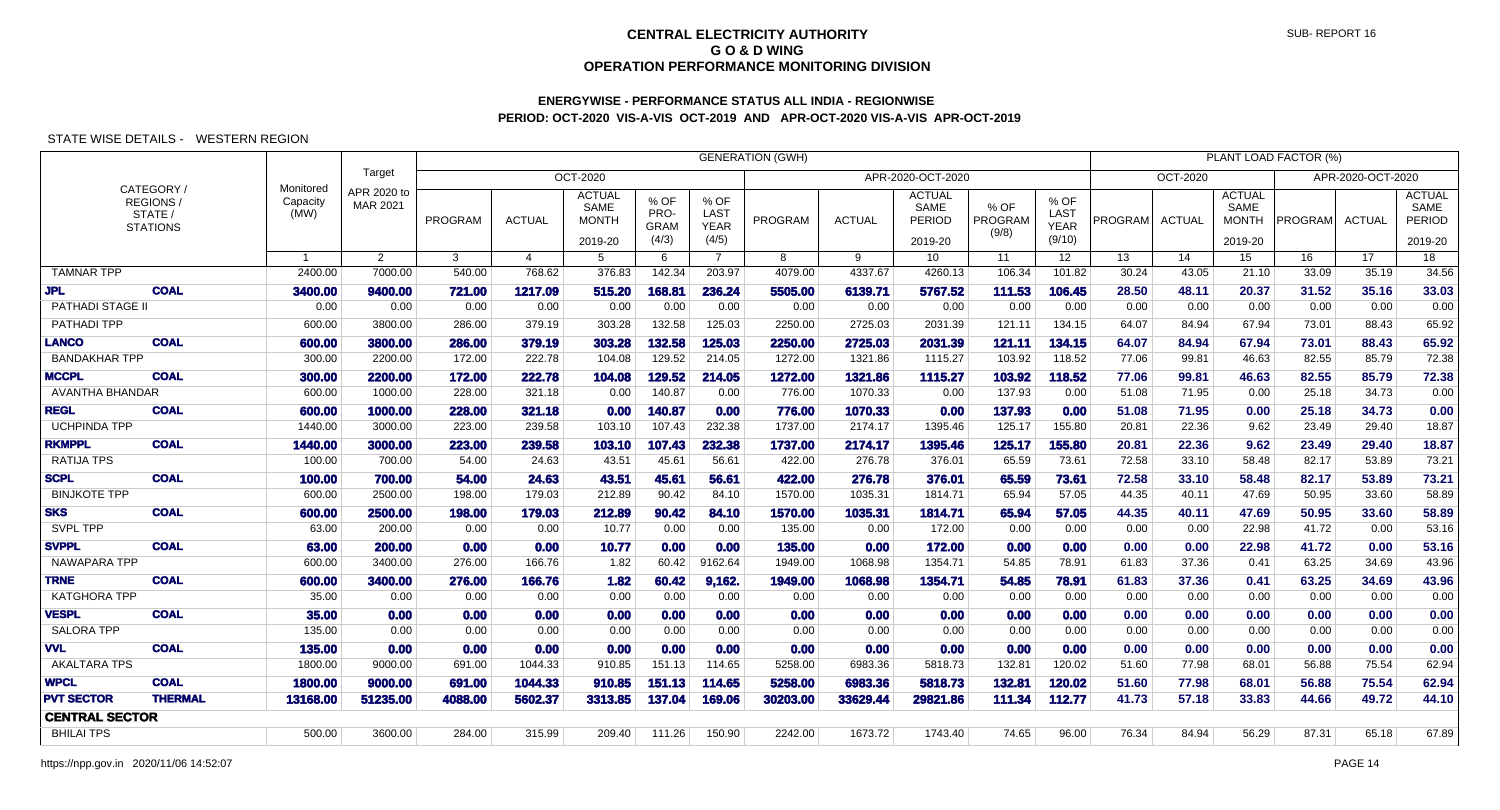# **ENERGYWISE - PERFORMANCE STATUS ALL INDIA - REGIONWISEPERIOD: OCT-2020 VIS-A-VIS OCT-2019 AND APR-OCT-2020 VIS-A-VIS APR-OCT-2019**

|                           |                                                     |                               |                         |         |                |                                                  |                                      |                                      | <b>GENERATION (GWH)</b> |               |                                            |                          |                                       |         |               |                                                  | PLANT LOAD FACTOR (%) |                   |                                                   |
|---------------------------|-----------------------------------------------------|-------------------------------|-------------------------|---------|----------------|--------------------------------------------------|--------------------------------------|--------------------------------------|-------------------------|---------------|--------------------------------------------|--------------------------|---------------------------------------|---------|---------------|--------------------------------------------------|-----------------------|-------------------|---------------------------------------------------|
|                           |                                                     |                               | Target                  |         |                | OCT-2020                                         |                                      |                                      |                         |               | APR-2020-OCT-2020                          |                          |                                       |         | OCT-2020      |                                                  |                       | APR-2020-OCT-2020 |                                                   |
|                           | CATEGORY /<br>REGIONS<br>STATE /<br><b>STATIONS</b> | Monitored<br>Capacity<br>(MW) | APR 2020 to<br>MAR 2021 | PROGRAM | <b>ACTUAL</b>  | <b>ACTUAL</b><br>SAME<br><b>MONTH</b><br>2019-20 | % OF<br>PRO-<br><b>GRAM</b><br>(4/3) | % OF<br>LAST<br><b>YEAR</b><br>(4/5) | PROGRAM                 | <b>ACTUAL</b> | <b>ACTUAL</b><br>SAME<br>PERIOD<br>2019-20 | % OF<br>PROGRAM<br>(9/8) | % OF<br>LAST<br><b>YEAR</b><br>(9/10) | PROGRAM | <b>ACTUAL</b> | <b>ACTUAL</b><br>SAME<br><b>MONTH</b><br>2019-20 | <b>PROGRAM</b>        | ACTUAL            | <b>ACTUAL</b><br>SAME<br><b>PERIOD</b><br>2019-20 |
|                           |                                                     | $\overline{1}$                | $\overline{2}$          | 3       | $\overline{4}$ | -5                                               | 6                                    | $\overline{7}$                       | 8                       | 9             | 10 <sup>°</sup>                            | 11                       | 12 <sup>2</sup>                       | 13      | 14            | 15                                               | 16                    | 17                | 18                                                |
| <b>NSPCL</b>              | <b>COAL</b>                                         | 500.00                        | 3600.00                 | 284.00  | 315.99         | 209.40                                           | 111.26                               | 150.90                               | 2242.00                 | 1673.72       | 1743.40                                    | 74.65                    | 96.00                                 | 76.34   | 84.94         | 56.29                                            | 87.31                 | 65.18             | 67.89                                             |
| <b>KORBA STPS</b>         |                                                     | 2600.00                       | 18450.00                | 1437.00 | 1701.03        | 1508.48                                          | 118.37                               | 112.76                               | 10665.00                | 12762.70      | 11190.64                                   | 119.67                   | 114.05                                | 74.29   | 87.94         | 77.98                                            | 79.87                 | 95.57             | 83.80                                             |
| <b>LARA TPP</b>           |                                                     | 1600.00                       | 4050.00                 | 458.00  | 605.44         | 395.50                                           | 132.19                               | 153.08                               | 1983.00                 | 2344.77       | 732.82                                     | 118.24                   | 319.97                                | 38.47   | 65.13         | 66.45                                            | 30.65                 | 51.62             | 66.45                                             |
| <b>SIPAT STPS</b>         |                                                     | 2980.00                       | 21300.00                | 1736.00 | 1643.25        | 1562.84                                          | 94.66                                | 105.15                               | 12395.00                | 14135.54      | 12173.74                                   | 114.04                   | 116.12                                | 78.30   | 74.12         | 70.49                                            | 80.99                 | 92.36             | 79.54                                             |
| <b>NTPC Ltd.</b>          | <b>COAL</b>                                         | 7180.00                       | 43800.00                | 3631.00 | 3949.72        | 3466.82                                          | 108.78                               | 113.93                               | 25043.00                | 29243.01      | 24097.20                                   | 116.77                   | 121.35                                | 67.97   | 78.62         | 73.04                                            | 71.29                 | 88.56             | 81.22                                             |
| <b>CENTRAL</b>            | <b>THERMAL</b>                                      | 7680.00                       | 47400.00                | 3915.00 | 4265.71        | 3676.22                                          | 108.96                               | 116.04                               | 27285.00                | 30916.73      | 25840.60                                   | 113.31                   | 119.64                                | 68.52   | 79.08         | 71.82                                            | 72.38                 | 86.86             | 80.14                                             |
| <b>TOTAL</b>              | <b>THERMAL</b>                                      | 23928.00                      | 119285.0                | 9556.00 | 11398.04       | 8397.69                                          | 119.28                               | 135.73                               | 69442.00                | 75614.61      | 66660.96                                   | 108.89                   | 113.43                                | 53.68   | 64.97         | 48.80                                            | 57.32                 | 63.47             | 57.17                                             |
| <b>TOTAL</b>              | <b>HYDRO</b>                                        | 120.00                        | 250.00                  | 40.00   | 35.60          | 41.21                                            | 89.00                                | 86.39                                | 196.00                  | 334.19        | 188.30                                     | 170.51                   | 177.48                                |         |               |                                                  |                       |                   |                                                   |
| <b>TOTAL CHHATISGARH</b>  |                                                     | 24048.00                      | 119535.0                | 9596.00 | 11433.64       | 8438.90                                          | 119.15                               | 135.49                               | 69638.00                | 75948.80      | 66849.26                                   | 109.06                   | 113.61                                |         |               |                                                  |                       |                   |                                                   |
| <b>GOA</b>                |                                                     |                               |                         |         |                |                                                  |                                      |                                      |                         |               |                                            |                          |                                       |         |               |                                                  |                       |                   |                                                   |
| <b>PVT SECTOR</b>         |                                                     |                               |                         |         |                |                                                  |                                      |                                      |                         |               |                                            |                          |                                       |         |               |                                                  |                       |                   |                                                   |
| GOA CCPP (Liq.)           |                                                     | 48.00                         | 0.00                    | 0.00    | 0.00           | 0.00                                             | 0.00                                 | 0.00                                 | 0.00                    | 0.00          | 0.00                                       | 0.00                     | 0.00                                  |         |               |                                                  |                       |                   |                                                   |
| <b>RELIANCE</b>           | <b>NATURAL GAS</b>                                  | 48.00                         | 0.00                    | 0.00    | 0.00           | 0.00                                             | 0.00                                 | 0.00                                 | 0.00                    | 0.00          | 0.00                                       | 0.00                     | 0.00                                  |         |               |                                                  |                       |                   |                                                   |
| <b>PVT SECTOR</b>         | <b>NATURAL GAS</b>                                  | 48.00                         | 0.00                    | 0.00    | 0.00           | 0.00                                             | 0.00                                 | 0.00                                 | 0.00                    | 0.00          | 0.00                                       | 0.00                     | 0.00                                  |         |               |                                                  |                       |                   |                                                   |
| <b>TOTAL</b>              | <b>NATURAL</b>                                      | 48.00                         | 0.00                    | 0.00    | 0.00           | 0.00                                             | 0.00                                 | 0.00                                 | 0.00                    | 0.00          | 0.00                                       | 0.00                     | 0.00                                  |         |               |                                                  |                       |                   |                                                   |
| <b>TOTAL GOA</b>          |                                                     | 48.00                         | 0.00                    | 0.00    | 0.00           | 0.00                                             | 0.00                                 | 0.00                                 | 0.00                    | 0.00          | 0.00                                       | 0.00                     | 0.00                                  |         |               |                                                  |                       |                   |                                                   |
| <b>GUJARAT</b>            |                                                     |                               |                         |         |                |                                                  |                                      |                                      |                         |               |                                            |                          |                                       |         |               |                                                  |                       |                   |                                                   |
| <b>STATE SECTOR</b>       |                                                     |                               |                         |         |                |                                                  |                                      |                                      |                         |               |                                            |                          |                                       |         |               |                                                  |                       |                   |                                                   |
| <b>BHAVNAGAR CFBC TPP</b> |                                                     | 500.00                        | 1000.00                 | 70.00   | 103.22         | 30.17                                            | 147.46                               | 342.13                               | 589.00                  | 663.17        | 108.27                                     | 112.59                   | 612.52                                | 18.82   | 27.75         | 8.11                                             | 22.94                 | 25.82             | 4.22                                              |
| <b>BECL</b>               | <b>COAL</b>                                         | 500.00                        | 1000.00                 | 70.00   | 103.22         | 30.17                                            | 147.46                               | 342.13                               | 589.00                  | 663.17        | 108.27                                     | 112.59                   | 612.52                                | 18.82   | 27.75         | 8.11                                             | 22.94                 | 25.82             | 4.22                                              |
| <b>AKRIMOTA LIG TPS</b>   |                                                     | 250.00                        | 1270.00                 | 109.00  | 48.65          | 59.39                                            | 44.63                                | 81.92                                | 863.00                  | 315.65        | 441.19                                     | 36.58                    | 71.55                                 | 58.60   | 26.16         | 31.93                                            | 67.21                 | 24.58             | 34.36                                             |
| <b>GMDCL</b>              | <b>COAL</b>                                         | 250.00                        | 1270.00                 | 109.00  | 48.65          | 59.39                                            | 44.63                                | 81.92                                | 863.00                  | 315.65        | 441.19                                     | 36.58                    | 71.55                                 | 58.60   | 26.16         | 31.93                                            | 67.21                 | 24.58             | 34.36                                             |
| <b>GANDHI NAGAR TPS</b>   |                                                     | 630.00                        | 2100.00                 | 171.00  | 106.97         | 27.47                                            | 62.56                                | 389.41                               | 1322.00                 | 177.39        | 1232.73                                    | 13.42                    | 14.39                                 | 36.48   | 22.82         | 5.86                                             | 40.86                 | 5.48              | 38.10                                             |
| KUTCH LIG. TPS            |                                                     | 290.00                        | 750.00                  | 43.00   | 70.64          | 53.20                                            | 164.28                               | 132.78                               | 463.00                  | 489.13        | 497.76                                     | 105.64                   | 98.27                                 | 19.93   | 32.74         | 24.66                                            | 31.09                 | 32.84             | 33.42                                             |
| <b>SIKKA REP. TPS</b>     |                                                     | 500.00                        | 2250.00                 | 180.00  | 272.28         | 199.74                                           | 151.27                               | 136.32                               | 1289.00                 | 762.78        | 1563.37                                    | 59.18                    | 48.79                                 | 48.39   | 73.19         | 53.69                                            | 50.19                 | 29.70             | 60.88                                             |
| <b>UKAI TPS</b>           |                                                     | 1110.00                       | 6100.00                 | 505.00  | 507.29         | 423.37                                           | 100.45                               | 119.82                               | 3534.00                 | 1968.93       | 3284.86                                    | 55.71                    | 59.94                                 | 61.15   | 61.43         | 51.27                                            | 61.99                 | 34.54             | 57.62                                             |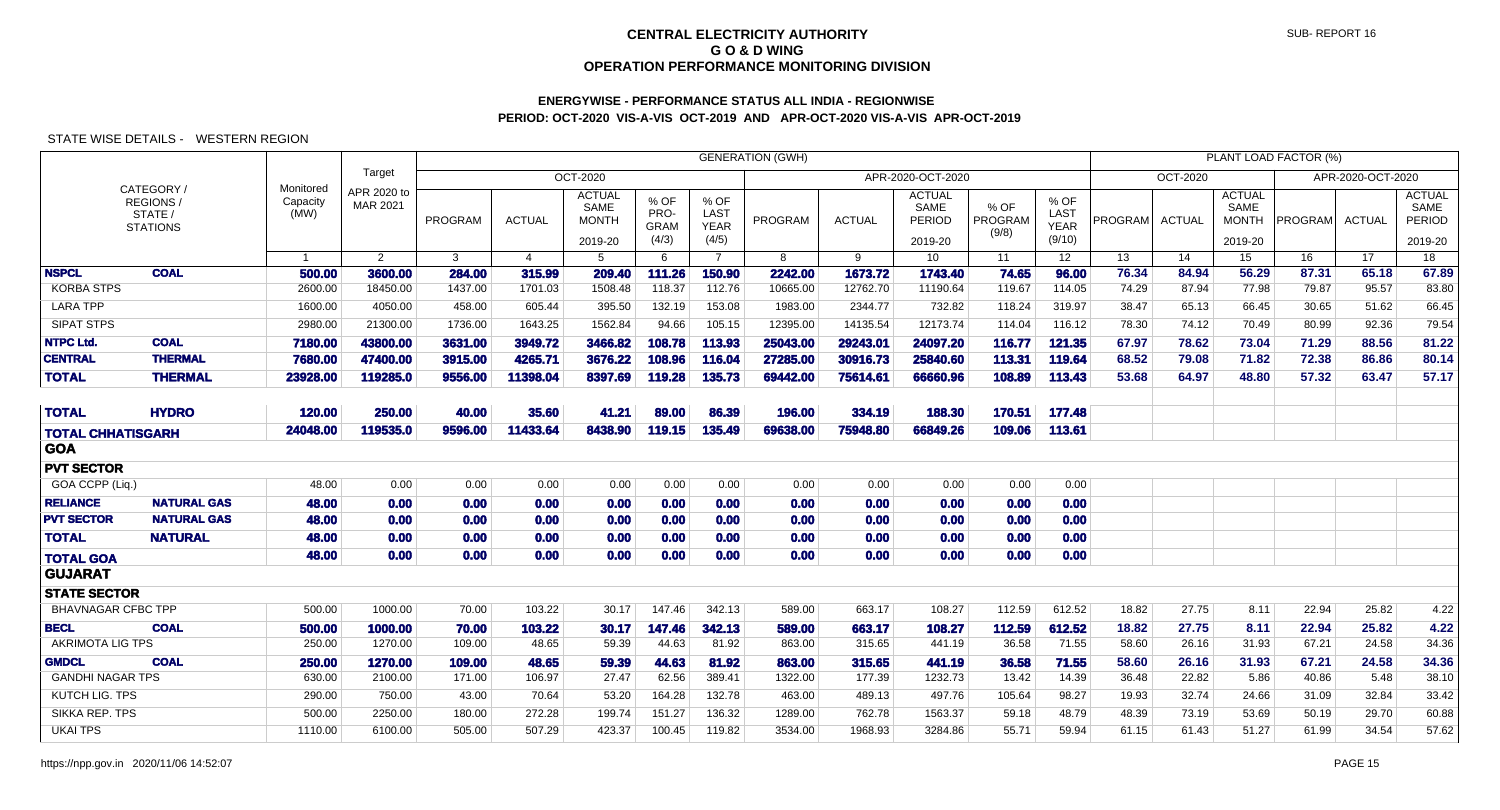# **ENERGYWISE - PERFORMANCE STATUS ALL INDIA - REGIONWISEPERIOD: OCT-2020 VIS-A-VIS OCT-2019 AND APR-OCT-2020 VIS-A-VIS APR-OCT-2019**

## STATE WISE DETAILS - WESTERN REGION

|                              |                                                            |                               |                         |         |               |                                                  |                                      |                                      | <b>GENERATION (GWH)</b> |               |                                            |                          |                                       |                |               |                                                  | PLANT LOAD FACTOR (%) |                   |                                            |
|------------------------------|------------------------------------------------------------|-------------------------------|-------------------------|---------|---------------|--------------------------------------------------|--------------------------------------|--------------------------------------|-------------------------|---------------|--------------------------------------------|--------------------------|---------------------------------------|----------------|---------------|--------------------------------------------------|-----------------------|-------------------|--------------------------------------------|
|                              |                                                            |                               | Target                  |         |               | OCT-2020                                         |                                      |                                      |                         |               | APR-2020-OCT-2020                          |                          |                                       |                | OCT-2020      |                                                  |                       | APR-2020-OCT-2020 |                                            |
|                              | CATEGORY /<br><b>REGIONS</b><br>STATE /<br><b>STATIONS</b> | Monitored<br>Capacity<br>(MW) | APR 2020 to<br>MAR 2021 | PROGRAM | <b>ACTUAL</b> | <b>ACTUAL</b><br>SAME<br><b>MONTH</b><br>2019-20 | % OF<br>PRO-<br><b>GRAM</b><br>(4/3) | % OF<br>LAST<br><b>YEAR</b><br>(4/5) | PROGRAM                 | <b>ACTUAL</b> | <b>ACTUAL</b><br>SAME<br>PERIOD<br>2019-20 | % OF<br>PROGRAM<br>(9/8) | % OF<br>LAST<br><b>YEAR</b><br>(9/10) | <b>PROGRAM</b> | <b>ACTUAL</b> | <b>ACTUAL</b><br>SAME<br><b>MONTH</b><br>2019-20 | <b>PROGRAM</b>        | <b>ACTUAL</b>     | <b>ACTUAL</b><br>SAME<br>PERIOD<br>2019-20 |
|                              |                                                            | $\overline{1}$                | $\overline{2}$          | 3       | 4             | -5                                               | 6                                    | $\overline{7}$                       | 8                       | 9             | 10 <sup>°</sup>                            | 11                       | 12 <sup>2</sup>                       | 13             | 14            | 15                                               | 16                    | 17                | 18                                         |
| <b>WANAKBORI TPS</b>         |                                                            | 2270.00                       | 10000.00                | 786.00  | 625.33        | 301.16                                           | 79.56                                | 207.64                               | 5720.00                 | 1683.63       | 3434.83                                    | 29.43                    | 49.02                                 | 46.54          | 37.03         | 17.83                                            | 49.06                 | 14.44             | 42.17                                      |
| <b>GSECL</b>                 | <b>COAL</b>                                                | 4800.00                       | 21200.00                | 1685.00 | 1582.51       | 1004.94                                          | 93.92                                | 157.47                               | 12328.00                | 5081.86       | 10013.55                                   | 41.22                    | 50.75                                 | 47.18          | 44.31         | 28.14                                            | 50.01                 | 20.61             | 47.37                                      |
| <b>STATE SECTOR</b>          | <b>THERMAL</b>                                             | 5550.00                       | 23470.00                | 1864.00 | 1734.38       | 1094.50                                          | 93.05                                | 158.46                               | 13780.00                | 6060.68       | 10563.01                                   | 43.98                    | 57.38                                 | 45.14          | 42.00         | 26.51                                            | 48.34                 | 21.26             | 42.27                                      |
| PIPAVAV CCPP                 |                                                            | 702.00                        | 600.00                  | 53.00   | 426.06        | 138.50                                           | 803.89                               | 307.62                               | 358.00                  | 2513.93       | 299.58                                     | 702.22                   | 839.15                                |                |               |                                                  |                       |                   |                                            |
| <b>GPPCL</b>                 | <b>NATURAL GAS</b>                                         | 702.00                        | 600.00                  | 53.00   | 426.06        | 138.50                                           | 803.89                               | 307.62                               | 358.00                  | 2513.93       | 299.58                                     | 702.22                   | 839.15                                |                |               |                                                  |                       |                   |                                            |
| DHUVARAN CCPP                |                                                            | 594.72                        | 700.00                  | 61.00   | 332.24        | 45.42                                            | 544.66                               | 731.48                               | 410.00                  | 1111.65       | 301.77                                     | 271.13                   | 368.38                                |                |               |                                                  |                       |                   |                                            |
| <b>UTRAN CCPP</b>            |                                                            | 374.00                        | 628.00                  | 61.00   | 240.21        | 121.39                                           | 393.79                               | 197.88                               | 421.00                  | 1287.30       | 334.58                                     | 305.77                   | 384.75                                |                |               |                                                  |                       |                   |                                            |
| <b>GSECL</b>                 | <b>NATURAL GAS</b>                                         | 968.72                        | 1328,00                 | 122.00  | 572.45        | 166.81                                           | 469.22                               | 343.17                               | 831.00                  | 2398.95       | 636.35                                     | 288.68                   | 376.99                                |                |               |                                                  |                       |                   |                                            |
| <b>HAZIRA CCPP</b>           |                                                            | 156.10                        | 60.00                   | 6.00    | 76.57         | 5.12                                             | 1276.17                              | 1495.51                              | 36.00                   | 333.91        | 11.44                                      | 927.53                   | 2918.79                               |                |               |                                                  |                       |                   |                                            |
| <b>HAZIRA CCPP EXT</b>       |                                                            | 351.00                        | 400.00                  | 37.00   | 221.10        | 129.22                                           | 597.57                               | 171.10                               | 244.00                  | 1062.02       | 388.61                                     | 435.25                   | 273.29                                |                |               |                                                  |                       |                   |                                            |
| <b>GSEGL</b>                 | <b>NATURAL GAS</b>                                         | 507.10                        | 460.00                  | 43.00   | 297.67        | 134.34                                           | 692.26                               | 221.58                               | 280.00                  | 1395.93       | 400.05                                     | 498.55                   | 348.94                                |                |               |                                                  |                       |                   |                                            |
| <b>STATE SECTOR</b>          | <b>NATURAL GAS</b>                                         | 2177.82                       | 2388.00                 | 218.00  | 1296.18       | 439.65                                           | 594.58                               | 294.82                               | 1469.00                 | 6308.81       | 1335.98                                    | 429.46                   | 472.22                                |                |               |                                                  |                       |                   |                                            |
| <b>KADANA HPS</b>            |                                                            | 240.00                        | 329.00                  | 41.00   | 20.78         | 95.15                                            | 50.68                                | 21.84                                | 232.00                  | 229.28        | 357.46                                     | 98.83                    | 64.14                                 |                |               |                                                  |                       |                   |                                            |
| <b>UKAI HPS</b>              |                                                            | 300.00                        | 425.00                  | 44.00   | 81.08         | 119.77                                           | 184.27                               | 67.70                                | 298.00                  | 427.18        | 516.85                                     | 143.35                   | 82.65                                 |                |               |                                                  |                       |                   |                                            |
| <b>GSECL</b>                 | <b>HYDRO</b>                                               | 540.00                        | 754.00                  | 85.00   | 101.86        | 214.92                                           | 119.84                               | 47.39                                | 530.00                  | 656.46        | 874.31                                     | 123.86                   | 75.08                                 |                |               |                                                  |                       |                   |                                            |
| S SAROVAR CHPH HPS           |                                                            | 250.00                        | 900.00                  | 29.00   | 96.48         | 46.95                                            | 332.69                               | 205.50                               | 384.00                  | 435.53        | 362.54                                     | 113.42                   | 120.13                                |                |               |                                                  |                       |                   |                                            |
| S SAROVAR RBPH HPS           |                                                            | 1200.00                       | 2300.00                 | 445.00  | 58.04         | 560.40                                           | 13.04                                | 10.36                                | 1830.00                 | 1695.75       | 2045.74                                    | 92.66                    | 82.89                                 |                |               |                                                  |                       |                   |                                            |
| <b>SSNNL</b>                 | <b>HYDRO</b>                                               | 1450.00                       | 3200.00                 | 474.00  | 154.52        | 607.35                                           | 32.60                                | 25.44                                | 2214.00                 | 2131.28       | 2408.28                                    | 96.26                    | 88.50                                 |                |               |                                                  |                       |                   |                                            |
| <b>STATE SECTOR</b>          | <b>HYDRO</b>                                               | 1990.00                       | 3954.00                 | 559.00  | 256.38        | 822.27                                           | 45.86                                | 31.18                                | 2744.00                 | 2787.74       | 3282.59                                    | 101.59                   | 84.93                                 |                |               |                                                  |                       |                   |                                            |
| <b>PVT SECTOR</b>            |                                                            |                               |                         |         |               |                                                  |                                      |                                      |                         |               |                                            |                          |                                       |                |               |                                                  |                       |                   |                                            |
| <b>MUNDRA TPS-III</b>        |                                                            | 1980.00                       | 12900.00                | 990.00  | 1354.48       | 1179.88                                          | 136.82                               | 114.80                               | 7791.00                 | 7999.56       | 7661.14                                    | 102.68                   | 104.42                                | 67.20          | 91.95         | 80.09                                            | 76.61                 | 78.66             | 75.34                                      |
| <b>MUNDRA TPS-I &amp; II</b> |                                                            | 2640.00                       | 17100.00                | 1345.00 | 1846.96       | 1567.65                                          | 137.32                               | 117.82                               | 9921.00                 | 6430.24       | 10727.15                                   | 64.81                    | 59.94                                 | 68.48          | 94.03         | 79.81                                            | 73.17                 | 47.42             | 79.11                                      |
| <b>APL</b>                   | <b>COAL</b>                                                | 4620.00                       | 30000.00                | 2335.00 | 3201.44       | 2747.53                                          | 137.11                               | 116.52                               | 17712.00                | 14429.80      | 18388.29                                   | 81.47                    | 78.47                                 | 67.93          | 93.14         | 79.93                                            | 74.64                 | 60.81             | 77.50                                      |
| <b>MUNDRA UMTPP</b>          |                                                            | 4000.00                       | 26700.00                | 2178.00 | 2225.03       | 2387.96                                          | 102.16                               | 93.18                                | 16139.00                | 15468.26      | 15329.99                                   | 95.84                    | 100.90                                | 73.19          | 74.77         | 80.24                                            | 78.56                 | 75.29             | 74.62                                      |
| <b>CGPL</b>                  | <b>COAL</b>                                                | 4000.00                       | 26700.00                | 2178.00 | 2225.03       | 2387.96                                          | 102.16                               | 93.18                                | 16139.00                | 15468.26      | 15329.99                                   | 95.84                    | 100.90                                | 73.19          | 74.77         | 80.24                                            | 78.56                 | 75.29             | 74.62                                      |
| <b>SALAYA TPP</b>            |                                                            | 1200.00                       | 3000.00                 | 278.00  | 254.78        | 453.80                                           | 91.65                                | 56.14                                | 1649.00                 | 2169.18       | 1823.39                                    | 131.55                   | 118.96                                | 31.14          | 28.54         | 50.83                                            | 26.76                 | 35.20             | 29.59                                      |
| <b>EPGL</b>                  | <b>COAL</b>                                                | 1200.00                       | 3000.00                 | 278.00  | 254.78        | 453.80                                           | 91.65                                | 56.14                                | 1649.00                 | 2169.18       | 1823.39                                    | 131.55                   | 118.96                                | 31.14          | 28.54         | 50.83                                            | 26.76                 | 35.20             | 29.59                                      |
| <b>SURAT LIG. TPS</b>        |                                                            | 500.00                        | 3400.00                 | 279.00  | 259.71        | 284.44                                           | 93.09                                | 91.31                                | 2037.00                 | 1821.75       | 1867.39                                    | 89.43                    | 97.56                                 | 75.00          | 69.81         | 76.46                                            | 79.32                 | 70.94             | 72.72                                      |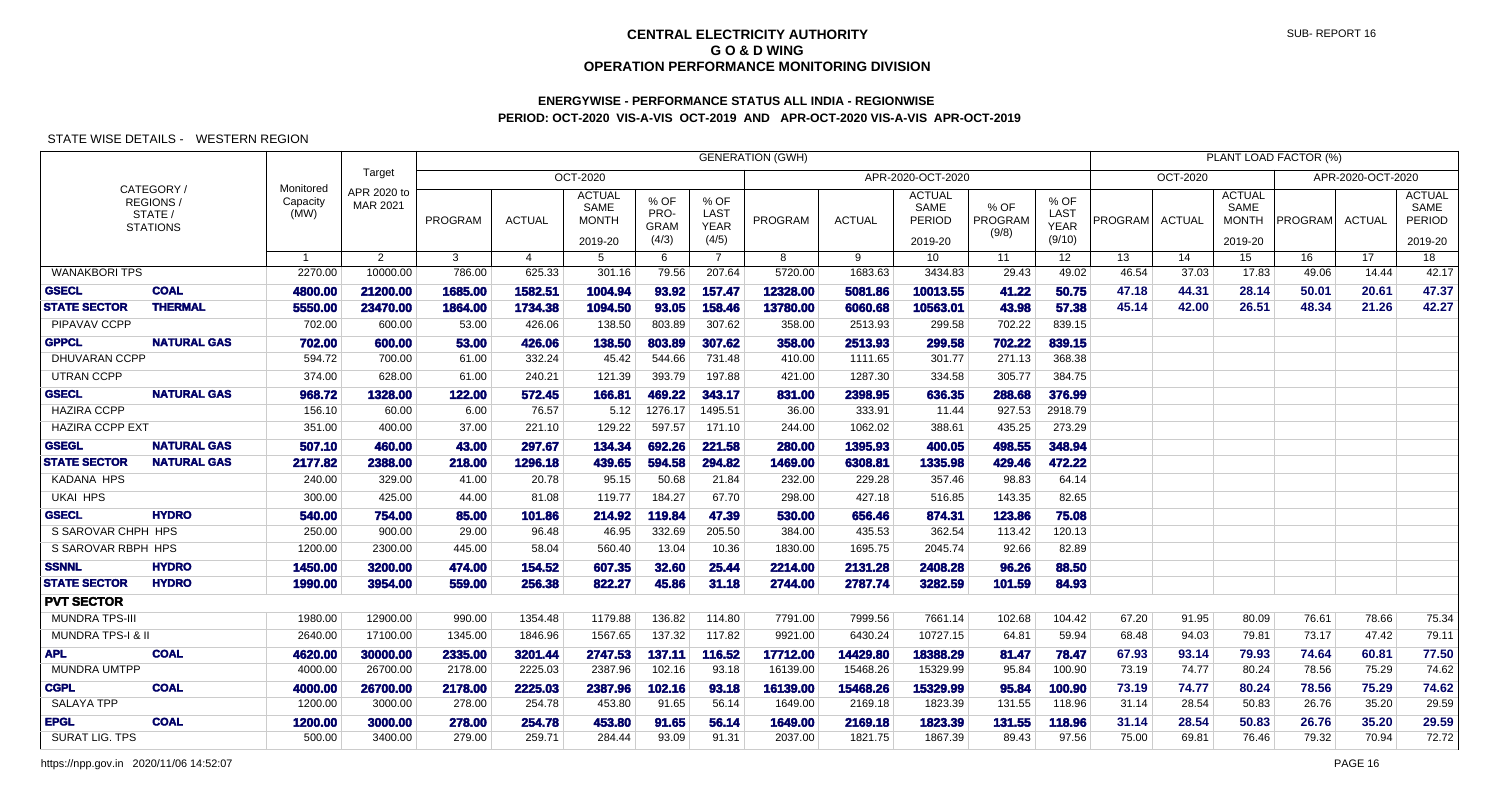# **ENERGYWISE - PERFORMANCE STATUS ALL INDIA - REGIONWISEPERIOD: OCT-2020 VIS-A-VIS OCT-2019 AND APR-OCT-2020 VIS-A-VIS APR-OCT-2019**

|                          |                            |                               |                         |              |                       |                                                  |                                      |                                      | <b>GENERATION (GWH)</b> |               |                                            |                          |                                       |         |               |                                                  | PLANT LOAD FACTOR (%) |                   |                                            |
|--------------------------|----------------------------|-------------------------------|-------------------------|--------------|-----------------------|--------------------------------------------------|--------------------------------------|--------------------------------------|-------------------------|---------------|--------------------------------------------|--------------------------|---------------------------------------|---------|---------------|--------------------------------------------------|-----------------------|-------------------|--------------------------------------------|
| CATEGORY /<br>REGIONS/   |                            |                               | Target                  |              |                       | <b>OCT-2020</b>                                  |                                      |                                      |                         |               | APR-2020-OCT-2020                          |                          |                                       |         | OCT-2020      |                                                  |                       | APR-2020-OCT-2020 |                                            |
|                          | STATE /<br><b>STATIONS</b> | Monitored<br>Capacity<br>(MW) | APR 2020 to<br>MAR 2021 | PROGRAM      | <b>ACTUAL</b>         | <b>ACTUAL</b><br>SAME<br><b>MONTH</b><br>2019-20 | % OF<br>PRO-<br><b>GRAM</b><br>(4/3) | % OF<br>LAST<br><b>YEAR</b><br>(4/5) | PROGRAM                 | <b>ACTUAL</b> | <b>ACTUAL</b><br>SAME<br>PERIOD<br>2019-20 | % OF<br>PROGRAM<br>(9/8) | % OF<br>LAST<br><b>YEAR</b><br>(9/10) | PROGRAM | <b>ACTUAL</b> | <b>ACTUAL</b><br>SAME<br><b>MONTH</b><br>2019-20 | <b>PROGRAM</b>        | ACTUAL            | <b>ACTUAL</b><br>SAME<br>PERIOD<br>2019-20 |
|                          |                            | $\overline{\mathbf{1}}$       | $\overline{2}$          | $\mathbf{3}$ | $\boldsymbol{\Delta}$ | 5                                                | 6                                    | $\overline{7}$                       | 8                       | 9             | 10                                         | 11                       | 12 <sup>°</sup>                       | 13      | 14            | 15                                               | 16                    | 17                | 18                                         |
| <b>GIPCL</b>             | <b>COAL</b>                | 500.00                        | 3400.00                 | 279.00       | 259.71                | 284.44                                           | 93.09                                | 91.31                                | 2037.00                 | 1821.75       | 1867.39                                    | 89.43                    | 97.56                                 | 75.00   | 69.81         | 76.46                                            | 79.32                 | 70.94             | 72.72                                      |
| SABARMATI (C STATION)    |                            | 0.00                          | 0.00                    | 0.00         | 0.00                  | 0.00                                             | 0.00                                 | 0.00                                 | 0.00                    | 0.00          | 0.00                                       | 0.00                     | 0.00                                  | 0.00    | 0.00          | 0.00                                             | 0.00                  | 0.00              | 0.00                                       |
| SABARMATI (D-F STATIONS) |                            | 362.00                        | 2600.00                 | 204.00       | 203.43                | 204.47                                           | 99.72                                | 99.49                                | 1608.00                 | 684.10        | 1668.66                                    | 42.54                    | 41.00                                 | 75.74   | 75.53         | 75.92                                            | 86.49                 | 36.79             | 89.75                                      |
| <b>TOR. POW.</b>         | <b>COAL</b>                | 362.00                        | 2600.00                 | 204.00       | 203.43                | 204.47                                           | 99.72                                | 99.49                                | 1608.00                 | 684.10        | 1668.66                                    | 42.54                    | 41.00                                 | 75.74   | 75.53         | 75.92                                            | 86.49                 | 36.79             | 78.61                                      |
| <b>PVT SECTOR</b>        | <b>THERMAL</b>             | 10682.00                      | 65700.00                | 5274.00      | 6144.39               | 6078.20                                          | 116.50                               | 101.09                               | 39145.00                | 34573.09      | 39077.72                                   | 88.32                    | 88.47                                 | 66.36   | 77.31         | 76.48                                            | 71.35                 | 63.02             | 70.89                                      |
| PEGUTHAN CCPP            |                            | 655.00                        | 0.00                    | 0.00         | 0.00                  | 0.00                                             | 0.00                                 | 0.00                                 | 0.00                    | 0.00          | 0.00                                       | 0.00                     | 0.00                                  |         |               |                                                  |                       |                   |                                            |
| <b>CLPINDIA</b>          | <b>NATURAL GAS</b>         | 655.00                        | 0.00                    | 0.00         | 0.00                  | 0.00                                             | 0.00                                 | 0.00                                 | 0.00                    | 0.00          | 0.00                                       | 0.00                     | 0.00                                  |         |               |                                                  |                       |                   |                                            |
| <b>ESSAR CCPP</b>        |                            | 515.00                        | 0.00                    | 0.00         | 0.00                  | 0.00                                             | 0.00                                 | 0.00                                 | 0.00                    | 0.00          | 0.00                                       | 0.00                     | 0.00                                  |         |               |                                                  |                       |                   |                                            |
| <b>ESSAR</b>             | <b>NATURAL GAS</b>         | 515.00                        | 0.00                    | 0.00         | 0.00                  | 0.00                                             | 0.00                                 | 0.00                                 | 0.00                    | 0.00          | 0.00                                       | 0.00                     | 0.00                                  |         |               |                                                  |                       |                   |                                            |
| <b>BARODA CCPP</b>       |                            | 160.00                        | 0.00                    | 0.00         | 0.00                  | 0.00                                             | 0.00                                 | 0.00                                 | 0.00                    | 13.34         | 0.00                                       | 0.00                     | 0.00                                  |         |               |                                                  |                       |                   |                                            |
| GIPCL. GT IMP            |                            | 0.00                          | 180.00                  | 14.00        | 21.04                 | 19.86                                            | 150.29                               | 105.94                               | 98.00                   | 133.13        | 118.47                                     | 135.85                   | 112.37                                |         |               |                                                  |                       |                   |                                            |
| <b>GIPCL</b>             | <b>NATURAL GAS</b>         | 160.00                        | 180.00                  | 14.00        | 21.04                 | 19.86                                            | 150.29                               | 105.94                               | 98.00                   | 146.47        | 118.47                                     | 149.46                   | 123.63                                |         |               |                                                  |                       |                   |                                            |
| <b>SUGEN CCPP</b>        |                            | 1147.50                       | 6000.00                 | 544.00       | 587.43                | 589.49                                           | 107.98                               | 99.65                                | 3757.00                 | 3934.33       | 4030.52                                    | 104.72                   | 97.61                                 |         |               |                                                  |                       |                   |                                            |
| <b>TOR. POW.</b>         | <b>NATURAL GAS</b>         | 1147.50                       | 6000.00                 | 544.00       | 587.43                | 589.49                                           | 107.98                               | 99.65                                | 3757.00                 | 3934.33       | 4030.52                                    | 104.72                   | 97.61                                 |         |               |                                                  |                       |                   |                                            |
| <b>DGEN MEGA CCPP</b>    |                            | 1200.00                       | 0.00                    | 0.00         | 0.00                  | 0.08                                             | 0.00                                 | 0.00                                 | 0.00                    | 1058.80       | 510.22                                     | 0.00                     | 207.52                                |         |               |                                                  |                       |                   |                                            |
| <b>UNOSUGEN CCPP</b>     |                            | 382.50                        | 1500.00                 | 130.00       | 218.58                | 171.96                                           | 168.14                               | 127.11                               | 869.00                  | 1067.31       | 1112.53                                    | 122.82                   | 95.94                                 |         |               |                                                  |                       |                   |                                            |
| <b>TOR. POW.</b>         | <b>NATURAL GAS</b>         | 1582.50                       | 1500.00                 | 130.00       | 218.58                | 172.04                                           | 168.14                               | 127.05                               | 869.00                  | 2126.11       | 1622.75                                    | 244.66                   | 131.02                                |         |               |                                                  |                       |                   |                                            |
| <b>PVT SECTOR</b>        | <b>NATURAL GAS</b>         | 4060.00                       | 7680.00                 | 688.00       | 827.05                | 781.39                                           | 120.21                               | 105.84                               | 4724.00                 | 6206.91       | 5771.74                                    | 131.39                   | 107.54                                |         |               |                                                  |                       |                   |                                            |
| <b>CENTRAL SECTOR</b>    |                            |                               |                         |              |                       |                                                  |                                      |                                      |                         |               |                                            |                          |                                       |         |               |                                                  |                       |                   |                                            |
| <b>GANDHAR CCPP</b>      |                            | 657.39                        | 393.00                  | 35.00        | 0.00                  | 42.28                                            | 0.00                                 | 0.00                                 | 223.00                  | 814.37        | 341.18                                     | 365.19                   | 238.69                                |         |               |                                                  |                       |                   |                                            |
| <b>KAWAS CCPP</b>        |                            | 656.20                        | 1302.00                 | 116.00       | 87.79                 | 112.27                                           | 75.68                                | 78.20                                | 782.00                  | 951.21        | 997.24                                     | 121.64                   | 95.38                                 |         |               |                                                  |                       |                   |                                            |
| <b>NTPC Ltd.</b>         | <b>NATURAL GAS</b>         | 1313.59                       | 1695.00                 | 151.00       | 87.79                 | 154.55                                           | 58.14                                | 56,80                                | 1005.00                 | 1765.58       | 1338.42                                    | 175.68                   | 131.92                                |         |               |                                                  |                       |                   |                                            |
| <b>CENTRAL</b>           | <b>NATURAL GAS</b>         | 1313.59                       | 1695.00                 | 151.00       | 87.79                 | 154.55                                           | 58.14                                | 56.80                                | 1005.00                 | 1765.58       | 1338.42                                    | 175.68                   | 131.92                                |         |               |                                                  |                       |                   |                                            |
| <b>KAKRAPARA</b>         |                            | 440.00                        | 5373.00                 | 398.00       | 324.46                | 301.78                                           | 81.52                                | 107.52                               | 2819.00                 | 2159.37       | 1915.40                                    | 76.60                    | 112.74                                | 46.93   | 99.11         | 92.19                                            | 65.16                 | 95.55             | 84.76                                      |
| <b>NPCIL</b>             | <b>NUCLEAR</b>             | 440.00                        | 5373.00                 | 398.00       | 324.46                | 301.78                                           | 81.52                                | 107.52                               | 2819.00                 | 2159.37       | 1915.40                                    | 76.60                    | 112.74                                | 46.93   | 99.11         | 92.19                                            | 65.16                 | 95.55             | 84.76                                      |
| <b>CENTRAL</b>           | <b>NUCLEAR</b>             | 440.00                        | 5373.00                 | 398.00       | 324.46                | 301.78                                           | 81.52                                | 107.52                               | 2819.00                 | 2159.37       | 1915.40                                    | 76.60                    | 112.74                                | 46.93   | 99.11         | 92.19                                            | 65.16                 | 95.55             | 84.76                                      |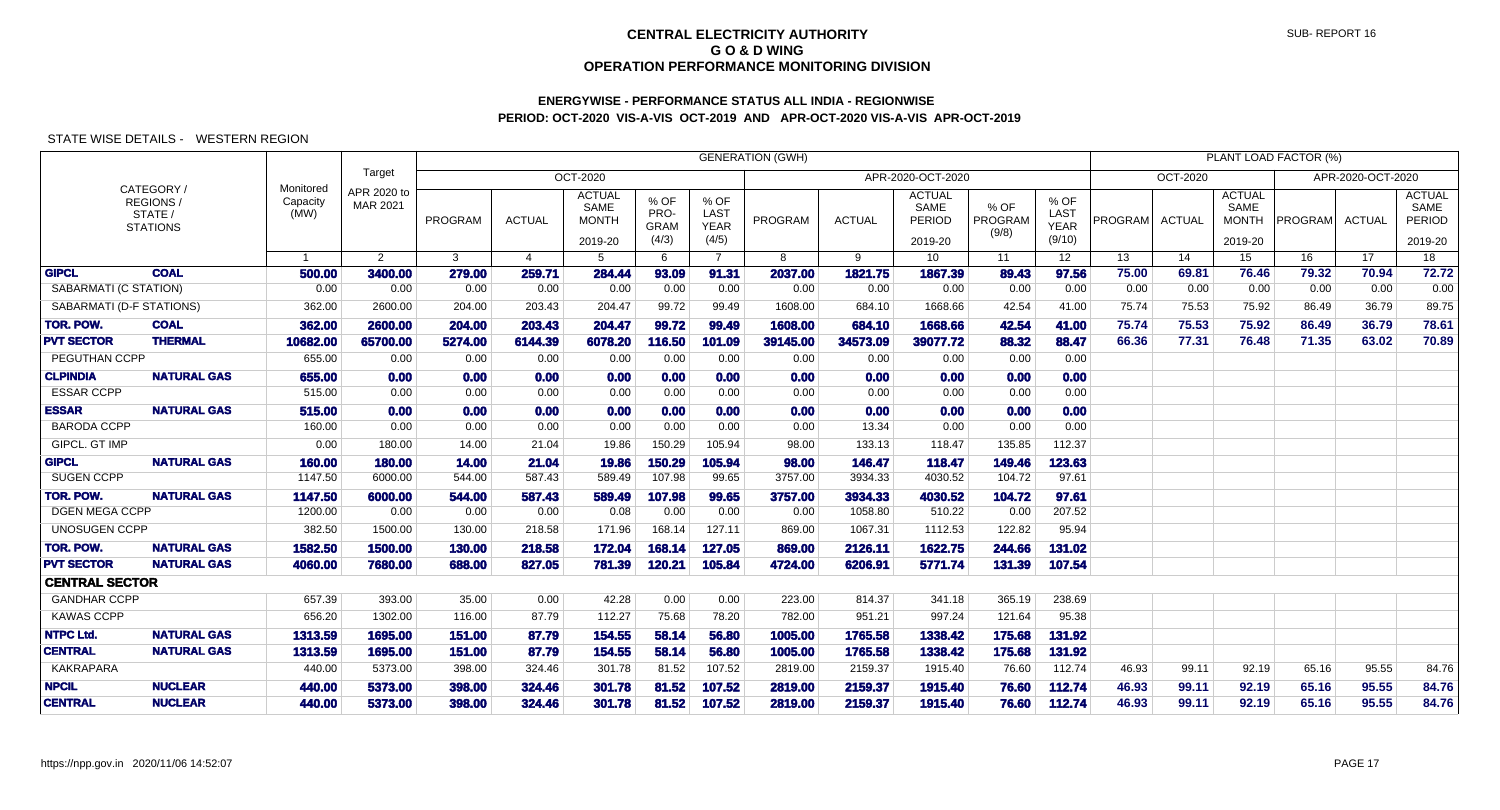# **ENERGYWISE - PERFORMANCE STATUS ALL INDIA - REGIONWISEPERIOD: OCT-2020 VIS-A-VIS OCT-2019 AND APR-OCT-2020 VIS-A-VIS APR-OCT-2019**

|                                   | <b>GENERATION (GWH)</b>                             |                               |                         |                 |                 |                                                  |                                      |                                      |                   |                  |                                            |                          |                                       | PLANT LOAD FACTOR (%) |                |                                                  |                |                   |                                            |
|-----------------------------------|-----------------------------------------------------|-------------------------------|-------------------------|-----------------|-----------------|--------------------------------------------------|--------------------------------------|--------------------------------------|-------------------|------------------|--------------------------------------------|--------------------------|---------------------------------------|-----------------------|----------------|--------------------------------------------------|----------------|-------------------|--------------------------------------------|
|                                   |                                                     |                               | Target                  |                 |                 | OCT-2020                                         |                                      |                                      |                   |                  | APR-2020-OCT-2020                          |                          |                                       |                       | OCT-2020       |                                                  |                | APR-2020-OCT-2020 |                                            |
|                                   | CATEGORY /<br>REGIONS<br>STATE /<br><b>STATIONS</b> | Monitored<br>Capacity<br>(MW) | APR 2020 to<br>MAR 2021 | PROGRAM         | <b>ACTUAL</b>   | <b>ACTUAL</b><br>SAME<br><b>MONTH</b><br>2019-20 | % OF<br>PRO-<br><b>GRAM</b><br>(4/3) | % OF<br>LAST<br><b>YEAR</b><br>(4/5) | PROGRAM           | <b>ACTUAL</b>    | <b>ACTUAL</b><br>SAME<br>PERIOD<br>2019-20 | % OF<br>PROGRAM<br>(9/8) | % OF<br>LAST<br><b>YEAR</b><br>(9/10) | PROGRAM               | <b>ACTUAL</b>  | <b>ACTUAL</b><br>SAME<br><b>MONTH</b><br>2019-20 | PROGRAM        | <b>ACTUAL</b>     | <b>ACTUAL</b><br>SAME<br>PERIOD<br>2019-20 |
|                                   |                                                     | $\mathbf{1}$                  | $\overline{2}$          | 3               | $\overline{4}$  | 5                                                | 6                                    | $\overline{7}$                       | 8                 | 9                | 10                                         | 11                       | 12 <sup>2</sup>                       | 13                    | 14             | 15                                               | 16             | 17                | 18                                         |
| <b>TOTAL</b>                      | <b>THERMAL</b>                                      | 16232.00                      | 89170.00                | 7138.00         | 7878.77         | 7172.70                                          | 110.38                               | 109.84                               | 52925.00          | 40633.77         | 49640.73                                   | 76.78                    | 81.86                                 | 59.11                 | 65.24          | 59.39                                            | 63.48          | 48.74             | 61.96                                      |
| <b>TOTAL</b>                      | <b>NUCLEAR</b>                                      | 440.00                        | 5373.00                 | 398.00          | 324.46          | 301.78                                           | 81.52                                | 107.52                               | 2819.00           | 2159.37          | 1915.40                                    | 76.60                    | 112.74                                | 46.93                 | 99.11          | 92.19                                            | 65.16          | 95.55             | 84.76                                      |
| <b>TOTAL</b>                      | <b>NATURAL</b>                                      | 7551.41                       | 11763.00                | 1057.00         | 2211.02         | 1375.59                                          | 209.18                               | 160.73                               | 7198.00           | 14281.30         | 8446.14                                    | 198.41                   | 169.09                                |                       |                |                                                  |                |                   |                                            |
| <b>TOTAL</b>                      | <b>HYDRO</b>                                        | 1990.00                       | 3954.00                 | 559.00          | 256.38          | 822.27                                           | 45.86                                | 31.18                                | 2744.00           | 2787.74          | 3282.59                                    | 101.59                   | 84.93                                 |                       |                |                                                  |                |                   |                                            |
| <b>TOTAL GUJARAT</b>              |                                                     | 26213.41                      | 110260.0                | 9152.00         | 10670.63        | 9672.34                                          | 116.59                               | 110.32                               | 65686.00          | 59862.18         | 63284.86                                   | 91.13                    | 94.59                                 |                       |                |                                                  |                |                   |                                            |
| MADHYA PRADESH                    |                                                     |                               |                         |                 |                 |                                                  |                                      |                                      |                   |                  |                                            |                          |                                       |                       |                |                                                  |                |                   |                                            |
| <b>STATE SECTOR</b>               |                                                     |                               |                         |                 |                 |                                                  |                                      |                                      |                   |                  |                                            |                          |                                       |                       |                |                                                  |                |                   |                                            |
| AMARKANTAK EXT TPS                |                                                     | 210.00                        | 1500.00                 | 122.00          | 156.60          | 140.83                                           | 128.36                               | 111.20                               | 848.00            | 870.47           | 976.05                                     | 102.65                   | 89.18                                 | 78.08                 | 100.23         | 90.14                                            | 78.62          | 80.71             | 90.50                                      |
| <b>SANJAY GANDHI TPS</b>          |                                                     | 1340.00                       | 8000.00                 | 628.00          | 724.15          | 320.88                                           | 115.31                               | 225.68                               | 4620.00           | 4487.73          | 3624.47                                    | 97.14                    | 123.82                                | 62.99                 | 72.64          | 32.19                                            | 67.13          | 65.21             | 52.66                                      |
| <b>SATPURA TPS</b>                |                                                     | 1330.00                       | 3600.00                 | 284.00          | 406.53          | 161.38                                           | 143.14                               | 251.91                               | 2071.00           | 2291.28          | 2628.44                                    | 110.64                   | 87.17                                 | 28.70                 | 41.08          | 16.31                                            | 30.32          | 33.54             | 38.48                                      |
| SHREE SINGAJI TPP                 |                                                     | 2520.00                       | 13400.00                | 1098.00         | 457.89          | 2.79                                             | 41.70                                | 16411.83                             | 7470.00           | 2587.65          | 4097.04                                    | 34.64                    | 63.16                                 | 58.56                 | 24.42          | 0.15                                             | 57.72          | 19.99             | 31.66                                      |
| <b>MPPGCL</b>                     | <b>COAL</b>                                         | 5400.00                       | 26500.00                | 2132.00         | 1745.17         | 625.88                                           | 81.86                                | 278.83                               | 15009.00          | 10237.13         | 11326.00                                   | 68.21                    | 90.39                                 | 53.07                 | 43.44          | 15.58                                            | 54.12          | 36.91             | 40.84                                      |
| <b>STATE SECTOR</b>               | <b>THERMAL</b>                                      | 5400.00                       | 26500.00                | 2132.00         | 1745.17         | 625.88                                           | 81.86                                | 278.83                               | 15009.00          | 10237.13         | 11326.00                                   | 68.21                    | 90.39                                 | 53.07                 | 43.44          | 15.58                                            | 54.12          | 36.91             | 40.84                                      |
| <b>BANSAGAR-II HPS</b>            |                                                     | 30.00                         | 75.00                   | 18.00           | 12.33           | 12.24                                            | 68.50                                | 100.74                               | 56.00             | 57.06            | 38.28                                      | 101.90                   | 149.07                                |                       |                |                                                  |                |                   |                                            |
| <b>BANSAGAR-III HPS</b>           |                                                     | 60.00                         | 110.00                  | 25.00           | 29.96           | 29.82                                            | 119.84                               | 100.47                               | 25.00             | 75.80            | 138.90                                     | 303.21                   | 54.57                                 |                       |                |                                                  |                |                   |                                            |
| <b>BANSAGAR TONS-I HPS</b>        |                                                     | 315.00                        | 905.00                  | 180.00          | 136.66          | 182.39                                           | 75.92                                | 74.93                                | 580.00            | 683.38           | 729.15                                     | 117.82                   | 93.72                                 |                       |                |                                                  |                |                   |                                            |
| <b>BARGI HPS</b>                  |                                                     | 90.00                         | 420.00                  | 50.00           | 40.87           | 62.55                                            | 81.74                                | 65.34                                | 200.00            | 316.51           | 226.48                                     | 158.25                   | 139.75                                |                       |                |                                                  |                |                   |                                            |
| <b>GANDHI SAGAR HPS</b>           |                                                     | 115.00                        | 70.00                   | 10.00           | 12.18           | 0.00                                             | 121.80                               | 0.00                                 | 20.00             | 18.95            | 33.81                                      | 94.77                    | 56.06                                 |                       |                |                                                  |                |                   |                                            |
| <b>MADHIKHERA HPS</b>             |                                                     | 60.00                         | 94.00                   | 16.00           | 17.01           | 23.87                                            | 106.31                               | 71.26                                | 52.00             | 64.25            | 89.03                                      | 123.56                   | 72.17                                 |                       |                |                                                  |                |                   |                                            |
| RAJGHAT HPS                       |                                                     | 45.00                         | 88.00                   | 20.00           | 8.09            | 16.29                                            | 40.45                                | 49.66                                | 43.00             | 56.38            | 46.29                                      | 131.11                   | 121.79                                |                       |                |                                                  |                |                   |                                            |
| <b>MPPGCL</b>                     | <b>HYDRO</b>                                        | 715.00                        | 1762.00                 | 319.00          | 257.10          | 327.16                                           | 80.60                                | 78.59                                | 976.00            | 1272.33          | 1301.94                                    | 130.36                   | 97.73                                 |                       |                |                                                  |                |                   |                                            |
| <b>STATE SECTOR</b>               | <b>HYDRO</b>                                        | 715.00                        | 1762.00                 | 319.00          | 257.10          | 327.16                                           | 80.60                                | 78.59                                | 976.00            | 1272.33          | 1301.94                                    | 130.36                   | 97.73                                 |                       |                |                                                  |                |                   |                                            |
| <b>PVT SECTOR</b>                 |                                                     |                               |                         |                 |                 |                                                  |                                      |                                      |                   |                  |                                            |                          |                                       |                       |                |                                                  |                |                   |                                            |
| <b>NIWARI TPP</b>                 |                                                     | 90.00                         | 250.00                  | 20.00           | 17.09           | 20.40                                            | 85.45                                | 83.77                                | 144.00            | 86.52            | 144.25                                     | 60.08                    | 59.98                                 | 59.74                 | 25.52          | 30.47                                            | 62.31          | 18.72             | 36.39                                      |
| <b>BLAPPL</b><br><b>MAHAN TPP</b> | <b>COAL</b>                                         | 90.00<br>1200.00              | 250.00<br>4000.00       | 20.00<br>400.00 | 17.09<br>314.52 | 20.40<br>229.11                                  | 85.45<br>78.63                       | 83.77<br>137.28                      | 144.00<br>2518.00 | 86.52<br>1888.58 | 144.25<br>2219.33                          | 60.08<br>75.00           | 59.98<br>85.10                        | 59.74<br>44.80        | 25.52<br>35.23 | 30.47<br>25.66                                   | 62.31<br>40.86 | 18.72<br>30.64    | 36.39<br>36.01                             |
| <b>ESSARPMPL</b>                  | <b>COAL</b>                                         | 1200.00                       | 4000.00                 | 400.00          | 314.52          | 229.11                                           | 78.63                                | 137.28                               | 2518.00           | 1888.58          | 2219.33                                    | 75.00                    | 85.10                                 | 44.80                 | 35.23          | 25.66                                            | 40.86          | 30.64             | 36.01                                      |
|                                   |                                                     |                               |                         |                 |                 |                                                  |                                      |                                      |                   |                  |                                            |                          |                                       |                       |                |                                                  |                |                   |                                            |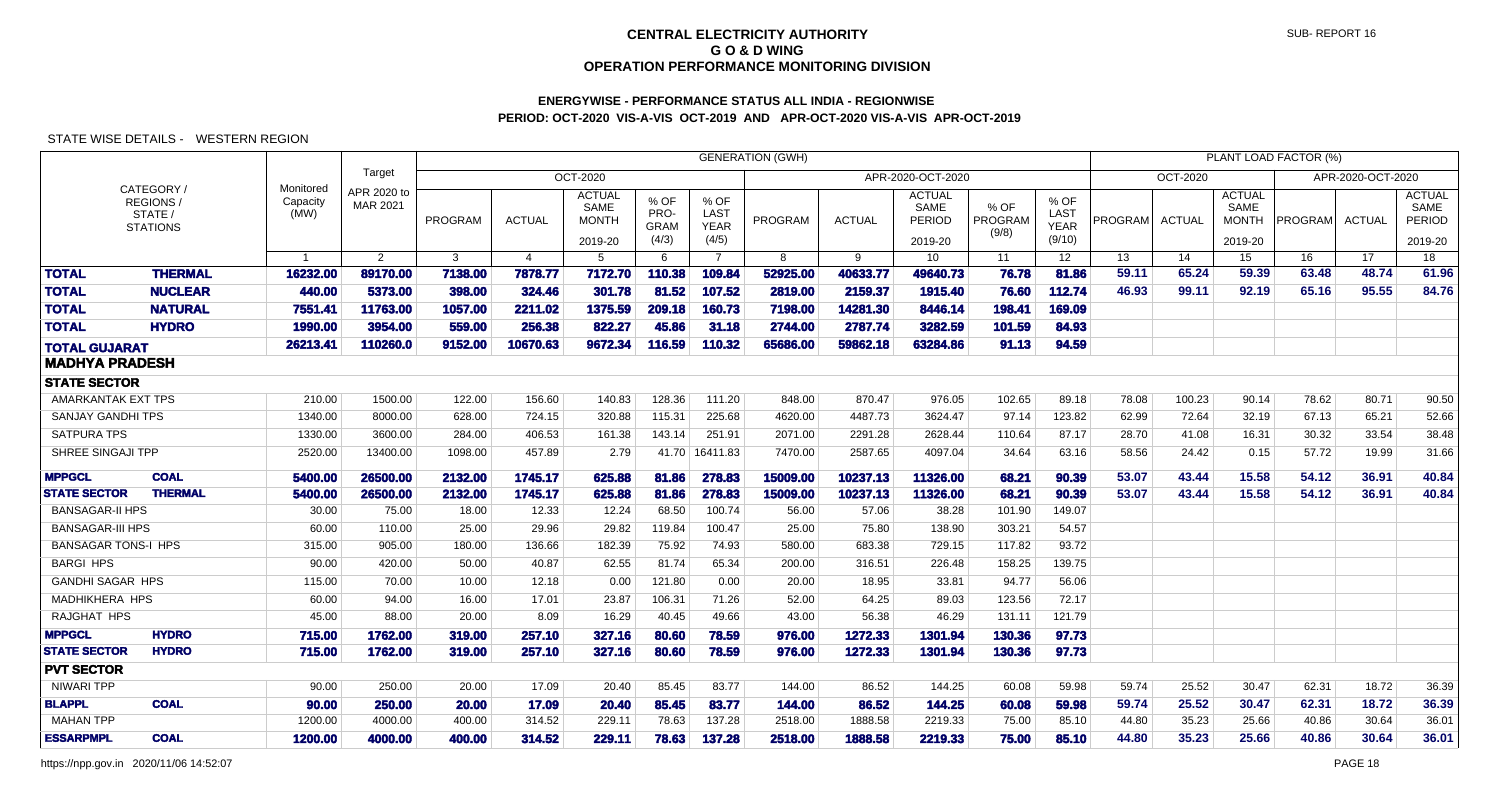# **ENERGYWISE - PERFORMANCE STATUS ALL INDIA - REGIONWISEPERIOD: OCT-2020 VIS-A-VIS OCT-2019 AND APR-OCT-2020 VIS-A-VIS APR-OCT-2019**

|                             |                                                     |                               |                         |          |               |                                                  |                                      |                                             | <b>GENERATION (GWH)</b> |               |                                                   |                          |                                       |         |               |                                                  | PLANT LOAD FACTOR (%) |                   |                                                   |
|-----------------------------|-----------------------------------------------------|-------------------------------|-------------------------|----------|---------------|--------------------------------------------------|--------------------------------------|---------------------------------------------|-------------------------|---------------|---------------------------------------------------|--------------------------|---------------------------------------|---------|---------------|--------------------------------------------------|-----------------------|-------------------|---------------------------------------------------|
|                             |                                                     |                               | Target                  |          |               | OCT-2020                                         |                                      |                                             |                         |               | APR-2020-OCT-2020                                 |                          |                                       |         | OCT-2020      |                                                  |                       | APR-2020-OCT-2020 |                                                   |
|                             | CATEGORY /<br>REGIONS<br>STATE /<br><b>STATIONS</b> | Monitored<br>Capacity<br>(MW) | APR 2020 to<br>MAR 2021 | PROGRAM  | <b>ACTUAL</b> | <b>ACTUAL</b><br>SAME<br><b>MONTH</b><br>2019-20 | % OF<br>PRO-<br><b>GRAM</b><br>(4/3) | % OF<br><b>LAST</b><br><b>YEAR</b><br>(4/5) | PROGRAM                 | <b>ACTUAL</b> | <b>ACTUAL</b><br>SAME<br><b>PERIOD</b><br>2019-20 | % OF<br>PROGRAM<br>(9/8) | % OF<br>LAST<br><b>YEAR</b><br>(9/10) | PROGRAM | <b>ACTUAL</b> | <b>ACTUAL</b><br>SAME<br><b>MONTH</b><br>2019-20 | PROGRAM               | ACTUAL            | <b>ACTUAL</b><br>SAME<br><b>PERIOD</b><br>2019-20 |
|                             |                                                     | $\mathbf{1}$                  | $\overline{2}$          | 3        | 4             | 5                                                | 6                                    | $\overline{7}$                              | 8                       | 9             | 10 <sup>1</sup>                                   | 11                       | 12                                    | 13      | 14            | 15                                               | 16                    | $\overline{17}$   | 18                                                |
| <b>SEIONI TPP</b>           |                                                     | 600.00                        | 3000.00                 | 246.00   | 315.69        | 253.92                                           | 128.33                               | 124.33                                      | 1672.00                 | 1952.59       | 1532.45                                           | 116.78                   | 127.42                                | 55.11   | 70.72         | 56.88                                            | 54.26                 | 63.36             | 49.73                                             |
| <b>JHAPL</b>                | <b>COAL</b>                                         | 600.00                        | 3000.00                 | 246.00   | 315.69        | 253.92                                           | 128.33                               | 124.33                                      | 1672.00                 | 1952.59       | 1532.45                                           | 116.78                   | 127.42                                | 55.11   | 70.72         | 56.88                                            | 54.26                 | 63.36             | 49.73                                             |
| <b>BINA TPS</b>             |                                                     | 500.00                        | 2500.00                 | 188.00   | 197.77        | 240.36                                           | 105.20                               | 82.28                                       | 1411.00                 | 448.93        | 1572.23                                           | 31.82                    | 28.55                                 | 50.54   | 53.16         | 64.61                                            | 54.95                 | 17.48             | 61.22                                             |
| <b>NIGRI TPP</b>            |                                                     | 1320.00                       | 6000.00                 | 473.00   | 757.91        | 563.99                                           | 160.23                               | 134.38                                      | 3500.00                 | 4551.87       | 3710.85                                           | 130.05                   | 122.66                                | 48.16   | 77.17         | 57.43                                            | 51.63                 | 67.14             | 54.74                                             |
| <b>JPPVL</b>                | <b>COAL</b>                                         | 1820.00                       | 8500.00                 | 661.00   | 955.68        | 804.35                                           | 144.58                               | 118.81                                      | 4911.00                 | 5000.80       | 5283.08                                           | 101.83                   | 94.66                                 | 48.82   | 70.58         | 59.40                                            | 52.54                 | 53.50             | 56.52                                             |
| ANUPPUR TPP                 |                                                     | 1200.00                       | 7000.00                 | 572.00   | 679.40        | 435.84                                           | 118.78                               | 155.88                                      | 4050.00                 | 3666.04       | 4122.38                                           | 90.52                    | 88.93                                 | 64.07   | 76.10         | 48.82                                            | 65.71                 | 59.48             | 66.89                                             |
| <b>MBPMPL</b>               | <b>COAL</b>                                         | 1200.00                       | 7000.00                 | 572.00   | 679.40        | 435.84                                           | 118.78                               | 155.88                                      | 4050.00                 | 3666.04       | 4122.38                                           | 90.52                    | 88.93                                 | 64.07   | 76.10         | 48.82                                            | 65.71                 | 59.48             | 66.89                                             |
| <b>SASAN UMTPP</b>          |                                                     | 3960.00                       | 31000.00                | 2499.00  | 2956.03       | 2824.57                                          | 118.29                               | 104.65                                      | 17895.00                | 19784.72      | 18909.70                                          | 110.56                   | 104.63                                | 84.82   | 100.33        | 95.87                                            | 87.99                 | 97.28             | 92.97                                             |
| <b>SPL</b>                  | <b>COAL</b>                                         | 3960.00                       | 31000.00                | 2499.00  | 2956.03       | 2824.57                                          | 118.29                               | 104.65                                      | 17895.00                | 19784.72      | 18909.70                                          | 110.56                   | 104.63                                | 84.82   | 100.33        | 95.87                                            | 87.99                 | 97.28             | 92.97                                             |
| <b>PVT SECTOR</b>           | <b>THERMAL</b>                                      | 8870.00                       | 53750.00                | 4398.00  | 5238.41       | 4568.19                                          | 119.11                               | 114.67                                      | 31190.00                | 32379.25      | 32211.19                                          | 103.81                   | 100.52                                | 66.98   | 79.38         | 69.22                                            | 68.81                 | 71.08             | 70.81                                             |
| <b>MAHESHWAR HPS</b>        |                                                     | 0.00                          | 0.00                    | 0.00     | 0.00          | 0.00                                             | 0.00                                 | 0.00                                        | 0.00                    | 0.00          | 0.00                                              | 0.00                     | 0.00                                  |         |               |                                                  |                       |                   |                                                   |
| <b>SMHPCL</b>               | <b>HYDRO</b>                                        | 0.00                          | 0.00                    | 0.00     | 0.00          | 0.00                                             | 0.00                                 | 0.00                                        | 0.00                    | 0.00          | 0.00                                              | 0.00                     | 0.00                                  |         |               |                                                  |                       |                   |                                                   |
| <b>PVT SECTOR</b>           | <b>HYDRO</b>                                        | 0.00                          | 0.00                    | 0.00     | 0.00          | 0.00                                             | 0.00                                 | 0.00                                        | 0.00                    | 0.00          | 0.00                                              | 0.00                     | 0.00                                  |         |               |                                                  |                       |                   |                                                   |
| <b>CENTRAL SECTOR</b>       |                                                     |                               |                         |          |               |                                                  |                                      |                                             |                         |               |                                                   |                          |                                       |         |               |                                                  |                       |                   |                                                   |
| <b>GADARWARA TPP</b>        |                                                     | 800.00                        | 2350.00                 | 259.00   | 518.34        | 19.64                                            | 200.13                               | 2639.21                                     | 1613.00                 | 1693.14       | 623.06                                            | 104.97                   | 271.75                                | 21.76   | 87.09         | 3.30                                             | 19.63                 | 41.21             | 15.13                                             |
| <b>KHARGONE STPP</b>        |                                                     | 1320.00                       | 4000.00                 | 297.00   | 399.14        | 174.12                                           | 134.39                               | 229.23                                      | 2184.00                 | 1245.51       | 198.88                                            | 57.03                    | 626.26                                | 30.24   | 0.00          | 0.00                                             | 32.21                 | 0.00              | 0.00                                              |
| <b>VINDHYACHAL STPS</b>     |                                                     | 4760.00                       | 32600.00                | 2609.00  | 3302.08       | 2948.37                                          | 126.56                               | 112.00                                      | 19503.00                | 22182.67      | 20816.67                                          | 113.74                   | 106.56                                | 73.67   | 93.24         | 83.25                                            | 79.78                 | 90.74             | 85.15                                             |
| <b>NTPC Ltd.</b>            | <b>COAL</b>                                         | 6880.00                       | 38950.00                | 3165.00  | 4219.56       | 3142.13                                          | 133.32                               | 134.29                                      | 23300.00                | 25121.32      | 21638.61                                          | 107.82                   | 116.09                                | 55.39   | 92.36         | 71.75                                            | 59.07                 | 83.61             | 77.64                                             |
| <b>CENTRAL</b>              | <b>THERMAL</b>                                      | 6880.00                       | 38950.00                | 3165.00  | 4219.56       | 3142.13                                          | 133.32                               | 134.29                                      | 23300.00                | 25121.32      | 21638.61                                          | 107.82                   | 116.09                                | 55.39   | 92.36         | 71.75                                            | 59.07                 | 83.61             | 77.64                                             |
| <b>INDIRA SAGAR HPS</b>     |                                                     | 1000.00                       | 1775.00                 | 172.00   | 212.93        | 431.13                                           | 123.80                               | 49.39                                       | 887.00                  | 1854.39       | 1955.79                                           | 209.06                   | 94.82                                 |         |               |                                                  |                       |                   |                                                   |
| <b>OMKARESHWAR HPS</b>      |                                                     | 520.00                        | 925.00                  | 88.00    | 102.15        | 185.27                                           | 116.08                               | 55.14                                       | 471.00                  | 968.63        | 828.41                                            | 205.65                   | 116.93                                |         |               |                                                  |                       |                   |                                                   |
| <b>NHDC</b>                 | <b>HYDRO</b>                                        | 1520.00                       | 2700.00                 | 260.00   | 315.08        | 616.40                                           | 121.18                               | 51.12                                       | 1358.00                 | 2823.02       | 2784.20                                           | 207.88                   | 101.39                                |         |               |                                                  |                       |                   |                                                   |
| <b>CENTRAL</b>              | <b>HYDRO</b>                                        | 1520.00                       | 2700.00                 | 260.00   | 315.08        | 616.40                                           | 121.18                               | 51.12                                       | 1358.00                 | 2823.02       | 2784.20                                           | 207.88                   | 101.39                                |         |               |                                                  |                       |                   |                                                   |
| <b>TOTAL</b>                | <b>THERMAL</b>                                      | 21150.00                      | 119200.0                | 9695.00  | 11203.14      | 8336.20                                          | 115.56                               | 134.39                                      | 69499.00                | 67737.70      | 65175.80                                          | 97.47                    | 103.93                                | 59.49   | 73.23         | 55.32                                            | 61.77                 | 65.29             | 64.41                                             |
| <b>TOTAL</b>                | <b>HYDRO</b>                                        | 2235.00                       | 4462.00                 | 579.00   | 572.18        | 943.56                                           | 98.82                                | 60.64                                       | 2334.00                 | 4095.35       | 4086.14                                           | 175.46                   | 100.23                                |         |               |                                                  |                       |                   |                                                   |
| <b>TOTAL MADHYA PRADESH</b> |                                                     | 23385.00                      | 123662.0                | 10274.00 | 11775.32      | 9279.76                                          | 114.61                               | 126.89                                      | 71833.00                | 71833.05      | 69261.94                                          | 100.00                   | 103.71                                |         |               |                                                  |                       |                   |                                                   |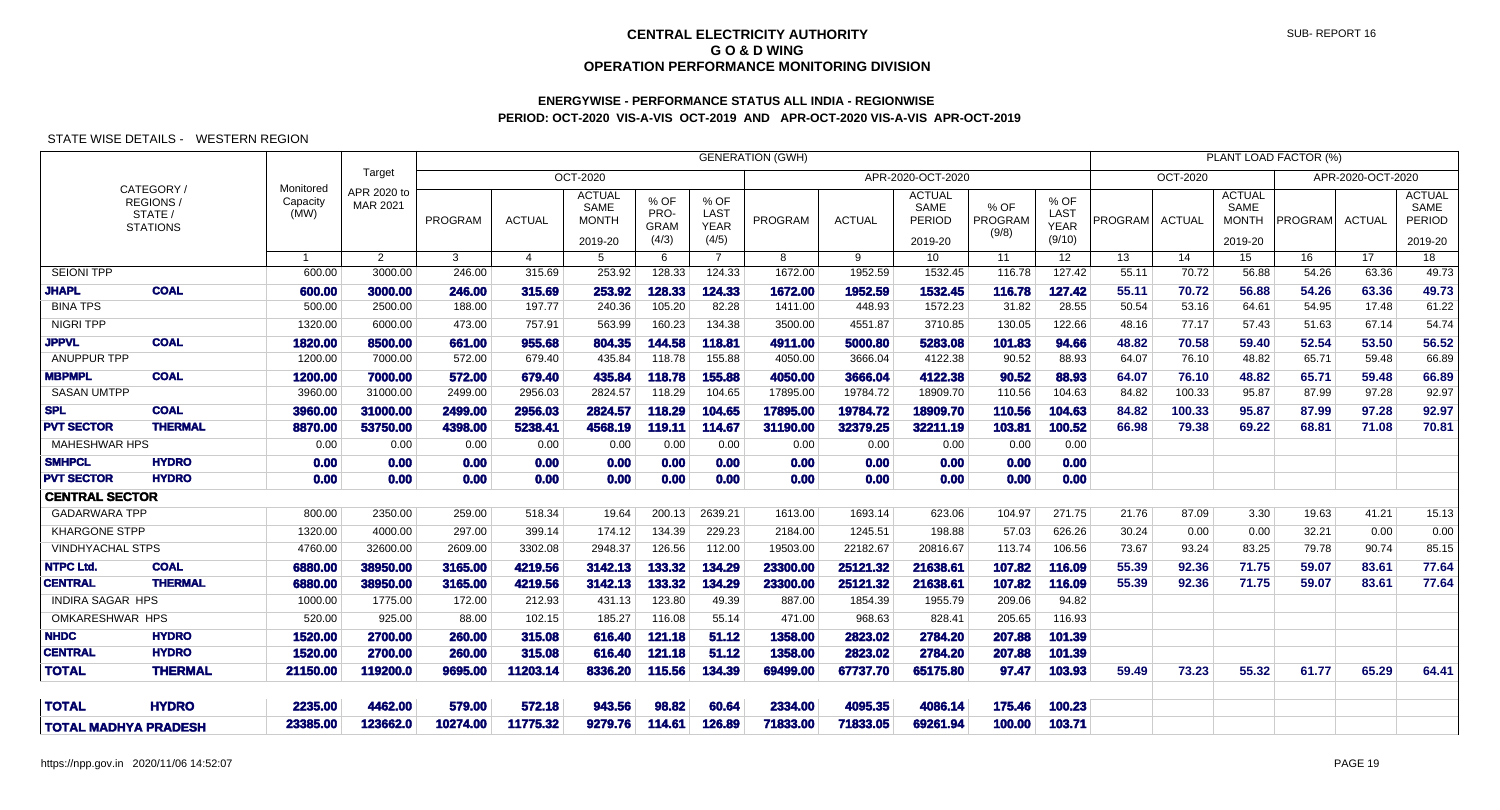## **ENERGYWISE - PERFORMANCE STATUS ALL INDIA - REGIONWISEPERIOD: OCT-2020 VIS-A-VIS OCT-2019 AND APR-OCT-2020 VIS-A-VIS APR-OCT-2019**

|                            |                                                      |                               |                                |         |                       |                                                         |                                      |                                      | <b>GENERATION (GWH)</b> |               |                                            |                          |                                       |                |               |                                                  | PLANT LOAD FACTOR (%) |                   |                                            |
|----------------------------|------------------------------------------------------|-------------------------------|--------------------------------|---------|-----------------------|---------------------------------------------------------|--------------------------------------|--------------------------------------|-------------------------|---------------|--------------------------------------------|--------------------------|---------------------------------------|----------------|---------------|--------------------------------------------------|-----------------------|-------------------|--------------------------------------------|
|                            |                                                      |                               | Target                         |         |                       | OCT-2020                                                |                                      |                                      |                         |               | APR-2020-OCT-2020                          |                          |                                       |                | OCT-2020      |                                                  |                       | APR-2020-OCT-2020 |                                            |
|                            | CATEGORY /<br>REGIONS/<br>STATE /<br><b>STATIONS</b> | Monitored<br>Capacity<br>(MW) | APR 2020 to<br><b>MAR 2021</b> | PROGRAM | <b>ACTUAL</b>         | <b>ACTUAL</b><br><b>SAME</b><br><b>MONTH</b><br>2019-20 | % OF<br>PRO-<br><b>GRAM</b><br>(4/3) | % OF<br>LAST<br><b>YEAR</b><br>(4/5) | PROGRAM                 | <b>ACTUAL</b> | <b>ACTUAL</b><br>SAME<br>PERIOD<br>2019-20 | % OF<br>PROGRAM<br>(9/8) | % OF<br>LAST<br><b>YEAR</b><br>(9/10) | <b>PROGRAM</b> | <b>ACTUAL</b> | <b>ACTUAL</b><br>SAME<br><b>MONTH</b><br>2019-20 | <b>PROGRAM</b>        | <b>ACTUAL</b>     | <b>ACTUAL</b><br>SAME<br>PERIOD<br>2019-20 |
|                            |                                                      |                               | $\overline{2}$                 | 3       | $\boldsymbol{\Delta}$ | 5                                                       | 6                                    | $\overline{7}$                       | 8                       | 9             | 10                                         | 11                       | 12 <sup>°</sup>                       | 13             | 14            | 15                                               | 16                    | 17                | 18                                         |
| <b>MAHARASHTRA</b>         |                                                      |                               |                                |         |                       |                                                         |                                      |                                      |                         |               |                                            |                          |                                       |                |               |                                                  |                       |                   |                                            |
| <b>STATE SECTOR</b>        |                                                      |                               |                                |         |                       |                                                         |                                      |                                      |                         |               |                                            |                          |                                       |                |               |                                                  |                       |                   |                                            |
| <b>BHUSAWAL TPS</b>        |                                                      | 1210.00                       | 6950.00                        | 542.00  | 605.16                | 447.13                                                  | 111.65                               | 135.34                               | 4007.00                 | 1775.67       | 3611.25                                    | 44.31                    | 49.17                                 | 60.21          | 67.22         | 49.67                                            | 64.48                 | 28.57             | 58.11                                      |
|                            | CHANDRAPUR (MAHARASHTRA) STPS                        | 2920.00                       | 17200.00                       | 1338.00 | 1359.99               | 1125.07                                                 | 101.64                               | 120.88                               | 9967.00                 | 9048.55       | 9079.68                                    | 90.79                    | 99.66                                 | 61.59          | 62.60         | 51.79                                            | 66.46                 | 60.34             | 60.54                                      |
| KHAPARKHEDA TPS            |                                                      | 1340.00                       | 7200.00                        | 570.00  | 703.90                | 468.81                                                  | 123.49                               | 150.15                               | 4110.00                 | 4762.78       | 4056.09                                    | 115.88                   | 117.42                                | 57.17          | 70.60         | 47.02                                            | 59.72                 | 69.20             | 58.94                                      |
| <b>KORADI TPS</b>          |                                                      | 2400.00                       | 11500.00                       | 895.00  | 800.32                | 680.15                                                  | 89.42                                | 117.67                               | 6664.00                 | 3705.08       | 4776.49                                    | 55.60                    | 77.57                                 | 50.12          | 44.82         | 38.09                                            | 54.06                 | 30.06             | 38.75                                      |
| <b>NASIK TPS</b>           |                                                      | 630.00                        | 3100.00                        | 240.00  | 55.27                 | 170.53                                                  | 23.03                                | 32.41                                | 1806.00                 | 55.27         | 1771.60                                    | 3.06                     | 3.12                                  | 51.20          | 11.79         | 36.38                                            | 55.82                 | 1.71              | 54.75                                      |
| PARAS TPS                  |                                                      | 500.00                        | 3200.00                        | 177.00  | 307.52                | 88.52                                                   | 173.74                               | 347.40                               | 1923.00                 | 1976.13       | 1702.66                                    | 102.76                   | 116.06                                | 47.58          | 82.67         | 23.80                                            | 74.88                 | 76.95             | 66.30                                      |
| <b>PARLITPS</b>            |                                                      | 750.00                        | 3900.00                        | 294.00  | 319.78                | 222.07                                                  | 108.77                               | 144.00                               | 2313.00                 | 524.28        | 704.00                                     | 22.67                    | 74.47                                 | 52.69          | 57.31         | 25.51                                            | 60.05                 | 13.61             | 11.72                                      |
| <b>MAHAGENCO</b>           | <b>COAL</b>                                          | 9750.00                       | 53050.00                       | 4056.00 | 4151.94               | 3202.28                                                 | 102.37                               | 129.66                               | 30790.00                | 21847.76      | 25701.77                                   | 70.96                    | 85,00                                 | 55.91          | 57.24         | 42.32                                            | 61.49                 | 43.63             | 49.21                                      |
| <b>STATE SECTOR</b>        | <b>THERMAL</b>                                       | 9750.00                       | 53050.00                       | 4056,00 | 4151.94               | 3202.28                                                 | 102.37                               | 129.66                               | 30790.00                | 21847.76      | 25701.77                                   | 70.96                    | 85,00                                 | 55.91          | 57.24         | 42.32                                            | 61.49                 | 43.63             | 49.21                                      |
| <b>URAN CCPP</b>           |                                                      | 672.00                        | 2900.00                        | 248.00  | 180.78                | 307.81                                                  | 72.90                                | 58.73                                | 1706.00                 | 1064.19       | 1502.95                                    | 62.38                    | 70.81                                 |                |               |                                                  |                       |                   |                                            |
| <b>MAHAGENCO</b>           | <b>NATURAL GAS</b>                                   | 672.00                        | 2900.00                        | 248.00  | 180.78                | 307.81                                                  | 72.90                                | 58.73                                | 1706.00                 | 1064.19       | 1502.95                                    | 62.38                    | 70.81                                 |                |               |                                                  |                       |                   |                                            |
| <b>STATE SECTOR</b>        | <b>NATURAL GAS</b>                                   | 672.00                        | 2900.00                        | 248.00  | 180.78                | 307.81                                                  | 72.90                                | 58.73                                | 1706.00                 | 1064.19       | 1502.95                                    | 62.38                    | 70.81                                 |                |               |                                                  |                       |                   |                                            |
| <b>BHIRA TAIL RACE HPS</b> |                                                      | 80.00                         | 85.00                          | 7.00    | 10.83                 | 8.85                                                    | 154.71                               | 122.37                               | 52.00                   | 63.66         | 63.79                                      | 122.42                   | 99.80                                 |                |               |                                                  |                       |                   |                                            |
| <b>GHATGHAR PSS HPS</b>    |                                                      | 250.00                        | 256.00                         | 24.00   | 8.18                  | 6.35                                                    | 34.08                                | 128.82                               | 158.00                  | 17.30         | 77.78                                      | 10.95                    | 22.24                                 |                |               |                                                  |                       |                   |                                            |
| KOYNA DPH HPS              |                                                      | 36.00                         | 120.00                         | 4.00    | 5.08                  | 10.04                                                   | 127.00                               | 50.60                                | 67.00                   | 96.80         | 102.58                                     | 144.48                   | 94.37                                 |                |               |                                                  |                       |                   |                                            |
| KOYNA-I&II HPS             |                                                      | 600.00                        | 765.00                         | 28.00   | 73.65                 | 90.02                                                   | 263.04                               | 81.82                                | 476.00                  | 731.62        | 725.68                                     | 153.70                   | 100.82                                |                |               |                                                  |                       |                   |                                            |
| KOYNA-III HPS              |                                                      | 320.00                        | 568.00                         | 24.00   | 26.39                 | 33.16                                                   | 109.96                               | 79.58                                | 377.00                  | 357.54        | 473.84                                     | 94.84                    | 75.46                                 |                |               |                                                  |                       |                   |                                            |
| KOYNA-IV HPS               |                                                      | 1000.00                       | 1707.00                        | 62.00   | 30.92                 | 45.73                                                   | 49.87                                | 67.61                                | 1063.00                 | 646.89        | 1066.98                                    | 60.86                    | 60.63                                 |                |               |                                                  |                       |                   |                                            |
| <b>TILLARI HPS</b>         |                                                      | 60.00                         | 110.00                         | 10.00   | 4.50                  | 7.81                                                    | 45.00                                | 57.62                                | 60.00                   | 78.49         | 65.27                                      | 130.82                   | 120.25                                |                |               |                                                  |                       |                   |                                            |
| <b>VAITARNA HPS</b>        |                                                      | 60.00                         | 144.00                         | 0.00    | 0.00                  | 0.00                                                    | 0.00                                 | 0.00                                 | 64.00                   | 5.15          | 73.49                                      | 8.05                     | 7.01                                  |                |               |                                                  |                       |                   |                                            |
| <b>MAHAGENCO</b>           | <b>HYDRO</b>                                         | 2406.00                       | 3755.00                        | 159.00  | 159.55                | 201.96                                                  | 100.35                               | 79.00                                | 2317.00                 | 1997.45       | 2649.41                                    | 86.21                    | 75.39                                 |                |               |                                                  |                       |                   |                                            |
| PENCH HPS                  |                                                      | 160.00                        | 330.00                         | 40.00   | 50.36                 | 57.65                                                   | 125.90                               | 87.35                                | 170.00                  | 326.11        | 152.18                                     | 191.83                   | 214.29                                |                |               |                                                  |                       |                   |                                            |
| <b>MPPGCL</b>              | <b>HYDRO</b>                                         | 160.00                        | 330.00                         | 40.00   | 50.36                 | 57.65                                                   | 125.90                               | 87.35                                | 170.00                  | 326.11        | 152.18                                     | 191.83                   | 214.29                                |                |               |                                                  |                       |                   |                                            |
| <b>STATE SECTOR</b>        | <b>HYDRO</b>                                         | 2566.00                       | 4085.00                        | 199.00  | 209.91                | 259.61                                                  | 105.48                               | 80.86                                | 2487.00                 | 2323.56       | 2801.59                                    | 93.43                    | 82.94                                 |                |               |                                                  |                       |                   |                                            |
| <b>PVT SECTOR</b>          |                                                      |                               |                                |         |                       |                                                         |                                      |                                      |                         |               |                                            |                          |                                       |                |               |                                                  |                       |                   |                                            |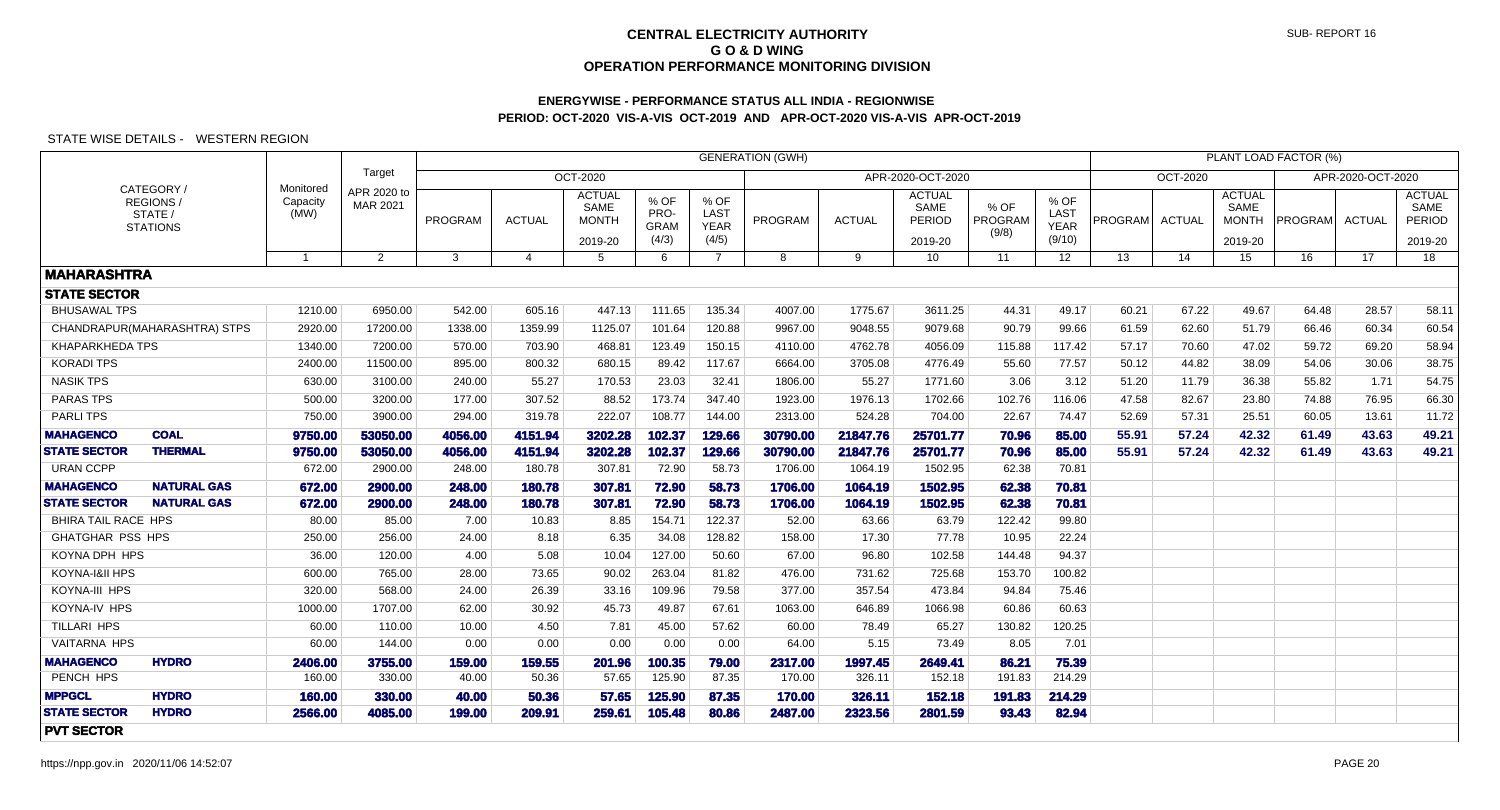## **ENERGYWISE - PERFORMANCE STATUS ALL INDIA - REGIONWISEPERIOD: OCT-2020 VIS-A-VIS OCT-2019 AND APR-OCT-2020 VIS-A-VIS APR-OCT-2019**

|                           |                                                     |                               |                         | PLANT LOAD FACTOR (%)<br><b>GENERATION (GWH)</b> |                                      |                                                  |                                      |                                      |          |               |                                            |                          |                                       |                |                 |                                                  |                |                   |                                                   |
|---------------------------|-----------------------------------------------------|-------------------------------|-------------------------|--------------------------------------------------|--------------------------------------|--------------------------------------------------|--------------------------------------|--------------------------------------|----------|---------------|--------------------------------------------|--------------------------|---------------------------------------|----------------|-----------------|--------------------------------------------------|----------------|-------------------|---------------------------------------------------|
|                           |                                                     |                               | Target                  |                                                  | <b>OCT-2020</b><br>APR-2020-OCT-2020 |                                                  |                                      |                                      |          |               |                                            |                          |                                       |                | <b>OCT-2020</b> |                                                  |                | APR-2020-OCT-2020 |                                                   |
|                           | CATEGORY/<br>REGIONS/<br>STATE /<br><b>STATIONS</b> | Monitored<br>Capacity<br>(MW) | APR 2020 to<br>MAR 2021 | PROGRAM                                          | <b>ACTUAL</b>                        | <b>ACTUAL</b><br>SAME<br><b>MONTH</b><br>2019-20 | % OF<br>PRO-<br><b>GRAM</b><br>(4/3) | % OF<br>LAST<br><b>YEAR</b><br>(4/5) | PROGRAM  | <b>ACTUAL</b> | <b>ACTUAL</b><br>SAME<br>PERIOD<br>2019-20 | % OF<br>PROGRAM<br>(9/8) | % OF<br>LAST<br><b>YEAR</b><br>(9/10) | <b>PROGRAM</b> | <b>ACTUAL</b>   | <b>ACTUAL</b><br>SAME<br><b>MONTH</b><br>2019-20 | <b>PROGRAM</b> | <b>ACTUAL</b>     | <b>ACTUAL</b><br>SAME<br><b>PERIOD</b><br>2019-20 |
|                           |                                                     | $\mathbf{1}$                  | $\overline{2}$          | 3                                                | 4                                    | 5                                                | 6                                    | $\overline{7}$                       | 8        | 9             | 10                                         | 11                       | 12 <sup>°</sup>                       | 13             | 14              | 15 <sup>15</sup>                                 | 16             | 17                | 18                                                |
| <b>DAHANU TPS</b>         |                                                     | 500.00                        | 4000.00                 | 354.00                                           | 307.30                               | 187.62                                           | 86.81                                | 163.79                               | 2419.00  | 1721.27       | 1966.46                                    | 71.16                    | 87.53                                 | 95.16          | 82.61           | 50.44                                            | 94.20          | 67.03             | 76.58                                             |
| <b>AEML</b>               | <b>COAL</b>                                         | 500.00                        | 4000.00                 | 354.00                                           | 307.30                               | 187.62                                           | 86.81                                | 163.79                               | 2419.00  | 1721.27       | 1966.46                                    | 71.16                    | 87.53                                 | 95.16          | 82.61           | 50.44                                            | 94.20          | 67.03             | 76.58                                             |
| <b>MIHAN TPS</b>          |                                                     | 246.00                        | 0.00                    | 0.00                                             | 0.00                                 | 0.00                                             | 0.00                                 | 0.00                                 | 0.00     | 0.00          | 0.00                                       | 0.00                     | 0.00                                  | 0.00           | 0.00            | 0.00                                             | 0.00           | 0.00              | 0.00                                              |
| <b>AMNEPL</b>             | <b>COAL</b>                                         | 246.00                        | 0.00                    | 0.00                                             | 0.00                                 | 0.00                                             | 0.00                                 | 0.00                                 | 0.00     | 0.00          | 0.00                                       | 0.00                     | 0.00                                  | 0.00           | 0.00            | 0.00                                             | 0.00           | 0.00              | 0.00                                              |
| <b>TIRORA TPS</b>         |                                                     | 3300.00                       | 21000.00                | 1652.00                                          | 1920.45                              | 1383.65                                          | 116.25                               | 138.80                               | 12024.00 | 10125.04      | 12705.45                                   | 84.21                    | 79.69                                 | 67.29          | 78.22           | 56.36                                            | 70.94          | 59.74             | 74.96                                             |
| <b>APL</b>                | <b>COAL</b>                                         | 3300.00                       | 21000.00                | 1652.00                                          | 1920.45                              | 1383.65                                          | 116.25                               | 138.80                               | 12024.00 | 10125.04      | 12705.45                                   | 84.21                    | 79.69                                 | 67.29          | 78.22           | 56.36                                            | 70.94          | 59.74             | 74.96                                             |
| <b>DHARIWAL TPP</b>       |                                                     | 600.00                        | 2200.00                 | 186.00                                           | 376.53                               | 354.62                                           | 202.44                               | 106.18                               | 1464.00  | 2396.81       | 1832.59                                    | 163.72                   | 130.79                                | 41.67          | 84.35           | 79.44                                            | 47.51          | 77.78             | 59.47                                             |
| <b>DIPL</b>               | <b>COAL</b>                                         | 600.00                        | 2200.00                 | 186.00                                           | 376.53                               | 354.62                                           | 202.44                               | 106.18                               | 1464.00  | 2396.81       | 1832.59                                    | 163.72                   | 130.79                                | 41.67          | 84.35           | 79.44                                            | 47.51          | 77.78             | 59.47                                             |
| <b>GEPL TPP Ph-I</b>      |                                                     | 120.00                        | 0.00                    | 0.00                                             | 0.00                                 | 0.00                                             | 0.00                                 | 0.00                                 | 0.00     | 0.00          | 0.00                                       | 0.00                     | 0.00                                  | 0.00           | 0.00            | 0.00                                             | 0.00           | 0.00              | 0.00                                              |
| <b>GEPL</b>               | <b>COAL</b>                                         | 120.00                        | 0.00                    | 0.00                                             | 0.00                                 | 0.00                                             | 0.00                                 | 0.00                                 | 0.00     | 0.00          | 0.00                                       | 0.00                     | 0.00                                  | 0.00           | 0.00            | 0.00                                             | 0.00           | 0.00              | 0.00                                              |
| <b>GMR WARORA TPS</b>     |                                                     | 600.00                        | 4000.00                 | 326.00                                           | 396.93                               | 374.09                                           | 121.76                               | 106.11                               | 2301.00  | 2152.17       | 2417.87                                    | 93.53                    | 89.01                                 | 73.03          | 88.92           | 83.80                                            | 74.67          | 69.84             | 78.46                                             |
| <b>GMR ENERG</b>          | <b>COAL</b>                                         | 600.00                        | 4000.00                 | 326.00                                           | 396.93                               | 374.09                                           | 121.76                               | 106.11                               | 2301.00  | 2152.17       | 2417.87                                    | 93.53                    | 89.01                                 | 73.03          | 88.92           | 83.80                                            | 74.67          | 69.84             | 78.46                                             |
| <b>BELA TPS</b>           |                                                     | 270.00                        | 0.00                    | 0.00                                             | 0.00                                 | 0.00                                             | 0.00                                 | 0.00                                 | 0.00     | 0.00          | 0.00                                       | 0.00                     | 0.00                                  | 0.00           | 0.00            | 0.00                                             | 0.00           | 0.00              | 0.00                                              |
| <b>IEPL</b>               | <b>COAL</b>                                         | 270.00                        | 0.00                    | 0.00                                             | 0.00                                 | 0.00                                             | 0.00                                 | 0.00                                 | 0.00     | 0.00          | 0.00                                       | 0.00                     | 0.00                                  | 0.00           | 0.00            | 0.00                                             | 0.00           | 0.00              | 0.00                                              |
| <b>JSW RATNAGIRI TPP</b>  |                                                     | 1200.00                       | 8000.00                 | 617.00                                           | 726.96                               | 615.85                                           | 117.82                               | 118.04                               | 4761.00  | 3798.86       | 4709.62                                    | 79.79                    | 80.66                                 | 69.11          | 81.42           | 68.98                                            | 77.25          | 61.64             | 76.42                                             |
| <b>JSWEL</b>              | <b>COAL</b>                                         | 1200.00                       | 8000.00                 | 617.00                                           | 726.96                               | 615.85                                           | 117.82                               | 118.04                               | 4761.00  | 3798.86       | 4709.62                                    | 79.79                    | 80.66                                 | 69.11          | 81.42           | 68.98                                            | 77.25          | 61.64             | 76.42                                             |
| <b>LANCO VIDARBHA TPP</b> |                                                     | 0.00                          | 0.00                    | 0.00                                             | 0.00                                 | 0.00                                             | 0.00                                 | 0.00                                 | 0.00     | 0.00          | 0.00                                       | 0.00                     | 0.00                                  | 0.00           | 0.00            | 0.00                                             | 0.00           | 0.00              | 0.00                                              |
| <b>LVTPL</b>              | <b>COAL</b>                                         | 0.00                          | 0.00                    | 0.00                                             | 0.00                                 | 0.00                                             | 0.00                                 | 0.00                                 | 0.00     | 0.00          | 0.00                                       | 0.00                     | 0.00                                  | 0.00           | 0.00            | 0.00                                             | 0.00           | 0.00              | 0.00                                              |
| <b>AMARAVATI TPS</b>      |                                                     | 1350.00                       | 4500.00                 | 329.00                                           | 0.00                                 | 520.95                                           | 0.00                                 | 0.00                                 | 2742.00  | 0.00          | 2807.33                                    | 0.00                     | 0.00                                  | 32.76          | 0.00            | 51.87                                            | 39.55          | 0.00              | 40.49                                             |
| <b>RATTANINDIA</b>        | <b>COAL</b>                                         | 1350.00                       | 4500.00                 | 329.00                                           | 0.00                                 | 520.95                                           | 0.00                                 | 0.00                                 | 2742.00  | 0.00          | 2807.33                                    | 0.00                     | 0.00                                  | 32.76          | 0.00            | 51.87                                            | 39.55          | 0.00              | 40.49                                             |
| <b>SHIRPUR TPP</b>        |                                                     | 150.00                        | 0.00                    | 0.00                                             | 0.00                                 | 0.00                                             | 0.00                                 | 0.00                                 | 0.00     | 0.00          | 0.00                                       | 0.00                     | 0.00                                  | 0.00           | 0.00            | 0.00                                             | 0.00           | 0.00              | 0.00                                              |
| <b>SPPL</b>               | <b>COAL</b>                                         | 150.00                        | 0.00                    | 0.00                                             | 0.00                                 | 0.00                                             | 0.00                                 | 0.00                                 | 0.00     | 0.00          | 0.00                                       | 0.00                     | 0.00                                  | 0.00           | 0.00            | 0.00                                             | 0.00           | 0.00              | 0.00                                              |
| NASIK (P) TPS             |                                                     | 1350.00                       | 0.00                    | 0.00                                             | 0.00                                 | 0.00                                             | 0.00                                 | 0.00                                 | 0.00     | 0.00          | 0.00                                       | 0.00                     | 0.00                                  | 0.00           | 0.00            | 0.00                                             | 0.00           | 0.00              | 0.00                                              |
| <b>STPL</b>               | <b>COAL</b>                                         | 1350.00                       | 0.00                    | 0.00                                             | 0.00                                 | 0.00                                             | 0.00                                 | 0.00                                 | 0.00     | 0.00          | 0.00                                       | 0.00                     | 0.00                                  | 0.00           | 0.00            | 0.00                                             | 0.00           | 0.00              | 0.00                                              |
| <b>TROMBAY TPS</b>        |                                                     | 750.00                        | 4800.00                 | 384.00                                           | 384.98                               | 398.65                                           | 100.26                               | 96.57                                | 3026.00  | 1884.49       | 2806.83                                    | 62.28                    | 67.14                                 | 68.82          | 68.99           | 71.44                                            | 78.56          | 48.92             | 46.41                                             |
| <b>TATA PCL</b>           | <b>COAL</b>                                         | 750.00                        | 4800.00                 | 384.00                                           | 384.98                               | 398.65                                           | 100.26                               | 96.57                                | 3026.00  | 1884.49       | 2806.83                                    | 62.28                    | 67.14                                 | 68.82          | 68.99           | 71.44                                            | 78.56          | 48.92             | 46.41                                             |
| <b>BUTIBORI TPP</b>       |                                                     | 600.00                        | 2000.00                 | 91.00                                            | 0.00                                 | 0.00                                             | 0.00                                 | 0.00                                 | 1339.00  | 0.00          | 0.00                                       | 0.00                     | 0.00                                  | 20.39          | 0.00            | 0.00                                             | 43.45          | 0.00              | 0.00                                              |
| <b>VIP</b>                | <b>COAL</b>                                         | 600.00                        | 2000.00                 | 91.00                                            | 0.00                                 | 0.00                                             | 0.00                                 | 0.00                                 | 1339.00  | 0.00          | 0.00                                       | 0.00                     | 0.00                                  | 20.39          | 0.00            | 0.00                                             | 43.45          | 0.00              | 0.00                                              |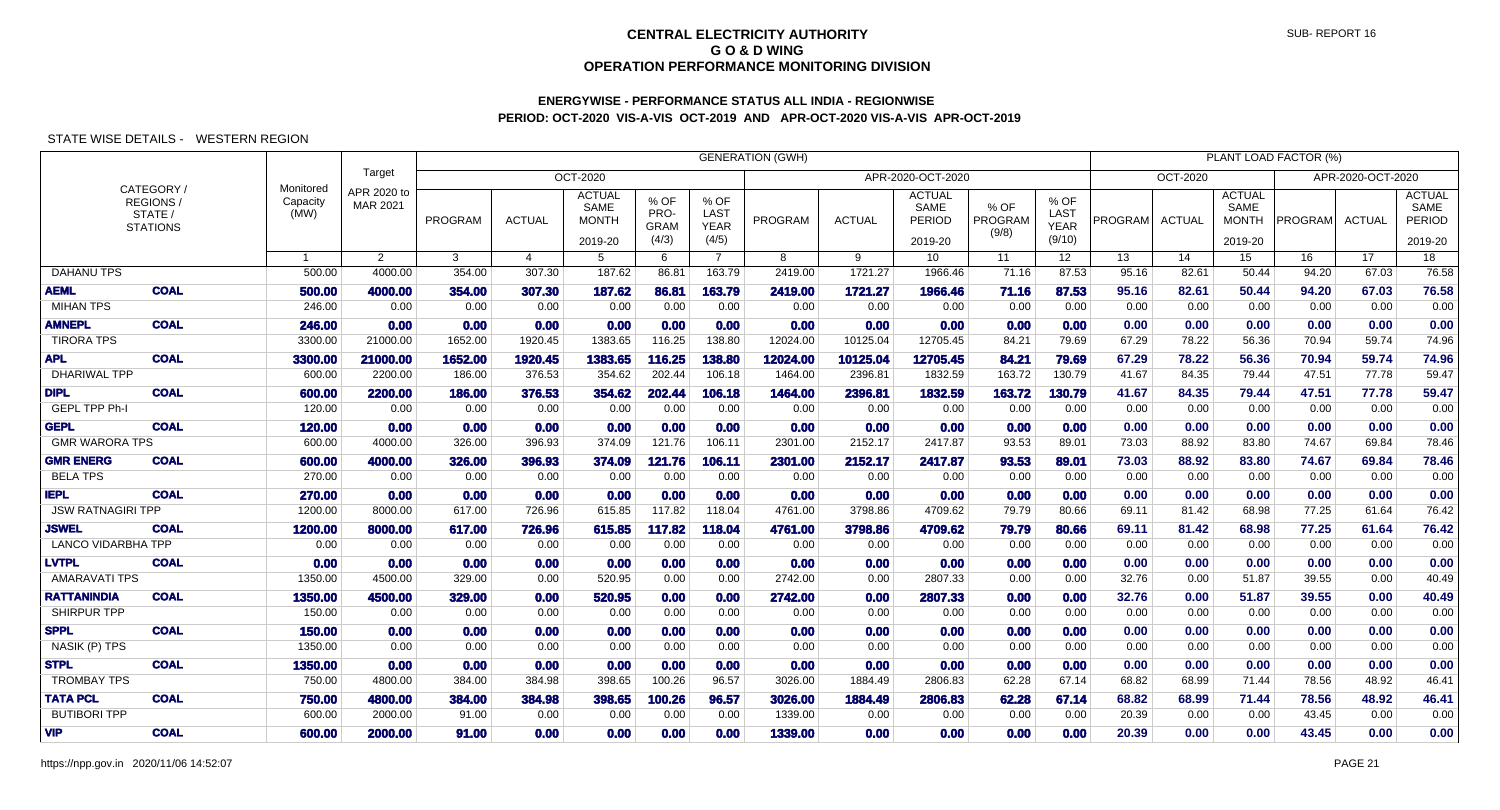# **ENERGYWISE - PERFORMANCE STATUS ALL INDIA - REGIONWISEPERIOD: OCT-2020 VIS-A-VIS OCT-2019 AND APR-OCT-2020 VIS-A-VIS APR-OCT-2019**

|                          |                                                      |                               |                         |         |                |                                                  |                                      |                                             | <b>GENERATION (GWH)</b> |               |                                            |                          |                                       |         |               |                                                  | PLANT LOAD FACTOR (%) |                   |                                            |
|--------------------------|------------------------------------------------------|-------------------------------|-------------------------|---------|----------------|--------------------------------------------------|--------------------------------------|---------------------------------------------|-------------------------|---------------|--------------------------------------------|--------------------------|---------------------------------------|---------|---------------|--------------------------------------------------|-----------------------|-------------------|--------------------------------------------|
|                          |                                                      |                               | Target                  |         |                | OCT-2020                                         |                                      |                                             |                         |               | APR-2020-OCT-2020                          |                          |                                       |         | OCT-2020      |                                                  |                       | APR-2020-OCT-2020 |                                            |
|                          | CATEGORY /<br>REGIONS/<br>STATE /<br><b>STATIONS</b> | Monitored<br>Capacity<br>(MW) | APR 2020 to<br>MAR 2021 | PROGRAM | <b>ACTUAL</b>  | <b>ACTUAL</b><br>SAME<br><b>MONTH</b><br>2019-20 | % OF<br>PRO-<br><b>GRAM</b><br>(4/3) | % OF<br><b>LAST</b><br><b>YEAR</b><br>(4/5) | PROGRAM                 | <b>ACTUAL</b> | <b>ACTUAL</b><br>SAME<br>PERIOD<br>2019-20 | % OF<br>PROGRAM<br>(9/8) | % OF<br>LAST<br><b>YEAR</b><br>(9/10) | PROGRAM | <b>ACTUAL</b> | <b>ACTUAL</b><br>SAME<br><b>MONTH</b><br>2019-20 | <b>PROGRAM</b>        | <b>ACTUAL</b>     | <b>ACTUAL</b><br>SAME<br>PERIOD<br>2019-20 |
|                          |                                                      | 1                             | $\overline{2}$          | 3       | $\overline{4}$ | 5                                                | 6                                    | $\overline{7}$                              | 8                       | 9             | 10                                         | 11                       | 12 <sup>°</sup>                       | 13      | 14            | 15                                               | 16                    | 17                | 18                                         |
| <b>WARDHA WARORA TPP</b> |                                                      | 540.00                        | 400.00                  | 0.00    | 199.87         | 0.00                                             | 0.00                                 | 0.00                                        | 243.00                  | 946.16        | 0.00                                       | 389.37                   | 0.00                                  | 0.00    | 49.75         | 0.00                                             | 8.76                  | 34.12             | 0.00                                       |
| <b>WPCL</b>              | <b>COAL</b>                                          | 540.00                        | 400.00                  | 0.00    | 199.87         | 0.00                                             | 0.00                                 | 0.00                                        | 243.00                  | 946.16        | 0.00                                       | 389.37                   | 0.00                                  | 0.00    | 49.75         | 0.00                                             | 8.76                  | 34.12             | 0.00                                       |
| <b>PVT SECTOR</b>        | <b>THERMAL</b>                                       | 11576.00                      | 50900.00                | 3939.00 | 4313.02        | 3835.43                                          | 109.50                               | 112.45                                      | 30319.00                | 23024.80      | 29246.15                                   | 75.94                    | 78.73                                 | 45.74   | 50.08         | 44.53                                            | 51.00                 | 38.73             | 47.44                                      |
| <b>MANGAON CCPP</b>      |                                                      | 388.00                        | 0.00                    | 0.00    | 0.00           | 0.00                                             | 0.00                                 | 0.00                                        | 0.00                    | 0.00          | 0.00                                       | 0.00                     | 0.00                                  |         |               |                                                  |                       |                   |                                            |
| <b>PGPL</b>              | <b>NATURAL GAS</b>                                   | 388.00                        | 0.00                    | 0.00    | 0.00           | 0.00                                             | 0.00                                 | 0.00                                        | 0.00                    | 0.00          | 0.00                                       | 0.00                     | 0.00                                  |         |               |                                                  |                       |                   |                                            |
| <b>TROMBAY CCPP</b>      |                                                      | 180.00                        | 1125.00                 | 97.00   | 133.24         | 119.86                                           | 137.36                               | 111.16                                      | 670.00                  | 857.73        | 749.83                                     | 128.02                   | 114.39                                |         |               |                                                  |                       |                   |                                            |
| <b>TATA PCL</b>          | <b>NATURAL GAS</b>                                   | 180.00                        | 1125.00                 | 97.00   | 133.24         | 119.86                                           | 137.36                               | 111.16                                      | 670.00                  | 857.73        | 749.83                                     | 128.02                   | 114.39                                |         |               |                                                  |                       |                   |                                            |
| <b>PVT SECTOR</b>        | <b>NATURAL GAS</b>                                   | 568,00                        | 1125.00                 | 97.00   | 133.24         | 119.86                                           | 137.36                               | 111.16                                      | 670.00                  | 857.73        | 749.83                                     | 128.02                   | 114.39                                |         |               |                                                  |                       |                   |                                            |
| BHANDARDHARA HPS ST-II   |                                                      | 34.00                         | 36.00                   | 0.00    | 1.30           | 0.00                                             | 0.00                                 | 0.00                                        | 23.00                   | 30.18         | 13.41                                      | 131.22                   | 225.06                                |         |               |                                                  |                       |                   |                                            |
| <b>DLHP</b>              | <b>HYDRO</b>                                         | 34.00                         | 36.00                   | 0.00    | 1.30           | 0.00                                             | 0.00                                 | 0.00                                        | 23.00                   | 30.18         | 13.41                                      | 131.22                   | 225.06                                |         |               |                                                  |                       |                   |                                            |
| BHIRA HPS                |                                                      | 150.00                        | 452.00                  | 34.00   | 40.91          | 31.79                                            | 120.32                               | 128.69                                      | 291.00                  | 224.39        | 205.83                                     | 77.11                    | 109.02                                |         |               |                                                  |                       |                   |                                            |
| <b>BHIRA PSS HPS</b>     |                                                      | 150.00                        | 448.00                  | 34.00   | 54.45          | 57.51                                            | 160.15                               | 94.68                                       | 288.00                  | 373.80        | 328.74                                     | 129.79                   | 113.71                                |         |               |                                                  |                       |                   |                                            |
| <b>BHIVPURI HPS</b>      |                                                      | 75.00                         | 285.00                  | 30.00   | 16.27          | 11.39                                            | 54.23                                | 142.84                                      | 146.00                  | 163.99        | 175.75                                     | 112.32                   | 93.31                                 |         |               |                                                  |                       |                   |                                            |
| <b>KHOPOLI HPS</b>       |                                                      | 72.00                         | 285.00                  | 25.00   | 19.55          | 17.27                                            | 78.20                                | 113.20                                      | 180.00                  | 177.09        | 209.61                                     | 98.38                    | 84.48                                 |         |               |                                                  |                       |                   |                                            |
| TATA MAH.                | <b>HYDRO</b>                                         | 447.00                        | 1470.00                 | 123.00  | 131.18         | 117.96                                           | 106.65                               | 111.21                                      | 905.00                  | 939.27        | 919.93                                     | 103.79                   | 102.10                                |         |               |                                                  |                       |                   |                                            |
| <b>PVT SECTOR</b>        | <b>HYDRO</b>                                         | 481.00                        | 1506.00                 | 123.00  | 132.48         | 117.96                                           | 107.71                               | 112.31                                      | 928.00                  | 969.45        | 933.34                                     | 104.47                   | 103.87                                |         |               |                                                  |                       |                   |                                            |
| <b>CENTRAL SECTOR</b>    |                                                      |                               |                         |         |                |                                                  |                                      |                                             |                         |               |                                            |                          |                                       |         |               |                                                  |                       |                   |                                            |
| <b>MAUDA TPS</b>         |                                                      | 2320.00                       | 10500.00                | 878.00  | 702.50         | 742.75                                           | 80.01                                | 94.58                                       | 6281.00                 | 1597.42       | 6576.57                                    | 25.43                    | 24.29                                 | 50.87   | 40.70         | 43.03                                            | 52.71                 | 13.41             | 55.19                                      |
| <b>SOLAPUR</b>           |                                                      | 1320.00                       | 3600.00                 | 202.00  | 226.45         | 102.56                                           | 112.10                               | 220.80                                      | 2044.00                 | 655.71        | 661.37                                     | 32.08                    | 99.14                                 | 20.57   | 23.06         | 10.44                                            | 30.15                 | 9.67              | 9.76                                       |
| <b>NTPC Ltd.</b>         | <b>COAL</b>                                          | 3640.00                       | 14100.00                | 1080.00 | 928.95         | 845.31                                           | 86.01                                | 109.89                                      | 8325.00                 | 2253.13       | 7237.94                                    | 27.06                    | 31.13                                 | 39.88   | 34.30         | 31.21                                            | 44.53                 | 12.05             | 38.72                                      |
| <b>CENTRAL</b>           | <b>THERMAL</b>                                       | 3640.00                       | 14100.00                | 1080.00 | 928.95         | 845.31                                           | 86.01                                | 109.89                                      | 8325.00                 | 2253.13       | 7237.94                                    | 27.06                    | 31.13                                 | 39.88   | 34.30         | 31.21                                            | 44.53                 | 12.05             | 38.72                                      |
| <b>RATNAGIRI CCPP</b>    |                                                      | 1967.08                       | 4505.00                 | 389.00  | 218.48         | 355.09                                           | 56.16                                | 61.53                                       | 2656.00                 | 1381.73       | 2536.42                                    | 52.02                    | 54.48                                 |         |               |                                                  |                       |                   |                                            |
| <b>RGPPL</b>             | <b>NATURAL GAS</b>                                   | 1967.08                       | 4505.00                 | 389.00  | 218.48         | 355.09                                           | 56.16                                | 61.53                                       | 2656.00                 | 1381.73       | 2536.42                                    | 52.02                    | 54.48                                 |         |               |                                                  |                       |                   |                                            |
| <b>CENTRAL</b>           | <b>NATURAL GAS</b>                                   | 1967.08                       | 4505.00                 | 389.00  | 218.48         | 355.09                                           | 56.16                                | 61.53                                       | 2656.00                 | 1381.73       | 2536.42                                    | 52.02                    | 54.48                                 |         |               |                                                  |                       |                   |                                            |
| <b>TARAPUR</b>           |                                                      | 1400.00                       | 9396.00                 | 872.00  | 405.61         | 1033.68                                          | 46.51                                | 39.24                                       | 5148.00                 | 5188.53       | 6933.52                                    | 100.79                   | 74.83                                 | 83.72   | 38.94         | 99.24                                            | 71.60                 | 72.16             | 96.43                                      |
| <b>NPCIL</b>             | <b>NUCLEAR</b>                                       | 1400.00                       | 9396.00                 | 872.00  | 405.61         | 1033.68                                          | 46.51                                | 39.24                                       | 5148.00                 | 5188.53       | 6933.52                                    | 100.79                   | 74.83                                 | 83.72   | 38.94         | 99.24                                            | 71.60                 | 72.16             | 96.43                                      |
| <b>CENTRAL</b>           | <b>NUCLEAR</b>                                       | 1400.00                       | 9396.00                 | 872.00  | 405.61         | 1033.68                                          | 46.51                                | 39.24                                       | 5148.00                 | 5188.53       | 6933.52                                    | 100.79                   | 74.83                                 | 83.72   | 38.94         | 99.24                                            | 71.60                 | 72.16             | 96.43                                      |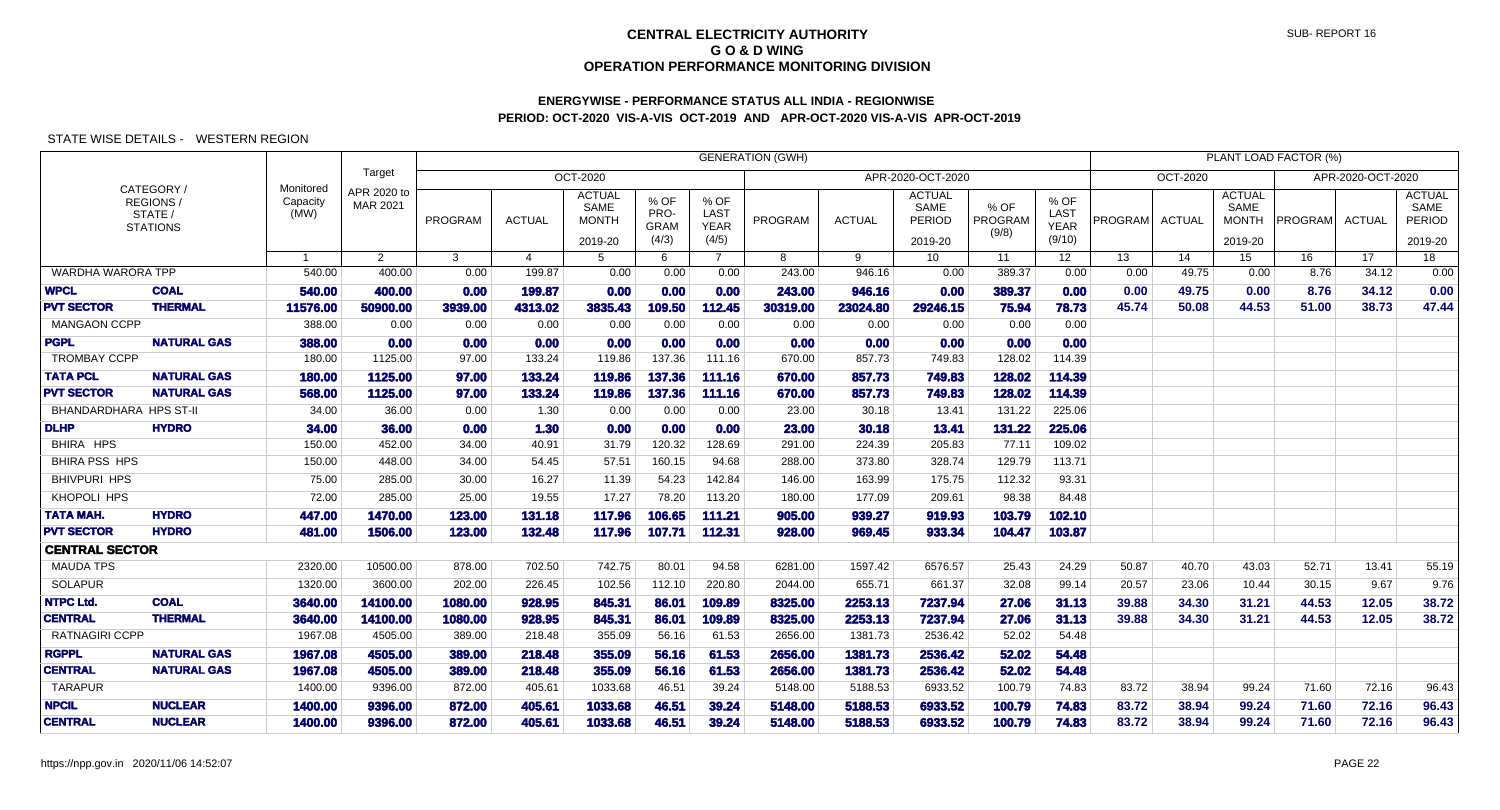# **ENERGYWISE - PERFORMANCE STATUS ALL INDIA - REGIONWISEPERIOD: OCT-2020 VIS-A-VIS OCT-2019 AND APR-OCT-2020 VIS-A-VIS APR-OCT-2019**

|                                                             |                               |                         |          |               |                                                         |                                      |                                             | <b>GENERATION (GWH)</b> |               |                                     |                          |                                              |         |                 |                                                         | PLANT LOAD FACTOR (%) |                   |                                                          |
|-------------------------------------------------------------|-------------------------------|-------------------------|----------|---------------|---------------------------------------------------------|--------------------------------------|---------------------------------------------|-------------------------|---------------|-------------------------------------|--------------------------|----------------------------------------------|---------|-----------------|---------------------------------------------------------|-----------------------|-------------------|----------------------------------------------------------|
|                                                             |                               | Target                  |          |               | OCT-2020                                                |                                      |                                             |                         |               | APR-2020-OCT-2020                   |                          |                                              |         | <b>OCT-2020</b> |                                                         |                       | APR-2020-OCT-2020 |                                                          |
| CATEGORY /<br><b>REGIONS/</b><br>STATE /<br><b>STATIONS</b> | Monitored<br>Capacity<br>(MW) | APR 2020 to<br>MAR 2021 | PROGRAM  | <b>ACTUAL</b> | <b>ACTUAL</b><br><b>SAME</b><br><b>MONTH</b><br>2019-20 | % OF<br>PRO-<br><b>GRAM</b><br>(4/3) | % OF<br><b>LAST</b><br><b>YEAR</b><br>(4/5) | PROGRAM                 | <b>ACTUAL</b> | ACTUAL<br>SAME<br>PERIOD<br>2019-20 | % OF<br>PROGRAM<br>(9/8) | % OF<br><b>LAST</b><br><b>YEAR</b><br>(9/10) | PROGRAM | <b>ACTUAL</b>   | <b>ACTUAL</b><br><b>SAME</b><br><b>MONTH</b><br>2019-20 | <b>PROGRAM</b>        | <b>ACTUAL</b>     | <b>ACTUAL</b><br><b>SAME</b><br><b>PERIOD</b><br>2019-20 |
|                                                             |                               |                         |          |               |                                                         |                                      |                                             |                         |               | 10                                  |                          | 12                                           | 13      | 14              |                                                         | 16                    | 17                | 18                                                       |
| <b>TOTAL</b><br><b>THERMAL</b>                              | 24966.00                      | 118050.0                | 9075.00  | 9393.91       | 7883.02                                                 | 103.5                                | 119.17                                      | 69434.00                | 47125.69      | 62185.86                            | 67.87                    | 75.78                                        | 48.86   | 50.57           | 41.74                                                   | 54.15                 | 36.75             | 46.90                                                    |
| <b>TOTAL</b><br><b>NUCLEAR</b>                              | 1400.00                       | 9396.00                 | 872.00   | 405.61        | 1033.68                                                 | 46.51                                | 39.24                                       | 5148,00                 | 5188.53       | 6933.52                             | 100.79                   | 74.83                                        | 83.72   | 38.94           | 99.24                                                   | 71.60                 | 72.16             | 96.43                                                    |
| <b>TOTAL</b><br><b>NATURAL</b>                              | 3207.08                       | 8530.00                 | 734.00   | 532.50        | 782.76                                                  | 72.55                                | 68.03                                       | 5032.00                 | 3303.65       | 4789.20                             | 65.65                    | 68.98                                        |         |                 |                                                         |                       |                   |                                                          |
| <b>TOTAL</b><br><b>HYDRO</b>                                | 3047.00                       | 5591.00                 | 322.00   | 342.39        | 377.57                                                  | 106.33                               | 90.68                                       | 3415.00                 | 3293.01       | 3734.93                             | 96.43                    | 88.17                                        |         |                 |                                                         |                       |                   |                                                          |
| TOTAL MAHARASHTRA                                           | 32620.08                      | 141567.0                | 11003.00 | 10674.41      | 10077.03                                                | 97.01                                | 105.93                                      | 83029.00                | 58910.88      | 77643.51                            | 70.95                    | 75.87                                        |         |                 |                                                         |                       |                   |                                                          |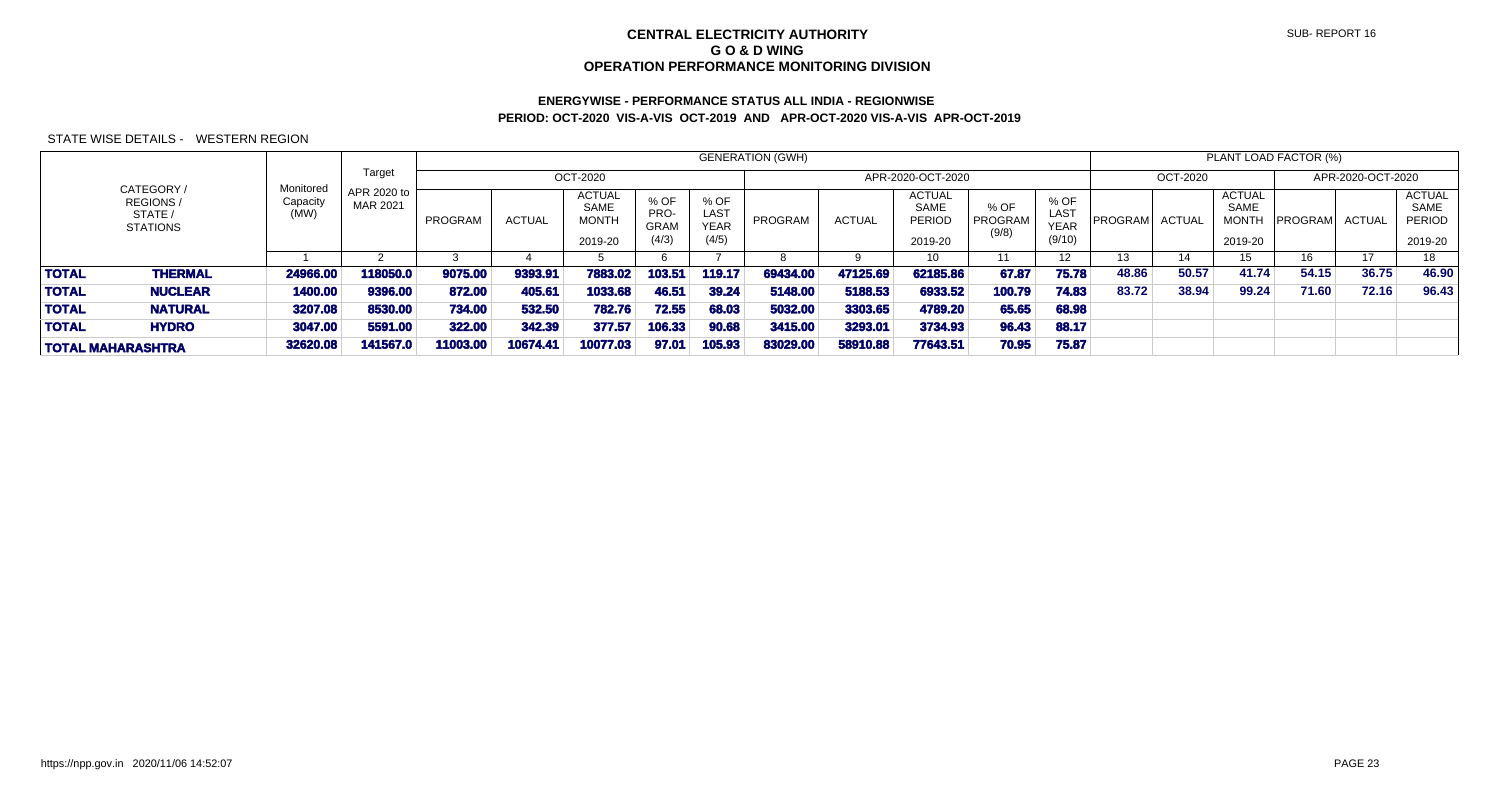## **ENERGYWISE - PERFORMANCE STATUS ALL INDIA - REGIONWISEPERIOD: OCT-2020 VIS-A-VIS OCT-2019 AND APR-OCT-2020 VIS-A-VIS APR-OCT-2019**

|                        |                                               |                  |                         |                | <b>GENERATION (GWH)</b> |                                                  |                                      |                                      |          |               |                                            |                          |                                       |         |               |                                                  | PLANT LOAD FACTOR (%) |                   |                                            |
|------------------------|-----------------------------------------------|------------------|-------------------------|----------------|-------------------------|--------------------------------------------------|--------------------------------------|--------------------------------------|----------|---------------|--------------------------------------------|--------------------------|---------------------------------------|---------|---------------|--------------------------------------------------|-----------------------|-------------------|--------------------------------------------|
|                        | Target<br>OCT-2020<br>Monitored<br>CATEGORY / |                  |                         |                |                         |                                                  |                                      |                                      |          |               | APR-2020-OCT-2020                          |                          |                                       |         | OCT-2020      |                                                  |                       | APR-2020-OCT-2020 |                                            |
|                        | REGIONS/<br>STATE /<br><b>STATIONS</b>        | Capacity<br>(MW) | APR 2020 to<br>MAR 2021 | <b>PROGRAM</b> | <b>ACTUAL</b>           | <b>ACTUAL</b><br>SAME<br><b>MONTH</b><br>2019-20 | % OF<br>PRO-<br><b>GRAM</b><br>(4/3) | % OF<br>LAST<br><b>YEAR</b><br>(4/5) | PROGRAM  | <b>ACTUAL</b> | <b>ACTUAL</b><br>SAME<br>PERIOD<br>2019-20 | % OF<br>PROGRAM<br>(9/8) | % OF<br>LAST<br><b>YEAR</b><br>(9/10) | PROGRAM | <b>ACTUAL</b> | <b>ACTUAL</b><br>SAME<br><b>MONTH</b><br>2019-20 | PROGRAM               | <b>ACTUAL</b>     | <b>ACTUAL</b><br>SAME<br>PERIOD<br>2019-20 |
|                        |                                               | $\overline{1}$   | $\overline{2}$          | 3              | 4                       | 5                                                | 6                                    | 7                                    | 8        | 9             | 10                                         | 11                       | 12 <sup>°</sup>                       | 13      | 14            | 15                                               | 16                    | 17                | $\overline{18}$                            |
| <b>SOUTHERN REGION</b> |                                               |                  |                         |                |                         |                                                  |                                      |                                      |          |               |                                            |                          |                                       |         |               |                                                  |                       |                   |                                            |
| <b>ANDHRA PRADESH</b>  |                                               |                  |                         |                |                         |                                                  |                                      |                                      |          |               |                                            |                          |                                       |         |               |                                                  |                       |                   |                                            |
| <b>STATE SECTOR</b>    |                                               |                  |                         |                |                         |                                                  |                                      |                                      |          |               |                                            |                          |                                       |         |               |                                                  |                       |                   |                                            |
| Dr. N.TATA RAO TPS     |                                               | 1760.00          | 12800.00                | 1101.00        | 926.37                  | 787.93                                           | 84.14                                | 117.57                               | 7447.00  | 3373.55       | 6552.75                                    | 45.30                    | 51.48                                 | 57.81   | 70.75         | 60.17                                            | 56.64                 | 37.32             | 72.49                                      |
| <b>RAYALASEEMA TPS</b> |                                               | 1650.00          | 9000.00                 | 682.00         | 0.00                    | 352.26                                           | 0.00                                 | 0.00                                 | 5360.00  | 283.57        | 4535.79                                    | 5.29                     | 6.25                                  | 55.56   | 0.00          | 28.70                                            | 63.25                 | 3.35              | 53.52                                      |
| <b>APGENCO</b>         | <b>COAL</b>                                   | 3410.00          | 21800.00                | 1783.00        | 926.37                  | 1140.19                                          | 51.96                                | 81.25                                | 12807.00 | 3657.12       | 11088.54                                   | 28.56                    | 32.98                                 | 56.92   | 36.51         | 44.94                                            | 59.23                 | 20.88             | 63.31                                      |
|                        | DAMODARAM SANJEEVAIAH TPS                     | 1600.00          | 8500.00                 | 560.00         | 409.66                  | 397.34                                           | 73.15                                | 103.10                               | 4987.00  | 4370.84       | 4612.27                                    | 87.64                    | 94.77                                 | 31.36   | 34.41         | 33.38                                            | 56.59                 | 53.19             | 56.13                                      |
| <b>APPDCL</b>          | <b>COAL</b>                                   | 1600.00          | 8500.00                 | 560.00         | 409.66                  | 397.34                                           | 73.15                                | 103.10                               | 4987.00  | 4370.84       | 4612.27                                    | 87.64                    | 94.77                                 | 31.36   | 34.41         | 33.38                                            | 56.59                 | 53.19             | 56.13                                      |
| <b>STATE SECTOR</b>    | <b>THERMAL</b>                                | 5010.00          | 30300.00                | 2343.00        | 1336.03                 | 1537.53                                          | 57.02                                | 86.89                                | 17794.00 | 8027.96       | 15700.81                                   | 45.12                    | 51.13                                 | 47.64   | 35.84         | 41.25                                            | 58.46                 | 31.20             | 61.02                                      |
| JEGURUPADU CCPP PH     |                                               | 235.40           | 798.00                  | 67.00          | 52.41                   | 51.43                                            | 78.22                                | 101.91                               | 466.00   | 433.20        | 426.58                                     | 92.96                    | 101.55                                |         |               |                                                  |                       |                   |                                            |
| <b>APEPDCL</b>         | <b>NATURAL GAS</b>                            | 235.40           | 798.00                  | 67.00          | 52.41                   | 51.43                                            | 78.22                                | 101.91                               | 466.00   | 433.20        | 426.58                                     | 92.96                    | 101.55                                |         |               |                                                  |                       |                   |                                            |
| <b>STATE SECTOR</b>    | <b>NATURAL GAS</b>                            | 235.40           | 798.00                  | 67.00          | 52.41                   | 51.43                                            | 78.22                                | 101.91                               | 466.00   | 433.20        | 426.58                                     | 92.96                    | 101.55                                |         |               |                                                  |                       |                   |                                            |
| LOWER SILERU HPS       |                                               | 460.00           | 1058.00                 | 91.00          | 117.74                  | 39.74                                            | 129.38                               | 296.28                               | 573.00   | 739.14        | 468.33                                     | 128.99                   | 157.82                                |         |               |                                                  |                       |                   |                                            |
|                        | NAGARJUN SGR RBC EXTN, HPS                    | 0.00             | 0.00                    | 0.00           | 0.00                    | 0.00                                             | 0.00                                 | 0.00                                 | 0.00     | 0.00          | 0.00                                       | 0.00                     | 0.00                                  |         |               |                                                  |                       |                   |                                            |
| NAGARJUN SGR RBC HPS   |                                               | 90.00            | 100.00                  | 23.00          | 23.50                   | 22.80                                            | 102.17                               | 103.07                               | 55.00    | 60.95         | 75.92                                      | 110.82                   | 80.28                                 |         |               |                                                  |                       |                   |                                            |
| NAGARJUN SGR TPD       |                                               | 50.00            | 90.00                   | 13.00          | 17.65                   | 25.71                                            | 135.77                               | 68.65                                | 41.00    | 36.07         | 61.24                                      | 87.98                    | 58.90                                 |         |               |                                                  |                       |                   |                                            |
| <b>SRISAILAM HPS</b>   |                                               | 770.00           | 850.00                  | 104.00         | 402.64                  | 314.62                                           | 387.15                               | 127.98                               | 588.00   | 968.49        | 956.25                                     | 164.71                   | 101.28                                |         |               |                                                  |                       |                   |                                            |
| UPPER SILERU HPS       |                                               | 240.00           | 420.00                  | 32.00          | 31.80                   | 57.97                                            | 99.38                                | 54.86                                | 204.00   | 330.20        | 321.32                                     | 161.86                   | 102.76                                |         |               |                                                  |                       |                   |                                            |
| <b>APGENCO</b>         | <b>HYDRO</b>                                  | 1610.00          | 2518.00                 | 263.00         | 593.33                  | 460.84                                           | 225.60                               | 128.75                               | 1461.00  | 2134.85       | 1883.06                                    | 146.12                   | 113.37                                |         |               |                                                  |                       |                   |                                            |
| <b>STATE SECTOR</b>    | <b>HYDRO</b>                                  | 1610.00          | 2518.00                 | 263.00         | 593.33                  | 460.84                                           | 225.60                               | 128.75                               | 1461.00  | 2134.85       | 1883.06                                    | 146.12                   | 113.37                                |         |               |                                                  |                       |                   |                                            |
| <b>PVT SECTOR</b>      |                                               |                  |                         |                |                         |                                                  |                                      |                                      |          |               |                                            |                          |                                       |         |               |                                                  |                       |                   |                                            |
| <b>VIZAG TPP</b>       |                                               | 1040.00          | 2500.00                 | 186.00         | 0.00                    | 236.28                                           | 0.00                                 | 0.00                                 | 1479.00  | 1143.82       | 1761.60                                    | 77.34                    | 64.93                                 | 24.04   | 0.00          | 30.54                                            | 27.69                 | 21.41             | 32.98                                      |
| <b>HNPC</b>            | <b>COAL</b>                                   | 1040.00          | 2500.00                 | 186.00         | 0.00                    | 236.28                                           | 0.00                                 | 0.00                                 | 1479.00  | 1143.82       | 1761.60                                    | 77.34                    | 64.93                                 | 24.04   | 0.00          | 30.54                                            | 27.69                 | 21.41             | 32.98                                      |
| LVS POWER DG           |                                               | 36.80            | 0.00                    | 0.00           | 0.00                    | 0.00                                             | 0.00                                 | 0.00                                 | 0.00     | 0.00          | 0.00                                       | 0.00                     | 0.00                                  |         |               |                                                  |                       |                   |                                            |
| <b>LVS POWER</b>       | <b>DIESEL</b>                                 | 36.80            | 0.00                    | 0.00           | 0.00                    | 0.00                                             | 0.00                                 | 0.00                                 | 0.00     | 0.00          | 0.00                                       | 0.00                     | 0.00                                  |         |               |                                                  |                       |                   |                                            |
| THAMMINAPATNAM TPS     |                                               | 300.00           | 0.00                    | 0.00           | 0.00                    | 0.00                                             | 0.00                                 | 0.00                                 | 0.00     | 0.00          | 0.00                                       | 0.00                     | 0.00                                  | 0.00    | 0.00          | 0.00                                             | 0.00                  | 0.00              | 0.00                                       |
| MEL                    | <b>COAL</b>                                   | 300.00           | 0.00                    | 0.00           | 0.00                    | 0.00                                             | 0.00                                 | 0.00                                 | 0.00     | 0.00          | 0.00                                       | 0.00                     | 0.00                                  | 0.00    | 0.00          | 0.00                                             | 0.00                  | 0.00              | 0.00                                       |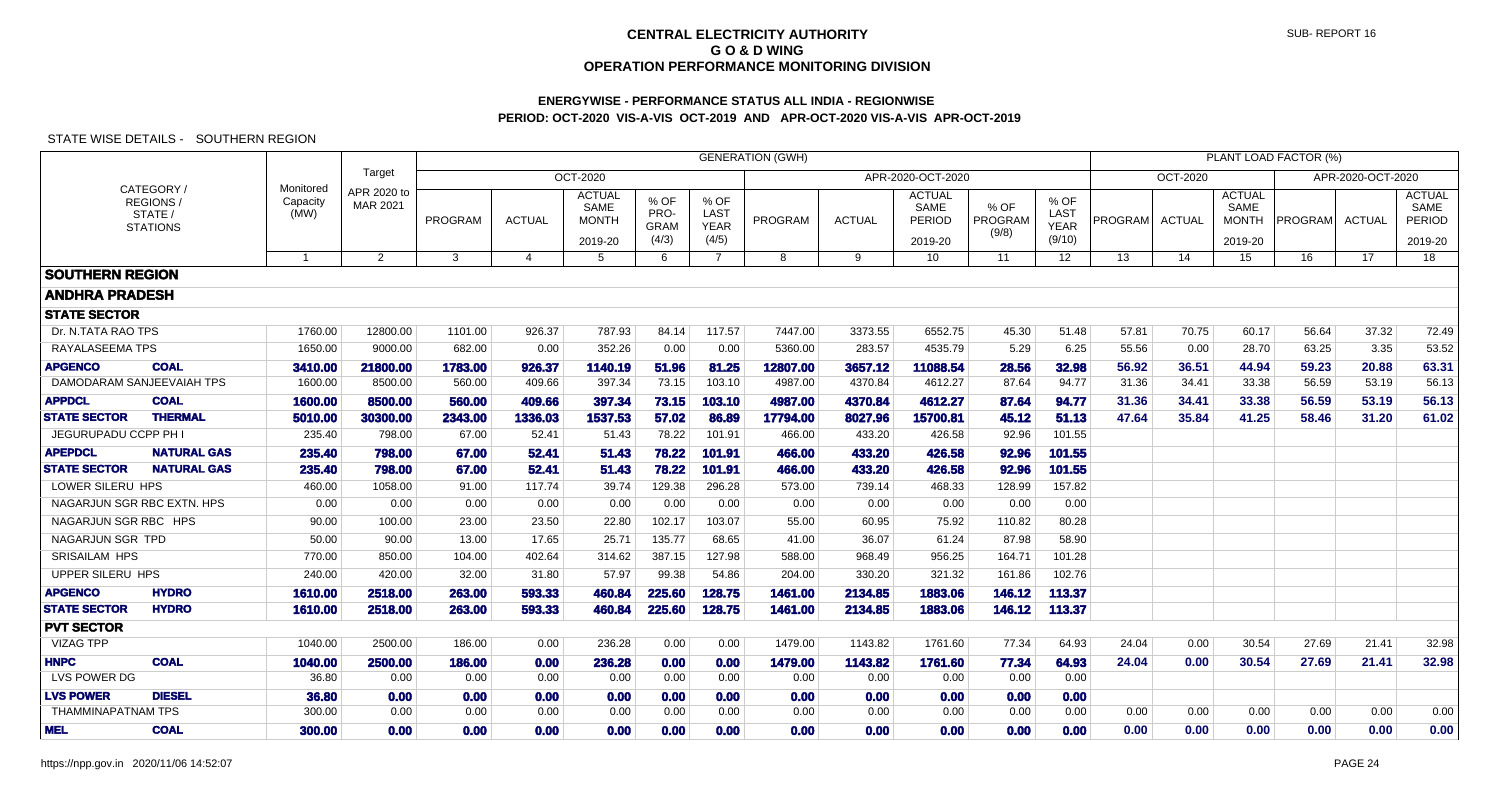## **ENERGYWISE - PERFORMANCE STATUS ALL INDIA - REGIONWISEPERIOD: OCT-2020 VIS-A-VIS OCT-2019 AND APR-OCT-2020 VIS-A-VIS APR-OCT-2019**

|                           |                                        |                               | <b>GENERATION (GWH)</b> |         |                |                                                  |                                      |                                      |                |               |                                            |                          |                                              |                |                 |                                                  | PLANT LOAD FACTOR (%) |                   |                                            |
|---------------------------|----------------------------------------|-------------------------------|-------------------------|---------|----------------|--------------------------------------------------|--------------------------------------|--------------------------------------|----------------|---------------|--------------------------------------------|--------------------------|----------------------------------------------|----------------|-----------------|--------------------------------------------------|-----------------------|-------------------|--------------------------------------------|
|                           | CATEGORY/                              |                               | Target                  |         |                | <b>OCT-2020</b>                                  |                                      |                                      |                |               | APR-2020-OCT-2020                          |                          |                                              |                | <b>OCT-2020</b> |                                                  |                       | APR-2020-OCT-2020 |                                            |
|                           | REGIONS/<br>STATE /<br><b>STATIONS</b> | Monitored<br>Capacity<br>(MW) | APR 2020 to<br>MAR 2021 | PROGRAM | <b>ACTUAL</b>  | <b>ACTUAL</b><br>SAME<br><b>MONTH</b><br>2019-20 | % OF<br>PRO-<br><b>GRAM</b><br>(4/3) | % OF<br>LAST<br><b>YEAR</b><br>(4/5) | <b>PROGRAM</b> | <b>ACTUAL</b> | <b>ACTUAL</b><br>SAME<br>PERIOD<br>2019-20 | % OF<br>PROGRAM<br>(9/8) | % OF<br><b>LAST</b><br><b>YEAR</b><br>(9/10) | <b>PROGRAM</b> | <b>ACTUAL</b>   | <b>ACTUAL</b><br>SAME<br><b>MONTH</b><br>2019-20 | <b>PROGRAMI</b>       | ACTUAL            | <b>ACTUAL</b><br>SAME<br>PERIOD<br>2019-20 |
|                           |                                        | $\overline{1}$                | $\overline{2}$          | 3       | $\overline{4}$ | -5                                               | 6                                    | $\overline{7}$                       | 8              | 9             | 10 <sup>°</sup>                            | 11                       | 12 <sup>7</sup>                              | 13             | 14              | 15                                               | 16                    | 17                | 18                                         |
| PAINAMPURAM TPP           |                                        | 1320.00                       | 9500.00                 | 763.00  | 900.31         | 801.48                                           | 118.00                               | 112.33                               | 5334.00        | 4825.10       | 5794.30                                    | 90.46                    | 83.27                                        | 77.69          | 91.67           | 81.61                                            | 78.68                 | 71.17             | 85.47                                      |
| <b>SGPL TPP</b>           |                                        | 1320.00                       | 9800.00                 | 736.00  | 949.61         | 738.06                                           | 129.02                               | 128.66                               | 5800.00        | 5224.53       | 5471.03                                    | 90.08                    | 95.49                                        | 74.94          | 96.69           | 75.15                                            | 85.55                 | 77.06             | 80.70                                      |
| <b>SEIL</b>               | <b>COAL</b>                            | 2640.00                       | 19300.00                | 1499.00 | 1849.92        | 1539.54                                          | 123.41                               | 120.16                               | 11134.00       | 10049.63      | 11265.33                                   | 90.26                    | 89.21                                        | 76.32          | 94.18           | 78.38                                            | 82.11                 | 74.12             | 83.08                                      |
| <b>SIMHAPURI TPS</b>      |                                        | 600.00                        | 0.00                    | 0.00    | 0.00           | 0.00                                             | 0.00                                 | 0.00                                 | 0.00           | 0.00          | 0.00                                       | 0.00                     | 0.00                                         | 0.00           | 0.00            | 0.00                                             | 0.00                  | 0.00              | 0.00                                       |
| <b>SEPL</b>               | <b>COAL</b>                            | 600.00                        | 0.00                    | 0.00    | 0.00           | 0.00                                             | 0.00                                 | 0.00                                 | 0.00           | 0.00          | 0.00                                       | 0.00                     | 0.00                                         | 0.00           | 0.00            | 0.00                                             | 0.00                  | 0.00              | 0.00                                       |
| <b>PVT SECTOR</b>         | <b>THERMAL</b>                         | 4616.80                       | 21800.00                | 1685.00 | 1849.92        | 1775.82                                          | 109.79                               | 104.17                               | 12613.00       | 11193.45      | 13026.93                                   | 88.75                    | 85.93                                        | 49.45          | 54.29           | 52.11                                            | 53.62                 | 47.59             | 55.38                                      |
| VIJJESWARAM CCPP          |                                        | 272.00                        | 700.00                  | 61.00   | 81.71          | 62.56                                            | 133.95                               | 130.61                               | 412.00         | 682.04        | 542.32                                     | 165.54                   | 125.76                                       |                |                 |                                                  |                       |                   |                                            |
| <b>APGPCL</b>             | <b>NATURAL GAS</b>                     | 272.00                        | 700.00                  | 61.00   | 81.71          | 62.56                                            | 133.95                               | 130.61                               | 412.00         | 682.04        | 542.32                                     | 165.54                   | 125.76                                       |                |                 |                                                  |                       |                   |                                            |
| PEDDAPURAM CCPP           |                                        | 220.00                        | 0.00                    | 0.00    | 0.00           | 0.00                                             | 0.00                                 | 0.00                                 | 0.00           | 0.00          | 0.00                                       | 0.00                     | 0.00                                         |                |                 |                                                  |                       |                   |                                            |
| <b>BSES AP</b>            | <b>NATURAL GAS</b>                     | 220.00                        | 0.00                    | 0.00    | 0.00           | 0.00                                             | 0.00                                 | 0.00                                 | 0.00           | 0.00          | 0.00                                       | 0.00                     | 0.00                                         |                |                 |                                                  |                       |                   |                                            |
| <b>GAUTAMI CCPP</b>       |                                        | 464.00                        | 0.00                    | 0.00    | 0.00           | 0.00                                             | 0.00                                 | 0.00                                 | 0.00           | 0.00          | 0.00                                       | 0.00                     | 0.00                                         |                |                 |                                                  |                       |                   |                                            |
| <b>GAUTAMI</b>            | <b>NATURAL GAS</b>                     | 464.00                        | 0.00                    | 0.00    | 0.00           | 0.00                                             | 0.00                                 | 0.00                                 | 0.00           | 0.00          | 0.00                                       | 0.00                     | 0.00                                         |                |                 |                                                  |                       |                   |                                            |
| GMR Energy Ltd - Kakinada |                                        | 220.00                        | 0.00                    | 0.00    | 0.00           | 0.00                                             | 0.00                                 | 0.00                                 | 0.00           | 0.00          | 0.00                                       | 0.00                     | 0.00                                         |                |                 |                                                  |                       |                   |                                            |
| <b>GMR ENERG</b>          | <b>NATURAL GAS</b>                     | 220.00                        | 0.00                    | 0.00    | 0.00           | 0.00                                             | 0.00                                 | 0.00                                 | 0.00           | 0.00          | 0.00                                       | 0.00                     | 0.00                                         |                |                 |                                                  |                       |                   |                                            |
| GREL CCPP (Rajahmundry)   |                                        | 768.00                        | 0.00                    | 0.00    | 0.00           | 0.00                                             | 0.00                                 | 0.00                                 | 0.00           | 0.00          | 0.00                                       | 0.00                     | 0.00                                         |                |                 |                                                  |                       |                   |                                            |
| <b>GREL</b>               | <b>NATURAL GAS</b>                     | 768.00                        | 0.00                    | 0.00    | 0.00           | 0.00                                             | 0.00                                 | 0.00                                 | 0.00           | 0.00          | 0.00                                       | 0.00                     | 0.00                                         |                |                 |                                                  |                       |                   |                                            |
| JEGURUPADU CCPP PH II     |                                        | 220.00                        | 0.00                    | 0.00    | 0.00           | 0.00                                             | 0.00                                 | 0.00                                 | 0.00           | 0.00          | 0.00                                       | 0.00                     | 0.00                                         |                |                 |                                                  |                       |                   |                                            |
| <b>GVKP&amp;IL</b>        | <b>NATURAL GAS</b>                     | 220.00                        | 0.00                    | 0.00    | 0.00           | 0.00                                             | 0.00                                 | 0.00                                 | 0.00           | 0.00          | 0.00                                       | 0.00                     | 0.00                                         |                |                 |                                                  |                       |                   |                                            |
| <b>KONASEEMA CCPP</b>     |                                        | 445.00                        | 0.00                    | 0.00    | 0.00           | 0.00                                             | 0.00                                 | 0.00                                 | 0.00           | 0.00          | 0.00                                       | 0.00                     | 0.00                                         |                |                 |                                                  |                       |                   |                                            |
| <b>KONA</b>               | <b>NATURAL GAS</b>                     | 445.00                        | 0.00                    | 0.00    | 0.00           | 0.00                                             | 0.00                                 | 0.00                                 | 0.00           | 0.00          | 0.00                                       | 0.00                     | 0.00                                         |                |                 |                                                  |                       |                   |                                            |
| KONDAPALLI CCPP           |                                        | 368.14                        | 780.00                  | 66.00   | 101.76         | 65.64                                            | 154.18                               | 155.03                               | 459.00         | 593.34        | 347.59                                     | 129.27                   | 170.70                                       |                |                 |                                                  |                       |                   |                                            |
| KONDAPALLI EXTN CCPP      |                                        | 366.00                        | 0.00                    | 0.00    | 0.00           | 0.00                                             | 0.00                                 | 0.00                                 | 0.00           | 0.00          | 0.00                                       | 0.00                     | 0.00                                         |                |                 |                                                  |                       |                   |                                            |
| KONDAPALLI ST-3 CCPP      |                                        | 742.00                        | 0.00                    | 0.00    | 0.00           | 0.00                                             | 0.00                                 | 0.00                                 | 0.00           | 0.00          | 0.00                                       | 0.00                     | 0.00                                         |                |                 |                                                  |                       |                   |                                            |
| <b>KONDAPALI</b>          | <b>NATURAL GAS</b>                     | 1476.14                       | 780.00                  | 66.00   | 101.76         | 65.64                                            | 154.18                               | 155.03                               | 459.00         | 593.34        | 347.59                                     | 129.27                   | 170.70                                       |                |                 |                                                  |                       |                   |                                            |
| <b>GODAVARI CCPP</b>      |                                        | 208.00                        | 1178.00                 | 100.00  | 2.25           | 51.65                                            | 2.25                                 | 4.36                                 | 691.00         | 376.03        | 339.39                                     | 54.42                    | 110.80                                       |                |                 |                                                  |                       |                   |                                            |
| <b>SPGL</b>               | <b>NATURAL GAS</b>                     | 208.00                        | 1178.00                 | 100.00  | 2.25           | 51.65                                            | 2.25                                 | 4.36                                 | 691.00         | 376.03        | 339.39                                     | 54.42                    | 110.80                                       |                |                 |                                                  |                       |                   |                                            |
| <b>VEMAGIRI CCPP</b>      |                                        | 370.00                        | 0.00                    | 0.00    | 0.00           | 0.00                                             | 0.00                                 | 0.00                                 | 0.00           | 0.00          | 0.00                                       | 0.00                     | 0.00                                         |                |                 |                                                  |                       |                   |                                            |
| <b>VEMAGIRI</b>           | <b>NATURAL GAS</b>                     | 370.00                        | 0.00                    | 0.00    | 0.00           | 0.00                                             | 0.00                                 | 0.00                                 | 0.00           | 0.00          | 0.00                                       | 0.00                     | 0.00                                         |                |                 |                                                  |                       |                   |                                            |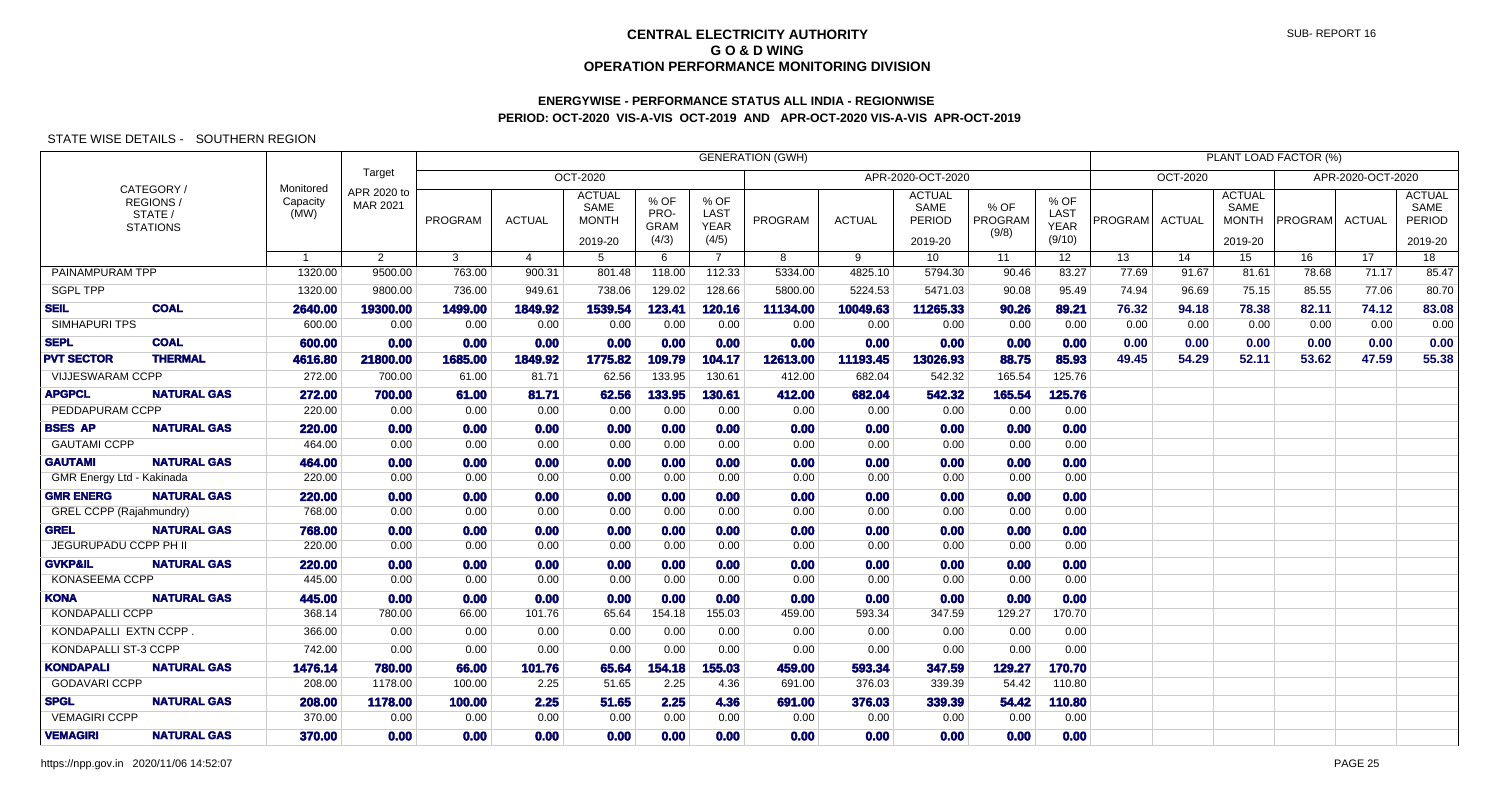# **ENERGYWISE - PERFORMANCE STATUS ALL INDIA - REGIONWISEPERIOD: OCT-2020 VIS-A-VIS OCT-2019 AND APR-OCT-2020 VIS-A-VIS APR-OCT-2019**

| Target<br>OCT-2020<br>APR-2020-OCT-2020<br>OCT-2020<br>APR-2020-OCT-2020<br>Monitored<br>CATEGORY/<br>APR 2020 to<br><b>ACTUAL</b><br><b>ACTUAL</b><br><b>ACTUAL</b><br><b>ACTUAL</b><br>% OF<br>% OF<br>% OF<br><b>REGIONS</b><br>Capacity<br>MAR 2021<br>% OF<br>SAME<br>SAME<br>SAME<br>SAME<br><b>LAST</b><br>PRO-<br>(MW)<br>LAST<br>STATE /<br>PROGRAM<br>PROGRAM<br>PROGRAM<br>PROGRAM<br><b>ACTUAL</b><br><b>MONTH</b><br><b>ACTUAL</b><br><b>ACTUAL</b><br>PROGRAM<br><b>ACTUAL</b><br>PERIOD<br><b>PERIOD</b><br><b>MONTH</b><br><b>GRAM</b><br><b>YEAR</b><br><b>YEAR</b><br><b>STATIONS</b><br>(9/8)<br>(4/5)<br>(9/10)<br>(4/3)<br>2019-20<br>2019-20<br>2019-20<br>2019-20<br>9<br>17<br>18<br>$\overline{2}$<br>$\mathbf{3}$<br>$\overline{4}$<br>$5\overline{5}$<br>6<br>$\overline{7}$<br>8<br>10<br>11<br>12 <sup>2</sup><br>13<br>14<br>15<br>16<br>$\overline{1}$<br><b>NATURAL GAS</b><br>1651.41<br>105.72<br>134.34<br>4663.14<br>2658.00<br>227.00<br>185.72<br>179.85<br>81.81<br>103.26<br>1562.00<br>1229.30<br><b>CENTRAL SECTOR</b><br>SIMHADRI<br>2000.00<br>11100.00<br>880.00<br>304.19<br>575.19<br>34.57<br>52.89<br>6564.00<br>4256.18<br>5880.35<br>64.84<br>72.38<br>59.14<br>38.66<br>63.90<br>41.43<br>57.25<br>20.44<br><b>NTPC Ltd.</b><br><b>COAL</b><br>575.19<br>34.57<br>4256.18<br>57.25<br>2000.00<br>11100.00<br>880.00<br>304.19<br>52.89<br>6564.00<br>5880.35<br>64.84<br>72.38<br>59.14<br>20.44<br>38.66<br>63.90<br>41.43<br><b>THERMAL</b><br>57.25<br>2000.00<br>11100.00<br>304.19<br>575.19<br>34.57<br>6564.00<br>4256.18<br>5880.35<br>64.84<br>72.38<br>59.14<br>63.90<br>41.43<br>880.00<br>52.89<br>20.44<br>38.66<br><b>TOTAL</b><br><b>THERMAL</b><br>67.84<br>11626.80<br>63200.00<br>3490.14<br>3888.54<br>71.11<br>89.75<br>36971.00<br>23477.59<br>34608.09<br>63.50<br>50.01<br>39.44<br>58.14<br>4908.00<br>40.47<br>45.10<br>57.56<br><b>TOTAL</b><br>125.89<br><b>NATURAL</b><br>3456.00<br>231.28<br>81.00<br>102.79<br>4898.54<br>294.00<br>238.13<br>102.96<br>2028,00<br>2084.61<br>1655,88<br><b>HYDRO</b><br><b>TOTAL</b><br>1610.00<br>2518.00<br>263.00<br>593.33<br>460.84<br>225.60<br>128.75<br>1461.00<br>2134.85<br>1883.06<br>146.12<br>113.37<br>18135.34<br>69174.00<br>5465.00<br>4580.66<br>79.08<br>94.34<br>40460.00<br>27697.05<br>38147.03<br>68.46<br>72.61<br>4321.60<br><b>TOTAL ANDHRA PRADESH</b><br><b>KARNATAKA</b><br><b>STATE SECTOR</b><br>33.68<br>41.98<br><b>BELLARY TPS</b><br>1700.00<br>6800.00<br>531.00<br>178.84<br>360.93<br>49.55<br>3939.00<br>508.71<br>1927.99<br>12.91<br>26.39<br>14.14<br>28.54<br>45.11<br>5.83<br>22.08<br><b>RAICHUR TPS</b><br>2.09<br>53.54<br>1720.00<br>9550.00<br>394.92<br>3.65<br>5652.00<br>1834.12<br>4729.99<br>32.45<br>38.78<br>54.00<br>30.86<br>63.98<br>20.76<br>691.00<br>14.41<br>1.13<br><b>KPCL</b><br><b>COAL</b><br>3420.00<br>16350.00<br>755.85<br>15.81<br>25.57<br>2342.83<br>6657.98<br>24.43<br>35.19<br>48.03<br>7.59<br>29.71<br>54.60<br>13.34<br>37.90<br>1222.00<br>193.25<br>9591.00<br>YELHANKA (DG)<br>0.00<br>0.00<br>0.00<br>0.00<br>0.00<br>0.00<br>0.00<br>0.00<br>0.00<br>0.00<br>0.00<br>0.00<br><b>KPCL</b><br><b>DIESEL</b><br>0.00<br>0.00<br>0.00<br>0.00<br>0.00<br>0.00<br>0.00<br>0.00<br>0.00<br>0.00<br>0.00<br>0.00<br>YERMARUS TPP<br>5600.00<br>253.00<br>0.00<br>111.46<br>0.00<br>3036.00<br>1542.64<br>0.00<br>50.81<br>0.00<br>21.25<br>23.69<br>0.00<br>36.95<br>18.77<br>1600.00<br>281.99<br>0.00<br><b>RPCL</b><br><b>COAL</b><br>1600.00<br>5600.00<br>281.99<br>0.00<br>111.46<br>0.00<br>3036.00<br>1542.64<br>0.00<br>50.81<br>0.00<br>21.25<br>0.00<br>36.95<br>18.77<br>0.00<br>253.00<br>23.69<br><b>THERMAL</b><br><b>STATE SECTOR</b><br>21950.00<br>475.24<br>755.85<br>32.22<br>12627.00<br>3885.47<br>30.77<br>58.36<br>39.49<br>20.24<br>48.97<br>15.07<br>25.82<br>5020.00<br>1475.00<br>62.87<br>6657.98<br>12.72<br>YELAHANKA CCPP<br>0.00<br>0.00<br>0.00<br>800.00<br>68.00<br>0.00<br>0.00<br>0.00<br>470.00<br>0.00<br>0.00<br>0.00<br><b>KPCL</b><br><b>NATURAL GAS</b><br>0.00<br>0.00<br>0.00<br>0.00<br>800.00<br>68.00<br>0.00<br>0.00<br>0.00<br>470.00<br>0.00<br>0.00<br><b>STATE SECTOR</b><br><b>NATURAL GAS</b><br>0.00<br>68.00<br>0.00<br>0.00<br>0.00<br>470.00<br>0.00<br>0.00<br>0.00<br>0.00<br>800.00<br>0.00<br><b>HAMPI HPS</b><br>0.00<br>6.28<br>14.95<br>32.76<br>36.00<br>78.00<br>11.00<br>0.00<br>7.01<br>0.00<br>42.00<br>19.17<br>T B DAM HPS<br>94.83<br>218.55<br>96.79<br>36.00<br>78.00<br>34.35<br>36.07<br>312.27<br>95.23<br>42.00<br>91.79<br>11.00<br><b>APGENCO</b><br><b>HYDRO</b><br>156.14<br>116.75<br>86.03<br>72.00<br>156.00<br>22.00<br>34.35<br>43.08<br>79.74<br>84.00<br>98.07<br>114.00<br>108.63<br>ALMATTI DPH HPS<br>290.00<br>140.87<br>187.44<br>93.14<br>363.00<br>518.10<br>476.92<br>142.73<br>466.00<br>70.00<br>131.21<br><b>BHADRA HPS</b><br>38.98<br>26.00<br>48.00<br>7.00<br>8.07<br>13.10<br>115.29<br>61.60<br>27.00<br>36.30<br>134.44<br>93.12 |                   |  |  |  |  | <b>GENERATION (GWH)</b> |  |  |  | PLANT LOAD FACTOR (%) |  |
|---------------------------------------------------------------------------------------------------------------------------------------------------------------------------------------------------------------------------------------------------------------------------------------------------------------------------------------------------------------------------------------------------------------------------------------------------------------------------------------------------------------------------------------------------------------------------------------------------------------------------------------------------------------------------------------------------------------------------------------------------------------------------------------------------------------------------------------------------------------------------------------------------------------------------------------------------------------------------------------------------------------------------------------------------------------------------------------------------------------------------------------------------------------------------------------------------------------------------------------------------------------------------------------------------------------------------------------------------------------------------------------------------------------------------------------------------------------------------------------------------------------------------------------------------------------------------------------------------------------------------------------------------------------------------------------------------------------------------------------------------------------------------------------------------------------------------------------------------------------------------------------------------------------------------------------------------------------------------------------------------------------------------------------------------------------------------------------------------------------------------------------------------------------------------------------------------------------------------------------------------------------------------------------------------------------------------------------------------------------------------------------------------------------------------------------------------------------------------------------------------------------------------------------------------------------------------------------------------------------------------------------------------------------------------------------------------------------------------------------------------------------------------------------------------------------------------------------------------------------------------------------------------------------------------------------------------------------------------------------------------------------------------------------------------------------------------------------------------------------------------------------------------------------------------------------------------------------------------------------------------------------------------------------------------------------------------------------------------------------------------------------------------------------------------------------------------------------------------------------------------------------------------------------------------------------------------------------------------------------------------------------------------------------------------------------------------------------------------------------------------------------------------------------------------------------------------------------------------------------------------------------------------------------------------------------------------------------------------------------------------------------------------------------------------------------------------------------------------------------------------------------------------------------------------------------------------------------------------------------------------------------------------------------------------------------------------------------------------------------------------------------------------------------------------------------------------------------------------------------------------------------------------------------------------------------------------------------------------------------------------------------------------------------------------------------------------------------------------------------------------------------------------------------------------------------------------------------------------------------------------------------------------------------------------------------------------------------------------------------------------------------------------------------------------|-------------------|--|--|--|--|-------------------------|--|--|--|-----------------------|--|
|                                                                                                                                                                                                                                                                                                                                                                                                                                                                                                                                                                                                                                                                                                                                                                                                                                                                                                                                                                                                                                                                                                                                                                                                                                                                                                                                                                                                                                                                                                                                                                                                                                                                                                                                                                                                                                                                                                                                                                                                                                                                                                                                                                                                                                                                                                                                                                                                                                                                                                                                                                                                                                                                                                                                                                                                                                                                                                                                                                                                                                                                                                                                                                                                                                                                                                                                                                                                                                                                                                                                                                                                                                                                                                                                                                                                                                                                                                                                                                                                                                                                                                                                                                                                                                                                                                                                                                                                                                                                                                                                                                                                                                                                                                                                                                                                                                                                                                                                                                                                                                                   |                   |  |  |  |  |                         |  |  |  |                       |  |
|                                                                                                                                                                                                                                                                                                                                                                                                                                                                                                                                                                                                                                                                                                                                                                                                                                                                                                                                                                                                                                                                                                                                                                                                                                                                                                                                                                                                                                                                                                                                                                                                                                                                                                                                                                                                                                                                                                                                                                                                                                                                                                                                                                                                                                                                                                                                                                                                                                                                                                                                                                                                                                                                                                                                                                                                                                                                                                                                                                                                                                                                                                                                                                                                                                                                                                                                                                                                                                                                                                                                                                                                                                                                                                                                                                                                                                                                                                                                                                                                                                                                                                                                                                                                                                                                                                                                                                                                                                                                                                                                                                                                                                                                                                                                                                                                                                                                                                                                                                                                                                                   |                   |  |  |  |  |                         |  |  |  |                       |  |
|                                                                                                                                                                                                                                                                                                                                                                                                                                                                                                                                                                                                                                                                                                                                                                                                                                                                                                                                                                                                                                                                                                                                                                                                                                                                                                                                                                                                                                                                                                                                                                                                                                                                                                                                                                                                                                                                                                                                                                                                                                                                                                                                                                                                                                                                                                                                                                                                                                                                                                                                                                                                                                                                                                                                                                                                                                                                                                                                                                                                                                                                                                                                                                                                                                                                                                                                                                                                                                                                                                                                                                                                                                                                                                                                                                                                                                                                                                                                                                                                                                                                                                                                                                                                                                                                                                                                                                                                                                                                                                                                                                                                                                                                                                                                                                                                                                                                                                                                                                                                                                                   |                   |  |  |  |  |                         |  |  |  |                       |  |
|                                                                                                                                                                                                                                                                                                                                                                                                                                                                                                                                                                                                                                                                                                                                                                                                                                                                                                                                                                                                                                                                                                                                                                                                                                                                                                                                                                                                                                                                                                                                                                                                                                                                                                                                                                                                                                                                                                                                                                                                                                                                                                                                                                                                                                                                                                                                                                                                                                                                                                                                                                                                                                                                                                                                                                                                                                                                                                                                                                                                                                                                                                                                                                                                                                                                                                                                                                                                                                                                                                                                                                                                                                                                                                                                                                                                                                                                                                                                                                                                                                                                                                                                                                                                                                                                                                                                                                                                                                                                                                                                                                                                                                                                                                                                                                                                                                                                                                                                                                                                                                                   | <b>PVT SECTOR</b> |  |  |  |  |                         |  |  |  |                       |  |
|                                                                                                                                                                                                                                                                                                                                                                                                                                                                                                                                                                                                                                                                                                                                                                                                                                                                                                                                                                                                                                                                                                                                                                                                                                                                                                                                                                                                                                                                                                                                                                                                                                                                                                                                                                                                                                                                                                                                                                                                                                                                                                                                                                                                                                                                                                                                                                                                                                                                                                                                                                                                                                                                                                                                                                                                                                                                                                                                                                                                                                                                                                                                                                                                                                                                                                                                                                                                                                                                                                                                                                                                                                                                                                                                                                                                                                                                                                                                                                                                                                                                                                                                                                                                                                                                                                                                                                                                                                                                                                                                                                                                                                                                                                                                                                                                                                                                                                                                                                                                                                                   |                   |  |  |  |  |                         |  |  |  |                       |  |
|                                                                                                                                                                                                                                                                                                                                                                                                                                                                                                                                                                                                                                                                                                                                                                                                                                                                                                                                                                                                                                                                                                                                                                                                                                                                                                                                                                                                                                                                                                                                                                                                                                                                                                                                                                                                                                                                                                                                                                                                                                                                                                                                                                                                                                                                                                                                                                                                                                                                                                                                                                                                                                                                                                                                                                                                                                                                                                                                                                                                                                                                                                                                                                                                                                                                                                                                                                                                                                                                                                                                                                                                                                                                                                                                                                                                                                                                                                                                                                                                                                                                                                                                                                                                                                                                                                                                                                                                                                                                                                                                                                                                                                                                                                                                                                                                                                                                                                                                                                                                                                                   |                   |  |  |  |  |                         |  |  |  |                       |  |
|                                                                                                                                                                                                                                                                                                                                                                                                                                                                                                                                                                                                                                                                                                                                                                                                                                                                                                                                                                                                                                                                                                                                                                                                                                                                                                                                                                                                                                                                                                                                                                                                                                                                                                                                                                                                                                                                                                                                                                                                                                                                                                                                                                                                                                                                                                                                                                                                                                                                                                                                                                                                                                                                                                                                                                                                                                                                                                                                                                                                                                                                                                                                                                                                                                                                                                                                                                                                                                                                                                                                                                                                                                                                                                                                                                                                                                                                                                                                                                                                                                                                                                                                                                                                                                                                                                                                                                                                                                                                                                                                                                                                                                                                                                                                                                                                                                                                                                                                                                                                                                                   |                   |  |  |  |  |                         |  |  |  |                       |  |
|                                                                                                                                                                                                                                                                                                                                                                                                                                                                                                                                                                                                                                                                                                                                                                                                                                                                                                                                                                                                                                                                                                                                                                                                                                                                                                                                                                                                                                                                                                                                                                                                                                                                                                                                                                                                                                                                                                                                                                                                                                                                                                                                                                                                                                                                                                                                                                                                                                                                                                                                                                                                                                                                                                                                                                                                                                                                                                                                                                                                                                                                                                                                                                                                                                                                                                                                                                                                                                                                                                                                                                                                                                                                                                                                                                                                                                                                                                                                                                                                                                                                                                                                                                                                                                                                                                                                                                                                                                                                                                                                                                                                                                                                                                                                                                                                                                                                                                                                                                                                                                                   | <b>CENTRAL</b>    |  |  |  |  |                         |  |  |  |                       |  |
|                                                                                                                                                                                                                                                                                                                                                                                                                                                                                                                                                                                                                                                                                                                                                                                                                                                                                                                                                                                                                                                                                                                                                                                                                                                                                                                                                                                                                                                                                                                                                                                                                                                                                                                                                                                                                                                                                                                                                                                                                                                                                                                                                                                                                                                                                                                                                                                                                                                                                                                                                                                                                                                                                                                                                                                                                                                                                                                                                                                                                                                                                                                                                                                                                                                                                                                                                                                                                                                                                                                                                                                                                                                                                                                                                                                                                                                                                                                                                                                                                                                                                                                                                                                                                                                                                                                                                                                                                                                                                                                                                                                                                                                                                                                                                                                                                                                                                                                                                                                                                                                   |                   |  |  |  |  |                         |  |  |  |                       |  |
|                                                                                                                                                                                                                                                                                                                                                                                                                                                                                                                                                                                                                                                                                                                                                                                                                                                                                                                                                                                                                                                                                                                                                                                                                                                                                                                                                                                                                                                                                                                                                                                                                                                                                                                                                                                                                                                                                                                                                                                                                                                                                                                                                                                                                                                                                                                                                                                                                                                                                                                                                                                                                                                                                                                                                                                                                                                                                                                                                                                                                                                                                                                                                                                                                                                                                                                                                                                                                                                                                                                                                                                                                                                                                                                                                                                                                                                                                                                                                                                                                                                                                                                                                                                                                                                                                                                                                                                                                                                                                                                                                                                                                                                                                                                                                                                                                                                                                                                                                                                                                                                   |                   |  |  |  |  |                         |  |  |  |                       |  |
|                                                                                                                                                                                                                                                                                                                                                                                                                                                                                                                                                                                                                                                                                                                                                                                                                                                                                                                                                                                                                                                                                                                                                                                                                                                                                                                                                                                                                                                                                                                                                                                                                                                                                                                                                                                                                                                                                                                                                                                                                                                                                                                                                                                                                                                                                                                                                                                                                                                                                                                                                                                                                                                                                                                                                                                                                                                                                                                                                                                                                                                                                                                                                                                                                                                                                                                                                                                                                                                                                                                                                                                                                                                                                                                                                                                                                                                                                                                                                                                                                                                                                                                                                                                                                                                                                                                                                                                                                                                                                                                                                                                                                                                                                                                                                                                                                                                                                                                                                                                                                                                   |                   |  |  |  |  |                         |  |  |  |                       |  |
|                                                                                                                                                                                                                                                                                                                                                                                                                                                                                                                                                                                                                                                                                                                                                                                                                                                                                                                                                                                                                                                                                                                                                                                                                                                                                                                                                                                                                                                                                                                                                                                                                                                                                                                                                                                                                                                                                                                                                                                                                                                                                                                                                                                                                                                                                                                                                                                                                                                                                                                                                                                                                                                                                                                                                                                                                                                                                                                                                                                                                                                                                                                                                                                                                                                                                                                                                                                                                                                                                                                                                                                                                                                                                                                                                                                                                                                                                                                                                                                                                                                                                                                                                                                                                                                                                                                                                                                                                                                                                                                                                                                                                                                                                                                                                                                                                                                                                                                                                                                                                                                   |                   |  |  |  |  |                         |  |  |  |                       |  |
|                                                                                                                                                                                                                                                                                                                                                                                                                                                                                                                                                                                                                                                                                                                                                                                                                                                                                                                                                                                                                                                                                                                                                                                                                                                                                                                                                                                                                                                                                                                                                                                                                                                                                                                                                                                                                                                                                                                                                                                                                                                                                                                                                                                                                                                                                                                                                                                                                                                                                                                                                                                                                                                                                                                                                                                                                                                                                                                                                                                                                                                                                                                                                                                                                                                                                                                                                                                                                                                                                                                                                                                                                                                                                                                                                                                                                                                                                                                                                                                                                                                                                                                                                                                                                                                                                                                                                                                                                                                                                                                                                                                                                                                                                                                                                                                                                                                                                                                                                                                                                                                   |                   |  |  |  |  |                         |  |  |  |                       |  |
|                                                                                                                                                                                                                                                                                                                                                                                                                                                                                                                                                                                                                                                                                                                                                                                                                                                                                                                                                                                                                                                                                                                                                                                                                                                                                                                                                                                                                                                                                                                                                                                                                                                                                                                                                                                                                                                                                                                                                                                                                                                                                                                                                                                                                                                                                                                                                                                                                                                                                                                                                                                                                                                                                                                                                                                                                                                                                                                                                                                                                                                                                                                                                                                                                                                                                                                                                                                                                                                                                                                                                                                                                                                                                                                                                                                                                                                                                                                                                                                                                                                                                                                                                                                                                                                                                                                                                                                                                                                                                                                                                                                                                                                                                                                                                                                                                                                                                                                                                                                                                                                   |                   |  |  |  |  |                         |  |  |  |                       |  |
|                                                                                                                                                                                                                                                                                                                                                                                                                                                                                                                                                                                                                                                                                                                                                                                                                                                                                                                                                                                                                                                                                                                                                                                                                                                                                                                                                                                                                                                                                                                                                                                                                                                                                                                                                                                                                                                                                                                                                                                                                                                                                                                                                                                                                                                                                                                                                                                                                                                                                                                                                                                                                                                                                                                                                                                                                                                                                                                                                                                                                                                                                                                                                                                                                                                                                                                                                                                                                                                                                                                                                                                                                                                                                                                                                                                                                                                                                                                                                                                                                                                                                                                                                                                                                                                                                                                                                                                                                                                                                                                                                                                                                                                                                                                                                                                                                                                                                                                                                                                                                                                   |                   |  |  |  |  |                         |  |  |  |                       |  |
|                                                                                                                                                                                                                                                                                                                                                                                                                                                                                                                                                                                                                                                                                                                                                                                                                                                                                                                                                                                                                                                                                                                                                                                                                                                                                                                                                                                                                                                                                                                                                                                                                                                                                                                                                                                                                                                                                                                                                                                                                                                                                                                                                                                                                                                                                                                                                                                                                                                                                                                                                                                                                                                                                                                                                                                                                                                                                                                                                                                                                                                                                                                                                                                                                                                                                                                                                                                                                                                                                                                                                                                                                                                                                                                                                                                                                                                                                                                                                                                                                                                                                                                                                                                                                                                                                                                                                                                                                                                                                                                                                                                                                                                                                                                                                                                                                                                                                                                                                                                                                                                   |                   |  |  |  |  |                         |  |  |  |                       |  |
|                                                                                                                                                                                                                                                                                                                                                                                                                                                                                                                                                                                                                                                                                                                                                                                                                                                                                                                                                                                                                                                                                                                                                                                                                                                                                                                                                                                                                                                                                                                                                                                                                                                                                                                                                                                                                                                                                                                                                                                                                                                                                                                                                                                                                                                                                                                                                                                                                                                                                                                                                                                                                                                                                                                                                                                                                                                                                                                                                                                                                                                                                                                                                                                                                                                                                                                                                                                                                                                                                                                                                                                                                                                                                                                                                                                                                                                                                                                                                                                                                                                                                                                                                                                                                                                                                                                                                                                                                                                                                                                                                                                                                                                                                                                                                                                                                                                                                                                                                                                                                                                   |                   |  |  |  |  |                         |  |  |  |                       |  |
|                                                                                                                                                                                                                                                                                                                                                                                                                                                                                                                                                                                                                                                                                                                                                                                                                                                                                                                                                                                                                                                                                                                                                                                                                                                                                                                                                                                                                                                                                                                                                                                                                                                                                                                                                                                                                                                                                                                                                                                                                                                                                                                                                                                                                                                                                                                                                                                                                                                                                                                                                                                                                                                                                                                                                                                                                                                                                                                                                                                                                                                                                                                                                                                                                                                                                                                                                                                                                                                                                                                                                                                                                                                                                                                                                                                                                                                                                                                                                                                                                                                                                                                                                                                                                                                                                                                                                                                                                                                                                                                                                                                                                                                                                                                                                                                                                                                                                                                                                                                                                                                   |                   |  |  |  |  |                         |  |  |  |                       |  |
|                                                                                                                                                                                                                                                                                                                                                                                                                                                                                                                                                                                                                                                                                                                                                                                                                                                                                                                                                                                                                                                                                                                                                                                                                                                                                                                                                                                                                                                                                                                                                                                                                                                                                                                                                                                                                                                                                                                                                                                                                                                                                                                                                                                                                                                                                                                                                                                                                                                                                                                                                                                                                                                                                                                                                                                                                                                                                                                                                                                                                                                                                                                                                                                                                                                                                                                                                                                                                                                                                                                                                                                                                                                                                                                                                                                                                                                                                                                                                                                                                                                                                                                                                                                                                                                                                                                                                                                                                                                                                                                                                                                                                                                                                                                                                                                                                                                                                                                                                                                                                                                   |                   |  |  |  |  |                         |  |  |  |                       |  |
|                                                                                                                                                                                                                                                                                                                                                                                                                                                                                                                                                                                                                                                                                                                                                                                                                                                                                                                                                                                                                                                                                                                                                                                                                                                                                                                                                                                                                                                                                                                                                                                                                                                                                                                                                                                                                                                                                                                                                                                                                                                                                                                                                                                                                                                                                                                                                                                                                                                                                                                                                                                                                                                                                                                                                                                                                                                                                                                                                                                                                                                                                                                                                                                                                                                                                                                                                                                                                                                                                                                                                                                                                                                                                                                                                                                                                                                                                                                                                                                                                                                                                                                                                                                                                                                                                                                                                                                                                                                                                                                                                                                                                                                                                                                                                                                                                                                                                                                                                                                                                                                   |                   |  |  |  |  |                         |  |  |  |                       |  |
|                                                                                                                                                                                                                                                                                                                                                                                                                                                                                                                                                                                                                                                                                                                                                                                                                                                                                                                                                                                                                                                                                                                                                                                                                                                                                                                                                                                                                                                                                                                                                                                                                                                                                                                                                                                                                                                                                                                                                                                                                                                                                                                                                                                                                                                                                                                                                                                                                                                                                                                                                                                                                                                                                                                                                                                                                                                                                                                                                                                                                                                                                                                                                                                                                                                                                                                                                                                                                                                                                                                                                                                                                                                                                                                                                                                                                                                                                                                                                                                                                                                                                                                                                                                                                                                                                                                                                                                                                                                                                                                                                                                                                                                                                                                                                                                                                                                                                                                                                                                                                                                   |                   |  |  |  |  |                         |  |  |  |                       |  |
|                                                                                                                                                                                                                                                                                                                                                                                                                                                                                                                                                                                                                                                                                                                                                                                                                                                                                                                                                                                                                                                                                                                                                                                                                                                                                                                                                                                                                                                                                                                                                                                                                                                                                                                                                                                                                                                                                                                                                                                                                                                                                                                                                                                                                                                                                                                                                                                                                                                                                                                                                                                                                                                                                                                                                                                                                                                                                                                                                                                                                                                                                                                                                                                                                                                                                                                                                                                                                                                                                                                                                                                                                                                                                                                                                                                                                                                                                                                                                                                                                                                                                                                                                                                                                                                                                                                                                                                                                                                                                                                                                                                                                                                                                                                                                                                                                                                                                                                                                                                                                                                   |                   |  |  |  |  |                         |  |  |  |                       |  |
|                                                                                                                                                                                                                                                                                                                                                                                                                                                                                                                                                                                                                                                                                                                                                                                                                                                                                                                                                                                                                                                                                                                                                                                                                                                                                                                                                                                                                                                                                                                                                                                                                                                                                                                                                                                                                                                                                                                                                                                                                                                                                                                                                                                                                                                                                                                                                                                                                                                                                                                                                                                                                                                                                                                                                                                                                                                                                                                                                                                                                                                                                                                                                                                                                                                                                                                                                                                                                                                                                                                                                                                                                                                                                                                                                                                                                                                                                                                                                                                                                                                                                                                                                                                                                                                                                                                                                                                                                                                                                                                                                                                                                                                                                                                                                                                                                                                                                                                                                                                                                                                   |                   |  |  |  |  |                         |  |  |  |                       |  |
|                                                                                                                                                                                                                                                                                                                                                                                                                                                                                                                                                                                                                                                                                                                                                                                                                                                                                                                                                                                                                                                                                                                                                                                                                                                                                                                                                                                                                                                                                                                                                                                                                                                                                                                                                                                                                                                                                                                                                                                                                                                                                                                                                                                                                                                                                                                                                                                                                                                                                                                                                                                                                                                                                                                                                                                                                                                                                                                                                                                                                                                                                                                                                                                                                                                                                                                                                                                                                                                                                                                                                                                                                                                                                                                                                                                                                                                                                                                                                                                                                                                                                                                                                                                                                                                                                                                                                                                                                                                                                                                                                                                                                                                                                                                                                                                                                                                                                                                                                                                                                                                   |                   |  |  |  |  |                         |  |  |  |                       |  |
|                                                                                                                                                                                                                                                                                                                                                                                                                                                                                                                                                                                                                                                                                                                                                                                                                                                                                                                                                                                                                                                                                                                                                                                                                                                                                                                                                                                                                                                                                                                                                                                                                                                                                                                                                                                                                                                                                                                                                                                                                                                                                                                                                                                                                                                                                                                                                                                                                                                                                                                                                                                                                                                                                                                                                                                                                                                                                                                                                                                                                                                                                                                                                                                                                                                                                                                                                                                                                                                                                                                                                                                                                                                                                                                                                                                                                                                                                                                                                                                                                                                                                                                                                                                                                                                                                                                                                                                                                                                                                                                                                                                                                                                                                                                                                                                                                                                                                                                                                                                                                                                   |                   |  |  |  |  |                         |  |  |  |                       |  |
|                                                                                                                                                                                                                                                                                                                                                                                                                                                                                                                                                                                                                                                                                                                                                                                                                                                                                                                                                                                                                                                                                                                                                                                                                                                                                                                                                                                                                                                                                                                                                                                                                                                                                                                                                                                                                                                                                                                                                                                                                                                                                                                                                                                                                                                                                                                                                                                                                                                                                                                                                                                                                                                                                                                                                                                                                                                                                                                                                                                                                                                                                                                                                                                                                                                                                                                                                                                                                                                                                                                                                                                                                                                                                                                                                                                                                                                                                                                                                                                                                                                                                                                                                                                                                                                                                                                                                                                                                                                                                                                                                                                                                                                                                                                                                                                                                                                                                                                                                                                                                                                   |                   |  |  |  |  |                         |  |  |  |                       |  |
|                                                                                                                                                                                                                                                                                                                                                                                                                                                                                                                                                                                                                                                                                                                                                                                                                                                                                                                                                                                                                                                                                                                                                                                                                                                                                                                                                                                                                                                                                                                                                                                                                                                                                                                                                                                                                                                                                                                                                                                                                                                                                                                                                                                                                                                                                                                                                                                                                                                                                                                                                                                                                                                                                                                                                                                                                                                                                                                                                                                                                                                                                                                                                                                                                                                                                                                                                                                                                                                                                                                                                                                                                                                                                                                                                                                                                                                                                                                                                                                                                                                                                                                                                                                                                                                                                                                                                                                                                                                                                                                                                                                                                                                                                                                                                                                                                                                                                                                                                                                                                                                   |                   |  |  |  |  |                         |  |  |  |                       |  |
|                                                                                                                                                                                                                                                                                                                                                                                                                                                                                                                                                                                                                                                                                                                                                                                                                                                                                                                                                                                                                                                                                                                                                                                                                                                                                                                                                                                                                                                                                                                                                                                                                                                                                                                                                                                                                                                                                                                                                                                                                                                                                                                                                                                                                                                                                                                                                                                                                                                                                                                                                                                                                                                                                                                                                                                                                                                                                                                                                                                                                                                                                                                                                                                                                                                                                                                                                                                                                                                                                                                                                                                                                                                                                                                                                                                                                                                                                                                                                                                                                                                                                                                                                                                                                                                                                                                                                                                                                                                                                                                                                                                                                                                                                                                                                                                                                                                                                                                                                                                                                                                   |                   |  |  |  |  |                         |  |  |  |                       |  |
|                                                                                                                                                                                                                                                                                                                                                                                                                                                                                                                                                                                                                                                                                                                                                                                                                                                                                                                                                                                                                                                                                                                                                                                                                                                                                                                                                                                                                                                                                                                                                                                                                                                                                                                                                                                                                                                                                                                                                                                                                                                                                                                                                                                                                                                                                                                                                                                                                                                                                                                                                                                                                                                                                                                                                                                                                                                                                                                                                                                                                                                                                                                                                                                                                                                                                                                                                                                                                                                                                                                                                                                                                                                                                                                                                                                                                                                                                                                                                                                                                                                                                                                                                                                                                                                                                                                                                                                                                                                                                                                                                                                                                                                                                                                                                                                                                                                                                                                                                                                                                                                   |                   |  |  |  |  |                         |  |  |  |                       |  |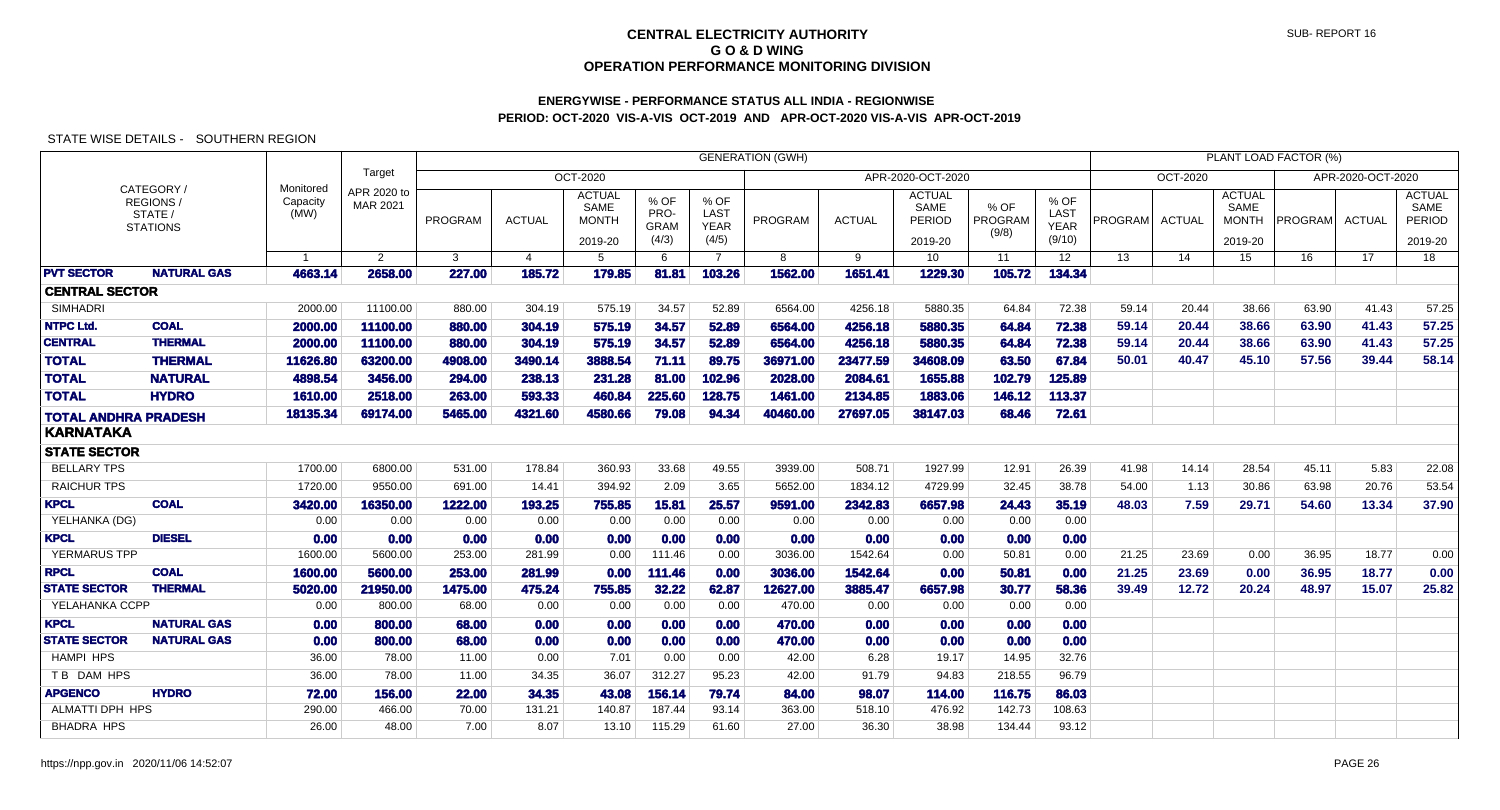# **ENERGYWISE - PERFORMANCE STATUS ALL INDIA - REGIONWISEPERIOD: OCT-2020 VIS-A-VIS OCT-2019 AND APR-OCT-2020 VIS-A-VIS APR-OCT-2019**

|                               |                                                     |                               |                         |         |                       |                                                  |                                      |                                      | <b>GENERATION (GWH)</b> |               |                                            |                          |                                       |         |                 |                                                  | PLANT LOAD FACTOR (%) |                   |                                            |
|-------------------------------|-----------------------------------------------------|-------------------------------|-------------------------|---------|-----------------------|--------------------------------------------------|--------------------------------------|--------------------------------------|-------------------------|---------------|--------------------------------------------|--------------------------|---------------------------------------|---------|-----------------|--------------------------------------------------|-----------------------|-------------------|--------------------------------------------|
|                               |                                                     |                               | Target                  |         |                       | OCT-2020                                         |                                      |                                      |                         |               | APR-2020-OCT-2020                          |                          |                                       |         | <b>OCT-2020</b> |                                                  |                       | APR-2020-OCT-2020 |                                            |
|                               | CATEGORY/<br>REGIONS/<br>STATE /<br><b>STATIONS</b> | Monitored<br>Capacity<br>(MW) | APR 2020 to<br>MAR 2021 | PROGRAM | <b>ACTUAL</b>         | <b>ACTUAL</b><br>SAME<br><b>MONTH</b><br>2019-20 | % OF<br>PRO-<br><b>GRAM</b><br>(4/3) | % OF<br>LAST<br><b>YEAR</b><br>(4/5) | PROGRAM                 | <b>ACTUAL</b> | <b>ACTUAL</b><br>SAME<br>PERIOD<br>2019-20 | % OF<br>PROGRAM<br>(9/8) | % OF<br>LAST<br><b>YEAR</b><br>(9/10) | PROGRAM | <b>ACTUAL</b>   | <b>ACTUAL</b><br>SAME<br><b>MONTH</b><br>2019-20 | PROGRAM               | <b>ACTUAL</b>     | <b>ACTUAL</b><br>SAME<br>PERIOD<br>2019-20 |
|                               |                                                     |                               | $\overline{2}$          | 3       | $\boldsymbol{\Delta}$ | 5                                                | 6                                    | $\overline{7}$                       | 8                       | 9             | 10                                         | 11                       | 12 <sup>°</sup>                       | 13      | 14              | 15                                               | 16                    | 17                | 18                                         |
| <b>GERUSUPPA HPS</b>          |                                                     | 240.00                        | 531.00                  | 36.00   | 36.29                 | 59.96                                            | 100.81                               | 60.52                                | 326.00                  | 310.80        | 335.24                                     | 95.34                    | 92.71                                 |         |                 |                                                  |                       |                   |                                            |
| <b>GHAT PRABHA HPS</b>        |                                                     | 32.00                         | 65.00                   | 5.00    | 16.34                 | 6.37                                             | 326.80                               | 256.51                               | 22.00                   | 65.43         | 15.96                                      | 297.41                   | 409.96                                |         |                 |                                                  |                       |                   |                                            |
| JOG HPS                       |                                                     | 139.20                        | 240.00                  | 18.00   | 29.04                 | 25.95                                            | 161.33                               | 111.91                               | 135.00                  | 254.99        | 163.54                                     | 188.88                   | 155.92                                |         |                 |                                                  |                       |                   |                                            |
| <b>KADRA HPS</b>              |                                                     | 150.00                        | 374.00                  | 22.00   | 31.29                 | 49.03                                            | 142.23                               | 63.82                                | 265.00                  | 306.08        | 304.99                                     | 115.50                   | 100.36                                |         |                 |                                                  |                       |                   |                                            |
| <b>KALINADI HPS</b>           |                                                     | 855.00                        | 2721.00                 | 170.00  | 186.75                | 306.99                                           | 109.85                               | 60.83                                | 1662.00                 | 1935.42       | 1730.25                                    | 116.45                   | 111.86                                |         |                 |                                                  |                       |                   |                                            |
| KALINADI SUPA HPS             |                                                     | 100.00                        | 429.00                  | 30.00   | 13.04                 | 42.59                                            | 43.47                                | 30.62                                | 190.00                  | 191.07        | 277.81                                     | 100.56                   | 68.78                                 |         |                 |                                                  |                       |                   |                                            |
| KODASALI HPS                  |                                                     | 120.00                        | 351.00                  | 21.00   | 26.53                 | 49.44                                            | 126.33                               | 53.66                                | 227.00                  | 262.61        | 262.71                                     | 115.69                   | 99.96                                 |         |                 |                                                  |                       |                   |                                            |
| LIGANAMAKKI HPS               |                                                     | 55.00                         | 254.00                  | 20.00   | 27.10                 | 32.28                                            | 135.50                               | 83.95                                | 119.00                  | 123.67        | 126.55                                     | 103.92                   | 97.72                                 |         |                 |                                                  |                       |                   |                                            |
| MUNIRABAD HPS                 |                                                     | 28.00                         | 81.00                   | 14.00   | 18.52                 | 19.77                                            | 132.29                               | 93.68                                | 48.00                   | 56.47         | 47.12                                      | 117.65                   | 119.84                                |         |                 |                                                  |                       |                   |                                            |
| SHARAVATHI HPS                |                                                     | 1035.00                       | 4653.00                 | 350.00  | 350.47                | 419.53                                           | 100.13                               | 83.54                                | 2680.00                 | 2768.69       | 2645.22                                    | 103.31                   | 104.67                                |         |                 |                                                  |                       |                   |                                            |
| SIVASAMUNDRUM HPS             |                                                     | 42.00                         | 240.00                  | 30.00   | 38.50                 | 38.33                                            | 128.33                               | 100.44                               | 159.00                  | 207.54        | 150.48                                     | 130.53                   | 137.92                                |         |                 |                                                  |                       |                   |                                            |
| <b>VARAHI HPS</b>             |                                                     | 460.00                        | 1015.00                 | 80.00   | 70.47                 | 74.99                                            | 88.09                                | 93.97                                | 567.00                  | 635.22        | 676.20                                     | 112.03                   | 93.94                                 |         |                 |                                                  |                       |                   |                                            |
| <b>KPCL</b>                   | <b>HYDRO</b>                                        | 3572.20                       | 11468.00                | 873.00  | 983.62                | 1279.20                                          | 112.67                               | 76.89                                | 6790.00                 | 7672.39       | 7251.97                                    | 113.00                   | 105.80                                |         |                 |                                                  |                       |                   |                                            |
| <b>STATE SECTOR</b>           | <b>HYDRO</b>                                        | 3644.20                       | 11624.00                | 895.00  | 1017.97               | 1322.28                                          | 113.74                               | 76.99                                | 6874.00                 | 7770.46       | 7365.97                                    | 113.04                   | 105.49                                |         |                 |                                                  |                       |                   |                                            |
| <b>PVT SECTOR</b>             |                                                     |                               |                         |         |                       |                                                  |                                      |                                      |                         |               |                                            |                          |                                       |         |                 |                                                  |                       |                   |                                            |
| <b>BELLARY DG</b>             |                                                     | 25.20                         | 0.00                    | 0.00    | 0.00                  | 0.00                                             | 0.00                                 | 0.00                                 | 0.00                    | 0.00          | 0.00                                       | 0.00                     | 0.00                                  |         |                 |                                                  |                       |                   |                                            |
| <b>BELLARY</b>                | <b>DIESEL</b>                                       | 25.20                         | 0.00                    | 0.00    | 0.00                  | 0.00                                             | 0.00                                 | 0.00                                 | 0.00                    | 0.00          | 0.00                                       | 0.00                     | 0.00                                  |         |                 |                                                  |                       |                   |                                            |
| <b>TORANGALLU TPS(SBU-I)</b>  |                                                     | 260.00                        | 1300.00                 | 99.00   | 73.99                 | 93.40                                            | 74.74                                | 79.22                                | 759.00                  | 551.85        | 683.74                                     | 72.71                    | 80.71                                 | 51.18   | 38.25           | 48.28                                            | 56.84                 | 41.33             | 51.20                                      |
| <b>TORANGALLU TPS(SBU-II)</b> |                                                     | 600.00                        | 2400.00                 | 113.00  | 166.76                | 117.33                                           | 147.58                               | 142.13                               | 1431.00                 | 741.13        | 1006.31                                    | 51.79                    | 73.65                                 | 25.31   | 37.36           | 26.28                                            | 46.44                 | 24.05             | 32.66                                      |
| <b>JSWEL</b>                  | <b>COAL</b>                                         | 860.00                        | 3700.00                 | 212.00  | 240.75                | 210.73                                           | 113.56                               | 114.25                               | 2190.00                 | 1292.98       | 1690.05                                    | 59.04                    | 76.51                                 | 33.13   | 37.63           | 32.93                                            | 49.58                 | 29.27             | 38.26                                      |
| <b>UDUPI TPP</b>              |                                                     | 1200.00                       | 4000.00                 | 368.00  | 266.92                | 45.02                                            | 72.53                                | 592.89                               | 2506.00                 | 1047.37       | 1650.32                                    | 41.79                    | 63.46                                 | 41.22   | 29.90           | 5.04                                             | 40.66                 | 16.99             | 26.78                                      |
| <b>UPCL</b>                   | <b>COAL</b>                                         | 1200.00                       | 4000.00                 | 368.00  | 266.92                | 45.02                                            | 72.53                                | 592.89                               | 2506.00                 | 1047.37       | 1650.32                                    | 41.79                    | 63.46                                 | 41.22   | 29.90           | 5.04                                             | 40.66                 | 16.99             | 26.78                                      |
| <b>PVT SECTOR</b>             | <b>THERMAL</b>                                      | 2085.20                       | 7700.00                 | 580.00  | 507.67                | 255.75                                           | 87.53                                | 198.50                               | 4696.00                 | 2340.35       | 3340.37                                    | 49.84                    | 70.06                                 | 37.84   | 33.12           | 16.69                                            | 44.38                 | 22.12             | 31.57                                      |
| <b>CENTRAL SECTOR</b>         |                                                     |                               |                         |         |                       |                                                  |                                      |                                      |                         |               |                                            |                          |                                       |         |                 |                                                  |                       |                   |                                            |
| <b>KUDGI STPP</b>             |                                                     | 2400.00                       | 4050.00                 | 471.00  | 0.00                  | 69.50                                            | 0.00                                 | 0.00                                 | 2491.00                 | 495.86        | 2148.74                                    | 19.91                    | 23.08                                 | 26.38   | 0.00            | 3.89                                             | 20.21                 | 4.02              | 17.43                                      |
| <b>NTPC Ltd.</b>              | <b>COAL</b>                                         | 2400.00                       | 4050.00                 | 471.00  | 0.00                  | 69.50                                            | 0.00                                 | 0.00                                 | 2491.00                 | 495.86        | 2148.74                                    | 19.91                    | 23.08                                 | 26.38   | 0.00            | 3.89                                             | 20.21                 | 4.02              | 17.43                                      |
| <b>CENTRAL</b>                | <b>THERMAL</b>                                      | 2400.00                       | 4050.00                 | 471.00  | 0.00                  | 69.50                                            | 0.00                                 | 0.00                                 | 2491.00                 | 495.86        | 2148.74                                    | 19.91                    | 23.08                                 | 26.38   | 0.00            | 3.89                                             | 20.21                 | 4.02              | 17.43                                      |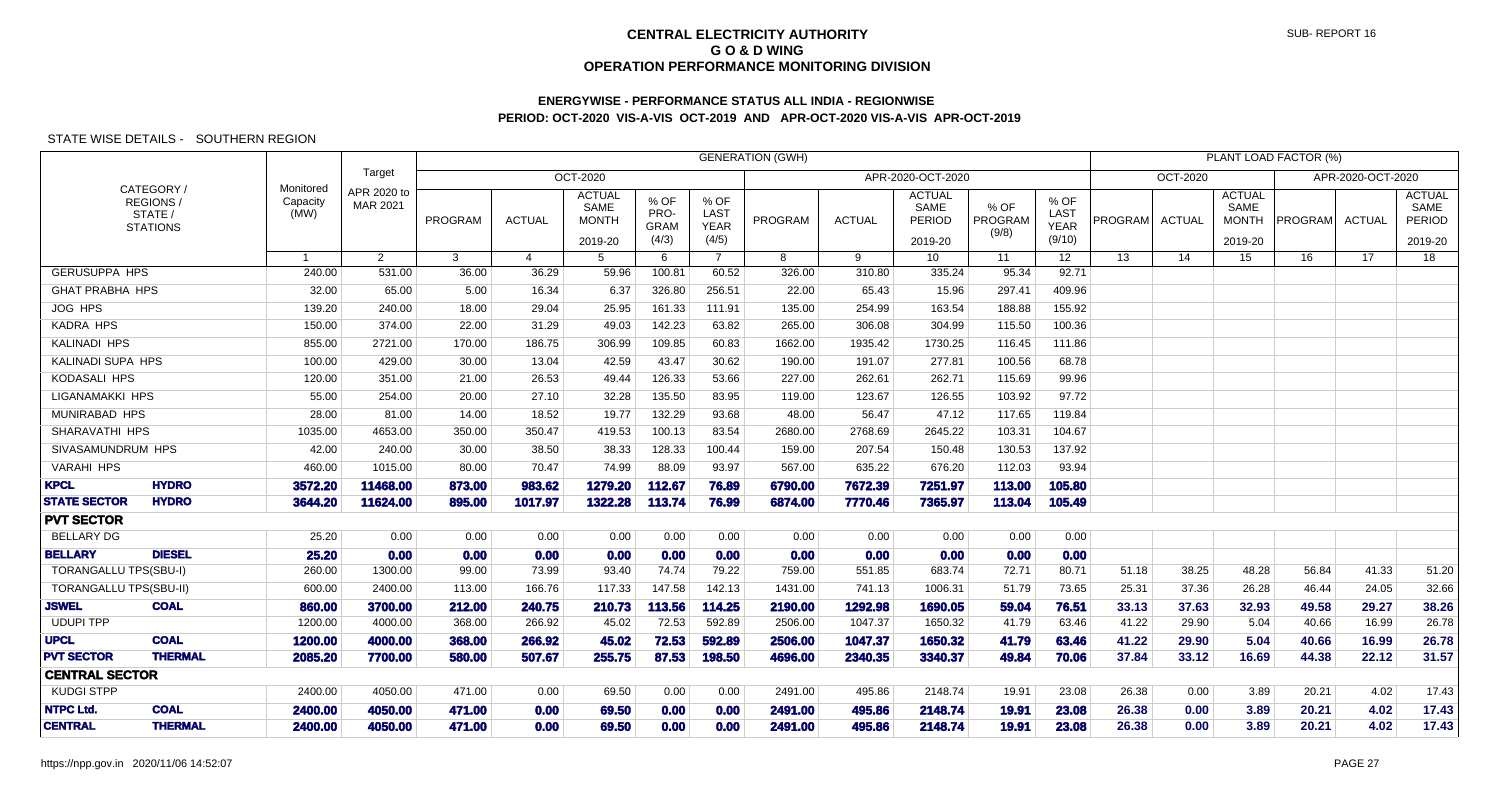# **ENERGYWISE - PERFORMANCE STATUS ALL INDIA - REGIONWISEPERIOD: OCT-2020 VIS-A-VIS OCT-2019 AND APR-OCT-2020 VIS-A-VIS APR-OCT-2019**

|                        |                                                      |                               |                         |         |                |                                                  |                                      |                                      | <b>GENERATION (GWH)</b> |               |                                            |                          |                                       |                |               |                                           | PLANT LOAD FACTOR (%) |                   |                                            |
|------------------------|------------------------------------------------------|-------------------------------|-------------------------|---------|----------------|--------------------------------------------------|--------------------------------------|--------------------------------------|-------------------------|---------------|--------------------------------------------|--------------------------|---------------------------------------|----------------|---------------|-------------------------------------------|-----------------------|-------------------|--------------------------------------------|
|                        |                                                      |                               | Target                  |         |                | OCT-2020                                         |                                      |                                      |                         |               | APR-2020-OCT-2020                          |                          |                                       |                | OCT-2020      |                                           |                       | APR-2020-OCT-2020 |                                            |
|                        | CATEGORY /<br>REGIONS/<br>STATE /<br><b>STATIONS</b> | Monitored<br>Capacity<br>(MW) | APR 2020 to<br>MAR 2021 | PROGRAM | <b>ACTUAL</b>  | <b>ACTUAL</b><br>SAME<br><b>MONTH</b><br>2019-20 | % OF<br>PRO-<br><b>GRAM</b><br>(4/3) | % OF<br>LAST<br><b>YEAR</b><br>(4/5) | PROGRAM                 | <b>ACTUAL</b> | <b>ACTUAL</b><br>SAME<br>PERIOD<br>2019-20 | % OF<br>PROGRAM<br>(9/8) | % OF<br>LAST<br><b>YEAR</b><br>(9/10) | <b>PROGRAM</b> | <b>ACTUAL</b> | <b>ACTUAL</b><br>SAME<br>MONTH<br>2019-20 | <b>PROGRAM</b>        | ACTUAL            | <b>ACTUAL</b><br>SAME<br>PERIOD<br>2019-20 |
|                        |                                                      | $\overline{1}$                | $\overline{2}$          | 3       | $\overline{4}$ | 5                                                | 6                                    | $\overline{7}$                       | 8                       | 9             | 10 <sup>1</sup>                            | 11                       | 12 <sup>2</sup>                       | 13             | 14            | 15                                        | 16                    | 17                | 18                                         |
| KAIGA                  |                                                      | 880.00                        | 6014.00                 | 556.00  | 629.88         | 660.30                                           | 113.29                               | 95.39                                | 3838.00                 | 4272.75       | 4289.15                                    | 111.33                   | 99.62                                 | 84.92          | 96.21         | 100.85                                    | 84.92                 | 94.54             | 94.90                                      |
| <b>NPCIL</b>           | <b>NUCLEAR</b>                                       | 880.00                        | 6014.00                 | 556.00  | 629.88         | 660.30                                           | 113.29                               | 95.39                                | 3838.00                 | 4272.75       | 4289.15                                    | 111.33                   | 99.62                                 | 84.92          | 96.21         | 100.85                                    | 84.92                 | 94.54             | 94.90                                      |
| <b>CENTRAL</b>         | <b>NUCLEAR</b>                                       | 880.00                        | 6014.00                 | 556.00  | 629.88         | 660.30                                           | 113.29                               | 95.39                                | 3838.00                 | 4272.75       | 4289.15                                    | 111.33                   | 99.62                                 | 84.92          | 96.21         | 100.85                                    | 84.92                 | 94.54             | 94.90                                      |
| <b>TOTAL</b>           | <b>THERMAL</b>                                       | 9505.20                       | 33700.00                | 2526,00 | 982.91         | 1081.10                                          | 38.91                                | 90.92                                | 19814.00                | 6721.68       | 12147.09                                   | 33.92                    | 55.34                                 | 35.81          | 13.94         | 15.33                                     | 40.69                 | 13.81             | 24.95                                      |
| <b>TOTAL</b>           | <b>NUCLEAR</b>                                       | 880.00                        | 6014.00                 | 556.00  | 629.88         | 660.30                                           | 113.29                               | 95.39                                | 3838.00                 | 4272.75       | 4289.15                                    | 111.33                   | 99.62                                 | 84.92          | 96.21         | 100.85                                    | 84.92                 | 94.54             | 94.90                                      |
| <b>TOTAL</b>           | <b>HYDRO</b>                                         | 3644.20                       | 11624.00                | 895.00  | 1017.97        | 1322.28                                          | 113.74                               | 76.99                                | 6874.00                 | 7770.46       | 7365.97                                    | 113.04                   | 105.49                                |                |               |                                           |                       |                   |                                            |
| <b>TOTAL KARNATAKA</b> |                                                      | 14029.40                      | 52138.00                | 4045.00 | 2630.76        | 3063.68                                          | 65.04                                | 85.87                                | 30996.00                | 18764.89      | 23802.21                                   | 60.54                    | 78.84                                 |                |               |                                           |                       |                   |                                            |
| <b>KERALA</b>          |                                                      |                               |                         |         |                |                                                  |                                      |                                      |                         |               |                                            |                          |                                       |                |               |                                           |                       |                   |                                            |
| <b>STATE SECTOR</b>    |                                                      |                               |                         |         |                |                                                  |                                      |                                      |                         |               |                                            |                          |                                       |                |               |                                           |                       |                   |                                            |
| <b>BRAMHAPURAM DG</b>  |                                                      | 63.96                         | 0.00                    | 0.00    | 0.00           | 0.00                                             | 0.00                                 | 0.00                                 | 0.00                    | 0.00          | 0.10                                       | 0.00                     | 0.00                                  |                |               |                                           |                       |                   |                                            |
| KOZHIKODE DG           |                                                      | 96.00                         | 0.00                    | 0.00    | 0.00           | 0.00                                             | 0.00                                 | 0.00                                 | 0.00                    | 0.00          | 11.94                                      | 0.00                     | 0.00                                  |                |               |                                           |                       |                   |                                            |
| <b>KSEB</b>            | <b>DIESEL</b>                                        | 159.96                        | 0.00                    | 0.00    | 0.00           | 0.00                                             | 0.00                                 | 0.00                                 | 0.00                    | 0.00          | 12.04                                      | 0.00                     | 0.00                                  |                |               |                                           |                       |                   |                                            |
| <b>STATE SECTOR</b>    | <b>THERMAL</b>                                       | 159.96                        | 0.00                    | 0.00    | 0.00           | 0.00                                             | 0.00                                 | 0.00                                 | 0.00                    | 0.00          | 12.04                                      | 0.00                     | 0.00                                  |                |               |                                           |                       |                   |                                            |
| <b>IDAMALAYAR HPS.</b> |                                                      | 75.00                         | 292.00                  | 27.00   | 32.75          | 13.06                                            | 121.30                               | 250.77                               | 131.00                  | 145.70        | 127.69                                     | 111.22                   | 114.10                                |                |               |                                           |                       |                   |                                            |
| <b>IDUKKI HPS.</b>     |                                                      | 780.00                        | 2071.00                 | 105.00  | 198.42         | 86.75                                            | 188.97                               | 228.73                               | 1191.00                 | 1303.65       | 1198.59                                    | 109.46                   | 108.77                                |                |               |                                           |                       |                   |                                            |
| KAKKAD HPS.            |                                                      | 50.00                         | 183.00                  | 17.00   | 18.26          | 17.17                                            | 107.41                               | 106.35                               | 105.00                  | 105.85        | 104.90                                     | 100.81                   | 100.91                                |                |               |                                           |                       |                   |                                            |
| KUTTIYADI ADDL, EXTN.  |                                                      | 100.00                        | 218.00                  | 18.00   | 47.00          | 41.83                                            | 261.11                               | 112.36                               | 148.00                  | 253.69        | 198.96                                     | 171.41                   | 127.51                                |                |               |                                           |                       |                   |                                            |
| KUTTIYADI EXTN. HPS.   |                                                      | 50.00                         | 114.00                  | 9.00    | 20.22          | 0.00                                             | 224.67                               | 0.00                                 | 71.00                   | 124.19        | 24.99                                      | 174.91                   | 496.94                                |                |               |                                           |                       |                   |                                            |
| KUTTIYADI HPS.         |                                                      | 75.00                         | 250.00                  | 21.00   | 18.47          | 27.94                                            | 87.95                                | 66.11                                | 170.00                  | 131.58        | 144.30                                     | 77.40                    | 91.19                                 |                |               |                                           |                       |                   |                                            |
| LOWER PERIYAR HPS.     |                                                      | 180.00                        | 501.00                  | 67.00   | 85.43          | 75.86                                            | 127.51                               | 112.62                               | 367.00                  | 394.20        | 311.33                                     | 107.41                   | 126.62                                |                |               |                                           |                       |                   |                                            |
| NARIAMANGLAM HPS       |                                                      | 45.00                         | 325.00                  | 41.00   | 42.64          | 52.44                                            | 104.00                               | 81.31                                | 221.00                  | 221.02        | 218.26                                     | 100.01                   | 101.26                                |                |               |                                           |                       |                   |                                            |
| PALLIVASAL HPS.        |                                                      | 37.50                         | 180.00                  | 16.00   | 13.25          | 13.27                                            | 82.81                                | 99.85                                | 107.00                  | 84.53         | 81.84                                      | 79.00                    | 103.29                                |                |               |                                           |                       |                   |                                            |
| PANNIAR HPS.           |                                                      | 30.00                         | 138.00                  | 16.00   | 22.32          | 20.68                                            | 139.50                               | 107.93                               | 82.00                   | 99.60         | 84.99                                      | 121.46                   | 117.19                                |                |               |                                           |                       |                   |                                            |
| PORINGALKUTTU HPS.     |                                                      | 32.00                         | 116.00                  | 17.00   | 30.77          | 12.05                                            | 181.00                               | 255.35                               | 78.00                   | 108.14        | 65.42                                      | 138.64                   | 165.30                                |                |               |                                           |                       |                   |                                            |
| SABARIGIRI HPS.        |                                                      | 300.00                        | 1159.00                 | 88.00   | 151.46         | 104.51                                           | 172.11                               | 144.92                               | 634.00                  | 708.23        | 623.14                                     | 111.71                   | 113.66                                |                |               |                                           |                       |                   |                                            |
| SENGULAM HPS.          |                                                      | 48.00                         | 143.00                  | 12.00   | 16.44          | 16.68                                            | 137.00                               | 98.56                                | 96.00                   | 94.90         | 94.58                                      | 98.85                    | 100.34                                |                |               |                                           |                       |                   |                                            |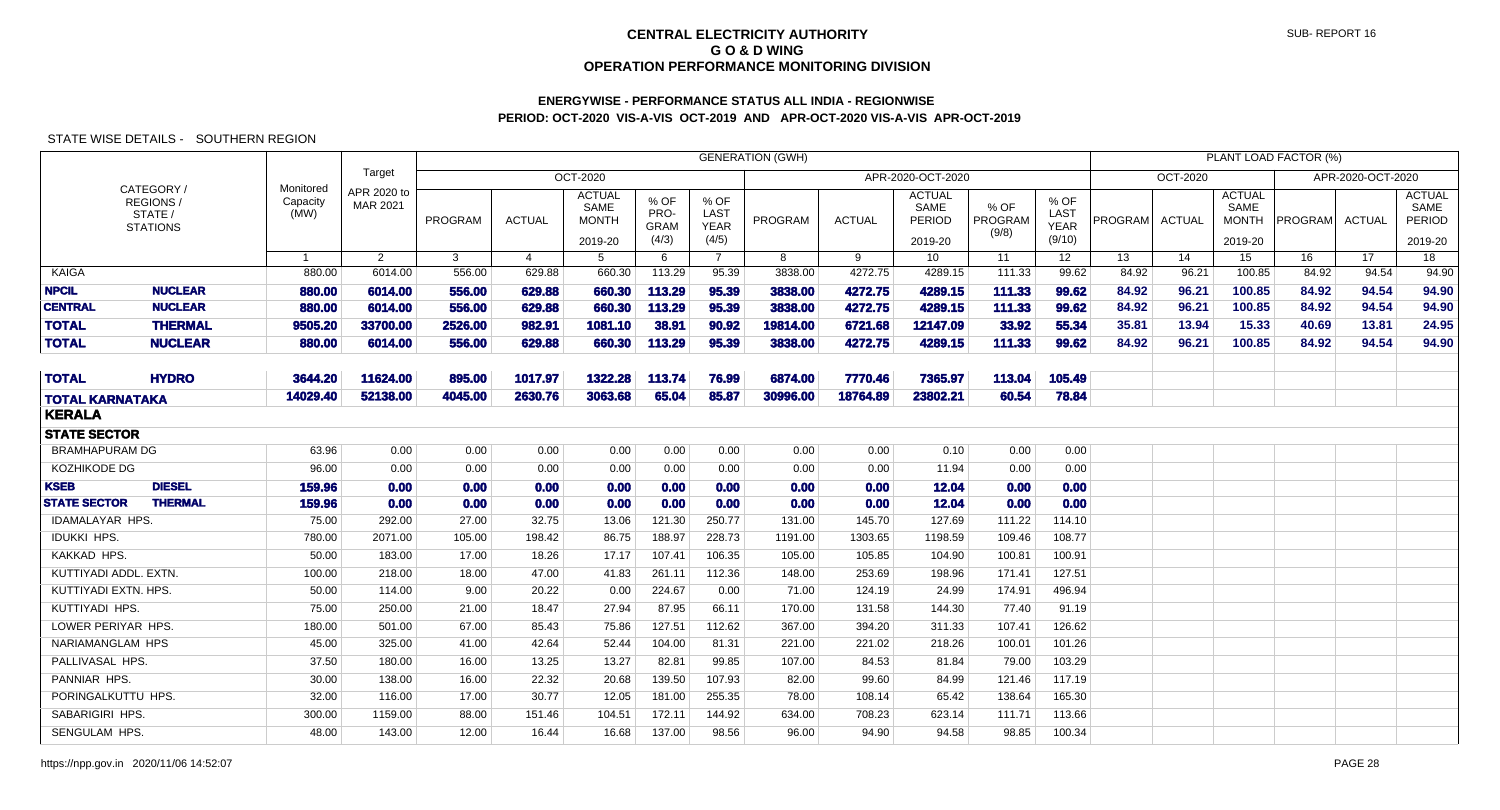# **ENERGYWISE - PERFORMANCE STATUS ALL INDIA - REGIONWISEPERIOD: OCT-2020 VIS-A-VIS OCT-2019 AND APR-OCT-2020 VIS-A-VIS APR-OCT-2019**

|                         |                                                            |                               |                         |                |                |                                                  |                                      |                                      | <b>GENERATION (GWH)</b> |               |                                            |                          |                                       |         |               |                                                  | PLANT LOAD FACTOR (%) |                   |                                            |
|-------------------------|------------------------------------------------------------|-------------------------------|-------------------------|----------------|----------------|--------------------------------------------------|--------------------------------------|--------------------------------------|-------------------------|---------------|--------------------------------------------|--------------------------|---------------------------------------|---------|---------------|--------------------------------------------------|-----------------------|-------------------|--------------------------------------------|
|                         |                                                            |                               | Target                  |                |                | <b>OCT-2020</b>                                  |                                      |                                      |                         |               | APR-2020-OCT-2020                          |                          |                                       |         | OCT-2020      |                                                  |                       | APR-2020-OCT-2020 |                                            |
|                         | CATEGORY/<br><b>REGIONS/</b><br>STATE /<br><b>STATIONS</b> | Monitored<br>Capacity<br>(MW) | APR 2020 to<br>MAR 2021 | PROGRAM        | <b>ACTUAL</b>  | <b>ACTUAL</b><br>SAME<br><b>MONTH</b><br>2019-20 | % OF<br>PRO-<br><b>GRAM</b><br>(4/3) | % OF<br>LAST<br><b>YEAR</b><br>(4/5) | <b>PROGRAM</b>          | <b>ACTUAL</b> | <b>ACTUAL</b><br>SAME<br>PERIOD<br>2019-20 | % OF<br>PROGRAM<br>(9/8) | % OF<br>LAST<br><b>YEAR</b><br>(9/10) | PROGRAM | <b>ACTUAL</b> | <b>ACTUAL</b><br>SAME<br><b>MONTH</b><br>2019-20 | <b>PROGRAM</b>        | ACTUAL            | <b>ACTUAL</b><br>SAME<br>PERIOD<br>2019-20 |
|                         |                                                            | $\mathbf{1}$                  | $\overline{2}$          | $\overline{3}$ | $\overline{4}$ | 5                                                | 6                                    | $7^{\circ}$                          | 8                       | 9             | 10 <sup>1</sup>                            | 11                       | 12                                    | 13      | 14            | $\overline{15}$                                  | 16                    | $\overline{17}$   | $\overline{18}$                            |
| SHOLAYAR HPS.           |                                                            | 54.00                         | 210.00                  | 20.00          | 18.82          | 24.53                                            | 94.10                                | 76.72                                | 98.00                   | 117.29        | 100.08                                     | 119.68                   | 117.20                                |         |               |                                                  |                       |                   |                                            |
| THOTTIYAR HPS           |                                                            | 0.00                          | 0.00                    | 0.00           | 0.00           | 0.00                                             | 0.00                                 | 0.00                                 | 0.00                    | 0.00          | 0.00                                       | 0.00                     | 0.00                                  |         |               |                                                  |                       |                   |                                            |
| <b>KSEB</b>             | <b>HYDRO</b>                                               | 1856.50                       | 5900.00                 | 474.00         | 716.25         | 506.77                                           | 151.11                               | 141.34                               | 3499.00                 | 3892.57       | 3379.07                                    | 111.25                   | 115.20                                |         |               |                                                  |                       |                   |                                            |
| <b>STATE SECTOR</b>     | <b>HYDRO</b>                                               | 1856.50                       | 5900.00                 | 474.00         | 716.25         | 506.77                                           | 151.11                               | 141.34                               | 3499.00                 | 3892.57       | 3379.07                                    | 111.25                   | 115.20                                |         |               |                                                  |                       |                   |                                            |
| <b>PVT SECTOR</b>       |                                                            |                               |                         |                |                |                                                  |                                      |                                      |                         |               |                                            |                          |                                       |         |               |                                                  |                       |                   |                                            |
| COCHIN CCPP (Liq.)      |                                                            | 174.00                        | 0.00                    | 0.00           | 0.00           | 0.00                                             | 0.00                                 | 0.00                                 | 0.00                    | 0.00          | 0.00                                       | 0.00                     | 0.00                                  |         |               |                                                  |                       |                   |                                            |
| <b>BSES(C)</b>          | <b>NATURAL GAS</b>                                         | 174.00                        | 0.00                    | 0.00           | 0.00           | 0.00                                             | 0.00                                 | 0.00                                 | 0.00                    | 0.00          | 0.00                                       | 0.00                     | 0.00                                  |         |               |                                                  |                       |                   |                                            |
| <b>PVT SECTOR</b>       | <b>NATURAL GAS</b>                                         | 174.00                        | 0.00                    | 0.00           | 0.00           | 0.00                                             | 0.00                                 | 0.00                                 | 0.00                    | 0.00          | 0.00                                       | 0.00                     | 0.00                                  |         |               |                                                  |                       |                   |                                            |
| <b>CENTRAL SECTOR</b>   |                                                            |                               |                         |                |                |                                                  |                                      |                                      |                         |               |                                            |                          |                                       |         |               |                                                  |                       |                   |                                            |
| R. GANDHI CCPP (Liq.)   |                                                            | 359.58                        | 10.00                   | 1.00           | 0.00           | 0.00                                             | 0.00                                 | 0.00                                 | 5.00                    | 0.00          | 0.00                                       | 0.00                     | 0.00                                  |         |               |                                                  |                       |                   |                                            |
| <b>NTPC Ltd.</b>        | <b>NATURAL GAS</b>                                         | 359.58                        | 10.00                   | 1.00           | 0.00           | 0.00                                             | 0.00                                 | 0.00                                 | 5.00                    | 0.00          | 0.00                                       | 0.00                     | 0.00                                  |         |               |                                                  |                       |                   |                                            |
| <b>CENTRAL</b>          | <b>NATURAL GAS</b>                                         | 359.58                        | 10.00                   | 1.00           | 0.00           | 0.00                                             | 0.00                                 | 0.00                                 | 5.00                    | 0.00          | 0.00                                       | 0.00                     | 0.00                                  |         |               |                                                  |                       |                   |                                            |
| <b>TOTAL</b>            | <b>THERMAL</b>                                             | 159.96                        | 0.00                    | 0.00           | 0.00           | 0.00                                             | 0.00                                 | 0.00                                 | 0.00                    | 0.00          | 12.04                                      | 0.00                     | 0.00                                  |         |               |                                                  |                       |                   |                                            |
| <b>TOTAL</b>            | <b>NATURAL</b>                                             | 533.58                        | 10.00                   | 1.00           | 0.00           | 0.00                                             | 0.00                                 | 0.00                                 | 5.00                    | 0.00          | 0.00                                       | 0.00                     | 0.00                                  |         |               |                                                  |                       |                   |                                            |
| <b>TOTAL</b>            | <b>HYDRO</b>                                               | 1856.50                       | 5900.00                 | 474.00         | 716.25         | 506.77                                           | 151.11                               | 141.34                               | 3499.00                 | 3892.57       | 3379.07                                    | 111.25                   | 115.20                                |         |               |                                                  |                       |                   |                                            |
| <b>TOTAL KERALA</b>     |                                                            | 2550.04                       | 5910.00                 | 475.00         | 716.25         | 506.77                                           | 150.79                               | 141.34                               | 3504.00                 | 3892.57       | 3391.11                                    | 111.09                   | 114.79                                |         |               |                                                  |                       |                   |                                            |
| <b>PUDUCHERRY</b>       |                                                            |                               |                         |                |                |                                                  |                                      |                                      |                         |               |                                            |                          |                                       |         |               |                                                  |                       |                   |                                            |
| <b>STATE SECTOR</b>     |                                                            |                               |                         |                |                |                                                  |                                      |                                      |                         |               |                                            |                          |                                       |         |               |                                                  |                       |                   |                                            |
| <b>KARAIKAL CCPP</b>    |                                                            | 32.50                         | 225.00                  | 20.00          | 17.67          | 21.92                                            | 88.35                                | 80.61                                | 137.00                  | 136.97        | 147.41                                     | 99.98                    | 92.92                                 |         |               |                                                  |                       |                   |                                            |
| P&ED, Pudu.             | <b>NATURAL GAS</b>                                         | 32.50                         | 225.00                  | 20.00          | 17.67          | 21.92                                            | 88.35                                | 80.61                                | 137.00                  | 136.97        | 147.41                                     | 99.98                    | 92.92                                 |         |               |                                                  |                       |                   |                                            |
| <b>STATE SECTOR</b>     | <b>NATURAL GAS</b>                                         | 32.50                         | 225.00                  | 20.00          | 17.67          | 21.92                                            | 88.35                                | 80.61                                | 137.00                  | 136.97        | 147.41                                     | 99.98                    | 92.92                                 |         |               |                                                  |                       |                   |                                            |
| <b>TOTAL</b>            | <b>NATURAL</b>                                             | 32.50                         | 225.00                  | 20.00          | 17.67          | 21.92                                            | 88.35                                | 80.61                                | 137.00                  | 136.97        | 147.41                                     | 99.98                    | 92.92                                 |         |               |                                                  |                       |                   |                                            |
| <b>TOTAL PUDUCHERRY</b> |                                                            | 32.50                         | 225.00                  | 20.00          | 17.67          | 21.92                                            | 88.35                                | 80.61                                | 137.00                  | 136.97        | 147.41                                     | 99.98                    | 92.92                                 |         |               |                                                  |                       |                   |                                            |
| <b>TAMIL NADU</b>       |                                                            |                               |                         |                |                |                                                  |                                      |                                      |                         |               |                                            |                          |                                       |         |               |                                                  |                       |                   |                                            |
| <b>STATE SECTOR</b>     |                                                            |                               |                         |                |                |                                                  |                                      |                                      |                         |               |                                            |                          |                                       |         |               |                                                  |                       |                   |                                            |
| <b>METTUR TPS</b>       |                                                            | 840.00                        | 5500.00                 | 432.00         | 204.95         | 363.45                                           | 47.44                                | 56.39                                | 3290.00                 | 1873.16       | 3067.92                                    | 56.93                    | 61.06                                 | 69.12   | 32.79         | 58.16                                            | 76.26                 | 43.42             | 71.11                                      |
| <b>METTUR TPS - II</b>  |                                                            | 600.00                        | 3500.00                 | 287.00         | 0.00           | 251.62                                           | 0.00                                 | 0.00                                 | 1958.00                 | 803.61        | 1720.89                                    | 41.04                    | 46.70                                 | 64.29   | 0.00          | 56.37                                            | 63.54                 | 26.08             | 55.84                                      |
|                         |                                                            |                               |                         |                |                |                                                  |                                      |                                      |                         |               |                                            |                          |                                       |         |               |                                                  |                       |                   |                                            |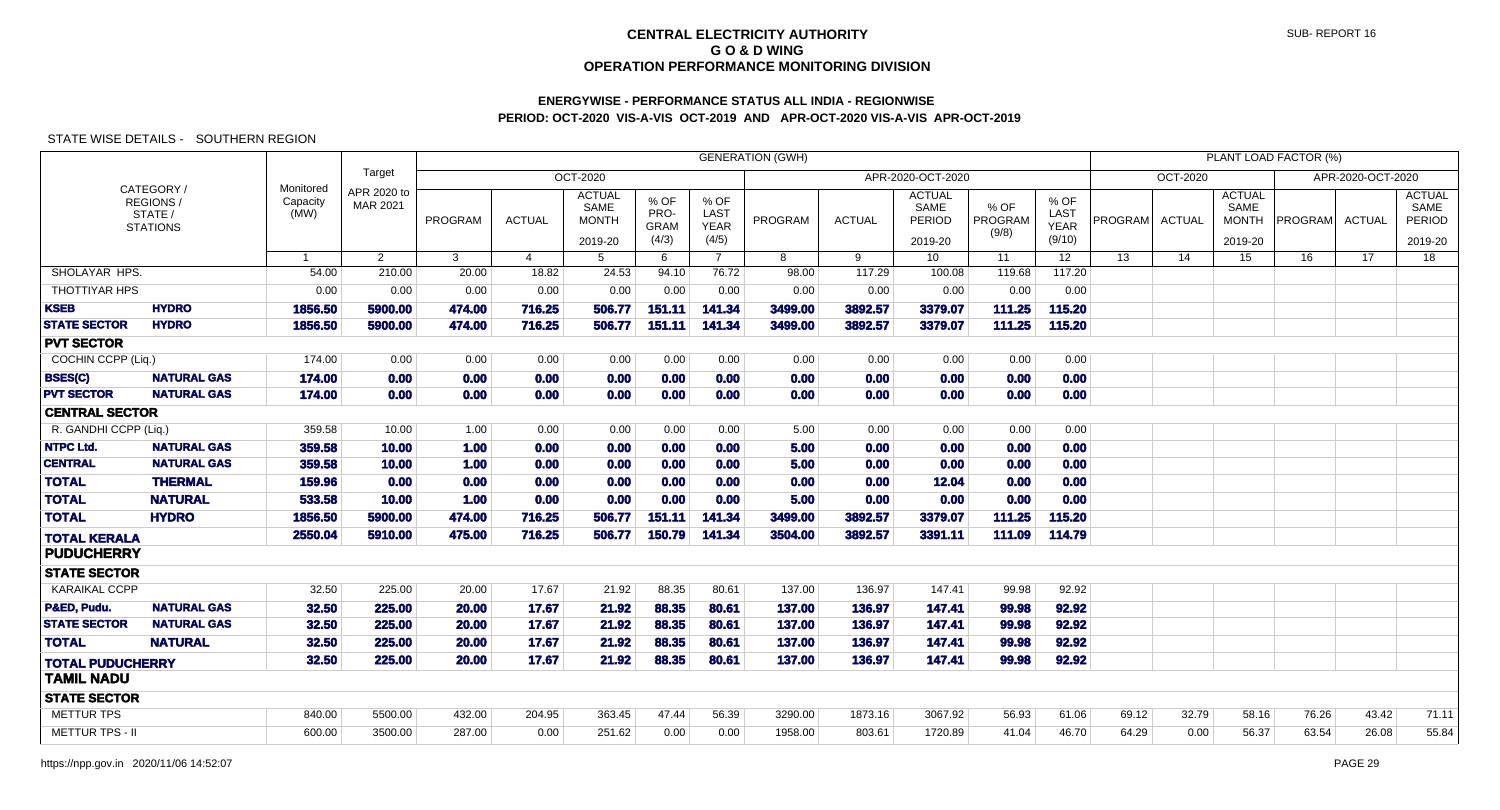## **ENERGYWISE - PERFORMANCE STATUS ALL INDIA - REGIONWISEPERIOD: OCT-2020 VIS-A-VIS OCT-2019 AND APR-OCT-2020 VIS-A-VIS APR-OCT-2019**

|                                |                                                    |                               |                                |              |                |                                                  |                                      |                                             | <b>GENERATION (GWH)</b> |               |                                            |                          |                                       |         |               |                                                  | PLANT LOAD FACTOR (%) |                   |                                            |
|--------------------------------|----------------------------------------------------|-------------------------------|--------------------------------|--------------|----------------|--------------------------------------------------|--------------------------------------|---------------------------------------------|-------------------------|---------------|--------------------------------------------|--------------------------|---------------------------------------|---------|---------------|--------------------------------------------------|-----------------------|-------------------|--------------------------------------------|
|                                |                                                    |                               | Target                         |              |                | OCT-2020                                         |                                      |                                             |                         |               | APR-2020-OCT-2020                          |                          |                                       |         | OCT-2020      |                                                  |                       | APR-2020-OCT-2020 |                                            |
|                                | CATEGORY/<br>REGIONS<br>STATE /<br><b>STATIONS</b> | Monitored<br>Capacity<br>(MW) | APR 2020 to<br><b>MAR 2021</b> | PROGRAM      | <b>ACTUAL</b>  | <b>ACTUAL</b><br>SAME<br><b>MONTH</b><br>2019-20 | % OF<br>PRO-<br><b>GRAM</b><br>(4/3) | % OF<br><b>LAST</b><br><b>YEAR</b><br>(4/5) | PROGRAM                 | <b>ACTUAL</b> | <b>ACTUAL</b><br>SAME<br>PERIOD<br>2019-20 | % OF<br>PROGRAM<br>(9/8) | % OF<br>LAST<br><b>YEAR</b><br>(9/10) | PROGRAM | <b>ACTUAL</b> | <b>ACTUAL</b><br>SAME<br><b>MONTH</b><br>2019-20 | <b>PROGRAM</b>        | ACTUAL            | <b>ACTUAL</b><br>SAME<br>PERIOD<br>2019-20 |
|                                |                                                    | $\overline{1}$                | $\overline{2}$                 | $\mathbf{3}$ | $\overline{4}$ | 5                                                | 6                                    | $\overline{7}$                              | 8                       | 9             | 10                                         | 11                       | 12 <sup>12</sup>                      | 13      | 14            | 15                                               | 16                    | 17                | 18                                         |
| NORTH CHENNAI TPS              |                                                    | 1830.00                       | 11700.00                       | 1113.00      | 483.58         | 695.10                                           | 43.45                                | 69.57                                       | 6643.00                 | 3725.46       | 5453.06                                    | 56.08                    | 68.32                                 | 56.88   | 35.52         | 51.05                                            | 66.47                 | 39.64             | 58.02                                      |
| <b>TUTICORIN TPS</b>           |                                                    | 1050.00                       | 5400.00                        | 441.00       | 224.87         | 397.29                                           | 50.99                                | 56.60                                       | 3075.00                 | 2563.33       | 3512.60                                    | 83.36                    | 72.98                                 | 56.45   | 28.79         | 50.86                                            | 57.02                 | 47.53             | 65.13                                      |
| <b>TANGEDCO</b>                | <b>COAL</b>                                        | 4320.00                       | 26100.00                       | 2273.00      | 913.40         | 1707.46                                          | 40.18                                | 53.49                                       | 14966.00                | 8965.56       | 13754.47                                   | 59.91                    | 65.18                                 | 59.67   | 28.42         | 53.12                                            | 65.69                 | 40.41             | 61.99                                      |
| <b>STATE SECTOR</b>            | <b>THERMAL</b>                                     | 4320.00                       | 26100.00                       | 2273.00      | 913.40         | 1707.46                                          | 40.18                                | 53.49                                       | 14966.00                | 8965.56       | 13754.47                                   | 59.91                    | 65.18                                 | 59.67   | 28.42         | 53.12                                            | 65.69                 | 40.41             | 61.99                                      |
| <b>BASIN BRIDGE GT (Liq.)</b>  |                                                    | 120.00                        | 0.00                           | 0.00         | 0.00           | 0.00                                             | 0.00                                 | 0.00                                        | 0.00                    | 0.00          | 0.00                                       | 0.00                     | 0.00                                  |         |               |                                                  |                       |                   |                                            |
| <b>KOVIKALPAL CCPP</b>         |                                                    | 107.88                        | 324.00                         | 25.00        | 17.09          | 18.25                                            | 68.36                                | 93.64                                       | 166.00                  | 197.76        | 140.70                                     | 119.13                   | 140.55                                |         |               |                                                  |                       |                   |                                            |
| <b>KUTTALAM CCPP</b>           |                                                    | 100.00                        | 370.00                         | 32.00        | 62.39          | 0.00                                             | 194.97                               | 0.00                                        | 224.00                  | 338.38        | 29.09                                      | 151.06                   | 1163.22                               |         |               |                                                  |                       |                   |                                            |
| <b>VALUTHUR CCPP</b>           |                                                    | 186.20                        | 900.00                         | 77.00        | 115.27         | 111.57                                           | 149.70                               | 103.32                                      | 518.00                  | 761.21        | 737.88                                     | 146.95                   | 103.16                                |         |               |                                                  |                       |                   |                                            |
| <b>TANGEDCO</b>                | <b>NATURAL GAS</b>                                 | 514.08                        | 1594.00                        | 134.00       | 194.75         | 129.82                                           | 145.34                               | 150.02                                      | 908.00                  | 1297.35       | 907.67                                     | 142.88                   | 142.93                                |         |               |                                                  |                       |                   |                                            |
| <b>STATE SECTOR</b>            | <b>NATURAL GAS</b>                                 | 514.08                        | 1594.00                        | 134.00       | 194.75         | 129.82                                           | 145.34                               | 150.02                                      | 908.00                  | 1297.35       | 907.67                                     | 142.88                   | 142.93                                |         |               |                                                  |                       |                   |                                            |
| ALIYAR HPS.                    |                                                    | 60.00                         | 120.00                         | 10.00        | 16.28          | 9.14                                             | 162.80                               | 178.12                                      | 62.00                   | 86.64         | 52.87                                      | 139.74                   | 163.87                                |         |               |                                                  |                       |                   |                                            |
| <b>BHAWANI BARRAGE-II HPS</b>  |                                                    | 30.00                         | 52.00                          | 13.00        | 14.55          | 13.82                                            | 111.92                               | 105.28                                      | 36.00                   | 67.12         | 37.33                                      | 186.44                   | 179.80                                |         |               |                                                  |                       |                   |                                            |
| <b>BHAWANI BARRAGE-III HPS</b> |                                                    | 30.00                         | 40.00                          | 12.00        | 11.26          | 14.53                                            | 93.83                                | 77.49                                       | 20.00                   | 50.14         | 30.34                                      | 250.68                   | 165.25                                |         |               |                                                  |                       |                   |                                            |
| BHAWANI KATTAL                 |                                                    | 30.00                         | 57.00                          | 11.00        | 10.68          | 11.79                                            | 97.09                                | 90.59                                       | 37.00                   | 65.78         | 33.44                                      | 177.79                   | 196.72                                |         |               |                                                  |                       |                   |                                            |
| KADAMPARI HPS.                 |                                                    | 400.00                        | 378.00                         | 44.00        | 21.72          | 45.39                                            | 49.36                                | 47.85                                       | 224.00                  | 257.53        | 160.03                                     | 114.97                   | 160.93                                |         |               |                                                  |                       |                   |                                            |
| KODAYAR-I HPS.                 |                                                    | 60.00                         | 140.00                         | 20.00        | 19.47          | 11.03                                            | 97.35                                | 176.52                                      | 66.00                   | 72.62         | 62.82                                      | 110.03                   | 115.60                                |         |               |                                                  |                       |                   |                                            |
| KODAYAR-II HPS.                |                                                    | 40.00                         | 60.00                          | 7.00         | 11.30          | 7.20                                             | 161.43                               | 156.94                                      | 25.00                   | 43.26         | 20.07                                      | 173.04                   | 215.55                                |         |               |                                                  |                       |                   |                                            |
| KUNDAH-I HPS.                  |                                                    | 60.00                         | 216.00                         | 18.00        | 24.50          | 14.60                                            | 136.11                               | 167.81                                      | 133.00                  | 170.75        | 126.85                                     | 128.38                   | 134.61                                |         |               |                                                  |                       |                   |                                            |
| KUNDAH-II HPS.                 |                                                    | 175.00                        | 500.00                         | 45.00        | 62.97          | 69.58                                            | 139.93                               | 90.50                                       | 312.00                  | 443.26        | 362.93                                     | 142.07                   | 122.13                                |         |               |                                                  |                       |                   |                                            |
| KUNDAH-III HPS.                |                                                    | 180.00                        | 335.00                         | 29.00        | 36.28          | 48.68                                            | 125.10                               | 74.53                                       | 204.00                  | 257.34        | 214.35                                     | 126.15                   | 120.06                                |         |               |                                                  |                       |                   |                                            |
| KUNDAH-IV HPS.                 |                                                    | 100.00                        | 140.00                         | 15.00        | 13.75          | 31.68                                            | 91.67                                | 43.40                                       | 86.00                   | 97.29         | 111.52                                     | 113.13                   | 87.24                                 |         |               |                                                  |                       |                   |                                            |
| KUNDAH-V HPS.                  |                                                    | 40.00                         | 40.00                          | 4.00         | 12.16          | 0.82                                             | 304.00                               | 1482.93                                     | 26.00                   | 25.94         | 19.59                                      | 99.77                    | 132.41                                |         |               |                                                  |                       |                   |                                            |
| <b>LOWER METTUR-I HPS.</b>     |                                                    | 30.00                         | 50.00                          | 10.00        | 13.52          | 13.35                                            | 135.20                               | 101.27                                      | 32.00                   | 59.71         | 37.96                                      | 186.59                   | 157.30                                |         |               |                                                  |                       |                   |                                            |
| LOWER METTUR-II HPS.           |                                                    | 30.00                         | 45.00                          | 8.00         | 13.85          | 14.00                                            | 173.13                               | 98.93                                       | 30.00                   | 60.43         | 36.02                                      | 201.42                   | 167.75                                |         |               |                                                  |                       |                   |                                            |
| LOWER METTUR-III HPS.          |                                                    | 30.00                         | 56.00                          | 11.00        | 13.63          | 13.08                                            | 123.91                               | 104.20                                      | 36.00                   | 61.10         | 34.80                                      | 169.72                   | 175.57                                |         |               |                                                  |                       |                   |                                            |
| LOWER METTUR-IV HPS.           |                                                    | 30.00                         | 44.00                          | 8.00         | 11.35          | 8.84                                             | 141.88                               | 128.39                                      | 27.00                   | 51.65         | 26.66                                      | 191.30                   | 193.74                                |         |               |                                                  |                       |                   |                                            |
| METTUR DAM HPS                 |                                                    | 50.00                         | 110.00                         | 17.00        | 13.08          | 25.78                                            | 76.94                                | 50.74                                       | 74.00                   | 84.31         | 85.74                                      | 113.93                   | 98.33                                 |         |               |                                                  |                       |                   |                                            |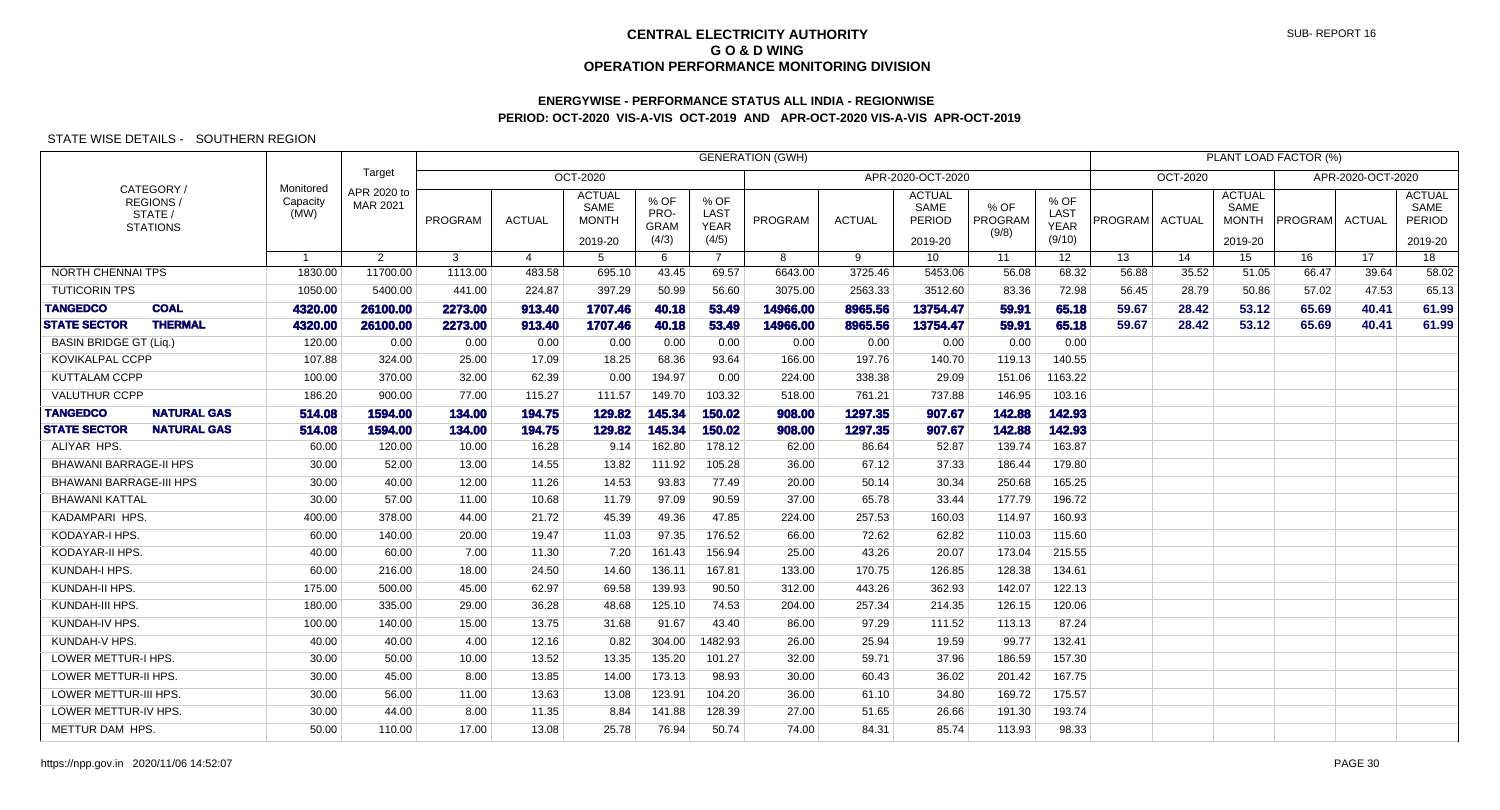# **ENERGYWISE - PERFORMANCE STATUS ALL INDIA - REGIONWISEPERIOD: OCT-2020 VIS-A-VIS OCT-2019 AND APR-OCT-2020 VIS-A-VIS APR-OCT-2019**

### STATE WISE DETAILS - SOUTHERN REGION

|                                           |                                                      |                               |                         |                | <b>GENERATION (GWH)</b><br>PLANT LOAD FACTOR (%)<br><b>OCT-2020</b> |                                                  |                                      |                                      |         |               |                                            |                            |                                       |                |               |                                                  |         |                   |                                            |
|-------------------------------------------|------------------------------------------------------|-------------------------------|-------------------------|----------------|---------------------------------------------------------------------|--------------------------------------------------|--------------------------------------|--------------------------------------|---------|---------------|--------------------------------------------|----------------------------|---------------------------------------|----------------|---------------|--------------------------------------------------|---------|-------------------|--------------------------------------------|
|                                           |                                                      |                               | Target                  |                | OCT-2020<br>APR-2020-OCT-2020                                       |                                                  |                                      |                                      |         |               |                                            |                            |                                       |                |               |                                                  |         | APR-2020-OCT-2020 |                                            |
|                                           | CATEGORY /<br>REGIONS/<br>STATE /<br><b>STATIONS</b> | Monitored<br>Capacity<br>(MW) | APR 2020 to<br>MAR 2021 | <b>PROGRAM</b> | <b>ACTUAL</b>                                                       | <b>ACTUAL</b><br>SAME<br><b>MONTH</b><br>2019-20 | % OF<br>PRO-<br><b>GRAM</b><br>(4/3) | % OF<br>LAST<br><b>YEAR</b><br>(4/5) | PROGRAM | <b>ACTUAL</b> | <b>ACTUAL</b><br>SAME<br>PERIOD<br>2019-20 | $%$ OF<br>PROGRAM<br>(9/8) | % OF<br>LAST<br><b>YEAR</b><br>(9/10) | <b>PROGRAM</b> | <b>ACTUAL</b> | <b>ACTUAL</b><br>SAME<br><b>MONTH</b><br>2019-20 | PROGRAM | ACTUAL            | <b>ACTUAL</b><br>SAME<br>PERIOD<br>2019-20 |
|                                           |                                                      | $\overline{1}$                | $\mathbf{2}$            | 3              | 4                                                                   | 5                                                | 6                                    | $7^{\circ}$                          | 8       | 9             | 10 <sup>°</sup>                            | 11                         | 12 <sup>2</sup>                       | 13             | 14            | 15                                               | 16      | 17                | 18                                         |
| METTUR TUNNEL HPS.                        |                                                      | 200.00                        | 290.00                  | 63.00          | 73.42                                                               | 100.39                                           | 116.54                               | 73.13                                | 212.00  | 302.24        | 253.91                                     | 142.57                     | 119.03                                |                |               |                                                  |         |                   |                                            |
| <b>MOYAR HPS</b>                          |                                                      | 36.00                         | 110.00                  | 11.00          | 8.65                                                                | 14.21                                            | 78.64                                | 60.87                                | 72.00   | 63.10         | 65.68                                      | 87.64                      | 96.07                                 |                |               |                                                  |         |                   |                                            |
| PAPANASAM HPS.                            |                                                      | 32.00                         | 100.00                  | 11.00          | 10.44                                                               | 6.13                                             | 94.91                                | 170.31                               | 58.00   | 61.09         | 36.56                                      | 105.32                     | 167.08                                |                |               |                                                  |         |                   |                                            |
| PARSON'S VALLEY HPS.                      |                                                      | 30.00                         | 30.00                   | 4.00           | 3.89                                                                | 2.20                                             | 97.25                                | 176.82                               | 18.00   | 34.18         | 13.99                                      | 189.89                     | 244.32                                |                |               |                                                  |         |                   |                                            |
| PERIYAR HPS.                              |                                                      | 161.00                        | 410.00                  | 55.00          | 100.06                                                              | 89.85                                            | 181.93                               | 111.36                               | 241.00  | 288.61        | 269.04                                     | 119.76                     | 107.27                                |                |               |                                                  |         |                   |                                            |
| PYKARA HPS.                               |                                                      | 59.20                         | 35.00                   | 4.00           | 0.00                                                                | 0.61                                             | 0.00                                 | 0.00                                 | 21.00   | 0.03          | 17.61                                      | 0.14                       | 0.17                                  |                |               |                                                  |         |                   |                                            |
| PYKARA ULTMATE HPS.                       |                                                      | 150.00                        | 305.00                  | 29.00          | 24.99                                                               | 35.67                                            | 86.17                                | 70.06                                | 192.00  | 190.17        | 193.60                                     | 99.05                      | 98.23                                 |                |               |                                                  |         |                   |                                            |
| SARKARPATHY HPS.                          |                                                      | 30.00                         | 117.00                  | 15.00          | 15.73                                                               | 12.53                                            | 104.87                               | 125.54                               | 55.00   | 71.21         | 49.11                                      | 129.47                     | 145.00                                |                |               |                                                  |         |                   |                                            |
| SHOLAYAR HPS (TN)                         |                                                      | 70.00                         | 175.00                  | 27.00          | 32.17                                                               | 30.54                                            | 119.15                               | 105.34                               | 114.00  | 168.48        | 159.19                                     | 147.79                     | 105.84                                |                |               |                                                  |         |                   |                                            |
| SURULIYAR HPS.                            |                                                      | 35.00                         | 85.00                   | 13.00          | 8.85                                                                | 16.91                                            | 68.08                                | 52.34                                | 38.00   | 38.71         | 50.43                                      | 101.87                     | 76.76                                 |                |               |                                                  |         |                   |                                            |
| <b>TANGEDCO</b>                           | <b>HYDRO</b>                                         | 2178.20                       | 4040.00                 | 514.00         | 598.55                                                              | 662.35                                           | 116.45                               | 90.37                                | 2451.00 | 3172.69       | 2562.44                                    | 129.44                     | 123.82                                |                |               |                                                  |         |                   |                                            |
| <b>STATE SECTOR</b>                       | <b>HYDRO</b>                                         | 2178.20                       | 4040.00                 | 514.00         | 598.55                                                              | 662.35                                           | 116.45                               | 90.37                                | 2451.00 | 3172.69       | 2562.44                                    | 129.44                     | 123.82                                |                |               |                                                  |         |                   |                                            |
| <b>PVT SECTOR</b>                         |                                                      |                               |                         |                |                                                                     |                                                  |                                      |                                      |         |               |                                            |                            |                                       |                |               |                                                  |         |                   |                                            |
| <b>MUTHIARA TPP</b>                       |                                                      | 1200.00                       | 4000.00                 | 363.00         | 192.92                                                              | 206.53                                           | 53.15                                | 93.41                                | 2657.00 | 1126.32       | 1658.21                                    | 42.39                      | 67.92                                 | 40.66          | 21.61         | 23.13                                            | 43.11   | 18.27             | 26.91                                      |
| <b>CEPL</b>                               | <b>COAL</b>                                          | 1200.00                       | 4000.00                 | 363.00         | 192.92                                                              | 206.53                                           | 53.15                                | 93.41                                | 2657.00 | 1126.32       | 1658.21                                    | 42.39                      | 67.92                                 | 40.66          | 21.61         | 23.13                                            | 43.11   | 18.27             | 26.91                                      |
| <b>TUTICORIN (P) TPP</b>                  |                                                      | 300.00                        | 0.00                    | 0.00           | 0.00                                                                | 0.00                                             | 0.00                                 | 0.00                                 | 0.00    | 0.00          | 0.00                                       | 0.00                       | 0.00                                  | 0.00           | 0.00          | 0.00                                             | 0.00    | 0.00              | 0.00                                       |
| <b>IBPIL</b>                              | <b>COAL</b>                                          | 300.00                        | 0.00                    | 0.00           | 0.00                                                                | 0.00                                             | 0.00                                 | 0.00                                 | 0.00    | 0.00          | 0.00                                       | 0.00                       | 0.00                                  | 0.00           | 0.00          | 0.00                                             | 0.00    | 0.00              | 0.00                                       |
| <b>ITPCL TPP</b>                          |                                                      | 1200.00                       | 6500.00                 | 542.00         | 317.02                                                              | 734.51                                           | 58.49                                | 43.16                                | 3564.00 | 3013.24       | 3876.44                                    | 84.55                      | 77.73                                 | 60.71          | 35.51         | 82.27                                            | 57.83   | 48.89             | 62.90                                      |
| <b>ITPCL</b>                              | <b>COAL</b>                                          | 1200.00                       | 6500.00                 | 542.00         | 317.02                                                              | 734.51                                           | 58.49                                | 43.16                                | 3564.00 | 3013.24       | 3876.44                                    | 84.55                      | 77.73                                 | 60.71          | 35.51         | 82.27                                            | 57.83   | 48.89             | 62.90                                      |
| SAMAYANALLUR DG                           |                                                      | 106.00                        | 0.00                    | 0.00           | 0.00                                                                | 0.00                                             | 0.00                                 | 0.00                                 | 0.00    | 0.00          | 0.00                                       | 0.00                       | 0.00                                  |                |               |                                                  |         |                   |                                            |
| <b>MADURAIP</b>                           | <b>DIESEL</b>                                        | 106.00                        | 0.00                    | 0.00           | 0.00                                                                | 0.00                                             | 0.00                                 | 0.00                                 | 0.00    | 0.00          | 0.00                                       | 0.00                       | 0.00                                  |                |               |                                                  |         |                   |                                            |
| <b>SAMALPATTI DG</b>                      |                                                      | 105.70                        | 0.00                    | 0.00           | 0.00                                                                | 0.00                                             | 0.00                                 | 0.00                                 | 0.00    | 0.00          | 0.00                                       | 0.00                       | 0.00                                  |                |               |                                                  |         |                   |                                            |
| <b>SAMALPATI</b>                          | <b>DIESEL</b>                                        | 105.70                        | 0.00                    | 0.00           | 0.00                                                                | 0.00                                             | 0.00                                 | 0.00                                 | 0.00    | 0.00          | 0.00                                       | 0.00                       | 0.00                                  |                |               |                                                  |         |                   |                                            |
| NEYVELI TPS(Z)                            |                                                      | 250.00                        | 1294.00                 | 108.00         | 0.00                                                                | 131.33                                           | 0.00                                 | 0.00                                 | 715.00  | 486.95        | 758.87                                     | 68.10                      | 64.17                                 | 58.06          | 0.00          | 70.61                                            | 55.69   | 37.92             | 59.10                                      |
| <b>ST-CMSECP</b>                          | <b>COAL</b>                                          | 250.00                        | 1294.00                 | 108.00         | 0.00                                                                | 131.33                                           | 0.00                                 | 0.00                                 | 715.00  | 486.95        | 758.87                                     | 68.10                      | 64.17                                 | 58.06          | 0.00          | 70.61                                            | 55.69   | 37.92             | 59.10                                      |
| <b>PVT SECTOR</b><br><b>KARUPPUR CCPP</b> | <b>THERMAL</b>                                       | 3161.70                       | 11794.00                | 1013.00        | 509.94                                                              | 1072.37                                          | 50.34                                | 47.55                                | 6936.00 | 4626.51       | 6293.52                                    | 66.70                      | 73.51                                 | 46.15          | 23.23         | 48.86                                            | 45.78   | 30.54             | 41.54                                      |
|                                           |                                                      | 119.80                        | 550.00                  | 49.00          | 0.00                                                                | 81.27                                            | 0.00                                 | 0.00                                 | 314.00  | 181.71        | 490.64                                     | 57.87                      | 37.04                                 |                |               |                                                  |         |                   |                                            |
| <b>ABAN POWR</b>                          | <b>NATURAL GAS</b>                                   | 119.80                        | 550.00                  | 49.00          | 0.00                                                                | 81.27                                            | 0.00                                 | 0.00                                 | 314.00  | 181.71        | 490.64                                     | 57.87                      | 37.04                                 |                |               |                                                  |         |                   |                                            |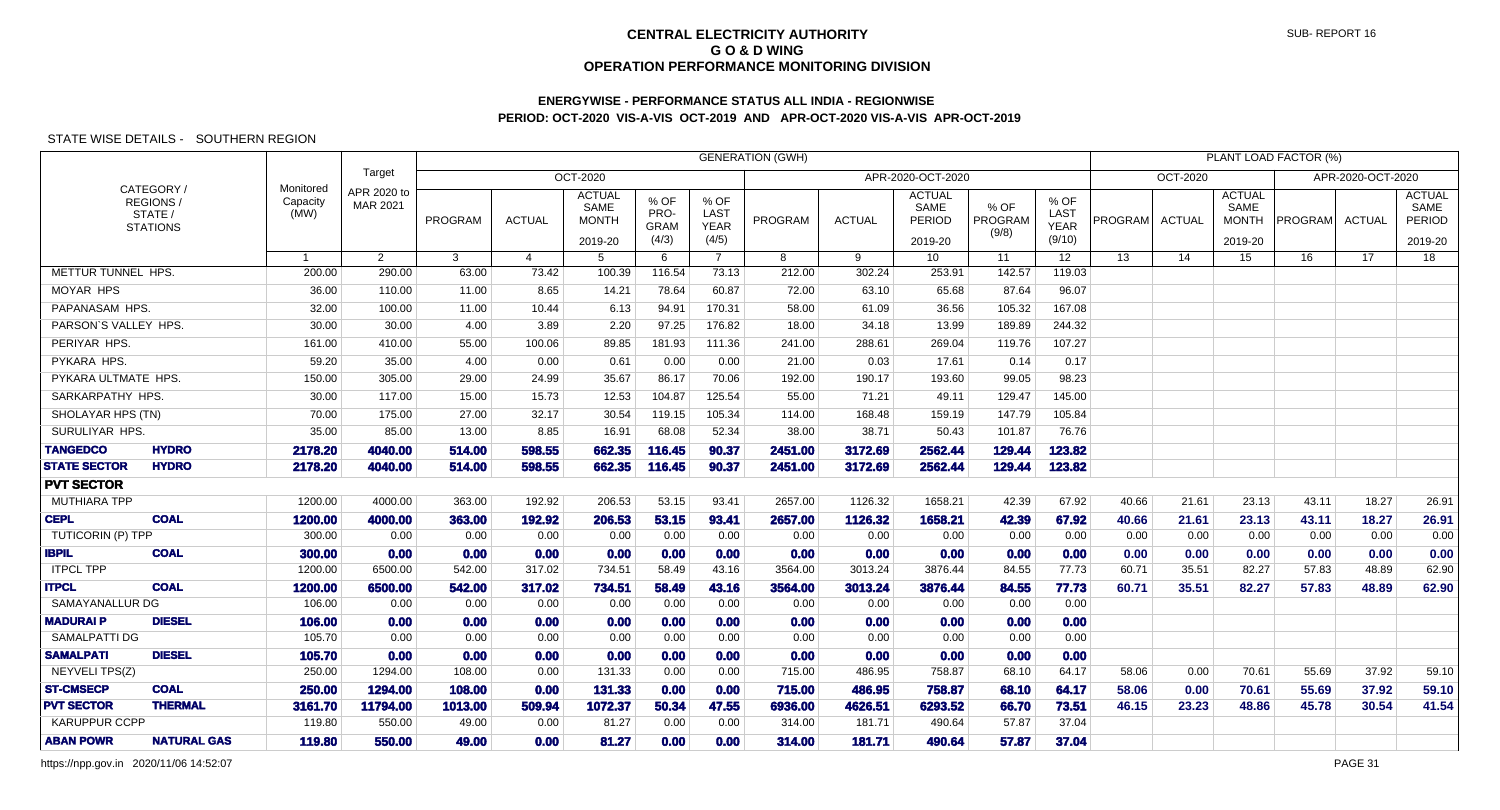# **ENERGYWISE - PERFORMANCE STATUS ALL INDIA - REGIONWISEPERIOD: OCT-2020 VIS-A-VIS OCT-2019 AND APR-OCT-2020 VIS-A-VIS APR-OCT-2019**

|                           |                                                            |                               |                         | <b>GENERATION (GWH)</b> |                |                                                  |                                      |                                             |          |               |                                                   |                          |                                       |         |                 |                                                  | PLANT LOAD FACTOR (%) |                   |                                            |
|---------------------------|------------------------------------------------------------|-------------------------------|-------------------------|-------------------------|----------------|--------------------------------------------------|--------------------------------------|---------------------------------------------|----------|---------------|---------------------------------------------------|--------------------------|---------------------------------------|---------|-----------------|--------------------------------------------------|-----------------------|-------------------|--------------------------------------------|
|                           |                                                            |                               | Target                  |                         |                | <b>OCT-2020</b>                                  |                                      |                                             |          |               | APR-2020-OCT-2020                                 |                          |                                       |         | <b>OCT-2020</b> |                                                  |                       | APR-2020-OCT-2020 |                                            |
|                           | CATEGORY /<br><b>REGIONS</b><br>STATE /<br><b>STATIONS</b> | Monitored<br>Capacity<br>(MW) | APR 2020 to<br>MAR 2021 | <b>PROGRAM</b>          | <b>ACTUAL</b>  | <b>ACTUAL</b><br>SAME<br><b>MONTH</b><br>2019-20 | % OF<br>PRO-<br><b>GRAM</b><br>(4/3) | % OF<br><b>LAST</b><br><b>YEAR</b><br>(4/5) | PROGRAM  | <b>ACTUAL</b> | <b>ACTUAL</b><br>SAME<br><b>PERIOD</b><br>2019-20 | % OF<br>PROGRAM<br>(9/8) | % OF<br>LAST<br><b>YEAR</b><br>(9/10) | PROGRAM | <b>ACTUAL</b>   | <b>ACTUAL</b><br>SAME<br><b>MONTH</b><br>2019-20 | <b>PROGRAM</b>        | <b>ACTUAL</b>     | <b>ACTUAL</b><br>SAME<br>PERIOD<br>2019-20 |
|                           |                                                            | $\overline{1}$                | $\overline{2}$          | 3                       | $\overline{4}$ | 5                                                | 6                                    | $\overline{7}$                              | 8        | 9             | 10 <sup>°</sup>                                   | 11                       | 12 <sup>2</sup>                       | 13      | 14              | 15                                               | 16                    | 17 <sup>7</sup>   | 18                                         |
| <b>VALANTARVY CCPP</b>    |                                                            | 52.80                         | 340.00                  | 32.00                   | 30.14          | 28.40                                            | 94.19                                | 106.13                                      | 221.00   | 117.72        | 171.55                                            | 53.27                    | 68.62                                 |         |                 |                                                  |                       |                   |                                            |
| <b>PENNA</b>              | <b>NATURAL GAS</b>                                         | 52.80                         | 340.00                  | 32.00                   | 30.14          | 28.40                                            | 94.19                                | 106.13                                      | 221.00   | 117.72        | 171.55                                            | 53.27                    | 68.62                                 |         |                 |                                                  |                       |                   |                                            |
| P.NALLUR CCPP             |                                                            | 330.50                        | 0.00                    | 0.00                    | 0.00           | 0.00                                             | 0.00                                 | 0.00                                        | 0.00     | 0.00          | 0.00                                              | 0.00                     | 0.00                                  |         |                 |                                                  |                       |                   |                                            |
| <b>PPNPGCL</b>            | <b>NATURAL GAS</b>                                         | 330.50                        | 0.00                    | 0.00                    | 0.00           | 0.00                                             | 0.00                                 | 0.00                                        | 0.00     | 0.00          | 0.00                                              | 0.00                     | 0.00                                  |         |                 |                                                  |                       |                   |                                            |
| <b>PVT SECTOR</b>         | <b>NATURAL GAS</b>                                         | 503.10                        | 890.00                  | 81.00                   | 30.14          | 109.67                                           | 37.21                                | 27.48                                       | 535.00   | 299.43        | 662.19                                            | 55.97                    | 45.22                                 |         |                 |                                                  |                       |                   |                                            |
| <b>CENTRAL SECTOR</b>     |                                                            |                               |                         |                         |                |                                                  |                                      |                                             |          |               |                                                   |                          |                                       |         |                 |                                                  |                       |                   |                                            |
| <b>NEYVELI (EXT) TPS</b>  |                                                            | 420.00                        | 2952.00                 | 244.00                  | 200.21         | 282.48                                           | 82.05                                | 70.88                                       | 1626.00  | 1805.70       | 1881.85                                           | 111.05                   | 95.95                                 | 78.08   | 64.07           | 90.40                                            | 75.38                 | 83.71             | 87.24                                      |
| NEYVELI NEW TPP           |                                                            | 500.00                        | 4000.00                 | 324.00                  | 288.62         | 0.00                                             | 89.08                                | 0.00                                        | 2554.00  | 1775.86       | 0.00                                              | 69.53                    | 0.00                                  | 43.55   | 0.00            | 0.00                                             | 49.73                 | 0.00              | 0.00                                       |
| <b>NEYVELI TPS-1</b>      |                                                            | 0.00                          | 0.00                    | 0.00                    | 0.50           | 229.75                                           | 0.00                                 | 0.22                                        | 0.00     | 531.64        | 1689.41                                           | 0.00                     | 31.47                                 | 0.00    | 0.00            | 61.76                                            | 0.00                  | 45.39             | 65.79                                      |
| <b>NEYVELI TPS-II</b>     |                                                            | 1470.00                       | 9684.00                 | 753.00                  | 335.66         | 878.37                                           | 44.58                                | 38.21                                       | 5609.00  | 3393.77       | 5885.14                                           | 60.51                    | 57.67                                 | 68.85   | 30.69           | 80.31                                            | 74.29                 | 44.95             | 77.95                                      |
| <b>NEYVELI TPS-II EXP</b> |                                                            | 500.00                        | 2850.00                 | 245.00                  | 208.87         | 196.22                                           | 85.25                                | 106.45                                      | 1786.00  | 1189.23       | 1003.95                                           | 66.59                    | 118.46                                | 65.86   | 56.15           | 52.75                                            | 69.55                 | 46.31             | 39.09                                      |
| <b>NLC</b>                | <b>COAL</b>                                                | 2890.00                       | 19486.00                | 1566.00                 | 1033.86        | 1586.82                                          | 66.02                                | 65.15                                       | 11575.00 | 8696.20       | 10460.35                                          | 75.13                    | 83.13                                 | 56.28   | 41.88           | 73.80                                            | 60.26                 | 51.47             | 70.47                                      |
| <b>VALLUR TPP</b>         |                                                            | 1500.00                       | 7950.00                 | 600.00                  | 378.71         | 353.79                                           | 63.12                                | 107.04                                      | 4520.00  | 1383.99       | 3187.70                                           | 30.62                    | 43.42                                 | 53.76   | 33.93           | 31.70                                            | 58.67                 | 17.96             | 41.38                                      |
| <b>NTECL</b>              | <b>COAL</b>                                                | 1500.00                       | 7950.00                 | 600.00                  | 378.71         | 353.79                                           | 63.12                                | 107.04                                      | 4520.00  | 1383.99       | 3187.70                                           | 30.62                    | 43.42                                 | 53.76   | 33.93           | 31.70                                            | 58.67                 | 17.96             | 41.38                                      |
| TUTICORIN (JV) TPP        |                                                            | 1000.00                       | 6100.00                 | 392.00                  | 513.56         | 308.23                                           | 131.01                               | 166.62                                      | 3440.00  | 3124.14       | 2239.77                                           | 90.82                    | 139.48                                | 52.69   | 69.03           | 41.43                                            | 66.98                 | 60.83             | 43.61                                      |
| <b>NTPL</b>               | <b>COAL</b>                                                | 1000.00                       | 6100.00                 | 392.00                  | 513.56         | 308.23                                           | 131.01                               | 166.62                                      | 3440,00  | 3124.14       | 2239.77                                           | 90.82                    | 139.48                                | 52.69   | 69.03           | 41.43                                            | 66.98                 | 60.83             | 43.61                                      |
| <b>CENTRAL</b>            | <b>THERMAL</b>                                             | 5390.00                       | 33536.00                | 2558.00                 | 1926.13        | 2248.84                                          | 75.30                                | 85.65                                       | 19535.00 | 13204.33      | 15887.82                                          | 67.59                    | 83.11                                 | 55.10   | 45.00           | 56.08                                            | 60.95                 | 43.48             | 57.39                                      |
| KUDANKULAM                |                                                            | 2000.00                       | 10710.00                | 1116.00                 | 1457.44        | 1088.30                                          | 130.59                               | 133.92                                      | 6336.00  | 6832.92       | 6850.23                                           | 107.84                   | 99.75                                 | 75.00   | 97.95           | 73.14                                            | 61.68                 | 66.52             | 66.69                                      |
| MADRAS A.P.S.             |                                                            | 440.00                        | 2694.00                 | 245.00                  | 144.63         | 157.42                                           | 59.03                                | 91.88                                       | 1691.00  | 1085.59       | 1080.28                                           | 64.20                    | 100.49                                | 74.84   | 44.18           | 48.09                                            | 74.83                 | 48.04             | 47.80                                      |
| <b>NPCIL</b>              | <b>NUCLEAR</b>                                             | 2440.00                       | 13404.00                | 1361.00                 | 1602.07        | 1245.72                                          | 117.71                               | 128.61                                      | 8027.00  | 7918.51       | 7930.51                                           | 98.65                    | 99.85                                 | 74.97   | 88.25           | 68.62                                            | 64.05                 | 63.19             | 63.28                                      |
| <b>CENTRAL</b>            | <b>NUCLEAR</b>                                             | 2440.00                       | 13404.00                | 1361.00                 | 1602.07        | 1245.72                                          | 117.71                               | 128.61                                      | 8027.00  | 7918.51       | 7930.51                                           | 98.65                    | 99.85                                 | 74.97   | 88.25           | 68.62                                            | 64.05                 | 63.19             | 63.28                                      |
| <b>TOTAL</b>              | <b>THERMAL</b>                                             | 12871.70                      | 71430.00                | 5844.00                 | 3349.47        | 5028.67                                          | 57.31                                | 66.61                                       | 41437.00 | 26796.40      | 35935.81                                          | 64.67                    | 74.57                                 | 54.89   | 33.83           | 53.39                                            | 59.21                 | 39.33             | 55.27                                      |
| <b>TOTAL</b>              | <b>NUCLEAR</b>                                             | 2440.00                       | 13404.00                | 1361.00                 | 1602.07        | 1245.72                                          | 117.71                               | 128.61                                      | 8027.00  | 7918.51       | 7930.51                                           | 98.65                    | 99.85                                 | 74.97   | 88.25           | 68.62                                            | 64.05                 | 63.19             | 63.28                                      |
| <b>TOTAL</b>              | <b>NATURAL</b>                                             | 1017.18                       | 2484.00                 | 215.00                  | 224.89         | 239.49                                           | 104.60                               | 93.90                                       | 1443.00  | 1596.78       | 1569.86                                           | 110.66                   | 101.71                                |         |                 |                                                  |                       |                   |                                            |
| <b>TOTAL</b>              | <b>HYDRO</b>                                               | 2178.20                       | 4040.00                 | 514.00                  | 598.55         | 662.35                                           | 116.45                               | 90.37                                       | 2451.00  | 3172.69       | 2562.44                                           | 129.44                   | 123.82                                |         |                 |                                                  |                       |                   |                                            |
| <b>TOTAL TAMIL NADU</b>   |                                                            | 18507.08                      | 91358.00                | 7934.00                 | 5774.98        | 7176.23                                          | 72.79                                | 80.47                                       | 53358.00 | 39484.38      | 47998.62                                          | 74.00                    | 82.26                                 |         |                 |                                                  |                       |                   |                                            |
| <b>TELANGANA</b>          |                                                            |                               |                         |                         |                |                                                  |                                      |                                             |          |               |                                                   |                          |                                       |         |                 |                                                  |                       |                   |                                            |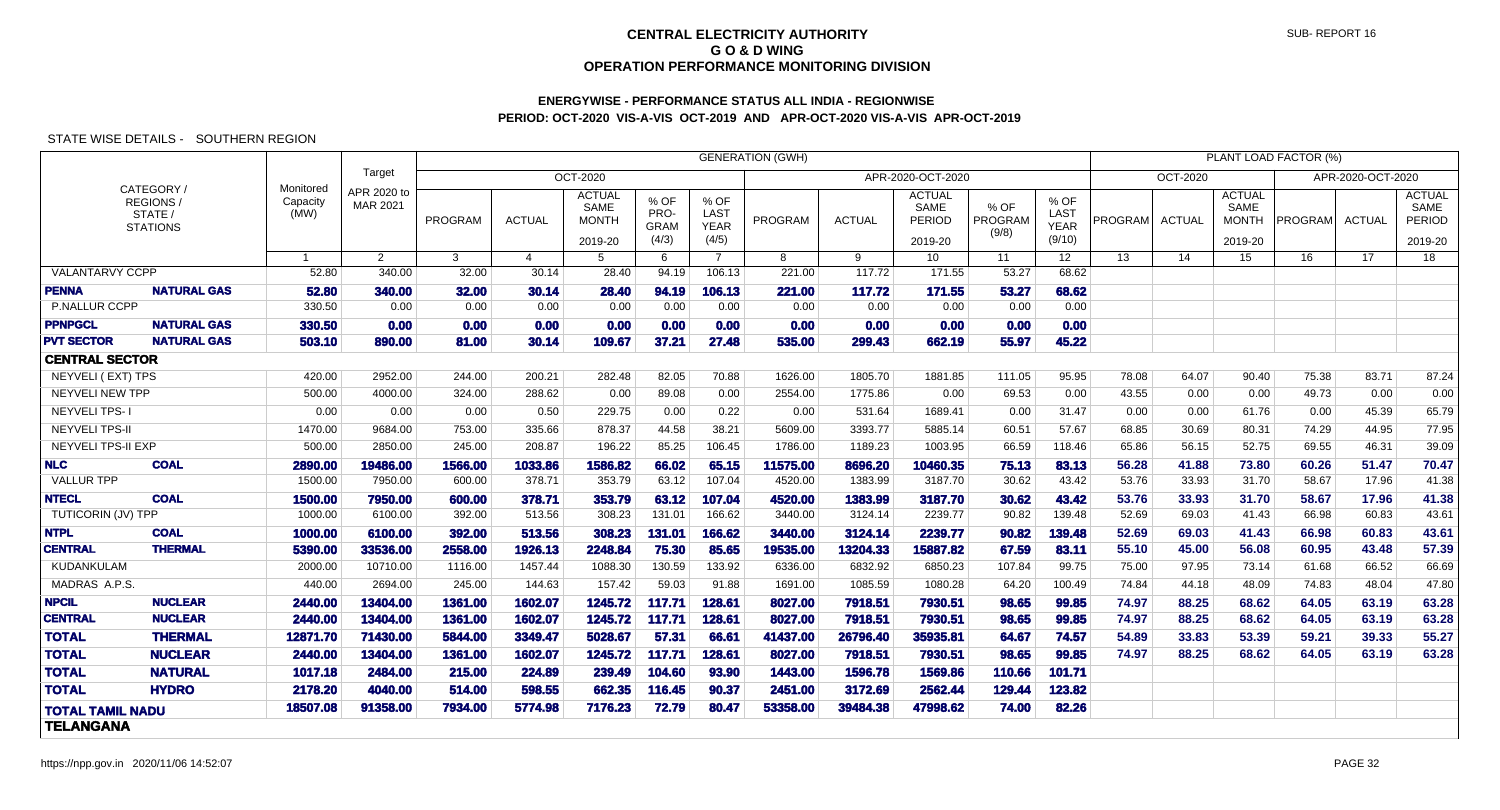## **ENERGYWISE - PERFORMANCE STATUS ALL INDIA - REGIONWISEPERIOD: OCT-2020 VIS-A-VIS OCT-2019 AND APR-OCT-2020 VIS-A-VIS APR-OCT-2019**

|                                 |                                                       |                               |                         |         | <b>GENERATION (GWH)</b> |                                                  |                                      |                                      |                |               |                                            |                          |                                       |         |                 |                                                  | PLANT LOAD FACTOR (%) |                   |                                                   |
|---------------------------------|-------------------------------------------------------|-------------------------------|-------------------------|---------|-------------------------|--------------------------------------------------|--------------------------------------|--------------------------------------|----------------|---------------|--------------------------------------------|--------------------------|---------------------------------------|---------|-----------------|--------------------------------------------------|-----------------------|-------------------|---------------------------------------------------|
|                                 |                                                       |                               | Target                  |         |                         | OCT-2020                                         |                                      |                                      |                |               | APR-2020-OCT-2020                          |                          |                                       |         | <b>OCT-2020</b> |                                                  |                       | APR-2020-OCT-2020 |                                                   |
|                                 | CATEGORY /<br>REGIONS /<br>STATE /<br><b>STATIONS</b> | Monitored<br>Capacity<br>(MW) | APR 2020 to<br>MAR 2021 | PROGRAM | <b>ACTUAL</b>           | <b>ACTUAL</b><br>SAME<br><b>MONTH</b><br>2019-20 | % OF<br>PRO-<br><b>GRAM</b><br>(4/3) | % OF<br>LAST<br><b>YEAR</b><br>(4/5) | <b>PROGRAM</b> | <b>ACTUAL</b> | <b>ACTUAL</b><br>SAME<br>PERIOD<br>2019-20 | % OF<br>PROGRAM<br>(9/8) | % OF<br>LAST<br><b>YEAR</b><br>(9/10) | PROGRAM | <b>ACTUAL</b>   | <b>ACTUAL</b><br>SAME<br><b>MONTH</b><br>2019-20 | PROGRAM               | <b>ACTUAL</b>     | <b>ACTUAL</b><br>SAME<br><b>PERIOD</b><br>2019-20 |
|                                 |                                                       |                               | $\overline{2}$          | 3       | 4                       | 5                                                | 6                                    | $\overline{7}$                       | 8              | 9             | 10 <sup>°</sup>                            | 11                       | 12 <sup>°</sup>                       | 13      | 14              | 15                                               | 16                    | 17 <sup>2</sup>   | 18                                                |
| <b>STATE SECTOR</b>             |                                                       |                               |                         |         |                         |                                                  |                                      |                                      |                |               |                                            |                          |                                       |         |                 |                                                  |                       |                   |                                                   |
| <b>SINGARENI TPP</b>            |                                                       | 1200.00                       | 8800.00                 | 792.00  | 732.16                  | 588.05                                           | 92.44                                | 124.51                               | 4909.00        | 3817.83       | 5295.57                                    | 77.77                    | 72.09                                 | 88.71   | 82.01           | 65.87                                            | 79.65                 | 61.95             | 85.92                                             |
| <b>SCCL</b>                     | <b>COAL</b>                                           | 1200.00                       | 8800,00                 | 792.00  | 732.16                  | 588.05                                           | 92.44                                | 124.51                               | 4909.00        | 3817.83       | 5295.57                                    | 77.77                    | 72.09                                 | 88.71   | 82.01           | 65.87                                            | 79.65                 | 61.95             | 85.92                                             |
| <b>BHADRADRI TPP</b>            |                                                       | 270.00                        | 900.00                  | 189.00  | 93.85                   | 0.00                                             | 49.66                                | 0.00                                 | 519.00         | 583.93        | 0.00                                       | 112.51                   | 0.00                                  | 23.52   | 0.00            | 0.00                                             | 11.90                 | 0.00              | 0.00                                              |
| <b>KAKATIYA TPS</b>             |                                                       | 1100.00                       | 7600.00                 | 590.00  | 464.42                  | 238.45                                           | 78.72                                | 194.77                               | 4409.00        | 3258.87       | 4143.26                                    | 73.91                    | 78.65                                 | 72.09   | 56.75           | 29.14                                            | 78.04                 | 57.68             | 73.34                                             |
| <b>KOTHAGUDEM TPS</b>           |                                                       | 0.00                          | 0.00                    | 0.00    | 0.00                    | 119.68                                           | 0.00                                 | 0.00                                 | 0.00           | 0.00          | 1397.80                                    | 0.00                     | 0.00                                  | 0.00    | 0.00            | 38.30                                            | 0.00                  | 0.00              | 64.80                                             |
| KOTHAGUDEM TPS (NEW)            |                                                       | 1000.00                       | 6800.00                 | 389.00  | 369.86                  | 527.91                                           | 95.08                                | 70.06                                | 3953.00        | 3374.97       | 3988.95                                    | 85.38                    | 84.61                                 | 52.28   | 49.71           | 70.96                                            | 76.97                 | 65.71             | 77.67                                             |
| <b>KOTHAGUDEM TPS (STAGE-7)</b> |                                                       | 800.00                        | 5500.00                 | 413.00  | 476.60                  | 536.50                                           | 115.40                               | 88.84                                | 3254.00        | 3395.68       | 3054.88                                    | 104.35                   | 111.16                                | 69.39   | 80.07           | 90.14                                            | 79.20                 | 82.64             | 74.35                                             |
| <b>RAMAGUNDEM - B TPS</b>       |                                                       | 62.50                         | 440.00                  | 35.00   | 33.39                   | 13.60                                            | 95.40                                | 245.51                               | 276.00         | 116.56        | 236.44                                     | 42.23                    | 49.30                                 | 75.27   | 71.81           | 29.25                                            | 85.98                 | 36.31             | 73.66                                             |
| <b>TSGENCO</b>                  | <b>COAL</b>                                           | 3232.50                       | 21240.00                | 1616.00 | 1438.12                 | 1436.14                                          | 88,99                                | 100.14                               | 12411.00       | 10730.01      | 12821.33                                   | 86.46                    | 83.69                                 | 53.73   | 60.99           | 57.07                                            | 63.40                 | 66.68             | 73.80                                             |
| <b>STATE SECTOR</b>             | <b>THERMAL</b>                                        | 4432.50                       | 30040.00                | 2408.00 | 2170.28                 | 2024.19                                          | 90.13                                | 107.22                               | 17320.00       | 14547.84      | 18116.90                                   | 83.99                    | 80.30                                 | 61.74   | 67.05           | 59.37                                            | 67.29                 | 65.32             | 76.98                                             |
| LOWER JURALA HPS                |                                                       | 240.00                        | 175.00                  | 42.00   | 88.02                   | 112.90                                           | 209.57                               | 77.96                                | 169.00         | 350.25        | 249.94                                     | 207.25                   | 140.13                                |         |                 |                                                  |                       |                   |                                                   |
| NAGARJUN SGR HPS                |                                                       | 815.60                        | 1290.00                 | 244.00  | 452.09                  | 468.60                                           | 185.28                               | 96.48                                | 1008.00        | 980.32        | 1199.85                                    | 97.25                    | 81.70                                 |         |                 |                                                  |                       |                   |                                                   |
| NAGARJUN SGR LBC HPS            |                                                       | 60.00                         | 60.00                   | 14.00   | 18.29                   | 22.00                                            | 130.64                               | 83.14                                | 37.00          | 43.38         | 54.53                                      | 117.24                   | 79.55                                 |         |                 |                                                  |                       |                   |                                                   |
| POCHAMPAD HPS                   |                                                       | 36.00                         | 50.00                   | 8.00    | 21.47                   | 9.60                                             | 268.38                               | 223.65                               | 23.00          | 52.89         | 10.33                                      | 229.96                   | 512.00                                |         |                 |                                                  |                       |                   |                                                   |
| PRIYADARSHNI JURALA HPS         |                                                       | 234.00                        | 186.00                  | 31.00   | 83.60                   | 108.80                                           | 269.68                               | 76.84                                | 178.00         | 322.79        | 262.65                                     | 181.34                   | 122.90                                |         |                 |                                                  |                       |                   |                                                   |
| PULICHINTALA HPS                |                                                       | 120.00                        | 50.00                   | 15.00   | 41.59                   | 70.30                                            | 277.27                               | 59.16                                | 38.00          | 100.47        | 132.22                                     | 264.41                   | 75.99                                 |         |                 |                                                  |                       |                   |                                                   |
| SRISAILAM LB HPS                |                                                       | 900.00                        | 1400.00                 | 212.00  | 42.41                   | 500.70                                           | 20.00                                | 8.47                                 | 1012.00        | 718.95        | 1406.51                                    | 71.04                    | 51.12                                 |         |                 |                                                  |                       |                   |                                                   |
| <b>TSGENCO</b>                  | <b>HYDRO</b>                                          | 2405.60                       | 3211.00                 | 566.00  | 747.47                  | 1292.90                                          | 132.06                               | 57.81                                | 2465.00        | 2569.05       | 3316.03                                    | 104.22                   | 77.47                                 |         |                 |                                                  |                       |                   |                                                   |
| <b>STATE SECTOR</b>             | <b>HYDRO</b>                                          | 2405.60                       | 3211.00                 | 566.00  | 747.47                  | 1292.90                                          | 132.06                               | 57.81                                | 2465.00        | 2569.05       | 3316.03                                    | 104.22                   | 77.47                                 |         |                 |                                                  |                       |                   |                                                   |
| <b>CENTRAL SECTOR</b>           |                                                       |                               |                         |         |                         |                                                  |                                      |                                      |                |               |                                            |                          |                                       |         |                 |                                                  |                       |                   |                                                   |
| <b>RAMAGUNDEM STPS</b>          |                                                       | 2600.00                       | 16200.00                | 1170.00 | 1437.85                 | 1314.97                                          | 122.89                               | 109.34                               | 9352.00        | 9251.37       | 10266.49                                   | 98.92                    | 90.11                                 | 60.48   | 74.33           | 67.98                                            | 70.03                 | 69.28             | 76.88                                             |
| <b>TELANGANA STPP</b>           |                                                       | 0.00                          | 850.00                  | 6.00    | 0.00                    | 0.00                                             | 0.00                                 | 0.00                                 | 6.00           | 0.00          | 0.00                                       | 0.00                     | 0.00                                  | 0.00    | 0.00            | 0.00                                             | 0.00                  | 0.00              | 0.00                                              |
| <b>NTPC Ltd.</b>                | <b>COAL</b>                                           | 2600.00                       | 17050.00                | 1176.00 | 1437.85                 | 1314.97                                          | 122.27                               | 109.34                               | 9358.00        | 9251.37       | 10266.49                                   | 98.86                    | 90.11                                 | 60.48   | 74.33           | 67.98                                            | 70.03                 | 69.28             | 76.88                                             |
| <b>CENTRAL</b>                  | <b>THERMAL</b>                                        | 2600.00                       | 17050.00                | 1176.00 | 1437.85                 | 1314.97                                          | 122.27                               | 109.34                               | 9358.00        | 9251.37       | 10266.49                                   | 98.86                    | 90.11                                 | 60.48   | 74.33           | 67.98                                            | 70.03                 | 69.28             | 76.88                                             |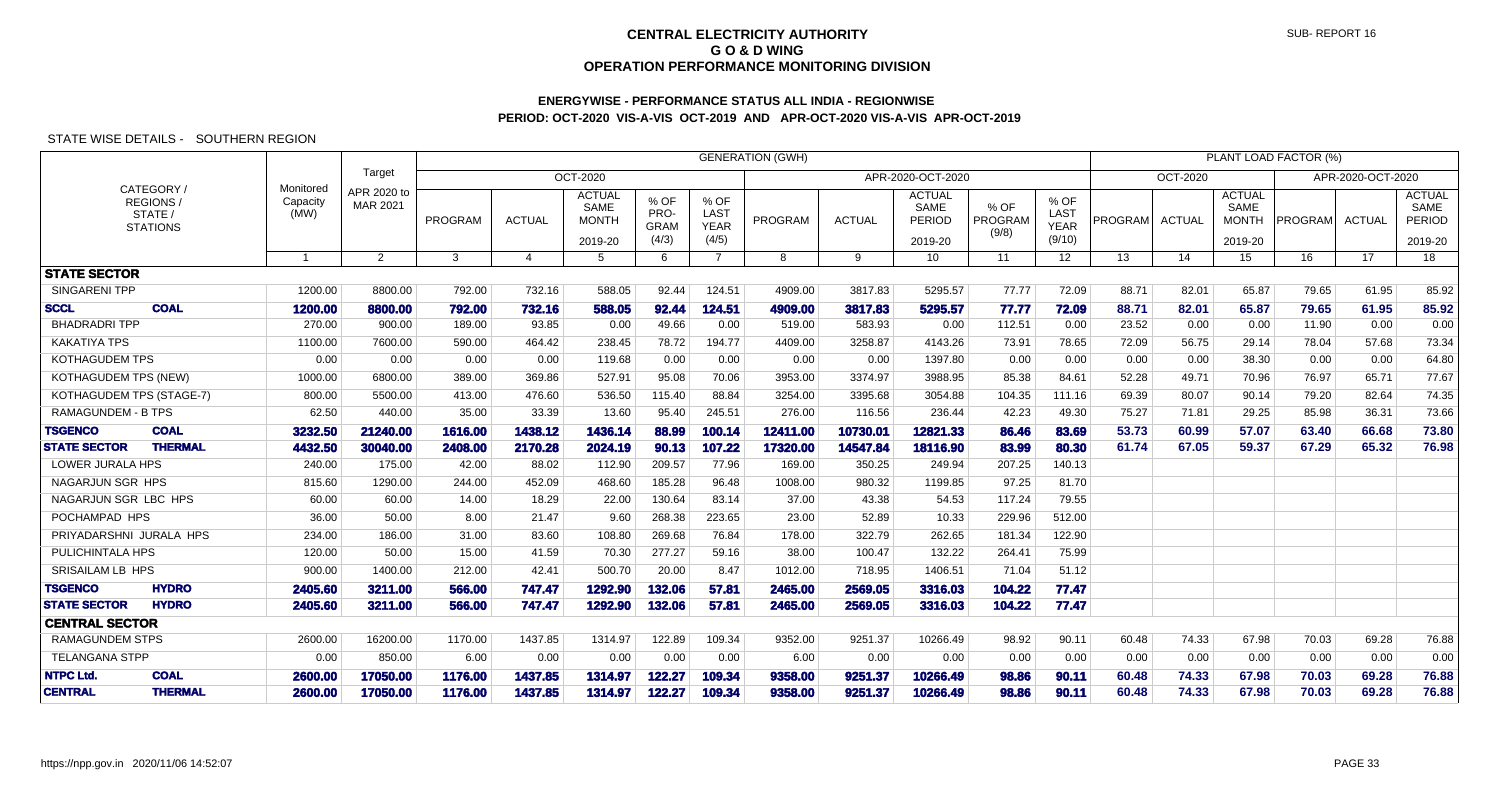# **ENERGYWISE - PERFORMANCE STATUS ALL INDIA - REGIONWISEPERIOD: OCT-2020 VIS-A-VIS OCT-2019 AND APR-OCT-2020 VIS-A-VIS APR-OCT-2019**

|                                                       |                     |                         |         |               |                                                         |                                      |                                      | <b>GENERATION (GWH)</b> |               |                                            |                          |                                       |         |               |                                                         | PLANT LOAD FACTOR (%) |                   |                                            |
|-------------------------------------------------------|---------------------|-------------------------|---------|---------------|---------------------------------------------------------|--------------------------------------|--------------------------------------|-------------------------|---------------|--------------------------------------------|--------------------------|---------------------------------------|---------|---------------|---------------------------------------------------------|-----------------------|-------------------|--------------------------------------------|
|                                                       | Monitored           | Target                  |         |               | OCT-2020                                                |                                      |                                      |                         |               | APR-2020-OCT-2020                          |                          |                                       |         | OCT-2020      |                                                         |                       | APR-2020-OCT-2020 |                                            |
| CATEGORY /<br>REGIONS /<br>STATE /<br><b>STATIONS</b> | Capacity<br>(MW)    | APR 2020 to<br>MAR 2021 | PROGRAM | <b>ACTUAL</b> | <b>ACTUAL</b><br><b>SAME</b><br><b>MONTH</b><br>2019-20 | % OF<br>PRO-<br><b>GRAM</b><br>(4/3) | % OF<br>LAST<br><b>YEAR</b><br>(4/5) | PROGRAM                 | <b>ACTUAL</b> | ACTUAL<br><b>SAME</b><br>PERIOD<br>2019-20 | % OF<br>PROGRAM<br>(9/8) | % OF<br>LAST<br><b>YEAR</b><br>(9/10) | PROGRAM | <b>ACTUAL</b> | <b>ACTUAL</b><br><b>SAME</b><br><b>MONTH</b><br>2019-20 | PROGRAM               | ACTUAL            | ACTUAL<br>SAME<br><b>PERIOD</b><br>2019-20 |
|                                                       |                     |                         |         |               |                                                         |                                      |                                      |                         |               | 10                                         |                          |                                       | 13      | 14            | 15.                                                     | 16                    | 17                | 18                                         |
| <b>TOTAL</b><br><b>THERMAL</b>                        | 7032.50             | 47090.00                | 3584.00 | 3608.13       | 3339.16                                                 | 100.67                               | 108.06                               | 26678.00                | 23799.21      | 28383.39                                   | 89.21                    | 83.85                                 | 61.32   | 69.85         | 62.49                                                   | 68.23                 | 66.84             | 76.94                                      |
|                                                       |                     |                         |         |               |                                                         |                                      |                                      |                         |               |                                            |                          |                                       |         |               |                                                         |                       |                   |                                            |
| <b>TOTAL</b><br><b>HYDRO</b>                          | 2405.60             | 3211.00                 | 566,00  | 747.47        | 1292.90                                                 | 132.06                               | 57.81                                | 2465.00                 | 2569.05       | 3316.03                                    | 104.22                   | 77.47                                 |         |               |                                                         |                       |                   |                                            |
| <b>TOTAL TELANGANA</b>                                | 50301.00<br>9438.10 | 4150.00                 | 4355.60 | 4632.06       | 104.95                                                  | 94.03                                | 29143.00                             | 26368.26                | 31699.42      | 90.48                                      | 83.18                    |                                       |         |               |                                                         |                       |                   |                                            |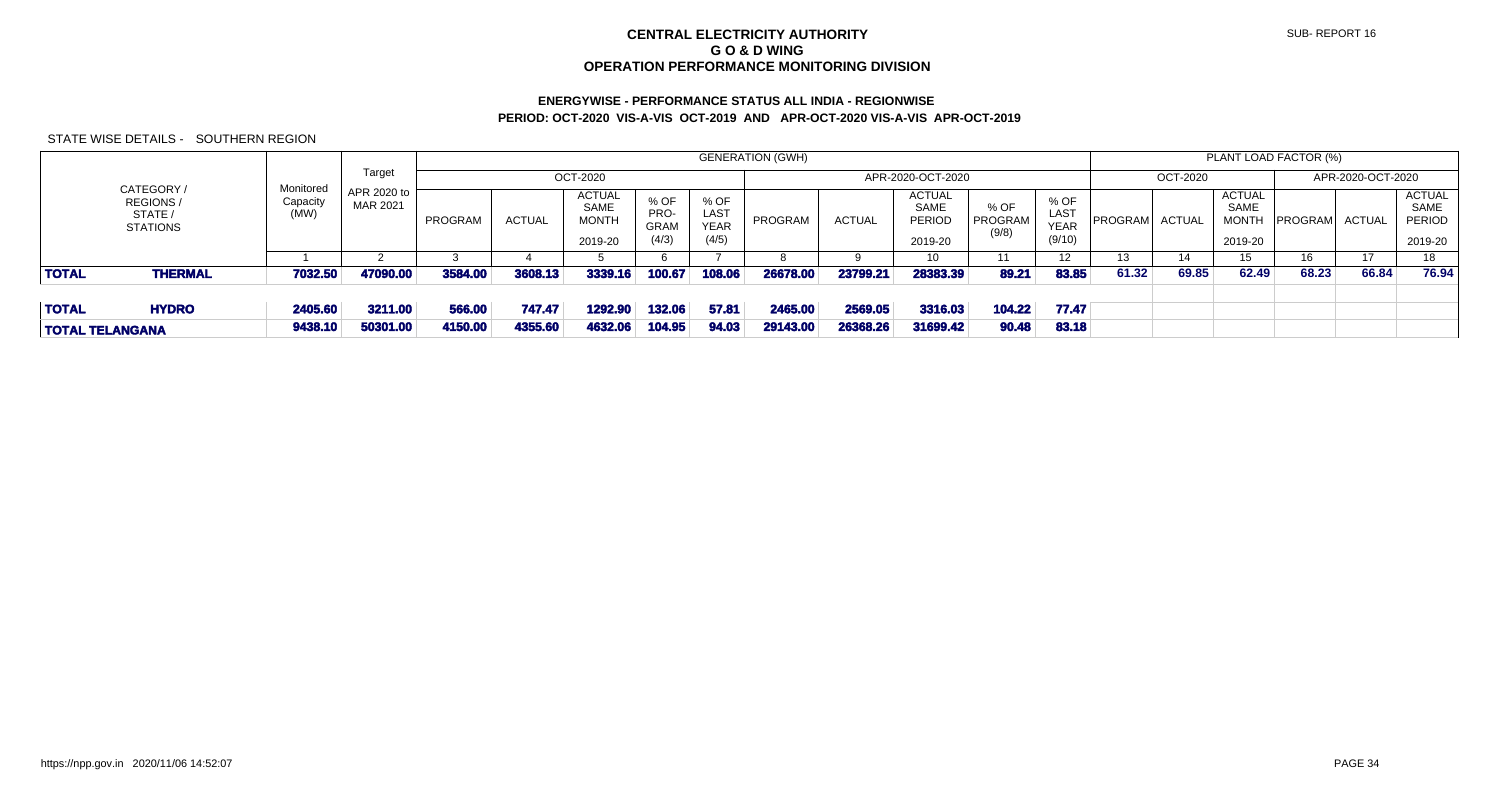## **ENERGYWISE - PERFORMANCE STATUS ALL INDIA - REGIONWISEPERIOD: OCT-2020 VIS-A-VIS OCT-2019 AND APR-OCT-2020 VIS-A-VIS APR-OCT-2019**

|                                |                                                             |                               | <b>GENERATION (GWH)</b>        |         |                |                                                  |                                      |                                      |          |               |                                            |                          |                                       |         |               |                                                  | PLANT LOAD FACTOR (%) |                   |                                            |
|--------------------------------|-------------------------------------------------------------|-------------------------------|--------------------------------|---------|----------------|--------------------------------------------------|--------------------------------------|--------------------------------------|----------|---------------|--------------------------------------------|--------------------------|---------------------------------------|---------|---------------|--------------------------------------------------|-----------------------|-------------------|--------------------------------------------|
|                                |                                                             |                               | Target                         |         |                | OCT-2020                                         |                                      |                                      |          |               | APR-2020-OCT-2020                          |                          |                                       |         | OCT-2020      |                                                  |                       | APR-2020-OCT-2020 |                                            |
|                                | CATEGORY /<br><b>REGIONS/</b><br>STATE /<br><b>STATIONS</b> | Monitored<br>Capacity<br>(MW) | APR 2020 to<br><b>MAR 2021</b> | PROGRAM | <b>ACTUAL</b>  | <b>ACTUAL</b><br>SAME<br><b>MONTH</b><br>2019-20 | % OF<br>PRO-<br><b>GRAM</b><br>(4/3) | % OF<br>LAST<br><b>YEAR</b><br>(4/5) | PROGRAM  | <b>ACTUAL</b> | <b>ACTUAL</b><br>SAME<br>PERIOD<br>2019-20 | % OF<br>PROGRAM<br>(9/8) | % OF<br>LAST<br><b>YEAR</b><br>(9/10) | PROGRAM | <b>ACTUAL</b> | <b>ACTUAL</b><br>SAME<br><b>MONTH</b><br>2019-20 | <b>PROGRAM</b>        | ACTUAL            | <b>ACTUAL</b><br>SAME<br>PERIOD<br>2019-20 |
|                                |                                                             | $\overline{1}$                | $\overline{2}$                 | 3       | $\overline{4}$ | 5                                                | 6                                    | $\overline{7}$                       | 8        | 9             | 10 <sup>°</sup>                            | 11                       | 12 <sup>2</sup>                       | 13      | 14            | 15                                               | 16                    | 17                | 18                                         |
| <b>EASTERN REGION</b>          |                                                             |                               |                                |         |                |                                                  |                                      |                                      |          |               |                                            |                          |                                       |         |               |                                                  |                       |                   |                                            |
|                                | <b>ANDAMAN &amp; NICOBAR ISLANDS</b>                        |                               |                                |         |                |                                                  |                                      |                                      |          |               |                                            |                          |                                       |         |               |                                                  |                       |                   |                                            |
| <b>STATE SECTOR</b>            |                                                             |                               |                                |         |                |                                                  |                                      |                                      |          |               |                                            |                          |                                       |         |               |                                                  |                       |                   |                                            |
| AND. NICOBAR DG                |                                                             | 40.05                         | 150.00                         | 13.00   | 11.16          | 7.29                                             | 85.85                                | 153.09                               | 88.00    | 76.64         | 52.97                                      | 87.09                    | 144.69                                |         |               |                                                  |                       |                   |                                            |
| <b>A&amp;N ADM</b>             | <b>DIESEL</b>                                               | 40.05                         | 150.00                         | 13.00   | 11.16          | 7.29                                             | 85.85                                | 153.09                               | 88,00    | 76.64         | 52.97                                      | 87.09                    | 144.69                                |         |               |                                                  |                       |                   |                                            |
| <b>STATE SECTOR</b>            | <b>THERMAL</b>                                              | 40.05                         | 150.00                         | 13.00   | 11.16          | 7.29                                             | 85.85                                | 153.09                               | 88.00    | 76.64         | 52.97                                      | 87.09                    | 144.69                                |         |               |                                                  |                       |                   |                                            |
| <b>TOTAL</b>                   | <b>THERMAL</b>                                              | 40.05                         | 150.00                         | 13.00   | 11.16          | 7.29                                             | 85.85                                | 153.09                               | 88.00    | 76.64         | 52.97                                      | 87.09                    | 144.69                                |         |               |                                                  |                       |                   |                                            |
| <b>ISLANDS</b><br><b>BIHAR</b> | <b>TOTAL ANDAMAN &amp; NICOBAR</b>                          | 40.05                         | 150.00                         | 13.00   | 11.16          | 7.29                                             | 85.85                                | 153.09                               | 88.00    | 76.64         | 52.97                                      | 87.09                    | 144.69                                |         |               |                                                  |                       |                   |                                            |
| <b>CENTRAL SECTOR</b>          |                                                             |                               |                                |         |                |                                                  |                                      |                                      |          |               |                                            |                          |                                       |         |               |                                                  |                       |                   |                                            |
| NABI NAGAR TPP                 |                                                             | 750.00                        | 4150.00                        | 341.00  | 434.84         | 364.43                                           | 127.52                               | 119.32                               | 2229.00  | 2132.81       | 2579.90                                    | 95.68                    | 82.67                                 | 61.11   | 77.93         | 65.31                                            | 57.87                 | 55.37             | 66.98                                      |
| <b>BRBCL</b>                   | <b>COAL</b>                                                 | 750.00                        | 4150.00                        | 341.00  | 434.84         | 364.43                                           | 127.52                               | 119.32                               | 2229.00  | 2132.81       | 2579.90                                    | 95.68                    | 82.67                                 | 61.11   | 77.93         | 65.31                                            | 57.87                 | 55.37             | 66.98                                      |
| MUZAFFARPUR TPS                |                                                             | 610.00                        | 3000.00                        | 248.00  | 197.96         | 227.23                                           | 79.82                                | 87.12                                | 1799.00  | 1160.35       | 1894.68                                    | 64.50                    | 61.24                                 | 54.64   | 43.62         | 50.07                                            | 57.42                 | 37.04             | 60.48                                      |
| <b>K.B.U.N.L</b>               | <b>COAL</b>                                                 | 610.00                        | 3000.00                        | 248.00  | 197.96         | 227.23                                           | 79.82                                | 87.12                                | 1799.00  | 1160.35       | 1894.68                                    | 64.50                    | 61.24                                 | 54.64   | 43.62         | 50.07                                            | 57.42                 | 37.04             | 60.48                                      |
| <b>NABINAGAR STPP</b>          |                                                             | 660.00                        | 3800.00                        | 270.00  | 391.44         | 394.28                                           | 144.98                               | 99.28                                | 2079.00  | 2905.88       | 700.33                                     | 139.77                   | 414.93                                | 53.56   | 79.72         | 80.29                                            | 61.13                 | 85.73             | 72.48                                      |
| <b>NPGCL</b>                   | <b>COAL</b>                                                 | 660.00                        | 3800,00                        | 270.00  | 391.44         | 394.28                                           | 144.98                               | 99.28                                | 2079.00  | 2905.88       | 700.33                                     | 139.77                   | 414.93                                | 53.56   | 79.72         | 80.29                                            | 61.13                 | 85.73             | 72.48                                      |
| <b>BARAUNI TPS</b>             |                                                             | 710.00                        | 1500.00                        | 104.00  | 133.23         | 31.84                                            | 128.11                               | 418.44                               | 831.00   | 873.85        | 80.28                                      | 105.16                   | 1088.50                               | 19.69   | 25.22         | 6.03                                             | 22.79                 | 23.96             | 2.20                                       |
| <b>BARH I</b>                  |                                                             | 0.00                          | 1310.00                        | 0.00    | 0.00           | 0.00                                             | 0.00                                 | 0.00                                 | 660.00   | 0.00          | 0.00                                       | 0.00                     | 0.00                                  | 0.00    | 0.00          | 0.00                                             | 33.88                 | 0.00              | 0.00                                       |
| <b>BARH II</b>                 |                                                             | 1320.00                       | 8700.00                        | 705.00  | 727.25         | 707.88                                           | 103.16                               | 102.74                               | 5513.00  | 3991.36       | 5749.11                                    | 72.40                    | 69.43                                 | 71.79   | 74.05         | 72.08                                            | 81.32                 | 58.87             | 84.80                                      |
| <b>KAHALGAON TPS</b>           |                                                             | 2340.00                       | 14800.00                       | 1166.00 | 1104.87        | 1366.01                                          | 94.76                                | 80.88                                | 8527.00  | 7775.38       | 9492.34                                    | 91.19                    | 81.91                                 | 66.97   | 63.46         | 78.46                                            | 70.95                 | 64.70             | 78.98                                      |
| <b>NTPC Ltd.</b>               | <b>COAL</b>                                                 | 4370.00                       | 26310.00                       | 1975.00 | 1965.35        | 2105.73                                          | 99.51                                | 93.33                                | 15531.00 | 12640.59      | 15321.73                                   | 81.39                    | 82.50                                 | 52.77   | 60.45         | 64.77                                            | 63.67                 | 56.32             | 68.27                                      |
| <b>CENTRAL</b>                 | <b>THERMAL</b>                                              | 6390.00                       | 37260.00                       | 2834.00 | 2989.59        | 3091.67                                          | 105.49                               | 96.70                                | 21638.00 | 18839.63      | 20496.64                                   | 87.07                    | 91.92                                 | 53.90   | 62.88         | 65.03                                            | 62.22                 | 57.40             | 67.43                                      |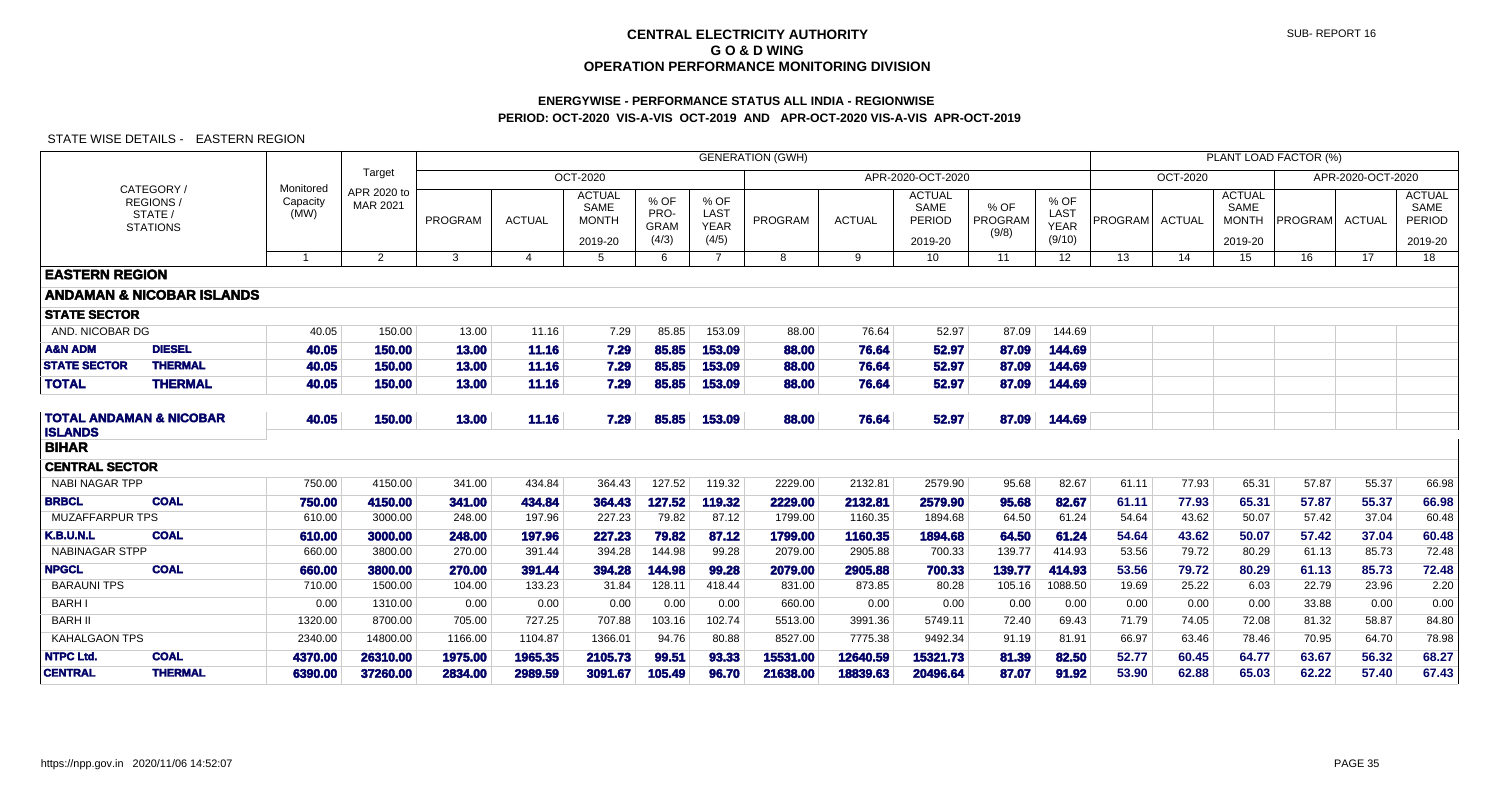# **ENERGYWISE - PERFORMANCE STATUS ALL INDIA - REGIONWISEPERIOD: OCT-2020 VIS-A-VIS OCT-2019 AND APR-OCT-2020 VIS-A-VIS APR-OCT-2019**

|                            |                                                     |                               |                         |              |                |                                       |                             |                                    | <b>GENERATION (GWH)</b> |               |                                 |                          |                             |         |               |                                       | PLANT LOAD FACTOR (%) |                   |                                        |
|----------------------------|-----------------------------------------------------|-------------------------------|-------------------------|--------------|----------------|---------------------------------------|-----------------------------|------------------------------------|-------------------------|---------------|---------------------------------|--------------------------|-----------------------------|---------|---------------|---------------------------------------|-----------------------|-------------------|----------------------------------------|
|                            |                                                     |                               | Target                  |              |                | <b>OCT-2020</b>                       |                             |                                    |                         |               | APR-2020-OCT-2020               |                          |                             |         | OCT-2020      |                                       |                       | APR-2020-OCT-2020 |                                        |
|                            | CATEGORY/<br>REGIONS/<br>STATE /<br><b>STATIONS</b> | Monitored<br>Capacity<br>(MW) | APR 2020 to<br>MAR 2021 | PROGRAM      | <b>ACTUAL</b>  | <b>ACTUAL</b><br>SAME<br><b>MONTH</b> | % OF<br>PRO-<br><b>GRAM</b> | % OF<br><b>LAST</b><br><b>YEAR</b> | <b>PROGRAM</b>          | <b>ACTUAL</b> | <b>ACTUAL</b><br>SAME<br>PERIOD | % OF<br>PROGRAM<br>(9/8) | % OF<br>LAST<br><b>YEAR</b> | PROGRAM | <b>ACTUAL</b> | <b>ACTUAL</b><br>SAME<br><b>MONTH</b> | PROGRAM               | <b>ACTUAL</b>     | <b>ACTUAL</b><br>SAME<br><b>PERIOD</b> |
|                            |                                                     |                               |                         |              |                | 2019-20                               | (4/3)                       | (4/5)                              |                         |               | 2019-20                         |                          | (9/10)                      |         |               | 2019-20                               |                       |                   | 2019-20                                |
|                            |                                                     | $\overline{1}$                | $\overline{2}$          | $\mathbf{3}$ | $\overline{4}$ | 5                                     | 6                           | $\overline{7}$                     | 8                       | 9             | 10                              | 11                       | 12                          | 13      | 14            | 15                                    | 16                    | 17                | 18                                     |
| <b>TOTAL</b>               | <b>THERMAL</b>                                      | 6390.00                       | 37260.00                | 2834.00      | 2989.59        | 3091.67                               | 105.49                      | 96.70                              | 21638.00                | 18839.63      | 20496.64                        | 87.07                    | 91.92                       | 53.90   | 62.88         | 65.03                                 | 62.22                 | 57.40             | 67.43                                  |
| <b>TOTAL BIHAR</b>         |                                                     | 6390.00                       | 37260.00                | 2834.00      | 2989.59        | 3091.67                               | 105.49                      | 96.70                              | 21638.00                | 18839.63      | 20496.64                        | 87.07                    | 91.92                       |         |               |                                       |                       |                   |                                        |
| <b>JHARKHAND</b>           |                                                     |                               |                         |              |                |                                       |                             |                                    |                         |               |                                 |                          |                             |         |               |                                       |                       |                   |                                        |
| <b>STATE SECTOR</b>        |                                                     |                               |                         |              |                |                                       |                             |                                    |                         |               |                                 |                          |                             |         |               |                                       |                       |                   |                                        |
| <b>TENUGHAT TPS</b>        |                                                     | 420.00                        | 2300.00                 | 188.00       | 193.65         | 202.54                                | 103.01                      | 95.61                              | 1483.00                 | 1328.21       | 1420.42                         | 89.56                    | 93.51                       | 60.16   | 61.97         | 64.82                                 | 68.75                 | 61.57             | 65.85                                  |
| <b>TVNL</b>                | <b>COAL</b>                                         | 420.00                        | 2300.00                 | 188,00       | 193.65         | 202.54                                | 103.01                      | 95.61                              | 1483.00                 | 1328.21       | 1420.42                         | 89.56                    | 93.51                       | 60.16   | 61.97         | 64.82                                 | 68.75                 | 61.57             | 65.85                                  |
| <b>STATE SECTOR</b>        | <b>THERMAL</b>                                      | 420.00                        | 2300.00                 | 188,00       | 193.65         | 202.54                                | 103.01                      | 95.61                              | 1483.00                 | 1328.21       | 1420.42                         | 89.56                    | 93.51                       | 60.16   | 61.97         | 64.82                                 | 68.75                 | 61.57             | 65.85                                  |
| SUBERNREKHA-I HPS.         |                                                     | 65.00                         | 55.00                   | 6.00         | 0.00           | 0.00                                  | 0.00                        | 0.00                               | 40.00                   | 0.00          | 0.38                            | 0.00                     | 0.00                        |         |               |                                       |                       |                   |                                        |
| SUBERNREKHA-II HPS.        |                                                     | 65.00                         | 55.00                   | 6.00         | 4.48           | 19.87                                 | 74.67                       | 22.55                              | 40.00                   | 50.39         | 26.98                           | 125.97                   | 186.77                      |         |               |                                       |                       |                   |                                        |
| <b>JUUNL</b>               | <b>HYDRO</b>                                        | 130.00                        | 110.00                  | 12.00        | 4.48           | 19.87                                 | 37.33                       | 22.55                              | 80,00                   | 50.39         | 27.36                           | 62.99                    | 184.17                      |         |               |                                       |                       |                   |                                        |
| <b>STATE SECTOR</b>        | <b>HYDRO</b>                                        | 130.00                        | 110.00                  | 12.00        | 4.48           | 19.87                                 | 37.33                       | 22.55                              | 80,00                   | 50.39         | 27.36                           | 62.99                    | 184.17                      |         |               |                                       |                       |                   |                                        |
| <b>PVT SECTOR</b>          |                                                     |                               |                         |              |                |                                       |                             |                                    |                         |               |                                 |                          |                             |         |               |                                       |                       |                   |                                        |
| <b>MAHADEV PRASAD STPP</b> |                                                     | 540.00                        | 3400.00                 | 274.00       | 272.50         | 212.84                                | 99.45                       | 128.03                             | 1920.00                 | 1690.43       | 1765.71                         | 88.04                    | 95.74                       | 68.20   | 67.83         | 52.98                                 | 69.23                 | 60.95             | 63.66                                  |
| <b>ADHUNIK</b>             | <b>COAL</b>                                         | 540.00                        | 3400.00                 | 274,00       | 272.50         | 212.84                                | 99.45                       | 128.03                             | 1920.00                 | 1690.43       | 1765.71                         | 88.04                    | 95.74                       | 68.20   | 67.83         | 52.98                                 | 69.23                 | 60.95             | 63.66                                  |
| <b>MAITRISHI USHA TPS</b>  |                                                     | 0.00                          | 0.00                    | 0.00         | 0.00           | 0.00                                  | 0.00                        | 0.00                               | 0.00                    | 0.00          | 0.00                            | 0.00                     | 0.00                        | 0.00    | 0.00          | 0.00                                  | 0.00                  | 0.00              | 0.00                                   |
| <b>CPL</b>                 | <b>COAL</b>                                         | 0.00                          | 0.00                    | 0.00         | 0.00           | 0.00                                  | 0.00                        | 0.00                               | 0.00                    | 0.00          | 0.00                            | 0.00                     | 0.00                        | 0.00    | 0.00          | 0.00                                  | 0.00                  | 0.00              | 0.00                                   |
| <b>MAITHON RB TPP</b>      |                                                     | 1050.00                       | 7400.00                 | 595.00       | 474.61         | 556.64                                | 79.77                       | 85.26                              | 4683.00                 | 3606.75       | 3681.22                         | 77.02                    | 97.98                       | 76.16   | 60.75         | 71.25                                 | 86.84                 | 66.88             | 68.26                                  |
| <b>MPL</b>                 | <b>COAL</b>                                         | 1050.00                       | 7400.00                 | 595.00       | 474.61         | 556.64                                | 79.77                       | 85.26                              | 4683.00                 | 3606.75       | 3681.22                         | 77.02                    | 97.98                       | 76.16   | 60.75         | 71.25                                 | 86.84                 | 66.88             | 68.26                                  |
| <b>JOJOBERA TPS</b>        |                                                     | 240.00                        | 1500.00                 | 68.00        | 141.68         | 120.30                                | 208.35                      | 117.77                             | 929.00                  | 781.45        | 905.90                          | 84.12                    | 86.26                       | 38.08   | 79.35         | 67.37                                 | 75.37                 | 63.40             | 73.49                                  |
| <b>TATA PCL</b>            | <b>COAL</b>                                         | 240.00                        | 1500.00                 | 68,00        | 141.68         | 120.30                                | 208.35                      | 117.77                             | 929.00                  | 781.45        | 905.90                          | 84.12                    | 86.26                       | 38.08   | 79.35         | 67.37                                 | 75.37                 | 63.40             | 73.49                                  |
| <b>PVT SECTOR</b>          | <b>THERMAL</b>                                      | 1830.00                       | 12300.00                | 937.00       | 888.79         | 889.78                                | 94.85                       | 99.89                              | 7532.00                 | 6078.63       | 6352.83                         | 80.70                    | 95.68                       | 68.82   | 65.28         | 65.35                                 | 80.14                 | 64.67             | 67.59                                  |
| <b>CENTRAL SECTOR</b>      |                                                     |                               |                         |              |                |                                       |                             |                                    |                         |               |                                 |                          |                             |         |               |                                       |                       |                   |                                        |
| BOKARO `B` TPS             |                                                     | 210.00                        | 500.00                  | 62.00        | 0.00           | 0.00                                  | 0.00                        | 0.00                               | 150.00                  | 10.87         | 94.03                           | 7.25                     | 11.56                       | 39.68   | 0.00          | 0.00                                  | 13.91                 | 1.01              | 8.72                                   |
| BOKARO TPS `A` EXP         |                                                     | 500.00                        | 3250.00                 | 271.00       | 311.25         | 16.09                                 | 114.85                      | 1934.43                            | 1747.00                 | 1836.76       | 1523.31                         | 105.14                   | 120.58                      | 72.85   | 83.67         | 4.33                                  | 68.03                 | 71.52             | 59.32                                  |
| CHANDRAPURA(DVC) TPS       |                                                     | 500.00                        | 3200.00                 | 256.00       | 357.57         | 228.89                                | 139.68                      | 156.22                             | 2011.00                 | 1953.99       | 1975.96                         | 97.17                    | 98.89                       | 68.82   | 96.12         | 48.83                                 | 78.31                 | 76.09             | 61.07                                  |
| <b>KODARMA TPP</b>         |                                                     | 1000.00                       | 6550.00                 | 556.00       | 627.72         | 424.30                                | 112.90                      | 147.94                             | 3700.00                 | 4120.45       | 3899.33                         | 111.36                   | 105.67                      | 74.73   | 84.37         | 57.03                                 | 72.04                 | 80.23             | 75.92                                  |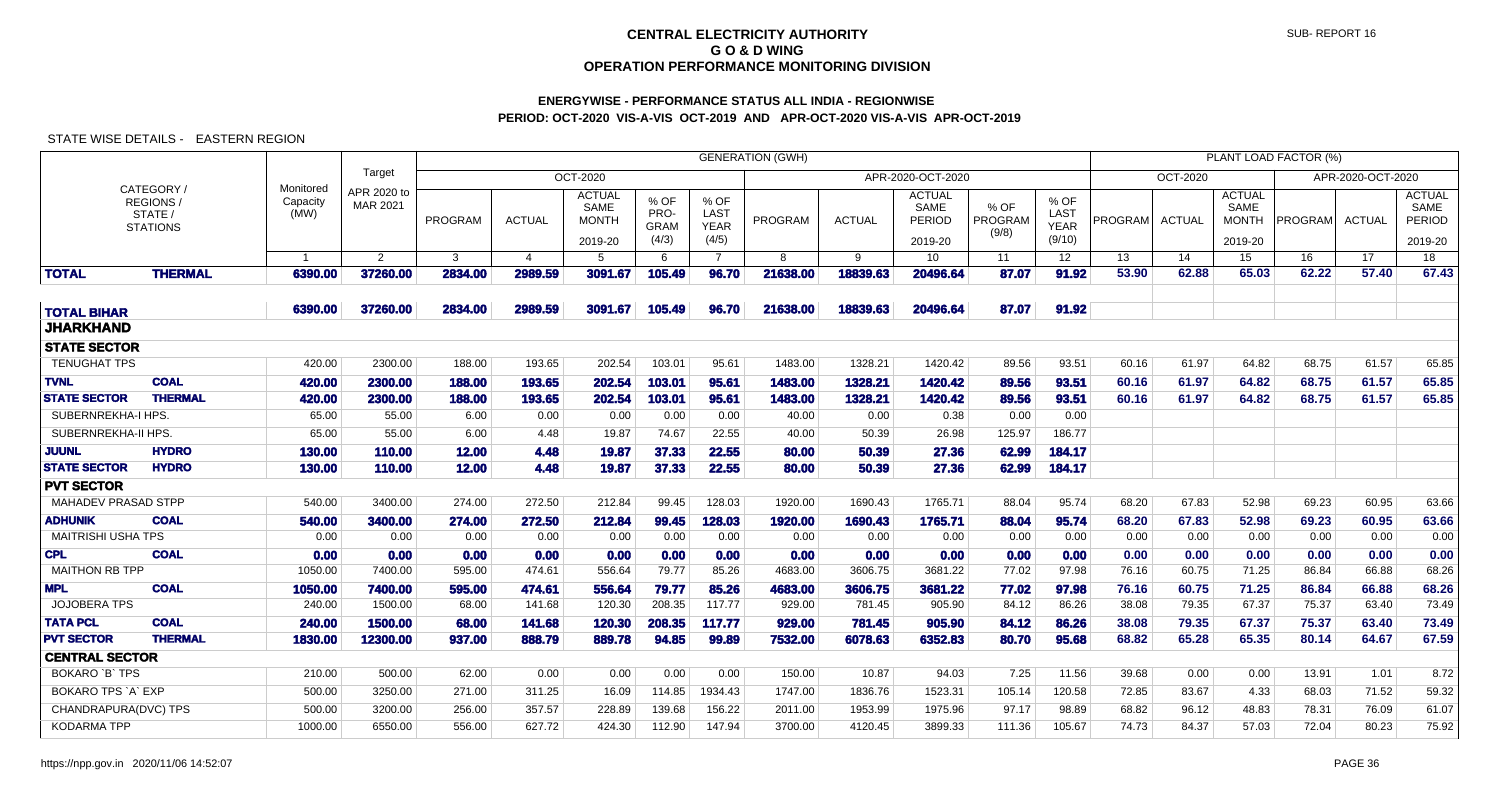# **ENERGYWISE - PERFORMANCE STATUS ALL INDIA - REGIONWISEPERIOD: OCT-2020 VIS-A-VIS OCT-2019 AND APR-OCT-2020 VIS-A-VIS APR-OCT-2019**

|                         |                                                     |                               |                         |                |                |                                                  |                                        |                                      | <b>GENERATION (GWH)</b> |          |                                            |                          |                                       |         |               |                                                  | PLANT LOAD FACTOR (%) |                   |                                                   |
|-------------------------|-----------------------------------------------------|-------------------------------|-------------------------|----------------|----------------|--------------------------------------------------|----------------------------------------|--------------------------------------|-------------------------|----------|--------------------------------------------|--------------------------|---------------------------------------|---------|---------------|--------------------------------------------------|-----------------------|-------------------|---------------------------------------------------|
|                         |                                                     |                               | Target                  |                |                | OCT-2020                                         |                                        |                                      |                         |          | APR-2020-OCT-2020                          |                          |                                       |         | OCT-2020      |                                                  |                       | APR-2020-OCT-2020 |                                                   |
|                         | CATEGORY/<br>REGIONS/<br>STATE /<br><b>STATIONS</b> | Monitored<br>Capacity<br>(MW) | APR 2020 to<br>MAR 2021 | <b>PROGRAM</b> | <b>ACTUAL</b>  | <b>ACTUAL</b><br>SAME<br><b>MONTH</b><br>2019-20 | $%$ OF<br>PRO-<br><b>GRAM</b><br>(4/3) | % OF<br>LAST<br><b>YEAR</b><br>(4/5) | PROGRAM                 | ACTUAL   | <b>ACTUAL</b><br>SAME<br>PERIOD<br>2019-20 | % OF<br>PROGRAM<br>(9/8) | % OF<br>LAST<br><b>YEAR</b><br>(9/10) | PROGRAM | <b>ACTUAL</b> | <b>ACTUAL</b><br>SAME<br><b>MONTH</b><br>2019-20 | <b>PROGRAM</b>        | ACTUAL            | <b>ACTUAL</b><br>SAME<br><b>PERIOD</b><br>2019-20 |
|                         |                                                     |                               | 2                       | 3              | $\overline{4}$ | 5                                                | 6                                      | $\overline{7}$                       | 8                       | 9        | 10 <sup>1</sup>                            | 11                       | 12 <sup>12</sup>                      | 13      | 14            | 15                                               | 16                    | 17                | 18                                                |
| <b>DVC</b>              | <b>COAL</b>                                         | 2210.00                       | 13500.00                | 1145.00        | 1296.54        | 669.28                                           | 113.23                                 | 193.72                               | 7608.00                 | 7922.07  | 7492.63                                    | 104.13                   | 105.73                                | 69.64   | 78.85         | 38.44                                            | 67.03                 | 69.79             | 62.34                                             |
| NORTH KARANPURA TPP     |                                                     | 0.00                          | 400.00                  | 0.00           | 0.00           | 0.00                                             | 0.00                                   | 0.00                                 | 0.00                    | 0.00     | 0.00                                       | 0.00                     | 0.00                                  | 0.00    | 0.00          | 0.00                                             | 0.00                  | 0.00              | 0.00                                              |
| <b>NTPC Ltd.</b>        | <b>COAL</b>                                         | 0.00                          | 400.00                  | 0.00           | 0.00           | 0.00                                             | 0.00                                   | 0.00                                 | 0.00                    | 0.00     | 0.00                                       | 0.00                     | 0.00                                  | 0.00    | 0.00          | 0.00                                             | 0.00                  | 0.00              | 0.00                                              |
| <b>CENTRAL</b>          | <b>THERMAL</b>                                      | 2210.00                       | 13900.00                | 1145.00        | 1296.54        | 669.28                                           | 113.23                                 | 193.72                               | 7608.00                 | 7922.07  | 7492.63                                    | 104.13                   | 105.73                                | 69.64   | 78.85         | 38.44                                            | 67.03                 | 69.79             | 62.34                                             |
| PANCHET HPS.            |                                                     | 80.00                         | 105.00                  | 20.00          | 24.64          | 31.05                                            | 123.20                                 | 79.36                                | 105.00                  | 151.16   | 84.66                                      | 143.96                   | 178.55                                |         |               |                                                  |                       |                   |                                                   |
| <b>DVC</b>              | <b>HYDRO</b>                                        | 80.00                         | 105.00                  | 20.00          | 24.64          | 31.05                                            | 123.20                                 | 79.36                                | 105.00                  | 151.16   | 84.66                                      | 143.96                   | 178.55                                |         |               |                                                  |                       |                   |                                                   |
| <b>CENTRAL</b>          | <b>HYDRO</b>                                        | 80.00                         | 105.00                  | 20.00          | 24.64          | 31.05                                            | 123.20                                 | 79.36                                | 105.00                  | 151.16   | 84.66                                      | 143.96                   | 178.55                                |         |               |                                                  |                       |                   |                                                   |
| <b>TOTAL</b>            | <b>THERMAL</b>                                      | 4460.00                       | 28500.00                | 2270.00        | 2378.98        | 1761.60                                          | 104.80                                 | 135.05                               | 16623.00                | 15328.91 | 15265.88                                   | 92.22                    | 100.41                                | 68.41   | 71.69         | 51.58                                            | 72.57                 | 66.92             | 64.76                                             |
| <b>TOTAL</b>            | <b>HYDRO</b>                                        | 210.00                        | 215.00                  | 32.00          | 29.12          | 50.92                                            | 91.00                                  | 57.19                                | 185.00                  | 201.55   | 112.02                                     | 108.95                   | 179.92                                |         |               |                                                  |                       |                   |                                                   |
| <b>TOTAL JHARKHAND</b>  |                                                     | 4670.00                       | 28715.00                | 2302.00        | 2408.10        | 1812.52                                          | 104.61                                 | 132.86                               | 16808.00                | 15530.46 | 15377.90                                   | 92.40                    | 100.99                                |         |               |                                                  |                       |                   |                                                   |
| <b>ODISHA</b>           |                                                     |                               |                         |                |                |                                                  |                                        |                                      |                         |          |                                            |                          |                                       |         |               |                                                  |                       |                   |                                                   |
| <b>STATE SECTOR</b>     |                                                     |                               |                         |                |                |                                                  |                                        |                                      |                         |          |                                            |                          |                                       |         |               |                                                  |                       |                   |                                                   |
| <b>IB VALLEY TPS</b>    |                                                     | 1740.00                       | 9000.00                 | 687.00         | 495.04         | 797.90                                           | 72.06                                  | 62.04                                | 5338.00                 | 4822.30  | 2804.92                                    | 90.34                    | 171.92                                | 53.07   | 38.24         | 61.63                                            | 59.73                 | 53.96             | 54.61                                             |
| <b>OPGC</b>             | <b>COAL</b>                                         | 1740.00                       | 9000.00                 | 687.00         | 495.04         | 797.90                                           | 72.06                                  | 62.04                                | 5338.00                 | 4822.30  | 2804.92                                    | 90.34                    | 171.92                                | 53.07   | 38.24         | 61.63                                            | 59.73                 | 53.96             | 54.61                                             |
| <b>STATE SECTOR</b>     | <b>THERMAL</b>                                      | 1740.00                       | 9000.00                 | 687.00         | 495.04         | 797.90                                           | 72.06                                  | 62.04                                | 5338.00                 | 4822.30  | 2804.92                                    | 90.34                    | 171.92                                | 53.07   | 38.24         | 61.63                                            | 59.73                 | 53.96             | 54.61                                             |
| <b>MACHKUND HPS</b>     |                                                     | 114.75                        | 500.00                  | 42.00          | 57.27          | 51.24                                            | 136.36                                 | 111.77                               | 291.00                  | 376.56   | 386.08                                     | 129.40                   | 97.53                                 |         |               |                                                  |                       |                   |                                                   |
| <b>APGENCO</b>          | <b>HYDRO</b>                                        | 114.75                        | 500.00                  | 42.00          | 57.27          | 51.24                                            | 136.36                                 | 111.77                               | 291.00                  | 376.56   | 386.08                                     | 129.40                   | 97.53                                 |         |               |                                                  |                       |                   |                                                   |
| <b>BALIMELA HPS</b>     |                                                     | 510.00                        | 1210.00                 | 116.00         | 170.43         | 179.92                                           | 146.92                                 | 94.73                                | 851.00                  | 1137.14  | 1076.56                                    | 133.62                   | 105.63                                |         |               |                                                  |                       |                   |                                                   |
| <b>CHIPLIMA HPS</b>     |                                                     | 72.00                         | 237.00                  | 29.00          | 38.31          | 27.80                                            | 132.10                                 | 137.81                               | 161.00                  | 223.43   | 162.65                                     | 138.78                   | 137.37                                |         |               |                                                  |                       |                   |                                                   |
| <b>HIRAKUD HPS</b>      |                                                     | 275.50                        | 558.00                  | 90.00          | 78.52          | 97.19                                            | 87.24                                  | 80.79                                | 435.00                  | 454.92   | 392.95                                     | 104.58                   | 115.77                                |         |               |                                                  |                       |                   |                                                   |
| RENGALI HPS.            |                                                     | 250.00                        | 689.00                  | 78.00          | 163.34         | 131.57                                           | 209.41                                 | 124.15                               | 583.00                  | 841.66   | 436.59                                     | 144.37                   | 192.78                                |         |               |                                                  |                       |                   |                                                   |
| UPPER INDRAVATI HPS.    |                                                     | 600.00                        | 1962.00                 | 206.00         | 186.27         | 249.32                                           | 90.42                                  | 74.71                                | 1387.00                 | 1260.43  | 1537.20                                    | 90.87                    | 82.00                                 |         |               |                                                  |                       |                   |                                                   |
| <b>UPPER KOLAB HPS.</b> |                                                     | 320.00                        | 716.00                  | 69.00          | 63.64          | 76.63                                            | 92.23                                  | 83.05                                | 467.00                  | 553.00   | 491.92                                     | 118.42                   | 112.42                                |         |               |                                                  |                       |                   |                                                   |
| <b>OHPC</b>             | <b>HYDRO</b>                                        | 2027.50                       | 5372.00                 | 588.00         | 700.51         | 762.43                                           | 119.13                                 | 91.88                                | 3884.00                 | 4470.58  | 4097.87                                    | 115.10                   | 109.10                                |         |               |                                                  |                       |                   |                                                   |
| <b>STATE SECTOR</b>     | <b>HYDRO</b>                                        | 2142.25                       | 5872.00                 | 630.00         | 757.78         | 813.67                                           | 120.28                                 | 93.13                                | 4175.00                 | 4847.14  | 4483.95                                    | 116.10                   | 108.10                                |         |               |                                                  |                       |                   |                                                   |
| <b>PVT SECTOR</b>       |                                                     |                               |                         |                |                |                                                  |                                        |                                      |                         |          |                                            |                          |                                       |         |               |                                                  |                       |                   |                                                   |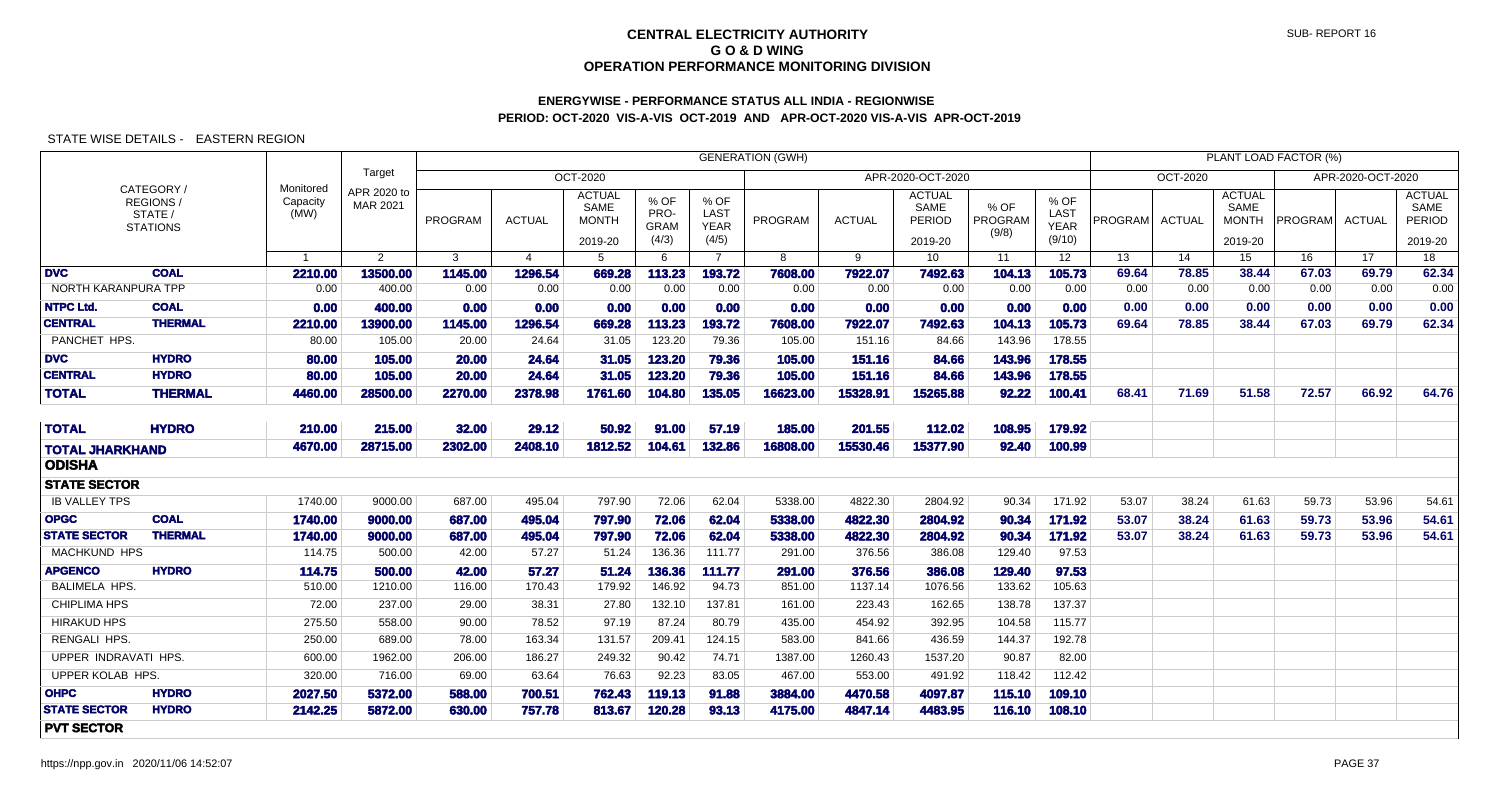## **ENERGYWISE - PERFORMANCE STATUS ALL INDIA - REGIONWISEPERIOD: OCT-2020 VIS-A-VIS OCT-2019 AND APR-OCT-2020 VIS-A-VIS APR-OCT-2019**

### STATE WISE DETAILS - EASTERN REGION

|                          |                                                      |                               |                         |              |                |                                                  |                                      |                                             | <b>GENERATION (GWH)</b> |               |                                            |                          |                                       |         |                 |                                                  | PLANT LOAD FACTOR (%) |                   |                                            |
|--------------------------|------------------------------------------------------|-------------------------------|-------------------------|--------------|----------------|--------------------------------------------------|--------------------------------------|---------------------------------------------|-------------------------|---------------|--------------------------------------------|--------------------------|---------------------------------------|---------|-----------------|--------------------------------------------------|-----------------------|-------------------|--------------------------------------------|
|                          |                                                      |                               | Target                  |              |                | <b>OCT-2020</b>                                  |                                      |                                             |                         |               | APR-2020-OCT-2020                          |                          |                                       |         | <b>OCT-2020</b> |                                                  |                       | APR-2020-OCT-2020 |                                            |
|                          | CATEGORY /<br>REGIONS/<br>STATE /<br><b>STATIONS</b> | Monitored<br>Capacity<br>(MW) | APR 2020 to<br>MAR 2021 | PROGRAM      | <b>ACTUAL</b>  | <b>ACTUAL</b><br>SAME<br><b>MONTH</b><br>2019-20 | % OF<br>PRO-<br><b>GRAM</b><br>(4/3) | % OF<br><b>LAST</b><br><b>YEAR</b><br>(4/5) | PROGRAM                 | <b>ACTUAL</b> | <b>ACTUAL</b><br>SAME<br>PERIOD<br>2019-20 | % OF<br>PROGRAM<br>(9/8) | % OF<br>LAST<br><b>YEAR</b><br>(9/10) | PROGRAM | <b>ACTUAL</b>   | <b>ACTUAL</b><br>SAME<br><b>MONTH</b><br>2019-20 | PROGRAM               | <b>ACTUAL</b>     | <b>ACTUAL</b><br>SAME<br>PERIOD<br>2019-20 |
|                          |                                                      | $\overline{1}$                | $\overline{2}$          | $\mathbf{3}$ | $\overline{4}$ | 5                                                | 6                                    | $\overline{7}$                              | 8                       | 9             | 10 <sup>°</sup>                            | 11                       | 12                                    | 13      | 14              | 15                                               | 16                    | 17                | 18                                         |
| <b>KAMALANGA TPS</b>     |                                                      | 1050.00                       | 7500.00                 | 598.00       | 762.95         | 320.00                                           | 127.58                               | 238.42                                      | 4704.00                 | 3973.92       | 3231.31                                    | 84.48                    | 122.98                                | 76.55   | 97.66           | 40.96                                            | 87.23                 | 73.69             | 59.92                                      |
| <b>GMR ENERG</b>         | <b>COAL</b>                                          | 1050.00                       | 7500.00                 | 598.00       | 762.95         | 320.00                                           | 127.58                               | 238.42                                      | 4704.00                 | 3973.92       | 3231.31                                    | 84.48                    | 122.98                                | 76.55   | 97.66           | 40.96                                            | 87.23                 | 73.69             | 59.92                                      |
| UTKAL TPP (IND BARATH)   |                                                      | 350.00                        | 0.00                    | 0.00         | 0.00           | 0.00                                             | 0.00                                 | 0.00                                        | 0.00                    | 0.00          | 0.00                                       | 0.00                     | 0.00                                  | 0.00    | 0.00            | 0.00                                             | 0.00                  | 0.00              | 0.00                                       |
| <b>IBPIL</b>             | <b>COAL</b>                                          | 350.00                        | 0.00                    | 0.00         | 0.00           | 0.00                                             | 0.00                                 | 0.00                                        | 0.00                    | 0.00          | 0.00                                       | 0.00                     | 0.00                                  | 0.00    | 0.00            | 0.00                                             | 0.00                  | 0.00              | 0.00                                       |
| <b>ICCL IMP</b>          |                                                      | 0.00                          | 150.00                  | 13.00        | 29.81          | 29.97                                            | 229.31                               | 99.47                                       | 88.00                   | 118.94        | 153.68                                     | 135.16                   | 77.39                                 |         |                 |                                                  |                       |                   |                                            |
| <b>ICCL</b>              | <b>COAL</b>                                          | 0.00                          | 150.00                  | 13.00        | 29.81          | 29.97                                            | 229.31                               | 99.47                                       | 88.00                   | 118.94        | 153.68                                     | 135.16                   | 77.39                                 | 0.00    | 0.00            | 0.00                                             | 0.00                  | 0.00              | 0.00                                       |
| <b>DERANG TPP</b>        |                                                      | 1200.00                       | 4000.00                 | 362.00       | 248.00         | 366.21                                           | 68.51                                | 67.72                                       | 2016.00                 | 3031.18       | 2808.96                                    | 150.36                   | 107.91                                | 40.55   | 27.78           | 41.02                                            | 32.71                 | 49.18             | 45.58                                      |
| <b>JITPL</b>             | <b>COAL</b>                                          | 1200.00                       | 4000.00                 | 362.00       | 248.00         | 366.21                                           | 68.51                                | 67.72                                       | 2016.00                 | 3031.18       | 2808.96                                    | 150.36                   | 107.91                                | 40.55   | 27.78           | 41.02                                            | 32.71                 | 49.18             | 45.58                                      |
| <b>LANCO BABANDH TPP</b> |                                                      | 0.00                          | 0.00                    | 0.00         | 0.00           | 0.00                                             | 0.00                                 | 0.00                                        | 0.00                    | 0.00          | 0.00                                       | 0.00                     | 0.00                                  | 0.00    | 0.00            | 0.00                                             | 0.00                  | 0.00              | 0.00                                       |
| LBPL                     | <b>COAL</b>                                          | 0.00                          | 0.00                    | 0.00         | 0.00           | 0.00                                             | 0.00                                 | 0.00                                        | 0.00                    | 0.00          | 0.00                                       | 0.00                     | 0.00                                  | 0.00    | 0.00            | 0.00                                             | 0.00                  | 0.00              | 0.00                                       |
| <b>NALCO IMP</b>         |                                                      | 0.00                          | 100.00                  | 8.00         | 23.57          | 0.00                                             | 294.62                               | 0.00                                        | 56.00                   | 85.92         | 2.12                                       | 153.43                   | 4052.83                               |         |                 |                                                  |                       |                   |                                            |
| <b>NALCO</b>             | <b>COAL</b>                                          | 0.00                          | 100.00                  | 8.00         | 23.57          | 0.00                                             | 294.62                               | 0.00                                        | 56.00                   | 85.92         | 2.12                                       | 153.43                   | 4,052.                                | 0.00    | 0.00            | 0.00                                             | 0.00                  | 0.00              | 0.00                                       |
| <b>STERLITE TPP</b>      |                                                      | 1200.00                       | 100.00                  | 0.00         | 317.06         | 0.00                                             | 0.00                                 | 0.00                                        | 0.00                    | 1915.55       | 74.40                                      | 0.00                     | 2574.66                               | 0.00    | 35.51           | 0.00                                             | 0.00                  | 31.08             | 1.21                                       |
| <b>SEL</b>               | <b>COAL</b>                                          | 1200.00                       | 100.00                  | 0.00         | 317.06         | 0.00                                             | 0.00                                 | 0.00                                        | 0.00                    | 1915.55       | 74.40                                      | 0.00                     | 2,574.                                | 0.00    | 35.51           | 0.00                                             | 0.00                  | 31.08             | 1.21                                       |
| <b>PVT SECTOR</b>        | <b>THERMAL</b>                                       | 3800.00                       | 11850.00                | 981.00       | 1381.39        | 716.18                                           | 140.81                               | 192.88                                      | 6864.00                 | 9125.51       | 6270.47                                    | 132.95                   | 145.53                                | 33.96   | 46.97           | 24.27                                            | 34.43                 | 45.71             | 31.33                                      |
| <b>CENTRAL SECTOR</b>    |                                                      |                               |                         |              |                |                                                  |                                      |                                             |                         |               |                                            |                          |                                       |         |                 |                                                  |                       |                   |                                            |
| <b>DARLIPALI STPS</b>    |                                                      | 800.00                        | 3150.00                 | 484.00       | 583.61         | 0.00                                             | 120.58                               | 0.00                                        | 1384.00                 | 2334.83       | 0.00                                       | 168.70                   | 0.00                                  | 40.66   | 0.00            | 0.00                                             | 29.42                 | 0.00              | 0.00                                       |
| TALCHER (OLD) TPS        |                                                      | 460.00                        | 3200.00                 | 236.00       | 255.09         | 224.06                                           | 108.09                               | 113.85                                      | 1930.00                 | 2082.20       | 1889.21                                    | 107.89                   | 110.22                                | 68.96   | 74.54           | 65.47                                            | 81.69                 | 88.13             | 79.96                                      |
| <b>TALCHER STPS</b>      |                                                      | 3000.00                       | 19800.00                | 1524.00      | 2067.76        | 1347.30                                          | 135.68                               | 153.47                                      | 11639.00                | 13450.65      | 10458.17                                   | 115.57                   | 128.61                                | 68.28   | 92.64           | 60.36                                            | 75.54                 | 87.30             | 67.87                                      |
| <b>NTPC Ltd.</b>         | <b>COAL</b>                                          | 4260.00                       | 26150.00                | 2244.00      | 2906.46        | 1571.36                                          | 129.52                               | 184.96                                      | 14953.00                | 17867.68      | 12347.38                                   | 119.49                   | 144.71                                | 59.61   | 90.23           | 61.04                                            | 66.53                 | 87.41             | 69.48                                      |
| <b>CENTRAL</b>           | <b>THERMAL</b>                                       | 4260.00                       | 26150.00                | 2244.00      | 2906.46        | 1571.36                                          | 129.52                               | 184.96                                      | 14953.00                | 17867.68      | 12347.38                                   | 119.49                   | 144.71                                | 59.61   | 90.23           | 61.04                                            | 66.53                 | 87.41             | 69.48                                      |
| <b>TOTAL</b>             | <b>THERMAL</b>                                       | 9800.00                       | 47000.00                | 3912.00      | 4782.89        | 3085.44                                          | 122.26                               | 155.01                                      | 27155.00                | 31815.49      | 21422.77                                   | 117.16                   | 148.51                                | 49.34   | 61.92           | 45.63                                            | 53.04                 | 63.33             | 50.12                                      |
| <b>TOTAL</b>             | <b>HYDRO</b>                                         | 2142.25                       | 5872.00                 | 630.00       | 757.78         | 813.67                                           | 120.28                               | 93.13                                       | 4175.00                 | 4847.14       | 4483.95                                    | 116.10                   | 108.10                                |         |                 |                                                  |                       |                   |                                            |
| <b>TOTAL ODISHA</b>      |                                                      | 11942.25                      | 52872.00                | 4542.00      | 5540.67        | 3899.11                                          | 121.99                               | 142.10                                      | 31330.00                | 36662.63      | 25906.72                                   | 117.02                   | 141.52                                |         |                 |                                                  |                       |                   |                                            |
| <b>SIKKIM</b>            |                                                      |                               |                         |              |                |                                                  |                                      |                                             |                         |               |                                            |                          |                                       |         |                 |                                                  |                       |                   |                                            |
| <b>STATE SECTOR</b>      |                                                      |                               |                         |              |                |                                                  |                                      |                                             |                         |               |                                            |                          |                                       |         |                 |                                                  |                       |                   |                                            |
| <b>TEESTA-III HPS</b>    |                                                      | 1200.00                       | 5300.00                 | 514.00       | 640.33         | 549.85                                           | 124.58                               | 116.46                                      | 4327.00                 | 5078.86       | 5120.07                                    | 117.38                   | 99.20                                 |         |                 |                                                  |                       |                   |                                            |
|                          | https://npp.gov.in 2020/11/06 14:52:07               |                               |                         |              |                |                                                  |                                      |                                             |                         |               |                                            |                          |                                       |         |                 |                                                  |                       | PAGE 38           |                                            |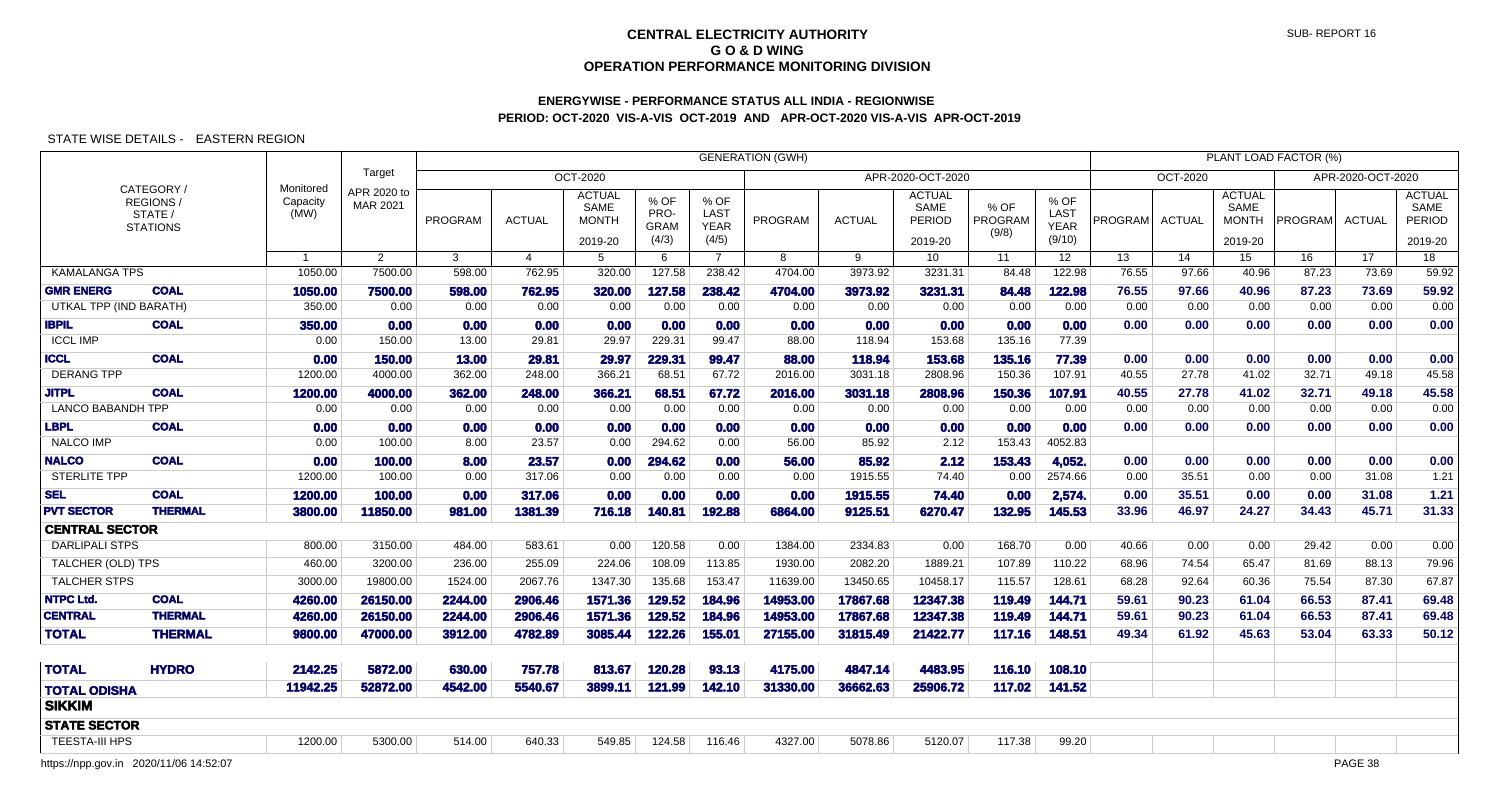# **ENERGYWISE - PERFORMANCE STATUS ALL INDIA - REGIONWISEPERIOD: OCT-2020 VIS-A-VIS OCT-2019 AND APR-OCT-2020 VIS-A-VIS APR-OCT-2019**

## STATE WISE DETAILS - EASTERN REGION

|                       |                                                      |                               |                         |         |               |                                                  |                                      |                                      | <b>GENERATION (GWH)</b> |               |                                            |                          |                                       |         |                 |                                                  | PLANT LOAD FACTOR (%) |                   |                                                   |
|-----------------------|------------------------------------------------------|-------------------------------|-------------------------|---------|---------------|--------------------------------------------------|--------------------------------------|--------------------------------------|-------------------------|---------------|--------------------------------------------|--------------------------|---------------------------------------|---------|-----------------|--------------------------------------------------|-----------------------|-------------------|---------------------------------------------------|
|                       |                                                      |                               | Target                  |         |               | OCT-2020                                         |                                      |                                      |                         |               | APR-2020-OCT-2020                          |                          |                                       |         | <b>OCT-2020</b> |                                                  |                       | APR-2020-OCT-2020 |                                                   |
|                       | CATEGORY /<br>REGIONS/<br>STATE /<br><b>STATIONS</b> | Monitored<br>Capacity<br>(MW) | APR 2020 to<br>MAR 2021 | PROGRAM | <b>ACTUAL</b> | <b>ACTUAL</b><br>SAME<br><b>MONTH</b><br>2019-20 | % OF<br>PRO-<br><b>GRAM</b><br>(4/3) | % OF<br>LAST<br><b>YEAR</b><br>(4/5) | PROGRAM                 | <b>ACTUAL</b> | <b>ACTUAL</b><br>SAME<br>PERIOD<br>2019-20 | % OF<br>PROGRAM<br>(9/8) | % OF<br>LAST<br><b>YEAR</b><br>(9/10) | PROGRAM | <b>ACTUAL</b>   | <b>ACTUAL</b><br>SAME<br><b>MONTH</b><br>2019-20 | PROGRAM ACTUAL        |                   | <b>ACTUAL</b><br>SAME<br><b>PERIOD</b><br>2019-20 |
|                       |                                                      | $\overline{1}$                | $\overline{2}$          | 3       | 4             | 5                                                | 6                                    | $\overline{7}$                       | 8                       | 9             | 10 <sup>°</sup>                            | 11                       | 12                                    | 13      | 14              | 15                                               | 16                    | 17                | $\overline{18}$                                   |
| <b>TUL</b>            | <b>HYDRO</b>                                         | 1200.00                       | 5300.00                 | 514.00  | 640.33        | 549.85                                           | 124.58                               | 116.46                               | 4327.00                 | 5078.86       | 5120.07                                    | 117.38                   | 99.20                                 |         |                 |                                                  |                       |                   |                                                   |
| <b>STATE SECTOR</b>   | <b>HYDRO</b>                                         | 1200.00                       | 5300.00                 | 514.00  | 640.33        | 549.85                                           | 124.58                               | 116.46                               | 4327.00                 | 5078.86       | 5120.07                                    | 117.38                   | 99.20                                 |         |                 |                                                  |                       |                   |                                                   |
| <b>PVT SECTOR</b>     |                                                      |                               |                         |         |               |                                                  |                                      |                                      |                         |               |                                            |                          |                                       |         |                 |                                                  |                       |                   |                                                   |
| JORETHANG LOOP        |                                                      | 96.00                         | 408.00                  | 53.00   | 50.43         | 57.39                                            | 95.15                                | 87.87                                | 335.00                  | 328.39        | 334.17                                     | 98.03                    | 98.27                                 |         |                 |                                                  |                       |                   |                                                   |
| <b>DEPL</b>           | <b>HYDRO</b>                                         | 96.00                         | 408.00                  | 53.00   | 50.43         | 57.39                                            | 95.15                                | 87.87                                | 335.00                  | 328.39        | 334.17                                     | 98.03                    | 98.27                                 |         |                 |                                                  |                       |                   |                                                   |
| CHUZACHEN HPS         |                                                      | 110.00                        | 500.00                  | 56.00   | 45.30         | 51.21                                            | 80.89                                | 88.46                                | 427.00                  | 435.31        | 416.33                                     | 101.95                   | 104.56                                |         |                 |                                                  |                       |                   |                                                   |
| <b>GIPL</b>           | <b>HYDRO</b>                                         | 110.00                        | 500.00                  | 56.00   | 45.30         | 51.21                                            | 80.89                                | 88.46                                | 427.00                  | 435.31        | 416.33                                     | 101.95                   | 104.56                                |         |                 |                                                  |                       |                   |                                                   |
| <b>RONGNICHU HPS</b>  |                                                      | 0.00                          | 22.00                   | 0.00    | 0.00          | 0.00                                             | 0.00                                 | 0.00                                 | 0.00                    | 0.00          | 0.00                                       | 0.00                     | 0.00                                  |         |                 |                                                  |                       |                   |                                                   |
| <b>MBPC</b>           | <b>HYDRO</b>                                         | 0.00                          | 22.00                   | 0.00    | 0.00          | 0.00                                             | 0.00                                 | 0.00                                 | 0.00                    | 0.00          | 0.00                                       | 0.00                     | 0.00                                  |         |                 |                                                  |                       |                   |                                                   |
| <b>TASHIDING HPS</b>  |                                                      | 97.00                         | 421.00                  | 41.00   | 29.23         | 61.36                                            | 71.29                                | 47.64                                | 354.00                  | 324.48        | 365.44                                     | 91.66                    | 88.79                                 |         |                 |                                                  |                       |                   |                                                   |
| <b>SEPL</b>           | <b>HYDRO</b>                                         | 97.00                         | 421.00                  | 41.00   | 29.23         | 61.36                                            | 71.29                                | 47.64                                | 354.00                  | 324.48        | 365.44                                     | 91.66                    | 88.79                                 |         |                 |                                                  |                       |                   |                                                   |
| <b>DIKCHU HPS</b>     |                                                      | 96.00                         | 460.00                  | 47.00   | 46.31         | 50.33                                            | 98.53                                | 92.01                                | 400.00                  | 410.31        | 437.57                                     | 102.58                   | 93.77                                 |         |                 |                                                  |                       |                   |                                                   |
| <b>SKPPPL</b>         | <b>HYDRO</b>                                         | 96.00                         | 460.00                  | 47.00   | 46.31         | 50.33                                            | 98.53                                | 92.01                                | 400.00                  | 410.31        | 437.57                                     | 102.58                   | 93.77                                 |         |                 |                                                  |                       |                   |                                                   |
| <b>PVT SECTOR</b>     | <b>HYDRO</b>                                         | 399.00                        | 1811.00                 | 197.00  | 171.27        | 220.29                                           | 86.94                                | 77.75                                | 1516.00                 | 1498.49       | 1553.51                                    | 98.84                    | 96.46                                 |         |                 |                                                  |                       |                   |                                                   |
| <b>CENTRAL SECTOR</b> |                                                      |                               |                         |         |               |                                                  |                                      |                                      |                         |               |                                            |                          |                                       |         |                 |                                                  |                       |                   |                                                   |
| <b>RANGIT HPS</b>     |                                                      | 60.00                         | 345.00                  | 40.00   | 35.97         | 44.28                                            | 89.92                                | 81.23                                | 261.00                  | 215.22        | 263.80                                     | 82.46                    | 81.58                                 |         |                 |                                                  |                       |                   |                                                   |
| TEESTA V HPS          |                                                      | 510.00                        | 2700.00                 | 282.00  | 317.65        | 312.76                                           | 112.64                               | 101.56                               | 2173.00                 | 2301.54       | 2308.06                                    | 105.92                   | 99.72                                 |         |                 |                                                  |                       |                   |                                                   |
| <b>NHPC</b>           | <b>HYDRO</b>                                         | 570.00                        | 3045,00                 | 322.00  | 353.62        | 357.04                                           | 109.82                               | 99.04                                | 2434.00                 | 2516.76       | 2571.86                                    | 103.40                   | 97.86                                 |         |                 |                                                  |                       |                   |                                                   |
| <b>CENTRAL</b>        | <b>HYDRO</b>                                         | 570.00                        | 3045.00                 | 322.00  | 353.62        | 357.04                                           | 109.82                               | 99.04                                | 2434.00                 | 2516.76       | 2571.86                                    | 103.40                   | 97.86                                 |         |                 |                                                  |                       |                   |                                                   |
| <b>TOTAL</b>          | <b>HYDRO</b>                                         | 2169.00                       | 10156.00                | 1033.00 | 1165.22       | 1127.18                                          | 112.80                               | 103.37                               | 8277.00                 | 9094.11       | 9245.44                                    | 109.87                   | 98.36                                 |         |                 |                                                  |                       |                   |                                                   |
| <b>TOTAL SIKKIM</b>   |                                                      | 2169.00                       | 10156.00                | 1033.00 | 1165.22       |                                                  | 1127.18 112.80                       | 103.37                               | 8277.00                 | 9094.11       | 9245.44                                    | 109.87                   | 98.36                                 |         |                 |                                                  |                       |                   |                                                   |
| <b>WEST BENGAL</b>    |                                                      |                               |                         |         |               |                                                  |                                      |                                      |                         |               |                                            |                          |                                       |         |                 |                                                  |                       |                   |                                                   |
| <b>STATE SECTOR</b>   |                                                      |                               |                         |         |               |                                                  |                                      |                                      |                         |               |                                            |                          |                                       |         |                 |                                                  |                       |                   |                                                   |
| D.P.L. TPS            |                                                      | 550.00                        | 2800.00                 | 217.00  | 189.46        | 199.69                                           | 87.31                                | 94.88                                | 1710.00                 | 1459.99       | 1470.79                                    | 85.38                    | 99.27                                 | 53.03   | 46.30           | 40.67                                            | 60.54                 | 51.68             | 43.39                                             |
| <b>DPL</b>            | <b>COAL</b>                                          | 550.00                        | 2800.00                 | 217.00  | 189.46        | 199.69                                           | 87.31                                | 94.88                                | 1710.00                 | 1459.99       | 1470.79                                    | 85.38                    | 99.27                                 | 53.03   | 46.30           | 40.67                                            | 60.54                 | 51.68             | 43.39                                             |
| <b>BAKRESWAR TPS</b>  |                                                      | 1050.00                       | 6500.00                 | 520.00  | 729.75        | 487.53                                           | 140.34                               | 149.68                               | 3854.00                 | 4295.15       | 3803.82                                    | 111.45                   | 112.92                                | 66.56   | 93.41           | 62.41                                            | 71.47                 | 79.65             | 70.54                                             |
| <b>BANDEL TPS</b>     |                                                      | 330.00                        | 1200.00                 | 103.00  | 131.55        | 143.90                                           | 127.72                               | 91.42                                | 813.00                  | 606.28        | 668.75                                     | 74.57                    | 90.66                                 | 41.95   | 53.58           | 58.61                                            | 47.97                 | 35.77             | 39.46                                             |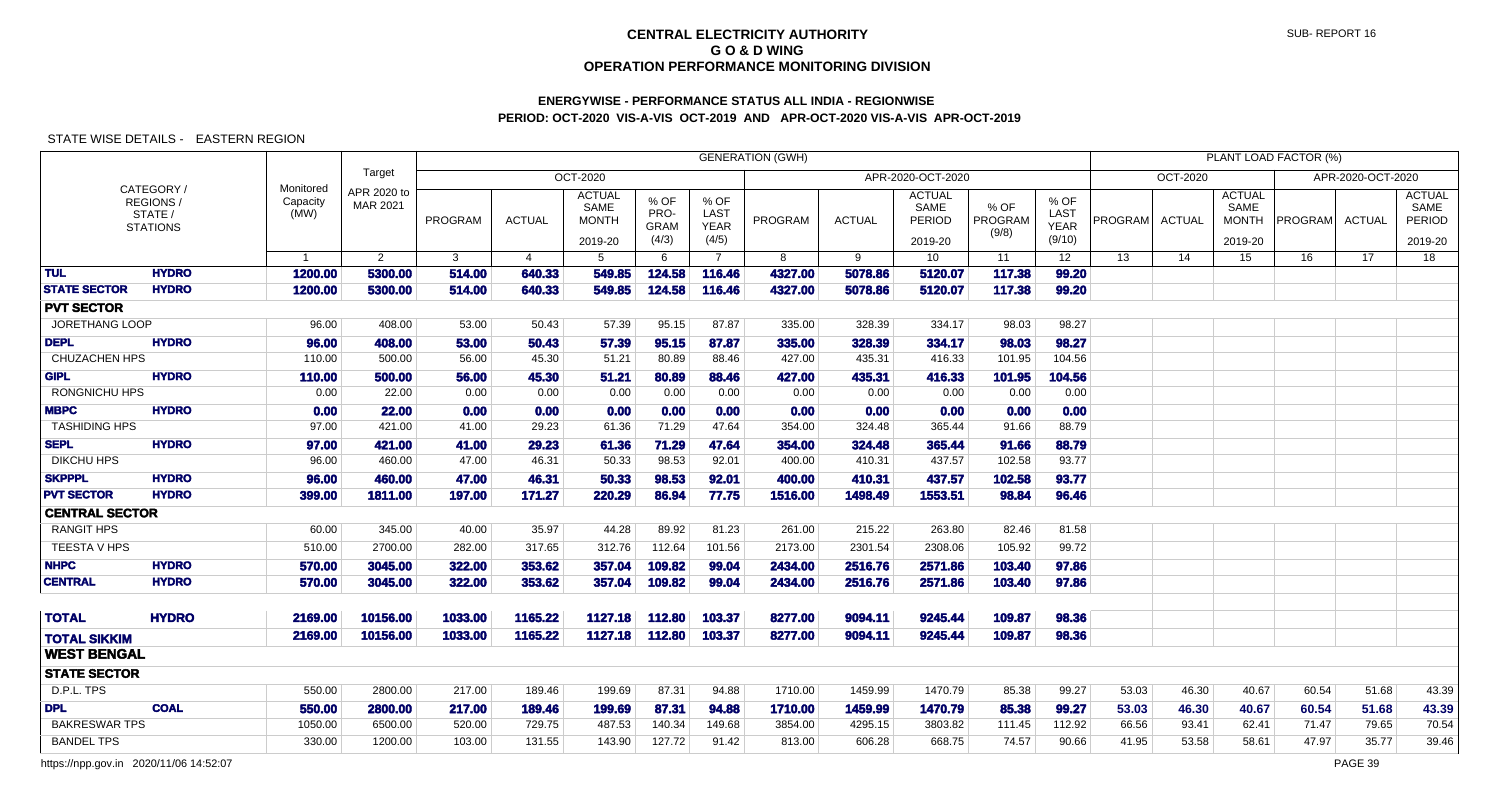# **ENERGYWISE - PERFORMANCE STATUS ALL INDIA - REGIONWISEPERIOD: OCT-2020 VIS-A-VIS OCT-2019 AND APR-OCT-2020 VIS-A-VIS APR-OCT-2019**

## STATE WISE DETAILS - EASTERN REGION

|                                    |                                                     |                               |                         |                 |                 |                                                  |                                      |                                             | <b>GENERATION (GWH)</b> |                  |                                                   |                          |                                       |                |                 |                                                  | PLANT LOAD FACTOR (%) |                   |                                            |
|------------------------------------|-----------------------------------------------------|-------------------------------|-------------------------|-----------------|-----------------|--------------------------------------------------|--------------------------------------|---------------------------------------------|-------------------------|------------------|---------------------------------------------------|--------------------------|---------------------------------------|----------------|-----------------|--------------------------------------------------|-----------------------|-------------------|--------------------------------------------|
|                                    |                                                     |                               | Target                  |                 |                 | OCT-2020                                         |                                      |                                             |                         |                  | APR-2020-OCT-2020                                 |                          |                                       |                | <b>OCT-2020</b> |                                                  |                       | APR-2020-OCT-2020 |                                            |
|                                    | CATEGORY/<br>REGIONS/<br>STATE /<br><b>STATIONS</b> | Monitored<br>Capacity<br>(MW) | APR 2020 to<br>MAR 2021 | PROGRAM         | <b>ACTUAL</b>   | <b>ACTUAL</b><br>SAME<br><b>MONTH</b><br>2019-20 | % OF<br>PRO-<br><b>GRAM</b><br>(4/3) | % OF<br><b>LAST</b><br><b>YEAR</b><br>(4/5) | PROGRAM                 | <b>ACTUAL</b>    | <b>ACTUAL</b><br>SAME<br><b>PERIOD</b><br>2019-20 | % OF<br>PROGRAM<br>(9/8) | % OF<br>LAST<br><b>YEAR</b><br>(9/10) | PROGRAM        | <b>ACTUAL</b>   | <b>ACTUAL</b><br>SAME<br><b>MONTH</b><br>2019-20 | PROGRAM               | ACTUAL            | <b>ACTUAL</b><br>SAME<br>PERIOD<br>2019-20 |
|                                    |                                                     |                               | $\overline{2}$          | 3               | 4               | 5                                                | 6                                    | $\overline{7}$                              | 8                       | 9                | 10                                                | 11                       | 12 <sup>°</sup>                       | 13             | 14              | 15                                               | 16                    | 17                | 18                                         |
| <b>KOLAGHAT TPS</b>                |                                                     | 1260.00                       | 4550.00                 | 345.00          | 122.91          | 209.45                                           | 35.63                                | 58.68                                       | 2689.00                 | 838.86           | 2279.65                                           | 31.20                    | 36.80                                 | 36.80          | 13.11           | 22.34                                            | 41.55                 | 12.96             | 35.23                                      |
| <b>SAGARDIGHI TPS</b>              |                                                     | 1600.00                       | 7500.00                 | 581.00          | 730.06          | 540.84                                           | 125.66                               | 134.99                                      | 4427.00                 | 5199.48          | 3815.02                                           | 117.45                   | 136.29                                | 48.81          | 61.33           | 45.43                                            | 53.87                 | 63.27             | 46.42                                      |
| <b>SANTALDIH TPS</b>               |                                                     | 500.00                        | 3500.00                 | 278.00          | 239.80          | 273.43                                           | 86.26                                | 87.70                                       | 2050.00                 | 1726.51          | 2251.68                                           | 84.22                    | 76.68                                 | 74.73          | 64.46           | 73.50                                            | 79.83                 | 67.23             | 87.68                                      |
| <b>WBPDC</b>                       | <b>COAL</b>                                         | 4740.00                       | 23250.00                | 1827.00         | 1954.07         | 1655.15                                          | 106.96                               | 118.06                                      | 13833.00                | 12666.28         | 12818.92                                          | 91.57                    | 98.81                                 | 51.81          | 55.41           | 46.93                                            | 56.82                 | 52.03             | 52.66                                      |
| <b>STATE SECTOR</b>                | <b>THERMAL</b>                                      | 5290.00                       | 26050.00                | 2044.00         | 2143.53         | 1854.84                                          | 104.87                               | 115.56                                      | 15543.00                | 14126.27         | 14289.71                                          | 90.89                    | 98.86                                 | 51.93          | 54.46           | 46.17                                            | 57.21                 | 51.99             | 51.52                                      |
| HALDIA GT (Lig.)                   |                                                     | 40.00                         | 0.00                    | 0.00            | 0.00            | 0.00                                             | 0.00                                 | 0.00                                        | 0.00                    | 0.00             | 0.00                                              | 0.00                     | 0.00                                  |                |                 |                                                  |                       |                   |                                            |
| KASBA GT (Liq.)                    |                                                     | 40.00                         | 0.00                    | 0.00            | 0.00            | 0.00                                             | 0.00                                 | 0.00                                        | 0.00                    | 0.00             | 0.00                                              | 0.00                     | 0.00                                  |                |                 |                                                  |                       |                   |                                            |
| <b>WBPDC</b>                       | <b>NATURAL GAS</b>                                  | 80.00                         | 0.00                    | 0.00            | 0.00            | 0.00                                             | 0.00                                 | 0.00                                        | 0.00                    | 0.00             | 0.00                                              | 0.00                     | 0.00                                  |                |                 |                                                  |                       |                   |                                            |
| <b>STATE SECTOR</b>                | <b>NATURAL GAS</b>                                  | 80.00                         | 0.00                    | 0.00            | 0.00            | 0.00                                             | 0.00                                 | 0.00                                        | 0.00                    | 0.00             | 0.00                                              | 0.00                     | 0.00                                  |                |                 |                                                  |                       |                   |                                            |
| <b>JALDHAKA HPS ST-I</b>           |                                                     | 36.00                         | 158.00                  | 20.00           | 29.50           | 23.62                                            | 147.50                               | 124.89                                      | 126.00                  | 144.48           | 153.88                                            | 114.67                   | 93.89                                 |                |                 |                                                  |                       |                   |                                            |
| PURULIA PSS HPS                    |                                                     | 900.00                        | 1200.00                 | 110.00          | 103.87          | 99.41                                            | 94.43                                | 104.49                                      | 680.00                  | 709.71           | 705.89                                            | 104.37                   | 100.54                                |                |                 |                                                  |                       |                   |                                            |
| RAMMAM HPS.                        |                                                     | 50.00                         | 220.00                  | 28.00           | 33.59           | 35.07                                            | 119.96                               | 95.78                                       | 184.00                  | 199.24           | 185.93                                            | 108.28                   | 107.16                                |                |                 |                                                  |                       |                   |                                            |
| <b>WBSEDCL</b>                     | <b>HYDRO</b>                                        | 986.00                        | 1578.00                 | 158.00          | 166.96          | 158.10                                           | 105.67                               | 105.60                                      | 990.00                  | 1053.43          | 1045.70                                           | 106.41                   | 100.74                                |                |                 |                                                  |                       |                   |                                            |
| <b>STATE SECTOR</b>                | <b>HYDRO</b>                                        | 986.00                        | 1578.00                 | 158.00          | 166.96          | 158.10                                           | 105.67                               | 105.60                                      | 990.00                  | 1053.43          | 1045.70                                           | 106.41                   | 100.74                                |                |                 |                                                  |                       |                   |                                            |
| <b>PVT SECTOR</b>                  |                                                     |                               |                         |                 |                 |                                                  |                                      |                                             |                         |                  |                                                   |                          |                                       |                |                 |                                                  |                       |                   |                                            |
| <b>BUDGE BUDGE TPS</b>             |                                                     | 750.00                        | 5627.00                 | 442.00          | 507.16          | 493.91                                           | 114.74                               | 102.68                                      | 3482.00                 | 3371.85          | 3674.33                                           | 96.84                    | 91.77                                 | 79.21          | 90.89           | 88.51                                            | 90.39                 | 87.54             | 95.39                                      |
| SOUTHERN REPL. TPS                 |                                                     | 135.00                        | 600.00                  | 47.00           | 18.60           | 35.71                                            | 39.57                                | 52.09                                       | 353.00                  | 22.69            | 285.41                                            | 6.43                     | 7.95                                  | 46.79          | 18.52           | 35.55                                            | 50.91                 | 3.27              | 41.16                                      |
| <b>TITAGARH TPS</b>                |                                                     | 240.00                        | 0.00                    | 0.00            | 0.00            | 0.00                                             | 0.00                                 | 0.00                                        | 0.00                    | 0.00             | 0.00                                              | 0.00                     | 0.00                                  | 0.00           | 0.00            | 0.00                                             | 0.00                  | 0.00              | 0.00                                       |
| <b>CESC</b>                        | <b>COAL</b>                                         | 1125.00                       | 6227.00                 | 489.00          | 525.76          | 529.62                                           | 107.52                               | 99.27                                       | 3835.00                 | 3394.54          | 3959.74                                           | 88.51                    | 85.73                                 | 58.42          | 62.81           | 63.28                                            | 66.37                 | 58.75             | 68.53                                      |
| <b>HALDIA TPP</b>                  |                                                     | 600.00                        | 4300.00                 | 345.00          | 387.32          | 385.64                                           | 112.27                               | 100.44                                      | 2719.00                 | 2603.34          | 2784.95                                           | 95.75                    | 93.48                                 | 77.28          | 86.77           | 86.39                                            | 88.23                 | 84.48             | 90.37                                      |
| <b>HEL</b><br><b>HIRANMAYE TPP</b> | <b>COAL</b>                                         | 600.00<br>300.00              | 4300.00<br>1000.00      | 345.00<br>46.00 | 387.32<br>33.70 | 385.64<br>0.00                                   | 112.27<br>73.26                      | 100.44<br>0.00                              | 2719.00<br>671.00       | 2603.34<br>48.57 | 2784.95<br>10.02                                  | 95.75<br>7.24            | 93.48<br>484.73                       | 77.28<br>20.61 | 86.77<br>15.10  | 86.39<br>0.00                                    | 88.23<br>43.55        | 84.48<br>3.15     | 90.37<br>0.65                              |
| <b>HMEL</b>                        | <b>COAL</b>                                         |                               |                         |                 |                 |                                                  | 73.26                                |                                             |                         |                  |                                                   |                          |                                       |                |                 |                                                  |                       |                   | 0.65                                       |
| <b>PVT SECTOR</b>                  | <b>THERMAL</b>                                      | 300.00<br>2025.00             | 1000.00<br>11527.00     | 46.00<br>880.00 | 33.70<br>946.78 | 0.00<br>915.26                                   | 107.59                               | 0.00<br>103.44                              | 671.00<br>7225.00       | 48.57<br>6046.45 | 10.02<br>6754.71                                  | 7.24<br>83.69            | 484.73<br>89.51                       | 20.61<br>58.41 | 15.10<br>62.84  | 0.00<br>60.75                                    | 43.55<br>69.47        | 3.15<br>58.14     | 64.95                                      |
| <b>CENTRAL SECTOR</b>              |                                                     |                               |                         |                 |                 |                                                  |                                      |                                             |                         |                  |                                                   |                          |                                       |                |                 |                                                  |                       |                   |                                            |
| <b>DURGAPUR STEEL TPS</b>          |                                                     | 1000.00                       | 6600.00                 | 528.00          | 584.41          | 445.20                                           | 110.68                               | 131.27                                      | 3760.00                 | 3218.64          | 3613.01                                           | 85.60                    | 89.08                                 | 70.97          | 78.55           | 59.84                                            | 73.21                 | 62.67             | 70.35                                      |
| <b>DURGAPUR TPS</b>                |                                                     | 210.00                        | 500.00                  | 0.00            | 0.00            | 3.71                                             | 0.00                                 | 0.00                                        | 411.00                  | 0.71             | 216.56                                            | 0.17                     | 0.33                                  | 0.00           | 0.00            | 2.37                                             | 38.11                 | 0.07              | 20.08                                      |
| <b>MEJIA TPS</b>                   |                                                     | 2340.00                       | 13000.00                | 1024.00         | 1318.33         | 850.26                                           | 128.74                               | 155.05                                      | 7591.00                 | 6610.31          | 7599.99                                           | 87.08                    | 86.98                                 | 58.82          | 75.72           | 48.84                                            | 63.16                 | 55.00             | 63.24                                      |
|                                    |                                                     |                               |                         |                 |                 |                                                  |                                      |                                             |                         |                  |                                                   |                          |                                       |                |                 |                                                  |                       |                   |                                            |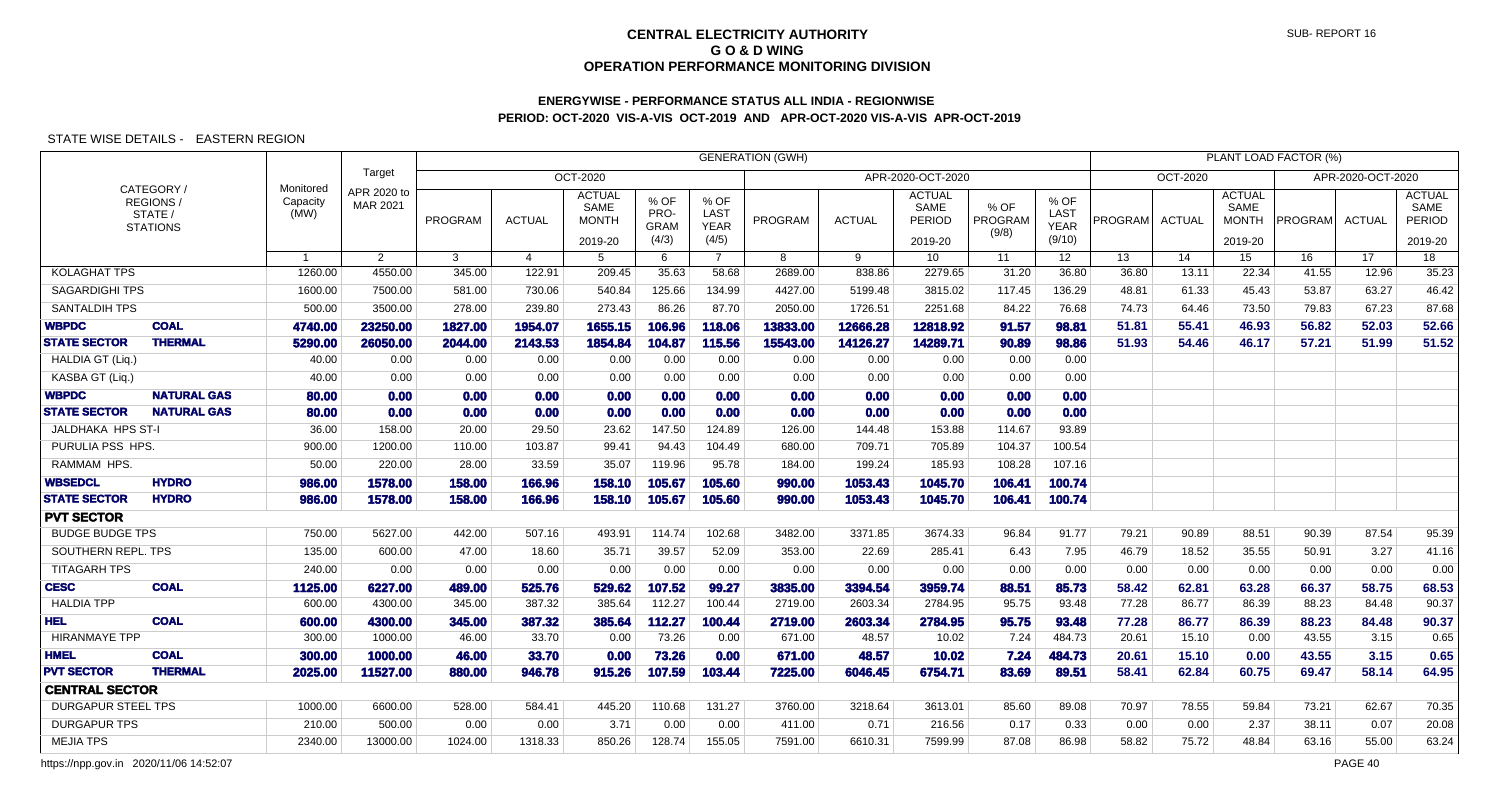# **ENERGYWISE - PERFORMANCE STATUS ALL INDIA - REGIONWISEPERIOD: OCT-2020 VIS-A-VIS OCT-2019 AND APR-OCT-2020 VIS-A-VIS APR-OCT-2019**

|                        |                                                       |                               |                         |         |               |                                                         |                                      |                                      | <b>GENERATION (GWH)</b> |               |                                                          |                          |                                       |         |                 |                                                  | PLANT LOAD FACTOR (%) |                   |                                                   |
|------------------------|-------------------------------------------------------|-------------------------------|-------------------------|---------|---------------|---------------------------------------------------------|--------------------------------------|--------------------------------------|-------------------------|---------------|----------------------------------------------------------|--------------------------|---------------------------------------|---------|-----------------|--------------------------------------------------|-----------------------|-------------------|---------------------------------------------------|
|                        |                                                       |                               | Target                  |         |               | <b>OCT-2020</b>                                         |                                      |                                      |                         |               | APR-2020-OCT-2020                                        |                          |                                       |         | <b>OCT-2020</b> |                                                  |                       | APR-2020-OCT-2020 |                                                   |
|                        | CATEGORY /<br>REGIONS /<br>STATE /<br><b>STATIONS</b> | Monitored<br>Capacity<br>(MW) | APR 2020 to<br>MAR 2021 | PROGRAM | <b>ACTUAL</b> | <b>ACTUAL</b><br><b>SAME</b><br><b>MONTH</b><br>2019-20 | % OF<br>PRO-<br><b>GRAM</b><br>(4/3) | % OF<br>LAST<br><b>YEAR</b><br>(4/5) | PROGRAM                 | <b>ACTUAL</b> | <b>ACTUAL</b><br><b>SAME</b><br><b>PERIOD</b><br>2019-20 | % OF<br>PROGRAM<br>(9/8) | % OF<br>LAST<br><b>YEAR</b><br>(9/10) | PROGRAM | <b>ACTUAL</b>   | <b>ACTUAL</b><br>SAME<br><b>MONTH</b><br>2019-20 | PROGRAM               | ACTUAL            | <b>ACTUAL</b><br>SAME<br><b>PERIOD</b><br>2019-20 |
|                        |                                                       |                               | 2                       | 3       |               |                                                         | 6                                    |                                      | 8                       | 9             | 10                                                       | 11                       | 12 <sup>2</sup>                       | 13      | 14              | 15                                               | 16                    | 17                | 18                                                |
| RAGHUNATHPUR TPP       |                                                       | 1200.00                       | 5000.00                 | 397.00  | 402.27        | 370.64                                                  | 101.33                               | 108.53                               | 3123.00                 | 2613.05       | 3141.91                                                  | 83.67                    | 83.17                                 | 44.47   | 45.06           | 41.51                                            | 50.67                 | 42.40             | 50.98                                             |
| <b>DVC</b>             | <b>COAL</b>                                           | 4750.00                       | 25100.00                | 1949.00 | 2305.01       | 1669.81                                                 | 118.27                               | 138.04                               | 14885.00                | 12442.71      | 14571.47                                                 | 83.59                    | 85.39                                 | 55.15   | 65.22           | 47.25                                            | 61.01                 | 51.00             | 59.73                                             |
| <b>FARAKKA STPS</b>    |                                                       | 2100.00                       | 12850.00                | 1011.00 | 1026.67       | 864.94                                                  | 101.55                               | 118.70                               | 7716.00                 | 6426.53       | 7534.23                                                  | 83.29                    | 85.30                                 | 64.71   | 65.71           | 55.36                                            | 71.54                 | 59.58             | 69.85                                             |
| <b>NTPC Ltd.</b>       | <b>COAL</b>                                           | 2100.00                       | 12850.00                | 1011.00 | 1026.67       | 864.94                                                  | 101.55                               | 118.70                               | 7716.00                 | 6426.53       | 7534.23                                                  | 83.29                    | 85.30                                 | 64.71   | 65.71           | 55.36                                            | 71.54                 | 59.58             | 69.85                                             |
| <b>CENTRAL</b>         | <b>THERMAL</b>                                        | 6850.00                       | 37950.00                | 2960.00 | 3331.68       | 2534.75                                                 | 112.56                               | 131.44                               | 22601.00                | 18869.24      | 22105.70                                                 | 83.49                    | 85.36                                 | 58.08   | 65.37           | 49.74                                            | 64.24                 | 53.63             | 62.83                                             |
| MAITHON HPS.           |                                                       | 63.20                         | 101.00                  | 15.00   | 25.75         | 38.54                                                   | 171.67                               | 66.81                                | 84.00                   | 156.29        | 53.84                                                    | 186.06                   | 290.29                                |         |                 |                                                  |                       |                   |                                                   |
| <b>DVC</b>             | <b>HYDRO</b>                                          | 63.20                         | 101.00                  | 15.00   | 25.75         | 38.54                                                   | 171.67                               | 66.81                                | 84.00                   | 156.29        | 53.84                                                    | 186.06                   | 290.29                                |         |                 |                                                  |                       |                   |                                                   |
| TEESTA LOW DAM-III HPS |                                                       | 132.00                        | 550.00                  | 62.00   | 67.16         | 70.17                                                   | 108.32                               | 95.71                                | 442.00                  | 456.02        | 487.21                                                   | 103.17                   | 93.60                                 |         |                 |                                                  |                       |                   |                                                   |
| TEESTA LOW DAM-IV HPS  |                                                       | 160.00                        | 720.00                  | 69.00   | 91.72         | 92.63                                                   | 132.93                               | 99.02                                | 600.00                  | 598.83        | 612.92                                                   | 99.81                    | 97.70                                 |         |                 |                                                  |                       |                   |                                                   |
| <b>NHPC</b>            | <b>HYDRO</b>                                          | 292.00                        | 1270.00                 | 131.00  | 158.88        | 162.80                                                  | 121.28                               | 97.59                                | 1042.00                 | 1054.85       | 1100.13                                                  | 101.23                   | 95.88                                 |         |                 |                                                  |                       |                   |                                                   |
| <b>CENTRAL</b>         | <b>HYDRO</b>                                          | 355.20                        | 1371.00                 | 146.00  | 184.63        | 201.34                                                  | 126.46                               | 91.70                                | 1126.00                 | 1211.14       | 1153.97                                                  | 107.56                   | 104.95                                |         |                 |                                                  |                       |                   |                                                   |
| <b>TOTAL</b>           | <b>THERMAL</b>                                        | 14165.00                      | 75527.00                | 5884.00 | 6421.99       | 5304.85                                                 | 109.14                               | 121.06                               | 45369.00                | 39041.96      | 43150.12                                                 | 86.05                    | 90.48                                 | 55.83   | 60.94           | 49.95                                            | 62.36                 | 53.66             | 58.85                                             |
| <b>TOTAL</b>           | <b>NATURAL</b>                                        | 80.00                         | 0.00                    | 0.00    | 0.00          | 0.00                                                    | 0.00                                 | 0.00                                 | 0.00                    | 0.00          | 0.00                                                     | 0.00                     | 0.00                                  |         |                 |                                                  |                       |                   |                                                   |
| <b>TOTAL</b>           | <b>HYDRO</b>                                          | 1341.20                       | 2949.00                 | 304.00  | 351.59        | 359.44                                                  | 115.65                               | 97.82                                | 2116.00                 | 2264.57       | 2199.67                                                  | 107.02                   | 102.95                                |         |                 |                                                  |                       |                   |                                                   |
|                        | <b>TOTAL WEST BENGAL</b>                              |                               | 78476.00                | 6188.00 | 6773.58       | 5664.29                                                 | 109.46                               | 119.58                               | 47485.00                | 41306.53      | 45349.79                                                 | 86.99                    | 91.08                                 |         |                 |                                                  |                       |                   |                                                   |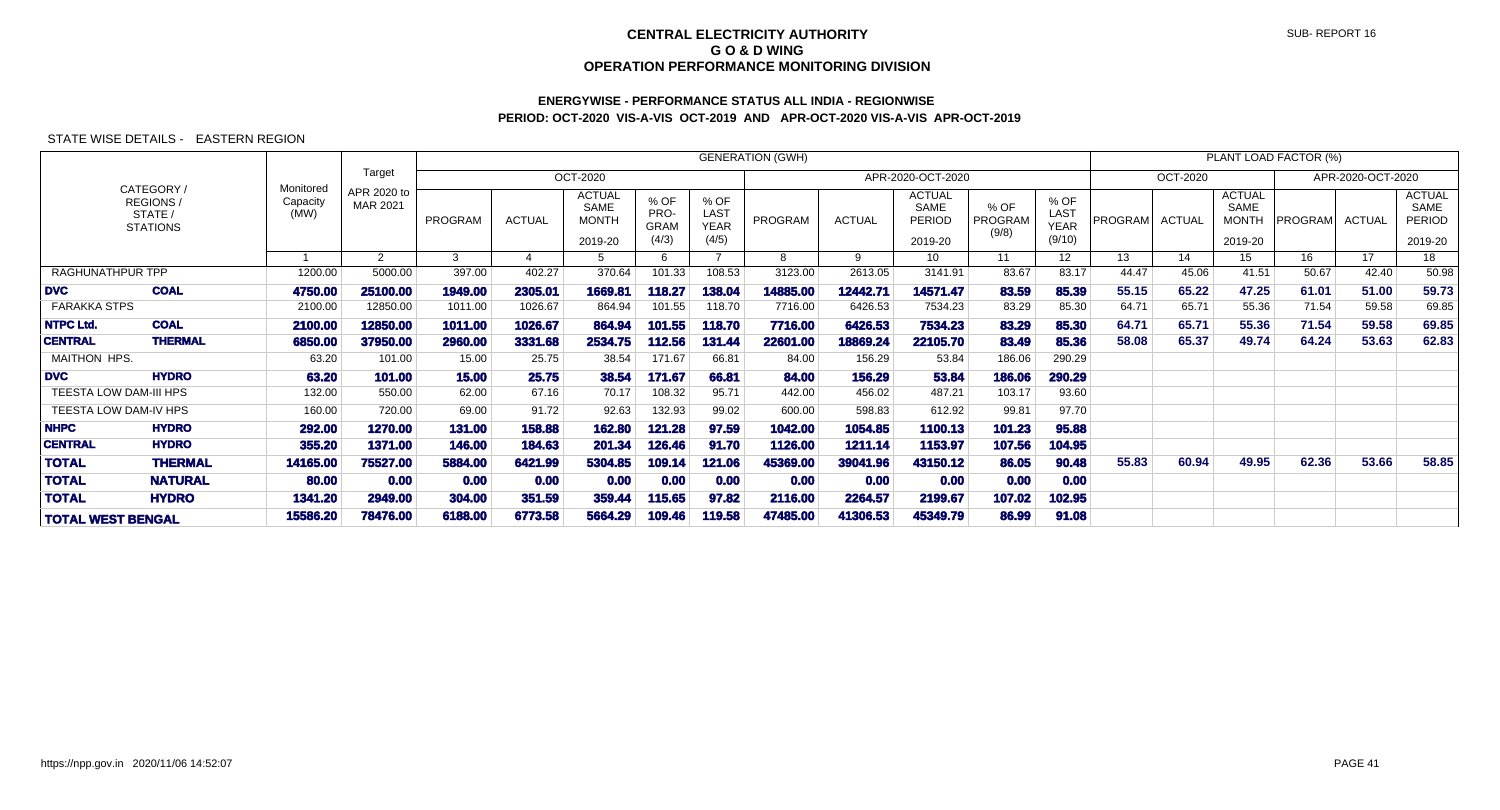## **ENERGYWISE - PERFORMANCE STATUS ALL INDIA - REGIONWISEPERIOD: OCT-2020 VIS-A-VIS OCT-2019 AND APR-OCT-2020 VIS-A-VIS APR-OCT-2019**

### STATE WISE DETAILS - NORTH EASTERN REGION

|                             |                                                             |                               |                         |                  |                       |                                                  |                                      |                                      | <b>GENERATION (GWH)</b> |                    |                                            |                          |                                       |                |                |                                                  | PLANT LOAD FACTOR (%) |                   |                                            |
|-----------------------------|-------------------------------------------------------------|-------------------------------|-------------------------|------------------|-----------------------|--------------------------------------------------|--------------------------------------|--------------------------------------|-------------------------|--------------------|--------------------------------------------|--------------------------|---------------------------------------|----------------|----------------|--------------------------------------------------|-----------------------|-------------------|--------------------------------------------|
|                             |                                                             |                               | Target                  |                  |                       | OCT-2020                                         |                                      |                                      |                         |                    | APR-2020-OCT-2020                          |                          |                                       |                | OCT-2020       |                                                  |                       | APR-2020-OCT-2020 |                                            |
|                             | CATEGORY /<br><b>REGIONS/</b><br>STATE /<br><b>STATIONS</b> | Monitored<br>Capacity<br>(MW) | APR 2020 to<br>MAR 2021 | PROGRAM          | <b>ACTUAL</b>         | <b>ACTUAL</b><br>SAME<br><b>MONTH</b><br>2019-20 | % OF<br>PRO-<br><b>GRAM</b><br>(4/3) | % OF<br>LAST<br><b>YEAR</b><br>(4/5) | PROGRAM                 | <b>ACTUAL</b>      | <b>ACTUAL</b><br>SAME<br>PERIOD<br>2019-20 | % OF<br>PROGRAM<br>(9/8) | % OF<br>LAST<br><b>YEAR</b><br>(9/10) | PROGRAM        | <b>ACTUAL</b>  | <b>ACTUAL</b><br>SAME<br><b>MONTH</b><br>2019-20 | PROGRAM               | <b>ACTUAL</b>     | <b>ACTUAL</b><br>SAME<br>PERIOD<br>2019-20 |
|                             |                                                             | $\overline{1}$                | 2                       | 3                | $\boldsymbol{\Delta}$ | 5                                                | 6                                    | $\overline{7}$                       | 8                       | 9                  | 10 <sup>°</sup>                            | 11                       | 12                                    | 13             | 14             | 15                                               | 16                    | 17                | $\overline{18}$                            |
|                             | <b>NORTH EASTERN REGION</b>                                 |                               |                         |                  |                       |                                                  |                                      |                                      |                         |                    |                                            |                          |                                       |                |                |                                                  |                       |                   |                                            |
| <b>ARUNACHAL PRADESH</b>    |                                                             |                               |                         |                  |                       |                                                  |                                      |                                      |                         |                    |                                            |                          |                                       |                |                |                                                  |                       |                   |                                            |
| <b>CENTRAL SECTOR</b>       |                                                             |                               |                         |                  |                       |                                                  |                                      |                                      |                         |                    |                                            |                          |                                       |                |                |                                                  |                       |                   |                                            |
| <b>KAMENG HPS</b>           |                                                             | 300.00                        | 2150.00                 | 280.00           | 225.31                | 0.00                                             | 80.47                                | 0.00                                 | 1480.00                 | 967.59             | 0.00                                       | 65.38                    | 0.00                                  |                |                |                                                  |                       |                   |                                            |
| PARE                        |                                                             | 110.00                        | 460.00                  | 30.00            | 60.63                 | 51.59                                            | 202.10                               | 117.52                               | 360.00                  | 434.19             | 379.06                                     | 120.61                   | 114.54                                |                |                |                                                  |                       |                   |                                            |
| RANGANADI HPS.              |                                                             | 405.00                        | 1255.00                 | 116.00           | 123.32                | 128.39                                           | 106.31                               | 96.05                                | 1051.00                 | 1180.02            | 1045.21                                    | 112.28                   | 112.90                                |                |                |                                                  |                       |                   |                                            |
| <b>NEEPCO.</b>              | <b>HYDRO</b>                                                | 815.00                        | 3865.00                 | 426.00           | 409.26                | 179.98                                           | 96.07                                | 227.39                               | 2891.00                 | 2581.80            | 1424.27                                    | 89.30                    | 181.27                                |                |                |                                                  |                       |                   |                                            |
| <b>CENTRAL</b>              | <b>HYDRO</b>                                                | 815.00                        | 3865.00                 | 426.00           | 409.26                | 179.98                                           | 96.07                                | 227.39                               | 2891.00                 | 2581.80            | 1424.27                                    | 89.30                    | 181.27                                |                |                |                                                  |                       |                   |                                            |
| <b>TOTAL</b>                | <b>HYDRO</b>                                                | 815.00                        | 3865.00                 | 426.00           | 409.26                | 179.98                                           | 96.07                                | 227.39                               | 2891.00                 | 2581.80            | 1424.27                                    | 89.30                    | 181.27                                |                |                |                                                  |                       |                   |                                            |
|                             | <b>TOTAL ARUNACHAL PRADESH</b>                              | 815.00                        | 3865.00                 | 426.00           | 409.26                | 179.98                                           | 96.07                                | 227.39                               | 2891.00                 | 2581.80            | 1424.27                                    | 89.30                    | 181.27                                |                |                |                                                  |                       |                   |                                            |
| <b>ASSAM</b>                |                                                             |                               |                         |                  |                       |                                                  |                                      |                                      |                         |                    |                                            |                          |                                       |                |                |                                                  |                       |                   |                                            |
| <b>STATE SECTOR</b>         |                                                             |                               |                         |                  |                       |                                                  |                                      |                                      |                         |                    |                                            |                          |                                       |                |                |                                                  |                       |                   |                                            |
| <b>LAKWA GT</b>             |                                                             | 97.20                         | 250.00                  | 21.00            | 42.08                 | 36.76                                            | 200.38                               | 114.47                               | 143.00                  | 226.16             | 217.17                                     | 158.15                   | 104.14                                |                |                |                                                  |                       |                   |                                            |
| PROJECT                     | LAKWA REPLACEMENT POWER                                     | 69.76                         | 519.00                  | 42.00            | 31.80                 | 37.94                                            | 75.71                                | 83.82                                | 301.00                  | 262.41             | 306.20                                     | 87.18                    | 85.70                                 |                |                |                                                  |                       |                   |                                            |
| <b>NAMRUP CCPP</b>          |                                                             | 162.40                        | 250.00                  | 20.00            | 22.52                 | 20.33                                            | 112.60                               | 110.77                               | 140.00                  | 111.44             | 135.24                                     | 79.60                    | 82.40                                 |                |                |                                                  |                       |                   |                                            |
| <b>APGCL</b>                | <b>NATURAL GAS</b>                                          | 329.36                        | 1019.00                 | 83.00            | 96.40                 | 95.03                                            | 116.14                               | 101.44                               | 584.00                  | 600.01             | 658.61                                     | 102.74                   | 91.10                                 |                |                |                                                  |                       |                   |                                            |
| <b>STATE SECTOR</b>         | <b>NATURAL GAS</b>                                          | 329.36                        | 1019.00                 | 83.00            | 96.40                 | 95.03                                            | 116.14                               | 101.44                               | 584.00                  | 600.01             | 658.61                                     | 102.74                   | 91.10                                 |                |                |                                                  |                       |                   |                                            |
| <b>KARBI LANGPI HPS.</b>    |                                                             | 100.00                        | 380.00                  | 44.00            | 0.00                  | 59.94                                            | 0.00                                 | 0.00                                 | 325.00                  | 148.64             | 292.29                                     | 45.74                    | 50.85                                 |                |                |                                                  |                       |                   |                                            |
| <b>APGCL</b>                | <b>HYDRO</b>                                                | 100.00                        | 380.00                  | 44.00            | 0.00                  | 59.94                                            | 0.00                                 | 0.00                                 | 325.00                  | 148.64             | 292.29                                     | 45.74                    | 50.85                                 |                |                |                                                  |                       |                   |                                            |
| <b>STATE SECTOR</b>         | <b>HYDRO</b>                                                | 100.00                        | 380.00                  | 44.00            | 0.00                  | 59.94                                            | 0.00                                 | 0.00                                 | 325.00                  | 148.64             | 292.29                                     | 45.74                    | 50.85                                 |                |                |                                                  |                       |                   |                                            |
| <b>CENTRAL SECTOR</b>       |                                                             |                               |                         |                  |                       |                                                  |                                      |                                      |                         |                    |                                            |                          |                                       |                |                |                                                  |                       |                   |                                            |
| <b>BONGAIGAON TPP</b>       |                                                             | 750.00                        | 4050.00                 | 328.00           | 260.99                | 299.36                                           | 79.57                                | 87.18                                | 2435.00                 | 1690.73            | 2197.68                                    | 69.43                    | 76.93                                 | 58.78          | 46.77          | 53.65                                            | 63.21                 | 43.89             | 57.05                                      |
| <b>NTPC Ltd.</b><br>CENTRAL | <b>COAL</b><br><b>THERMAL</b>                               | 750.00<br>750.00              | 4050.00<br>4050.00      | 328.00<br>328.00 | 260.99<br>260.99      | 299.36<br>299.36                                 | 79.57<br>79.57                       | 87.18<br>87.18                       | 2435.00<br>2435.00      | 1690.73<br>1690.73 | 2197.68<br>2197.68                         | 69.43<br>69.43           | 76.93<br>76.93                        | 58.78<br>58.78 | 46.77<br>46.77 | 53.65<br>53.65                                   | 63.21<br>63.21        | 43.89<br>43.89    | 57.05<br>57.05                             |
| <b>KATHALGURI CCPP</b>      |                                                             | 291.00                        | 1593.00                 | 147.00           | 145.52                | 122.45                                           | 98.99                                | 118.84                               | 933.00                  | 842.49             | 944.55                                     | 90.30                    | 89.19                                 |                |                |                                                  |                       |                   |                                            |
| NEEPCO.                     | <b>NATURAL GAS</b>                                          | 291.00                        | 1593.00                 | 147.00           | 145.52                | 122.45                                           | 98.99                                | 118.84                               | 933.00                  | 842.49             | 944.55                                     | 90.30                    | 89.19                                 |                |                |                                                  |                       |                   |                                            |
|                             |                                                             |                               |                         |                  |                       |                                                  |                                      |                                      |                         |                    |                                            |                          |                                       |                |                |                                                  |                       |                   |                                            |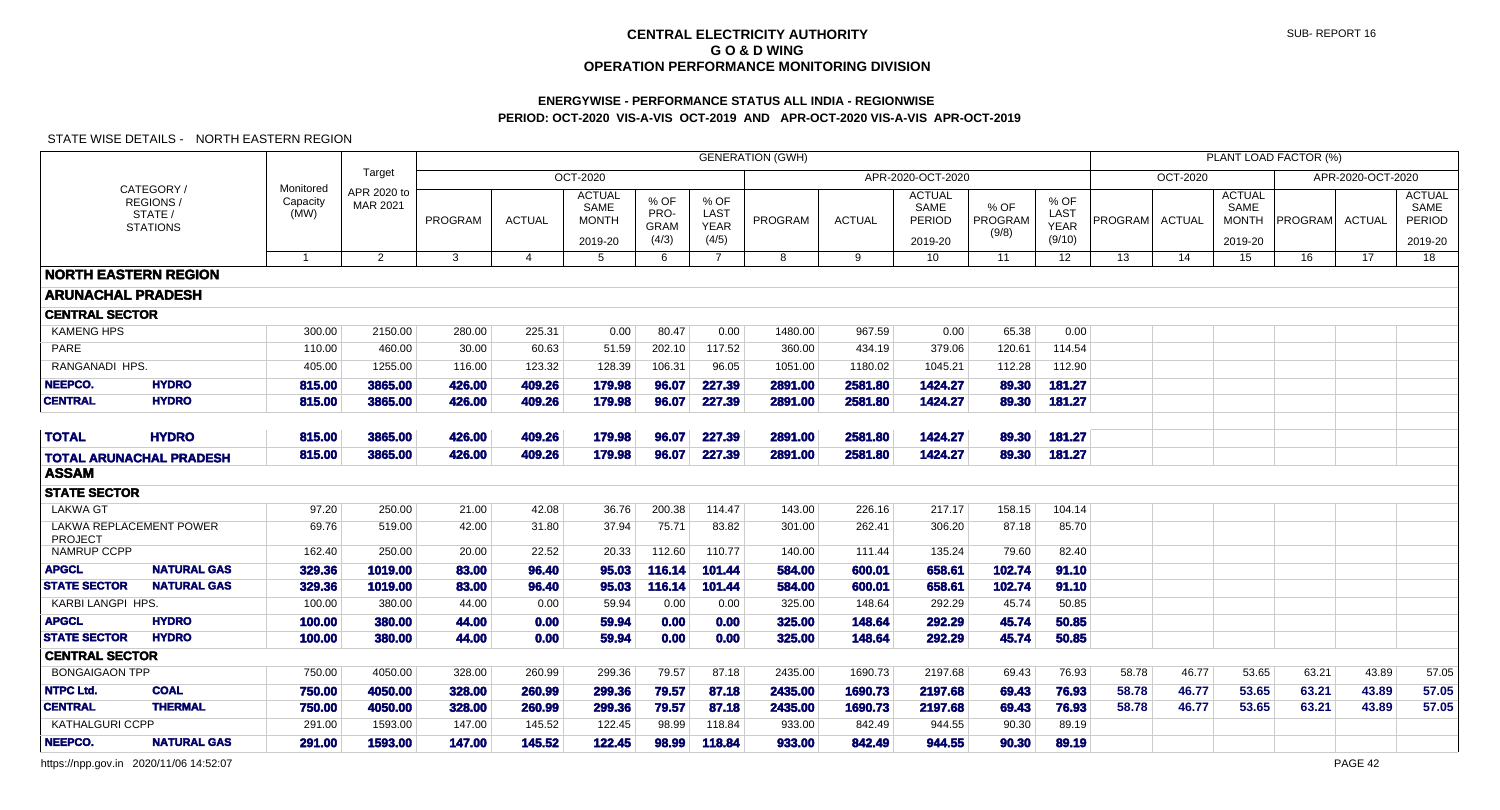# **ENERGYWISE - PERFORMANCE STATUS ALL INDIA - REGIONWISEPERIOD: OCT-2020 VIS-A-VIS OCT-2019 AND APR-OCT-2020 VIS-A-VIS APR-OCT-2019**

|                         |                                                      |                               |                         |         |                |                                                  |                                      |                                      | <b>GENERATION (GWH)</b> |               |                                            |                          |                                       |                 |               |                                                  | PLANT LOAD FACTOR (%) |                   |                                                   |
|-------------------------|------------------------------------------------------|-------------------------------|-------------------------|---------|----------------|--------------------------------------------------|--------------------------------------|--------------------------------------|-------------------------|---------------|--------------------------------------------|--------------------------|---------------------------------------|-----------------|---------------|--------------------------------------------------|-----------------------|-------------------|---------------------------------------------------|
|                         |                                                      |                               | Target                  |         |                | OCT-2020                                         |                                      |                                      |                         |               | APR-2020-OCT-2020                          |                          |                                       |                 | OCT-2020      |                                                  |                       | APR-2020-OCT-2020 |                                                   |
|                         | CATEGORY /<br>REGIONS/<br>STATE /<br><b>STATIONS</b> | Monitored<br>Capacity<br>(MW) | APR 2020 to<br>MAR 2021 | PROGRAM | <b>ACTUAL</b>  | <b>ACTUAL</b><br>SAME<br><b>MONTH</b><br>2019-20 | % OF<br>PRO-<br><b>GRAM</b><br>(4/3) | % OF<br><b>LAST</b><br>YEAR<br>(4/5) | PROGRAM                 | <b>ACTUAL</b> | <b>ACTUAL</b><br>SAME<br>PERIOD<br>2019-20 | % OF<br>PROGRAM<br>(9/8) | % OF<br>LAST<br><b>YEAR</b><br>(9/10) | PROGRAM         | <b>ACTUAL</b> | <b>ACTUAL</b><br>SAME<br><b>MONTH</b><br>2019-20 | <b>PROGRAM</b>        | <b>ACTUAL</b>     | <b>ACTUAL</b><br>SAME<br><b>PERIOD</b><br>2019-20 |
|                         |                                                      | $\overline{1}$                | $\overline{2}$          | 3       | $\overline{4}$ | 5                                                | 6                                    | $\overline{7}$                       | 8                       | 9             | 10 <sup>1</sup>                            | 11                       | 12 <sup>7</sup>                       | $\overline{13}$ | 14            | $\overline{15}$                                  | 16                    | $\overline{17}$   | $\overline{18}$                                   |
| <b>CENTRAL</b>          | <b>NATURAL GAS</b>                                   | 291.00                        | 1593.00                 | 147.00  | 145.52         | 122.45                                           | 98.99                                | 118.84                               | 933.00                  | 842.49        | 944.55                                     | 90.30                    | 89.19                                 |                 |               |                                                  |                       |                   |                                                   |
| KHONDONG HPS.           |                                                      | 50.00                         | 179.00                  | 23.00   | 0.00           | 4.42                                             | 0.00                                 | 0.00                                 | 155.00                  | 0.00          | 152.37                                     | 0.00                     | 0.00                                  |                 |               |                                                  |                       |                   |                                                   |
| KOPILI HPS.             |                                                      | 200.00                        | 0.00                    | 0.00    | 0.00           | 28.51                                            | 0.00                                 | 0.00                                 | 0.00                    | 0.00          | 716.90                                     | 0.00                     | 0.00                                  |                 |               |                                                  |                       |                   |                                                   |
| NEEPCO.                 | <b>HYDRO</b>                                         | 250.00                        | 179.00                  | 23.00   | 0.00           | 32.93                                            | 0.00                                 | 0.00                                 | 155.00                  | 0.00          | 869.27                                     | 0.00                     | 0.00                                  |                 |               |                                                  |                       |                   |                                                   |
| <b>CENTRAL</b>          | <b>HYDRO</b>                                         | 250.00                        | 179.00                  | 23.00   | 0.00           | 32.93                                            | 0.00                                 | 0.00                                 | 155.00                  | 0.00          | 869.27                                     | 0.00                     | 0.00                                  |                 |               |                                                  |                       |                   |                                                   |
| <b>TOTAL</b>            | <b>THERMAL</b>                                       | 750.00                        | 4050.00                 | 328.00  | 260.99         | 299.36                                           | 79.57                                | 87.18                                | 2435.00                 | 1690.73       | 2197.68                                    | 69.43                    | 76.93                                 | 58.78           | 46.77         | 53.65                                            | 63.21                 | 43.89             | 57.05                                             |
| <b>TOTAL</b>            | <b>NATURAL</b>                                       | 620.36                        | 2612.00                 | 230.00  | 241.92         | 217.48                                           | 105.18                               | 111.24                               | 1517.00                 | 1442.50       | 1603.16                                    | 95.09                    | 89.98                                 |                 |               |                                                  |                       |                   |                                                   |
| <b>TOTAL</b>            | <b>HYDRO</b>                                         | 350.00                        | 559.00                  | 67.00   | 0.00           | 92.87                                            | 0.00                                 | 0.00                                 | 480.00                  | 148.64        | 1161.56                                    | 30.97                    | 12.80                                 |                 |               |                                                  |                       |                   |                                                   |
| <b>TOTAL ASSAM</b>      |                                                      | 1720.36                       | 7221.00                 | 625.00  | 502.91         | 609.71                                           | 80.47                                | 82.48                                | 4432.00                 | 3281.87       | 4962.40                                    | 74.05                    | 66.13                                 |                 |               |                                                  |                       |                   |                                                   |
| <b>MANIPUR</b>          |                                                      |                               |                         |         |                |                                                  |                                      |                                      |                         |               |                                            |                          |                                       |                 |               |                                                  |                       |                   |                                                   |
| <b>STATE SECTOR</b>     |                                                      |                               |                         |         |                |                                                  |                                      |                                      |                         |               |                                            |                          |                                       |                 |               |                                                  |                       |                   |                                                   |
| <b>LEIMAKHONG DG</b>    |                                                      | 36.00                         | 0.00                    | 0.00    | 0.00           | 0.00                                             | 0.00                                 | 0.00                                 | 0.00                    | 0.00          | 0.00                                       | 0.00                     | 0.00                                  |                 |               |                                                  |                       |                   |                                                   |
| <b>ED, Manipur</b>      | <b>DIESEL</b>                                        | 36.00                         | 0.00                    | 0.00    | 0.00           | 0.00                                             | 0.00                                 | 0.00                                 | 0.00                    | 0.00          | 0.00                                       | 0.00                     | 0.00                                  |                 |               |                                                  |                       |                   |                                                   |
| <b>STATE SECTOR</b>     | <b>THERMAL</b>                                       | 36.00                         | 0.00                    | 0.00    | 0.00           | 0.00                                             | 0.00                                 | 0.00                                 | 0.00                    | 0.00          | 0.00                                       | 0.00                     | 0.00                                  |                 |               |                                                  |                       |                   |                                                   |
| <b>CENTRAL SECTOR</b>   |                                                      |                               |                         |         |                |                                                  |                                      |                                      |                         |               |                                            |                          |                                       |                 |               |                                                  |                       |                   |                                                   |
| LOKTAK HPS.             |                                                      | 105.00                        | 600.00                  | 65.00   | 76.52          | 20.11                                            | 117.72                               | 380.51                               | 392.00                  | 363.11        | 222.81                                     | 92.63                    | 162.97                                |                 |               |                                                  |                       |                   |                                                   |
| <b>NHPC</b>             | <b>HYDRO</b>                                         | 105.00                        | 600.00                  | 65.00   | 76.52          | 20.11                                            | 117.72                               | 380.51                               | 392.00                  | 363.11        | 222.81                                     | 92.63                    | 162.97                                |                 |               |                                                  |                       |                   |                                                   |
| <b>CENTRAL</b>          | <b>HYDRO</b>                                         | 105.00                        | 600.00                  | 65.00   | 76.52          | 20.11                                            | 117.72                               | 380.51                               | 392.00                  | 363.11        | 222.81                                     | 92.63                    | 162.97                                |                 |               |                                                  |                       |                   |                                                   |
| <b>TOTAL</b>            | <b>THERMAL</b>                                       | 36.00                         | 0.00                    | 0.00    | 0.00           | 0.00                                             | 0.00                                 | 0.00                                 | 0.00                    | 0.00          | 0.00                                       | 0.00                     | 0.00                                  |                 |               |                                                  |                       |                   |                                                   |
|                         |                                                      |                               |                         |         |                |                                                  |                                      |                                      |                         |               |                                            |                          |                                       |                 |               |                                                  |                       |                   |                                                   |
| <b>TOTAL</b>            | <b>HYDRO</b>                                         | 105.00                        | 600.00                  | 65.00   | 76.52          | 20.11                                            | 117.72                               | 380.51                               | 392.00                  | 363.11        | 222.81                                     | 92.63                    | 162.97                                |                 |               |                                                  |                       |                   |                                                   |
| <b>TOTAL MANIPUR</b>    |                                                      | 141.00                        | 600.00                  | 65.00   | 76.52          | 20.11                                            | 117.72                               | 380.51                               | 392.00                  | 363.11        | 222.81                                     | 92.63                    | 162.97                                |                 |               |                                                  |                       |                   |                                                   |
| <b>MEGHALAYA</b>        |                                                      |                               |                         |         |                |                                                  |                                      |                                      |                         |               |                                            |                          |                                       |                 |               |                                                  |                       |                   |                                                   |
| <b>STATE SECTOR</b>     |                                                      |                               |                         |         |                |                                                  |                                      |                                      |                         |               |                                            |                          |                                       |                 |               |                                                  |                       |                   |                                                   |
| KYRDEMKULAI HPS.        |                                                      | 60.00                         | 112.00                  | 13.00   | 16.63          | 14.91                                            | 127.92                               | 111.54                               | 74.00                   | 94.65         | 81.87                                      | 127.91                   | 115.61                                |                 |               |                                                  |                       |                   |                                                   |
| MYNTDU(LESHKA) St-1 HPS |                                                      | 126.00                        | 380.00                  | 36.00   | 59.92          | 52.73                                            | 166.44                               | 113.64                               | 340.00                  | 394.64        | 390.01                                     | 116.07                   | 101.19                                |                 |               |                                                  |                       |                   |                                                   |
| <b>NEW UMTRU HPS</b>    |                                                      | 40.00                         | 164.00                  | 21.00   | 29.64          | 25.09                                            | 141.14                               | 118.13                               | 115.00                  | 160.44        | 122.33                                     | 139.51                   | 131.15                                |                 |               |                                                  |                       |                   |                                                   |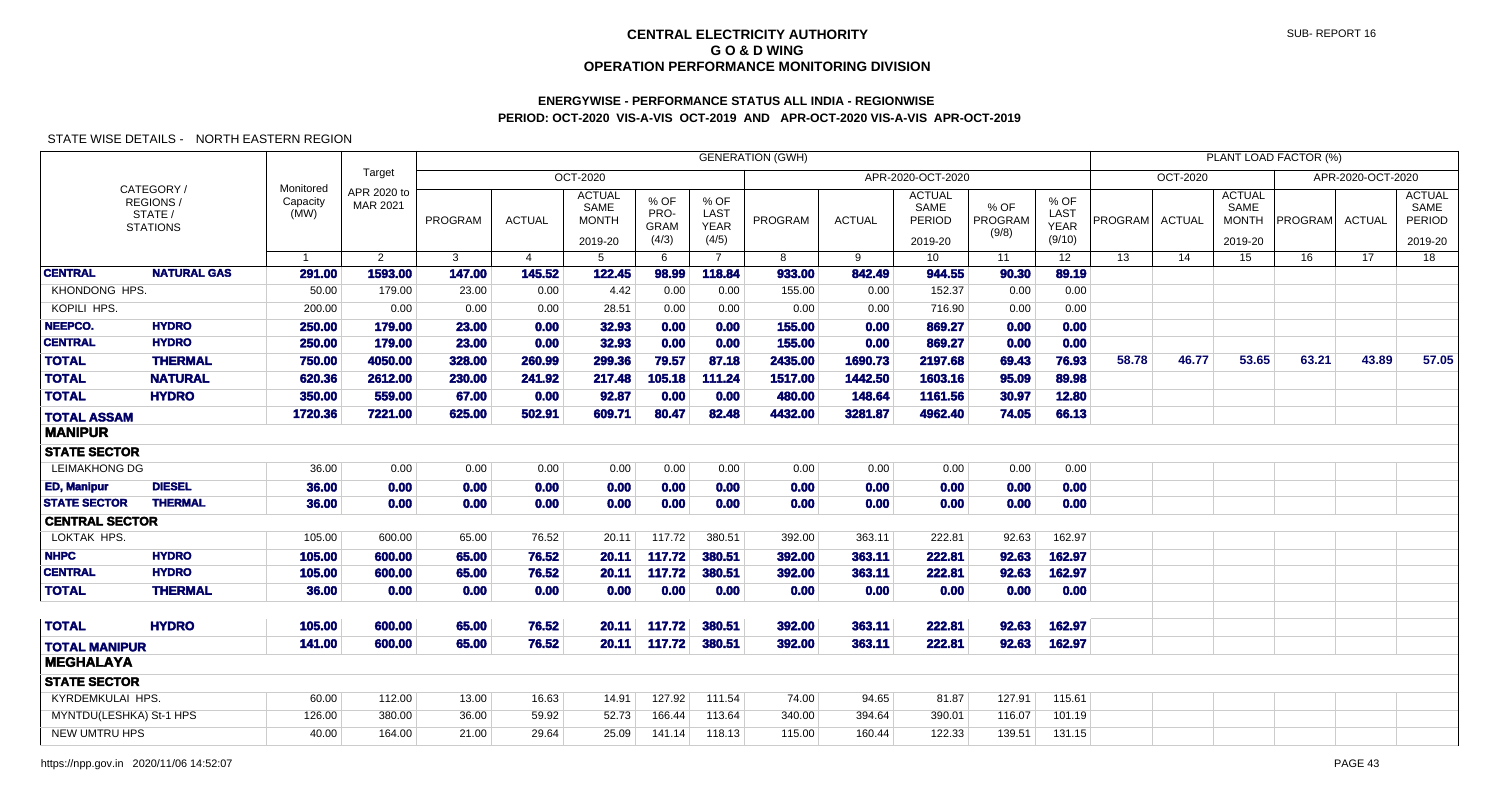# **ENERGYWISE - PERFORMANCE STATUS ALL INDIA - REGIONWISEPERIOD: OCT-2020 VIS-A-VIS OCT-2019 AND APR-OCT-2020 VIS-A-VIS APR-OCT-2019**

|                                          |                                                      |                               |                         |                  |                  |                                       |                                      |                                      | <b>GENERATION (GWH)</b> |                  |                                 |                          |                                       |         |                 |                                       | PLANT LOAD FACTOR (%) |                   |                                 |
|------------------------------------------|------------------------------------------------------|-------------------------------|-------------------------|------------------|------------------|---------------------------------------|--------------------------------------|--------------------------------------|-------------------------|------------------|---------------------------------|--------------------------|---------------------------------------|---------|-----------------|---------------------------------------|-----------------------|-------------------|---------------------------------|
|                                          |                                                      |                               | Target                  |                  |                  | <b>OCT-2020</b>                       |                                      |                                      |                         |                  | APR-2020-OCT-2020               |                          |                                       |         | <b>OCT-2020</b> |                                       |                       | APR-2020-OCT-2020 |                                 |
|                                          | CATEGORY /<br>REGIONS/<br>STATE /<br><b>STATIONS</b> | Monitored<br>Capacity<br>(MW) | APR 2020 to<br>MAR 2021 | PROGRAM          | <b>ACTUAL</b>    | <b>ACTUAL</b><br>SAME<br><b>MONTH</b> | % OF<br>PRO-<br><b>GRAM</b><br>(4/3) | % OF<br>LAST<br><b>YEAR</b><br>(4/5) | PROGRAM                 | <b>ACTUAL</b>    | <b>ACTUAL</b><br>SAME<br>PERIOD | % OF<br>PROGRAM<br>(9/8) | % OF<br>LAST<br><b>YEAR</b><br>(9/10) | PROGRAM | <b>ACTUAL</b>   | <b>ACTUAL</b><br>SAME<br><b>MONTH</b> | <b>PROGRAM</b>        | <b>ACTUAL</b>     | <b>ACTUAL</b><br>SAME<br>PERIOD |
|                                          |                                                      | $\overline{1}$                | $\overline{2}$          | $\overline{3}$   | $\overline{4}$   | 2019-20<br>$5^{\circ}$                | $6\overline{6}$                      | $\overline{7}$                       | 8                       | 9                | 2019-20<br>10 <sup>1</sup>      | 11                       | 12 <sup>7</sup>                       | 13      | 14              | 2019-20<br>15                         | 16                    | 17                | 2019-20<br>18                   |
| <b>UMIAM HPS ST-I</b>                    |                                                      | 36.00                         | 90.00                   | 13.00            | 19.74            | 13.08                                 | 151.85                               | 150.92                               | 55.00                   | 100.44           | 58.62                           | 182.62                   | 171.34                                |         |                 |                                       |                       |                   |                                 |
| <b>UMIAM HPS ST-IV</b>                   |                                                      | 60.00                         | 174.00                  | 25.00            | 20.04            | 20.35                                 | 80.16                                | 98.48                                | 119.00                  | 115.42           | 106.06                          | 96.99                    | 108.83                                |         |                 |                                       |                       |                   |                                 |
| <b>MeECL</b>                             | <b>HYDRO</b>                                         | 322.00                        | 920.00                  | 108.00           | 145.97           | 126.16                                | 135.16                               | 115.70                               | 703.00                  | 865.59           | 758.89                          | 123.13                   | 114.06                                |         |                 |                                       |                       |                   |                                 |
| <b>STATE SECTOR</b>                      | <b>HYDRO</b>                                         | 322.00                        | 920.00                  | 108,00           | 145.97           | 126.16                                | 135.16                               | 115.70                               | 703.00                  | 865.59           | 758.89                          | 123.13                   | 114.06                                |         |                 |                                       |                       |                   |                                 |
|                                          | <b>HYDRO</b>                                         |                               |                         |                  |                  |                                       |                                      |                                      |                         |                  |                                 |                          |                                       |         |                 |                                       |                       |                   |                                 |
| <b>TOTAL</b>                             |                                                      | 322.00<br>322.00              | 920.00<br>920.00        | 108.00<br>108.00 | 145.97<br>145.97 | 126.16<br>126.16                      | 135.16<br>135.16                     | 115.70<br>115.70                     | 703.00                  | 865.59<br>865.59 | 758.89<br>758.89                | 123.13<br>123.13         | 114.06<br>114.06                      |         |                 |                                       |                       |                   |                                 |
| <b>TOTAL MEGHALAYA</b><br><b>MIZORAM</b> |                                                      |                               |                         |                  |                  |                                       |                                      |                                      | 703.00                  |                  |                                 |                          |                                       |         |                 |                                       |                       |                   |                                 |
| <b>CENTRAL SECTOR</b>                    |                                                      |                               |                         |                  |                  |                                       |                                      |                                      |                         |                  |                                 |                          |                                       |         |                 |                                       |                       |                   |                                 |
| <b>TUIRIAL HPS</b>                       |                                                      | 60.00                         | 210.00                  | 26.00            | 24.02            | 31.41                                 | 92.38                                | 76.47                                | 142.00                  | 85.68            | 102.26                          | 60.34                    | 83.79                                 |         |                 |                                       |                       |                   |                                 |
| NEEPCO.                                  | <b>HYDRO</b>                                         | 60.00                         | 210.00                  | 26,00            | 24.02            | 31.41                                 | 92.38                                | 76.47                                | 142.00                  | 85.68            | 102.26                          | 60.34                    | 83.79                                 |         |                 |                                       |                       |                   |                                 |
| <b>CENTRAL</b>                           | <b>HYDRO</b>                                         | 60.00                         | 210.00                  | 26.00            | 24.02            | 31.41                                 | 92.38                                | 76.47                                | 142.00                  | 85.68            | 102.26                          | 60.34                    | 83.79                                 |         |                 |                                       |                       |                   |                                 |
| <b>TOTAL</b>                             | <b>HYDRO</b>                                         | 60.00                         | 210.00                  | 26.00            | 24.02            | 31.41                                 | 92.38                                | 76.47                                | 142.00                  | 85.68            | 102.26                          | 60.34                    | 83.79                                 |         |                 |                                       |                       |                   |                                 |
|                                          |                                                      | 60.00                         | 210.00                  | 26.00            | 24.02            | 31.41                                 | 92.38                                | 76.47                                | 142.00                  | 85.68            | 102.26                          | 60.34                    | 83.79                                 |         |                 |                                       |                       |                   |                                 |
| <b>TOTAL MIZORAM</b><br><b>NAGALAND</b>  |                                                      |                               |                         |                  |                  |                                       |                                      |                                      |                         |                  |                                 |                          |                                       |         |                 |                                       |                       |                   |                                 |
| <b>CENTRAL SECTOR</b>                    |                                                      |                               |                         |                  |                  |                                       |                                      |                                      |                         |                  |                                 |                          |                                       |         |                 |                                       |                       |                   |                                 |
| DOYANG HPS.                              |                                                      | 75.00                         | 218.00                  | 25.00            | 30.49            | 34.44                                 | 121.96                               | 88.53                                | 184.00                  | 158.11           | 128.92                          | 85.93                    | 122.64                                |         |                 |                                       |                       |                   |                                 |
| NEEPCO.                                  | <b>HYDRO</b>                                         | 75.00                         | 218.00                  | 25.00            | 30.49            | 34.44                                 | 121.96                               | 88.53                                | 184.00                  | 158.11           | 128.92                          | 85.93                    | 122.64                                |         |                 |                                       |                       |                   |                                 |
| <b>CENTRAL</b>                           | <b>HYDRO</b>                                         | 75.00                         | 218.00                  | 25.00            | 30.49            | 34.44                                 | 121.96                               | 88.53                                | 184.00                  | 158.11           | 128.92                          | 85.93                    | 122.64                                |         |                 |                                       |                       |                   |                                 |
| <b>TOTAL</b>                             | <b>HYDRO</b>                                         | 75.00                         | 218.00                  | 25.00            | 30.49            | 34.44                                 | 121.96                               | 88.53                                | 184.00                  | 158.11           | 128.92                          | 85.93                    | 122.64                                |         |                 |                                       |                       |                   |                                 |
| <b>TOTAL NAGALAND</b>                    |                                                      | 75.00                         | 218.00                  | 25.00            | 30.49            | 34.44                                 | 121.96                               | 88.53                                | 184.00                  | 158.11           | 128.92                          | 85.93                    | 122.64                                |         |                 |                                       |                       |                   |                                 |
| <b>TRIPURA</b>                           |                                                      |                               |                         |                  |                  |                                       |                                      |                                      |                         |                  |                                 |                          |                                       |         |                 |                                       |                       |                   |                                 |
| <b>STATE SECTOR</b>                      |                                                      |                               |                         |                  |                  |                                       |                                      |                                      |                         |                  |                                 |                          |                                       |         |                 |                                       |                       |                   |                                 |
| <b>BARAMURA GT</b>                       |                                                      | 58.50                         | 180.00                  | 16.00            | 14.55            | 30.14                                 | 90.94                                | 48.27                                | 103.00                  | 98.63            | 165.91                          | 95.76                    | 59.45                                 |         |                 |                                       |                       |                   |                                 |
| <b>ROKHIA GT</b>                         |                                                      | 111.00                        | 390.00                  | 34.00            | 30.53            | 39.05                                 | 89.79                                | 78.18                                | 230.00                  | 210.82           | 263.89                          | 91.66                    | 79.89                                 |         |                 |                                       |                       |                   |                                 |
|                                          |                                                      |                               |                         |                  |                  |                                       |                                      |                                      |                         |                  |                                 |                          |                                       |         |                 |                                       |                       |                   |                                 |